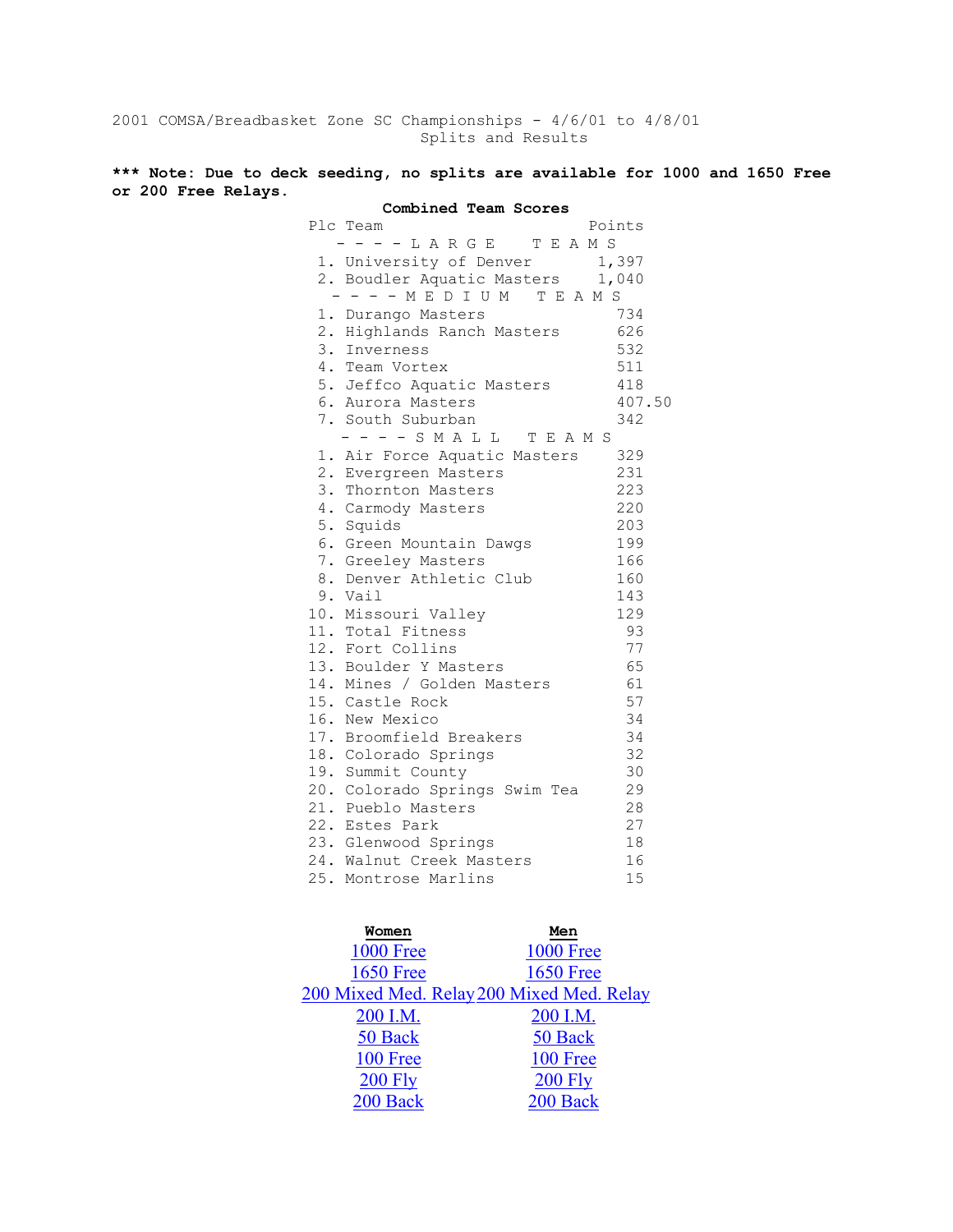|                                         |                                  | 100 Breast                                                                                                                                                                                                                                                                                                |                                                                                                                                                                                                     |                                 |
|-----------------------------------------|----------------------------------|-----------------------------------------------------------------------------------------------------------------------------------------------------------------------------------------------------------------------------------------------------------------------------------------------------------|-----------------------------------------------------------------------------------------------------------------------------------------------------------------------------------------------------|---------------------------------|
| <b>50 Fly</b>                           |                                  | 50 Fly                                                                                                                                                                                                                                                                                                    |                                                                                                                                                                                                     |                                 |
|                                         |                                  |                                                                                                                                                                                                                                                                                                           |                                                                                                                                                                                                     |                                 |
|                                         |                                  |                                                                                                                                                                                                                                                                                                           |                                                                                                                                                                                                     |                                 |
|                                         |                                  |                                                                                                                                                                                                                                                                                                           |                                                                                                                                                                                                     |                                 |
|                                         |                                  |                                                                                                                                                                                                                                                                                                           |                                                                                                                                                                                                     |                                 |
|                                         |                                  |                                                                                                                                                                                                                                                                                                           |                                                                                                                                                                                                     |                                 |
|                                         |                                  |                                                                                                                                                                                                                                                                                                           |                                                                                                                                                                                                     |                                 |
|                                         |                                  |                                                                                                                                                                                                                                                                                                           |                                                                                                                                                                                                     |                                 |
|                                         |                                  |                                                                                                                                                                                                                                                                                                           |                                                                                                                                                                                                     |                                 |
|                                         |                                  |                                                                                                                                                                                                                                                                                                           |                                                                                                                                                                                                     |                                 |
|                                         |                                  |                                                                                                                                                                                                                                                                                                           |                                                                                                                                                                                                     |                                 |
|                                         |                                  |                                                                                                                                                                                                                                                                                                           |                                                                                                                                                                                                     |                                 |
|                                         |                                  |                                                                                                                                                                                                                                                                                                           |                                                                                                                                                                                                     |                                 |
|                                         |                                  |                                                                                                                                                                                                                                                                                                           |                                                                                                                                                                                                     |                                 |
|                                         |                                  |                                                                                                                                                                                                                                                                                                           |                                                                                                                                                                                                     |                                 |
|                                         |                                  |                                                                                                                                                                                                                                                                                                           |                                                                                                                                                                                                     |                                 |
|                                         |                                  |                                                                                                                                                                                                                                                                                                           |                                                                                                                                                                                                     |                                 |
|                                         |                                  |                                                                                                                                                                                                                                                                                                           |                                                                                                                                                                                                     |                                 |
|                                         |                                  |                                                                                                                                                                                                                                                                                                           |                                                                                                                                                                                                     |                                 |
|                                         |                                  |                                                                                                                                                                                                                                                                                                           | 11:36.30                                                                                                                                                                                            | 9                               |
|                                         |                                  |                                                                                                                                                                                                                                                                                                           | 12:45.82                                                                                                                                                                                            | 7                               |
|                                         |                                  |                                                                                                                                                                                                                                                                                                           | Finals                                                                                                                                                                                              |                                 |
|                                         |                                  |                                                                                                                                                                                                                                                                                                           |                                                                                                                                                                                                     |                                 |
|                                         |                                  |                                                                                                                                                                                                                                                                                                           |                                                                                                                                                                                                     |                                 |
|                                         |                                  |                                                                                                                                                                                                                                                                                                           |                                                                                                                                                                                                     |                                 |
|                                         | 25 Unattached                    |                                                                                                                                                                                                                                                                                                           | 13:36.86                                                                                                                                                                                            | 9                               |
|                                         | 29 Carmody                       |                                                                                                                                                                                                                                                                                                           | 14:07.96                                                                                                                                                                                            | 7                               |
| Event 1 Women 30-34 1000 Yard Freestyle |                                  |                                                                                                                                                                                                                                                                                                           |                                                                                                                                                                                                     |                                 |
|                                         |                                  |                                                                                                                                                                                                                                                                                                           |                                                                                                                                                                                                     |                                 |
|                                         | Age Team                         |                                                                                                                                                                                                                                                                                                           | Finals                                                                                                                                                                                              |                                 |
|                                         |                                  |                                                                                                                                                                                                                                                                                                           |                                                                                                                                                                                                     |                                 |
|                                         |                                  |                                                                                                                                                                                                                                                                                                           |                                                                                                                                                                                                     |                                 |
|                                         | 31 Ft. Collins                   |                                                                                                                                                                                                                                                                                                           | 13:59.36                                                                                                                                                                                            | 9                               |
|                                         | 31 Univ. of Denver               |                                                                                                                                                                                                                                                                                                           | 14:50.98                                                                                                                                                                                            |                                 |
| 3 Thormalen, Donna                      | 33 Durango<br>31 Univ. of Denver |                                                                                                                                                                                                                                                                                                           | 15:11.06<br>16:32.72                                                                                                                                                                                | 6<br>5                          |
|                                         |                                  |                                                                                                                                                                                                                                                                                                           |                                                                                                                                                                                                     |                                 |
| Women 35-39 1000 Yard Freestyle         |                                  | -------------------------                                                                                                                                                                                                                                                                                 |                                                                                                                                                                                                     |                                 |
|                                         | Age Team                         |                                                                                                                                                                                                                                                                                                           | Finals                                                                                                                                                                                              |                                 |
|                                         |                                  | 100 Breast<br>200 Free Relay<br><b>500 Free</b><br>400 IM<br><b>100 Fly</b><br>200 Breast<br>50 Free<br>100 Back<br>100 I.M.<br><b>200 Free</b><br>50 Breast<br>200 Medley Relay<br>Women 19-24 1000 Yard Freestyle<br>Age Team<br>24 Vortex<br>21 Greeley<br>Women 25-29 1000 Yard Freestyle<br>Age Team | 200 Free Relay<br>500 Free<br>400 IM<br>200 Mixed Free Relay 200 Mixed Free Relay<br><b>100 Fly</b><br>200 Breast<br>50 Free<br>100 Back<br>100 I.M.<br>$200$ Free<br>50 Breast<br>200 Medley Relay | =====================<br>Finals |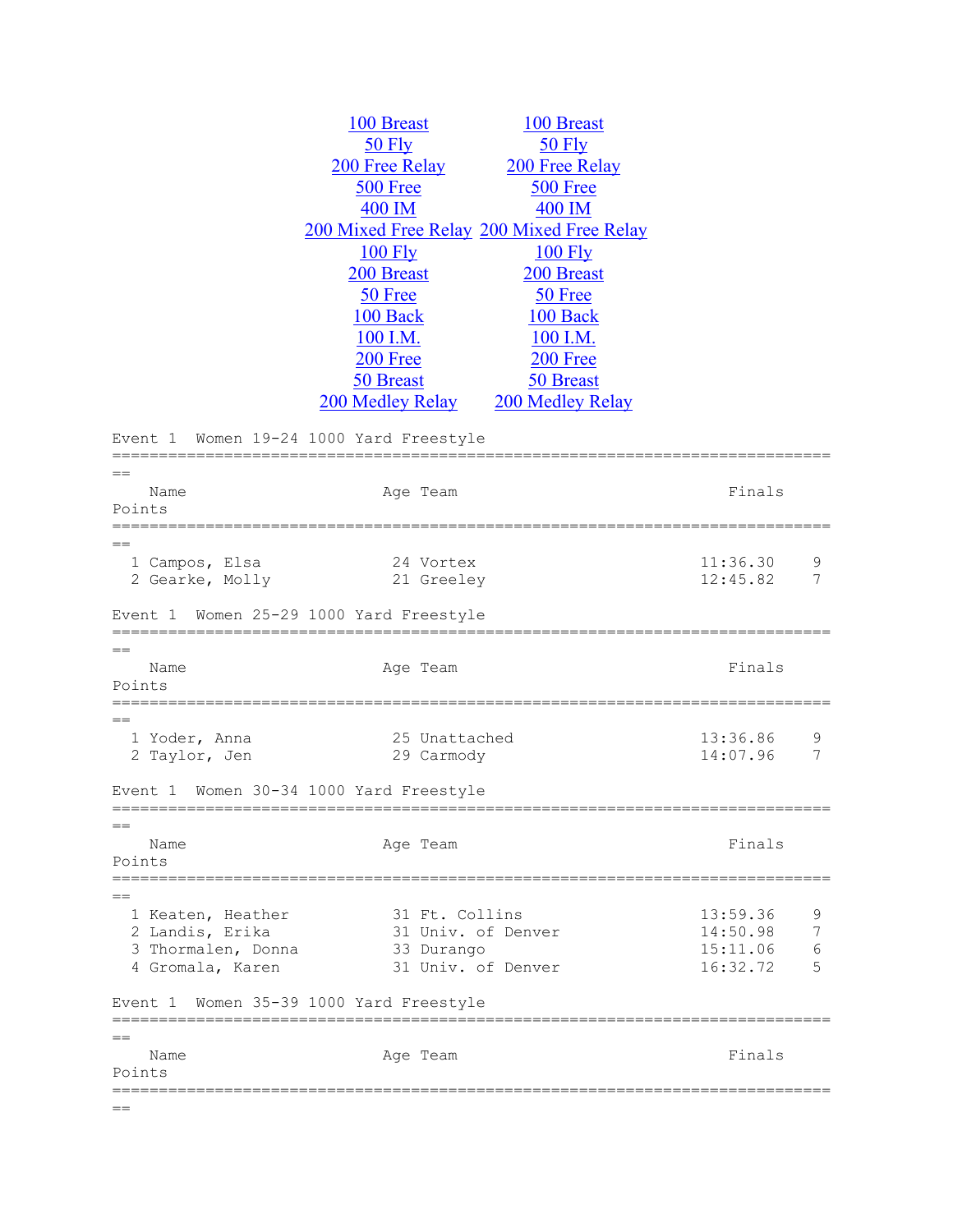1 Hagadorn, Heather 36 Univ. of Denver 11:40.50 9 2 Smith, Laura 35 Vail 11:44.08 7 3 Houlihan, Myla 37 B A M 12:04.06 6 4 Marian, Michelle 35 Inverness 15:08.95 5 5 Price, Nancy 36 Carmody 15:46.00 4 6 Dretzka, Jennifer 38 Thornton 15:48.22 3 7 Menuskin, Zelda 39 Vortex 18:03.82 2 Event 1 Women 40-44 1000 Yard Freestyle ============================================================================= == Name **Age Team** Age Team **Finals** Points =============================================================================  $=$  1 Nelson, Judy 40 Highlands Ranch 11:36.98 9 2 Bergin, Jan 43 Inverness 16:02.00 7 Event 1 Women 45-49 1000 Yard Freestyle ============================================================================= == Name **Age Team** Age Team **Finals** Points ============================================================================= == 1 Roche, Carolyn 49 B A M 12:57.01 9 2 Brinton, Marjorie 45 Durango 15:21.89 7 3 Wilson, Debbie 49 Denver Ath. Club 15:53.00 6 4 Yoder, Margie 48 Univ. of Denver 17:04.15 5 Event 1 Women 50-54 1000 Yard Freestyle =============================================================================  $=$ Name **Age Team** Age Team Finals Points =============================================================================  $=$ 1 Fouts, Susan 50 S. Suburban 13:13.77 9<br>
2 Lebsack, Linda 54 Univ. of Denver 16:05.64 7<br>
3 Klatt Tweet 51 Dimense 16:01.07 6 2 Lebsack, Linda 54 Univ. of Denver 16:05.64 7 3 Klatt, Trudy 51 Durango 4 Young, Lydia 52 Carmody 16:47.72 5 Event 1 Women 65-69 1000 Yard Freestyle ============================================================================= == Name **Age Team** Age Team Finals Points ============================================================================= == 1 Buchannan, Peggy 68 Evergreen 20:14.41 9 Event 2 Men 30-34 1000 Yard Freestyle =============================================================================  $=$ Name **Age Team** Age Team **Finals** Points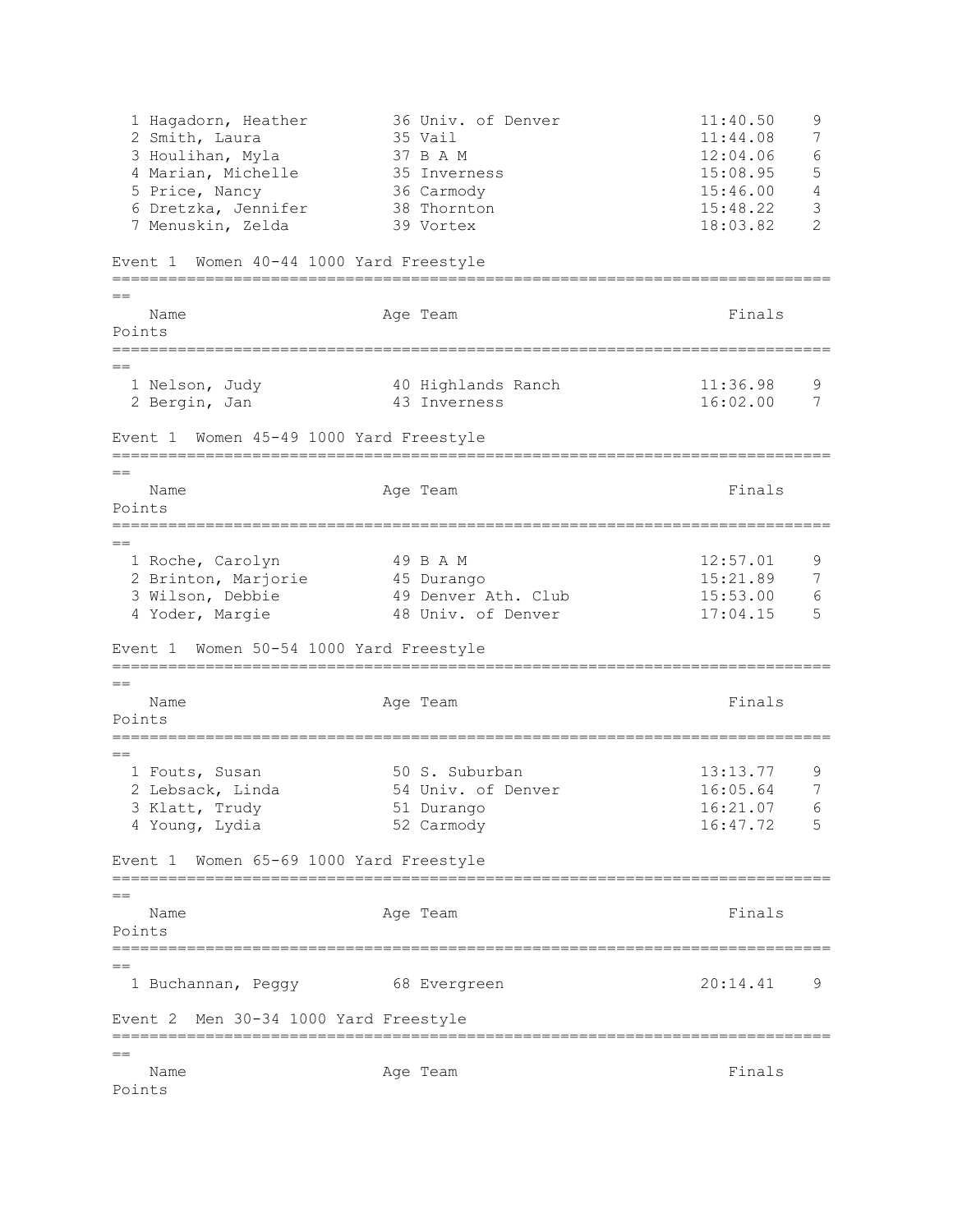============================================================================= ==<br>1 0'Connor, John 32 Mines Masters 10:56.79 9 2 Solheim, Perry 33 Durango 12:46.21 7 -- McMillen, James 34 Univ. of Denver DQ Event 2 Men 35-39 1000 Yard Freestyle =============================================================================  $=$ Name **Age Team** Age Team Finals Points =============================================================================  $=$ 1 Brieger, Michael 35 Durango 13:00.54 9<br>2 Hanson, Jim 38 Co. Spr. Swim Tm 13:17.09 7 2 Hanson, Jim 38 Co. Spr. Swim Tm 13:17.09 7<br>3 Chrisensen, Todd 35 Inverness 13:26.03 6 3 Chrisensen, Todd 35 Inverness 13:26.03 6 4 Arnold, Dan 37 Co. Spr. Swim Tm 15:22.00 5 Event 2 Men 40-44 1000 Yard Freestyle ============================================================================= == Name **Age Team** Age Team **Finals** Points ============================================================================= == 1 Moe, Stephen 40 B A M 11:16.43 9 2 Nolte, Chris 44 Inverness 11:47.10 7 Event 2 Men 45-49 1000 Yard Freestyle =============================================================================  $-$ Name **Age Team** Age Team Finals Points ============================================================================= == 1 Mann, Michael 46 Univ. of Denver 10:50.36 9 Event 2 Men 50-54 1000 Yard Freestyle =============================================================================  $-$ Name **Age Team** Age Team **Finals** Points ============================================================================= == 1 Ellis, Quincy 52 Durango 12:25.31 9 2 Morneau, Geoffry 50 Unattached 13:55.78 7 3 Hoch, Ed 53 Univ. of Denver 14:18.13 6 4 Creese, Dennis 52 B A M 17:03.50 5 Event 2 Men 55-59 1000 Yard Freestyle =============================================================================  $=$ Name **Age Team** Age Team Finals Points ============================================================================= == 1 Graham, Jim 59 Durango 14:57.02 9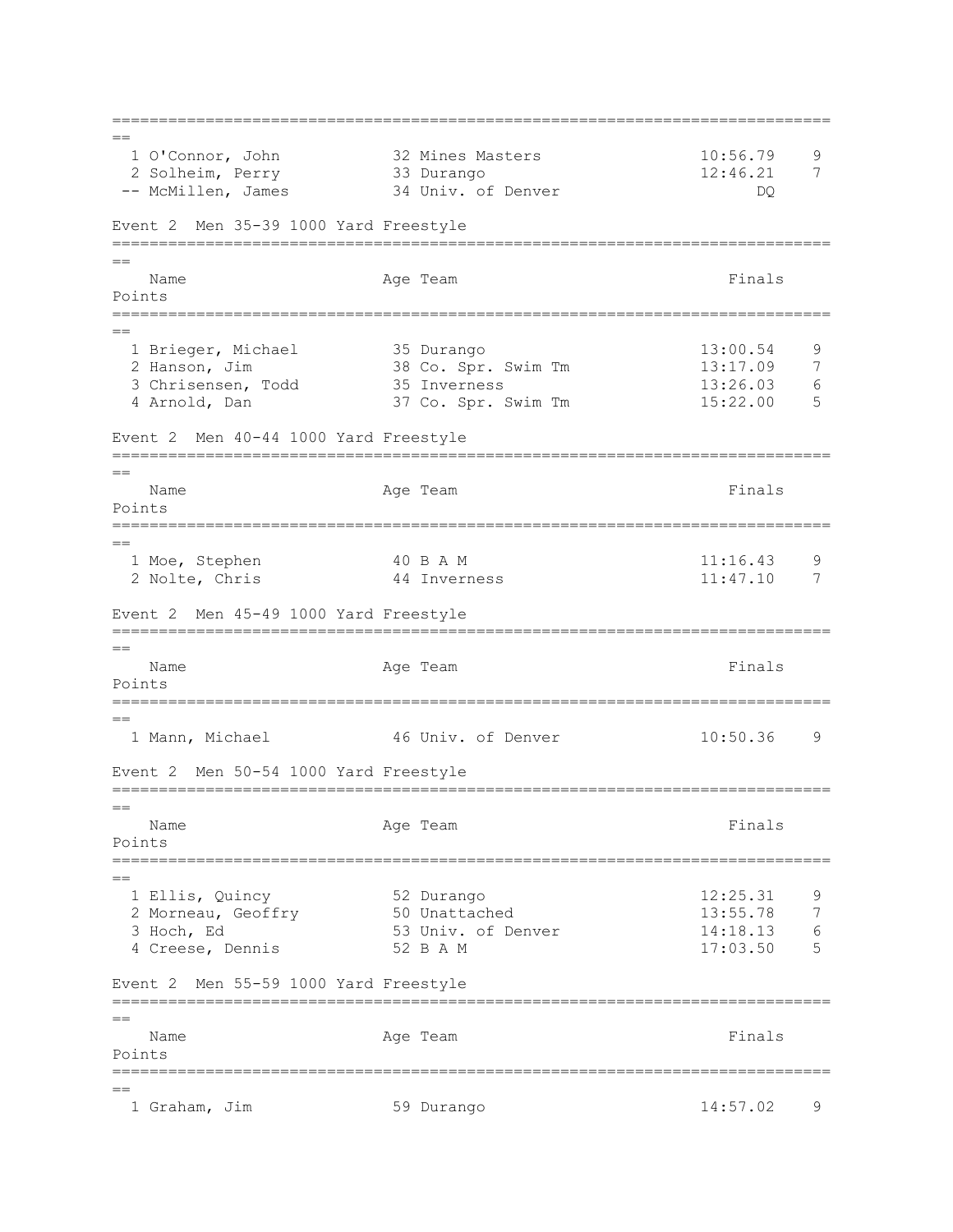2 Tobin, John 58 Evergreen 15:22.00 7 3 Edwards, Morgan 56 Unattached 17:17.68 6 Event 2 Men 60-64 1000 Yard Freestyle =============================================================================  $=$ Name Age Team Age Team Finals Points ============================================================================= == 1 King, William 61 Green Mtn. 14:55.05 9 Event 2 Men 65-69 1000 Yard Freestyle =============================================================================  $=$ Name Ream Age Team Readers and Finals Points =============================================================================  $=$  1 O'Brien, Dennis 65 Durango 13:58.80 9 2 Martin, Joe 69 S. Suburban 21:24.34 7 Event 2 Men 70-74 1000 Yard Freestyle ============================================================================= == Name **Age Team** Age Team **Finals** Points ============================================================================= == 1 Clegern, Wayne 71 Unattached 18:17.69 9 Event 3 Women 19-24 1650 Yard Freestyle =============================================================================  $=$ Name Age Team Age Team Finals Points ============================================================================= == 1 Greenleaf, Kristin 22 Jeffco 23:47.39 9 Event 3 Women 25-29 1650 Yard Freestyle =============================================================================  $=$ Name **Age Team** Age Team **Finals** Points =============================================================================  $=$  1 Wittenburg, Brenda 26 Vortex 21:15.44 9 2 Taylor, Jen 29 Carmody 23:32.90 7 Event 3 Women 30-34 1650 Yard Freestyle ============================================================================= == Name **Age Team** Age Team **Finals** Points =============================================================================  $=$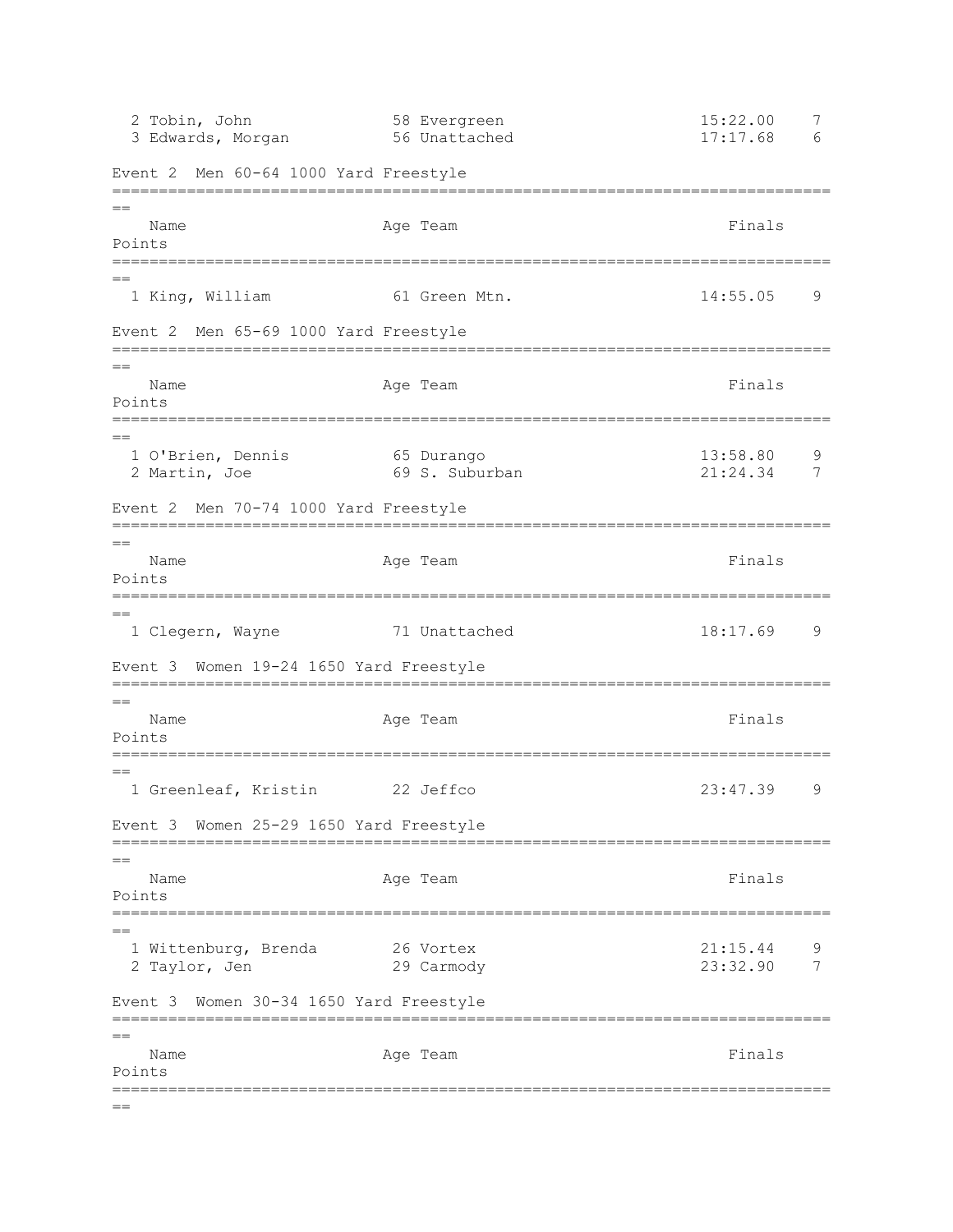1 Deacon, Lori 30 Univ. of Denver 19:47.72 9<br>2 Hoogstrate, Sara 32 Univ. of Denver 20:07.62 7 20 July. Of Denver 20:07.62<br>32 Univ. of Denver 20:07.62<br>30 Univ. of Denver 20:09.78 3 Leetmae, Erika 30 Univ. of Denver 20:09.78 6 4 Prince, Shannon 32 Univ. of Denver 23:08.00 5 5 Kline, Pam 30 Thornton 23:12.63 4 6 Gromala, Karen 31 Univ. of Denver 25:40.64 3 Event 3 Women 35-39 1650 Yard Freestyle =============================================================================  $=$ Name **Age Team** Age Team **Finals** Points ============================================================================= == 1 Reeder, Karen 38 Air Force 18:11.50 9 2 Hagadorn, Heather 36 Univ. of Denver 19:55.54 7 3 Dullea, Melanie 39 S. Suburban 20:26.13 6 4 Vanderpoel, Nicole 36 Inverness 21:42.38 5 5 Meeks, Patti 36 Green Mtn. 25:00.29 4 Event 3 Women 40-44 1650 Yard Freestyle =============================================================================  $-$ Name **Age Team** Age Team **Finals** Points ============================================================================= == 1 Kimbrough, Doris 41 Unattached 23:11.07 9 2 Ryan, Monica 40 Univ. of Denver 26:00.33 7 3 Guthrie, Cindy 40 Castle Rock 27:48.92 6 Event 3 Women 45-49 1650 Yard Freestyle =============================================================================  $=$ Name **Age Team** Age Team Finals Points ============================================================================= == 1 Laney, Judy 18 Univ. of Denver 23:12.74 9 2 Lambert, Catherine 47 Durango 25:51.27 7 Event 3 Women 50-54 1650 Yard Freestyle =============================================================================  $=$ Name **Age Team** Age Team **Finals** Points ============================================================================= == 1 Lebsack, Linda 54 Univ. of Denver 26:34.88 9 Event 3 Women 55-59 1650 Yard Freestyle ============================================================================= == Name **Age Team** Age Team **Finals** Points =============================================================================  $=$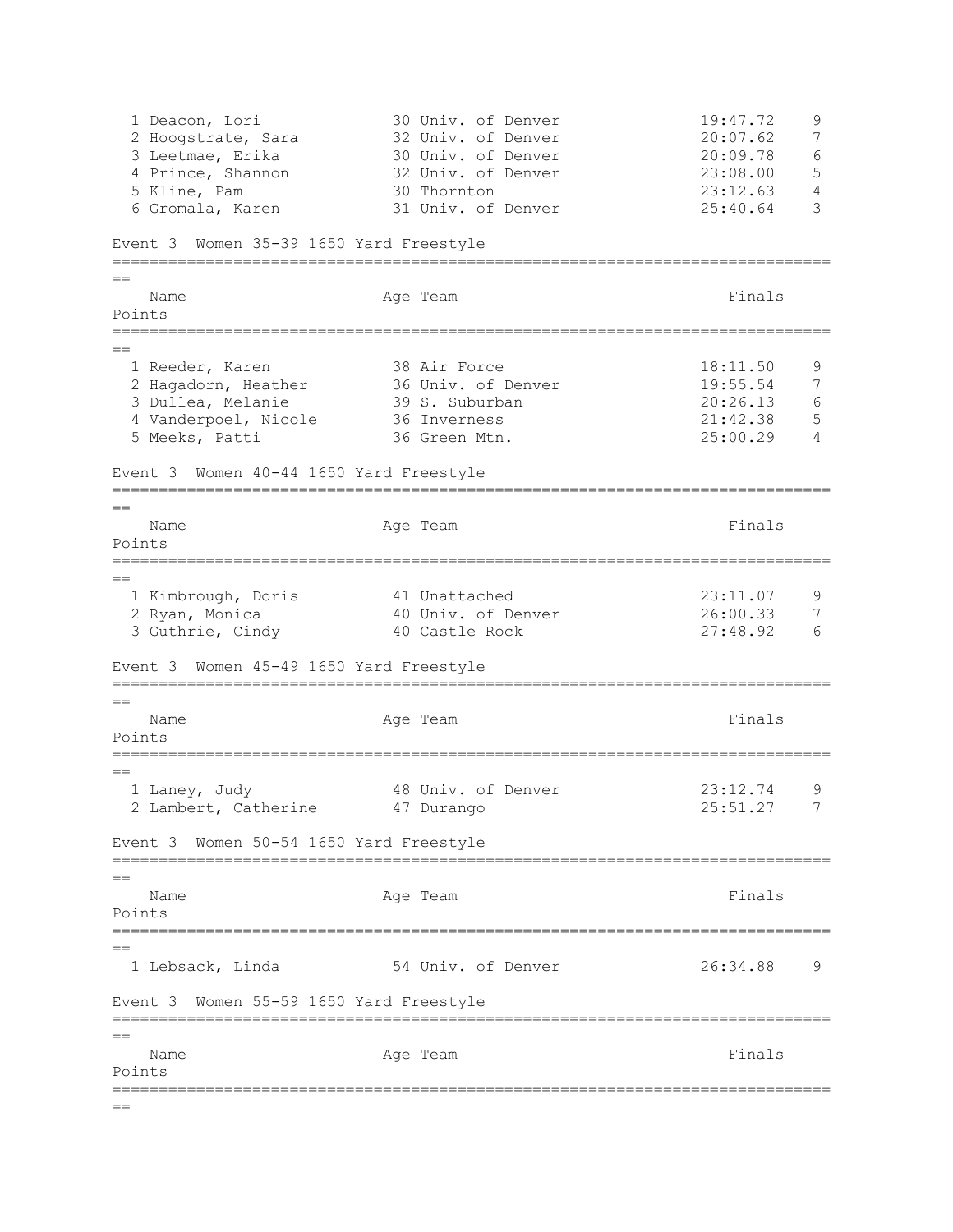1 Anziano, Marcia 56 Univ. of Denver 26:53.00 9 2 Wise, Louise 58 Green Mtn. 27:45.00 7 Event 4 Men 19-24 1650 Yard Freestyle =============================================================================  $=$ Name **Age Team** Age Team Finals Points ============================================================================= == 1 Watson, Steve 23 Highlands Ranch 20:13.85 9 Event 4 Men 25-29 1650 Yard Freestyle =============================================================================  $=$ Name Readers Age Team Age Team Rinals Points =============================================================================  $=$  1 Snow, Gary 25 S. Suburban 20:38.63 9 Event 4 Men 30-34 1650 Yard Freestyle ============================================================================= == Name **Age Team Age Team Finals** Points ============================================================================= == 1 Ross, Dave 30 Univ. of Denver 18:51.88 9 2 Jirsa, William 31 Green Mtn. 20:31.00 7 3 Hoftiezer, Scott 30 Denver Ath. Club 21:03.09 6 4 O'Connor, John 32 Mines Masters 21:04.00 5 5 Kelly, Patrick 34 B A M 21:18.00 4 6 Turner, Oliver 30 Unattached 22:46.35 3 7 Giesen, Tim 34 Univ. of Denver 25:43.00 2 Event 4 Men 35-39 1650 Yard Freestyle =============================================================================  $=$ Name **Age Team Age Team Finals** Points ============================================================================= == 1 Melanson, Edward 38 Univ. of Denver 17:46.56 9 2 Reilly, Quinn 35 Univ. of Denver 19:45.94 7 3 Peters, Bob 37 Denver Ath. Club 25:33.61 6 Event 4 Men 40-44 1650 Yard Freestyle =============================================================================  $-$ Name **Age Team** Age Team Finals Points =============================================================================  $=$  1 Jay, Howard 44 Glenwood 18:26.84 9 2 Moe, Stephen 40 B A M 18:35.15 7 3 Quinn, John 43 B A M 19:56.00 6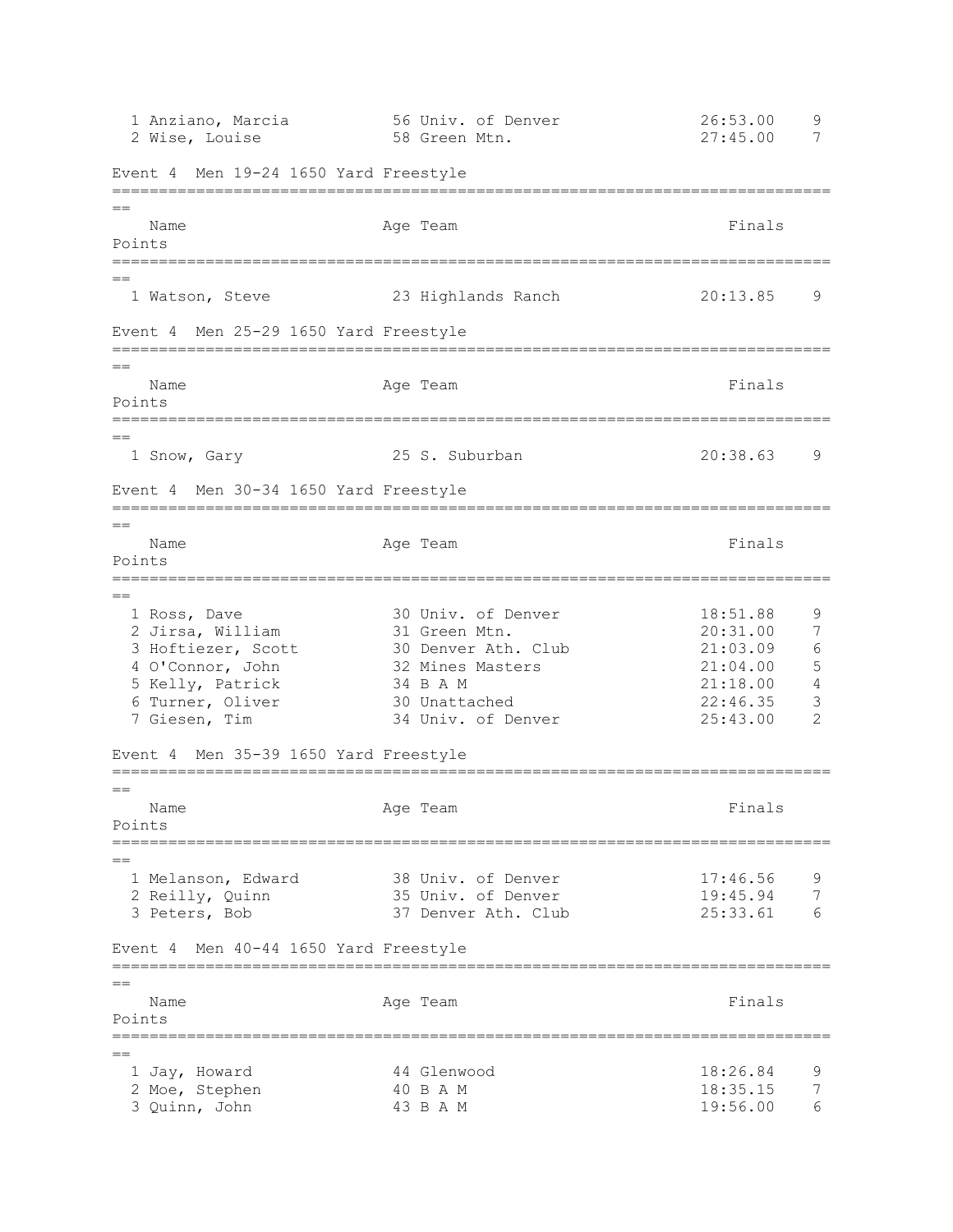4 Brown, Robert 44 Unattached 21:03.13 5 5 Ellis, Mike 42 B A M 22:23.41 4 6 Henderson, James 43 Squids 23:28.05 3 7 McLaughlin, Neal 41 Inverness 26:23.05 2 8 Braderson, James and Squids<br>
8 Bradford, Oliver 10 Univ. of Denver 27:07.00 1 Event 4 Men 45-49 1650 Yard Freestyle =============================================================================  $=$ Name **Age Team** Age Team Finals Points =============================================================================  $=$  1 Hughes, John 47 Highlands Ranch 18:28.75 9 2 Culp, Michael 45 S. Suburban 21:32.03 7 3 Fretz, Joseph 46 Aurora 23:47.08 6 4 Dallow, Kurt 48 Greeley 27:25.34 5 5 Flint, James 49 Univ. of Denver 32:32.00 4 Event 4 Men 50-54 1650 Yard Freestyle =============================================================================  $=$ Name **Age Team Age Team Age Team Pinals** Points =============================================================================  $=$  1 Selles, Carl 54 Univ. of Denver 20:31.97 9 2 Carney, Kent 53 Evergreen 22:19.31 7 3 Hoch, Ed 53 Univ. of Denver 24:16.07 6<br>4 Schwenker, Pete 53 Boulder Y 27:56.76 5<br>27:56.76 5 4 Schwenker, Pete 53 Boulder Y 127:56.76 5 5 Creese, Dennis 52 B A M 28:23.58 4 Event 4 Men 55-59 1650 Yard Freestyle =============================================================================  $=$ Name **Age Team Age Team Finals** Points =============================================================================  $=$  1 Burson, Bill 56 S. Suburban 21:50.50 9 2 Chessnoe, Michael 59 Univ. of Denver 24:33.38 7 3 Blankenship, James 56 Durango 24:59.91 6 4 Ford, Desmond 56 Carmody 26:18.00 5 Event 4 Men 60-64 1650 Yard Freestyle =============================================================================  $=$ Name **Age Team** Age Team Finals Points ============================================================================= == 1 Malone, Mark 62 Green Mtn. 27:35.66 9 Event 5 Mixed 19+ 200 Yard Medley Relay =============================================================================

 $=$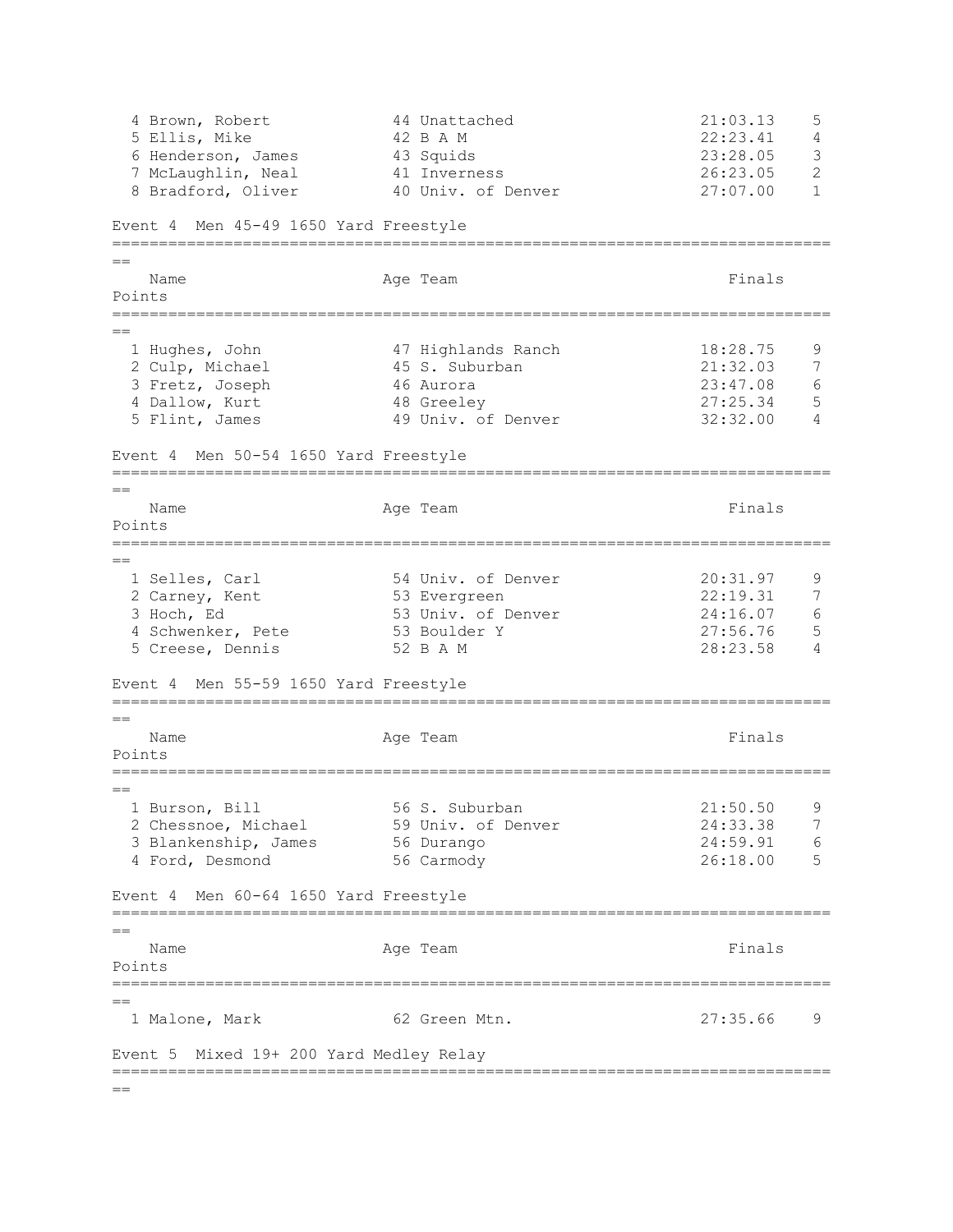Team Finals and the contract of the contract of the contract of the contract of the contract of the contract of the contract of the contract of the contract of the contract of the contract of the contract of the contract o Points ============================================================================= == 1 Highlands Ranch Masters 'A' 1:55.10 18 33.45 29.34 30.37 21.94 2 Team Vortex 'B' 1:56.60 14 26.36 32.64 29.63 27.97 3 Jeffco Aquatic Masters 'A' 1:59.05 12 28.56 36.49 26.18 27.82 4 Jeffco Aquatic Masters 'B' 2:15.97 10 32.45 38.68 29.76 35.08 5 Greeley Masters 'A' 2:18.79 8 28.60 42.50 33.92 33.77 6 University of Denver 'D' 2:20.33 6 37.35 36.41 32.55 34.02 -- Team Vortex 'A' DQ 30.80 29.92 30.11 21.78 Event 5 Mixed 25+ 200 Yard Medley Relay =============================================================================  $=$ Team Finals and the contract of the contract of the contract of the contract of the contract of the contract of the contract of the contract of the contract of the contract of the contract of the contract of the contract o Points =============================================================================  $=$ 1 University of Denver 'B' 1:52.69 18 27.67 34.85 27.52 22.65 2 Boudler Aquatic Masters 'A' 1:53.51 14 26.15 30.48 30.06 26.82 3 Air Force Aquatic Masters 'B' 1:54.26 12 30.76 31.99 28.91 22.60 4 Boudler Aquatic Masters 'B' 1:54.41 10 30.39 29.64 26.98 27.40 5 University of Denver 'C' 1:57.15 8 30.09 33.25 26.55 27.26 6 Thornton Masters 'A' 1:59.79 6 31.74 34.79 25.55 27.71 7 Durango Masters 'D' 2:06.84 4 32.90 32.24 32.05 29.65 8 Air Force Aquatic Masters 'A' 2:10.31 2 32.87 37.26 29.00 31.18 9 Total Fitness 'A' 2:19.19 1:12.63 15.94 16.18 34.44 -- South Suburban 'A' DQ 30.86 30.81 30.96 31.86 -- University of Denver 'A' DO 29.20 31.43 27.19 21.84 Event 5 Mixed 35+ 200 Yard Medley Relay =============================================================================  $=$ Team Finals and the contract of the contract of the contract of the contract of the contract of the contract of the contract of the contract of the contract of the contract of the contract of the contract of the contract o Points ============================================================================= == 1 University of Denver 'E' 1:54.70 18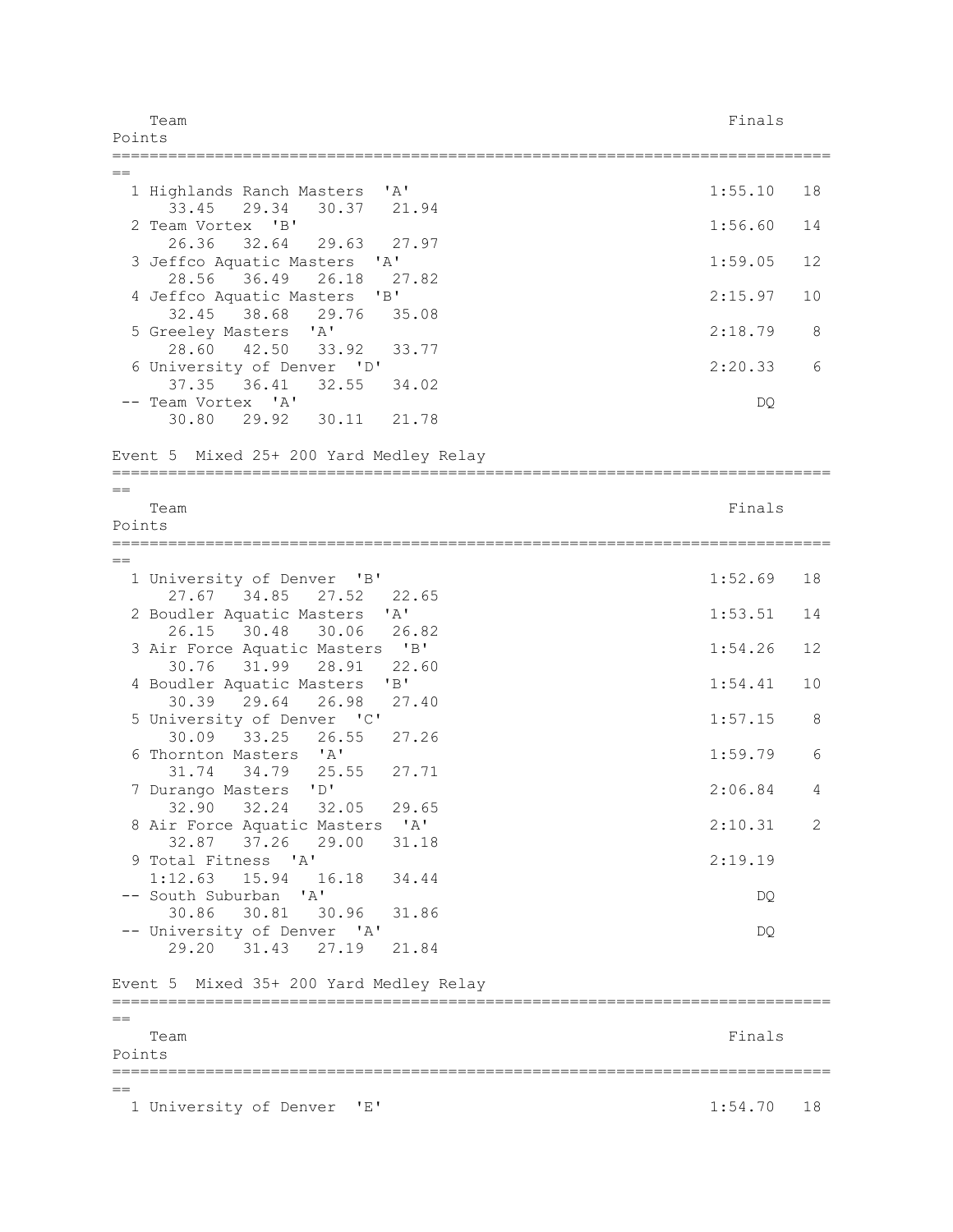28.56 31.32 28.74 26.08 2 Boudler Aquatic Masters 'A' 1:58.43 14 30.90 33.74 28.75 25.04 3 Inverness 'A' 1:58.72 12 30.18 29.69 30.37 28.48 4 Durango Masters 'A' 2:04.23 10 34.63 34.02 26.91 28.67 5 Highlands Ranch Masters 'B' 2:05.83 8 35.69 34.53 25.56 30.05 6 Inverness 'B' 2:10.41 6 29.31 40.64 32.37 28.09 Event 5 Mixed 45+ 200 Yard Medley Relay =============================================================================  $=$ Team Finals and the contract of the contract of the contract of the contract of the contract of the contract of the contract of the contract of the contract of the contract of the contract of the contract of the contract o Points =============================================================================  $=$  1 Durango Masters 'C' 2:14.08 18 37.30 37.59 28.40 30.79 2 Durango Masters 'B' 2:23.34 14 41.00 40.64 31.47 30.23 3 Carmody Masters 'A' 2:31.24 12 35.95 43.60 39.89 31.80 4 University of Denver 'F' 2:42.71 10 47.06 39.46 40.61 35.58 Event 7 Women 19-24 200 Yard IM =============================================================================  $-$ Name **Age Team** Age Team **Finals** Points ============================================================================= == 1 Sunie, Marie 22 Jeffco 2:27.00 9 31.73 37.59 42.72 34.96 2 Greenleaf, Kristin 22 Jeffco 2:45.47 7 36.59 45.67 44.38 38.83 Event 7 Women 25-29 200 Yard IM =============================================================================  $=$ Name **Age Team** Age Team Finals Points =============================================================================  $=$  1 Clodius, Katy 26 Univ. of Denver 2:23.05 9 29.69 38.71 41.51 33.14<br>ettitt. Karen 25 Vortex 2 Pettitt, Karen 25 Vortex 2:23.59 7 30.92 38.68 41.57 32.42<br>unting, Monika 29 B A M 3 Bunting, Monika 29 B A M 2:27.05 6 30.85 39.06 44.06 33.08 4 Erman, Molly 25 B A M 2:35.90 5 32.56 40.50 46.74 36.10

Event 7 Women 30-34 200 Yard IM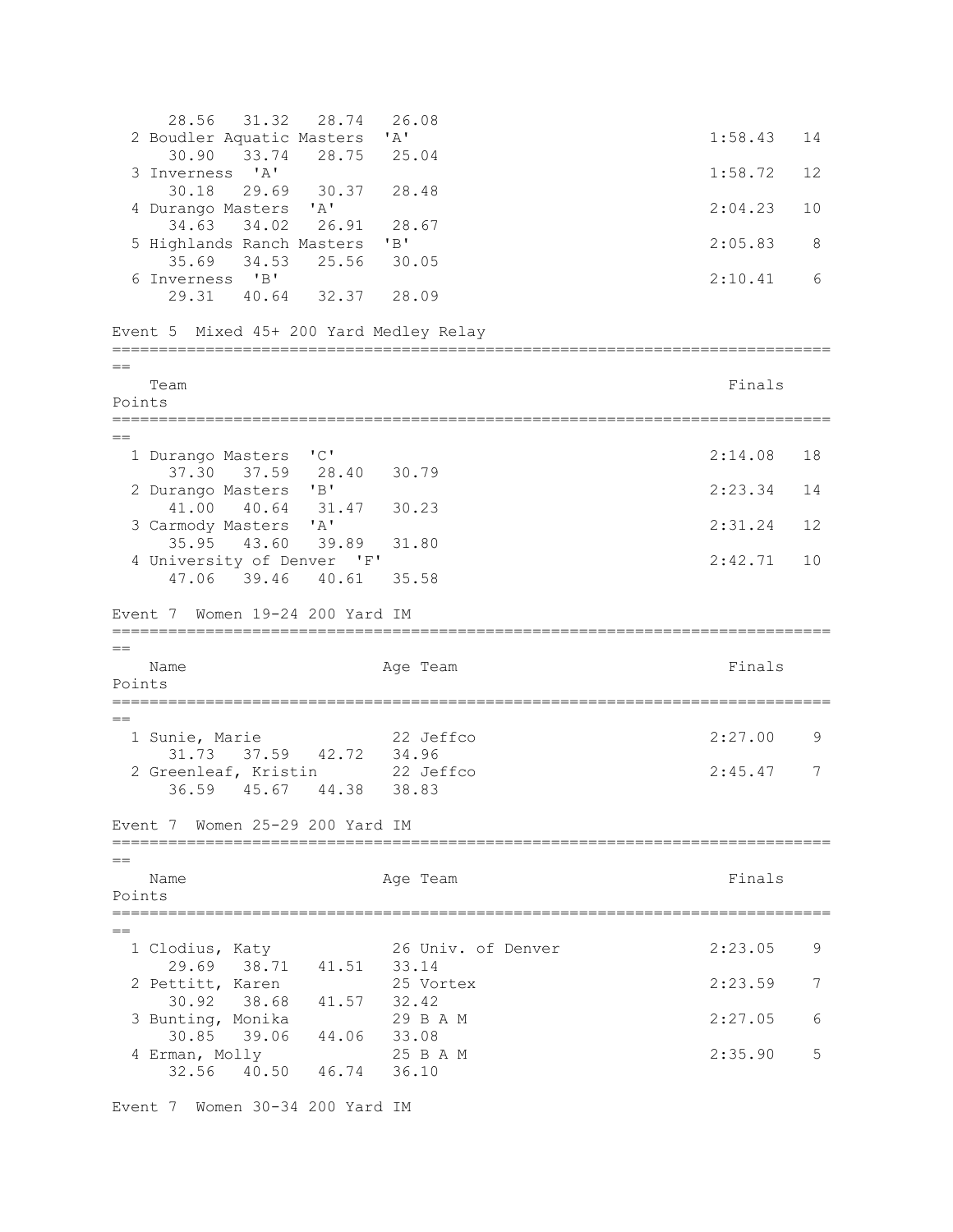=============================================================================  $=$ Name **Age Team** Age Team Finals Points =============================================================================  $=$  1 Deacon, Lori 30 Univ. of Denver 2:19.64 9 30.07 35.90 41.15 32.52<br>2 Leetmae, Erika 30 Un: 30 Univ. of Denver 2:24.53 7 29.74 37.47 42.91 34.41<br>alters, Terri 34 Air Force 3 Walters, Terri 34 Air Force 2:27.74 6 30.99 37.79 44.70 34.26 4 Hoogstrate, Sara 32 Univ. of Denver 2:32.61 5 33.23 39.54 45.81 34.03 5 Sewell, Deidre 33 Unattached 3:06.31 4 37.47 46.55 56.36 45.93<br>
rince, Shannon 32 Univ. of Denver -- Prince, Shannon 32 Univ. of Denver Contract Contract Contract Contract Contract Contract Contract Contract Co 37.28 45.87 50.43 46.28 Event 7 Women 35-39 200 Yard IM =============================================================================  $=$ Name **Age Team** Age Team Finals Points =============================================================================  $=$  1 Reeder, Karen 38 Air Force 2:18.47 9 31.12 36.44 40.33 30.58 2 Crouch, Kim 39 B A M 2:25.96 7 30.93 40.07 41.52 33.44 3 Moulton, Wendy 35 Highlands Ranch 2:29.50 6 31.41 38.55 42.97 36.57 4 Houlihan, Myla 37 B A M 2:31.71 5 32.10 39.76 45.04 34.81 5 Washburn, Lynette 37 Thornton 2:38.48 4 34.21 42.65 44.29 37.33<br>auls, Catherine 36 Thornton 6 Sauls, Catherine 36 Thornton 2:56.45 3 37.35 47.13 49.72 42.25 7 Price, Nancy 36 Carmody 3:10.48 2 38.42 55.70 51.25 45.11 8 Dretzka, Jennifer 38 Thornton 3:16.65 1 41.91 54.95 52.70 47.09 Event 7 Women 40-44 200 Yard IM =============================================================================  $=$ Name **Age Team** Age Team Finals Points =============================================================================  $-$  1 Somers, Kim 41 Air Force 2:35.83 9 31.98 41.83 45.84 36.18<br>
blte, Susan 40 Inverness 2 Nolte, Susan 40 Inverness 2:53.04 7 37.63 46.39 49.91 39.11 3 Roof, Anna Lea 40 Missouri Valley 3:35.75 6 53.78 55.97 56.59 49.41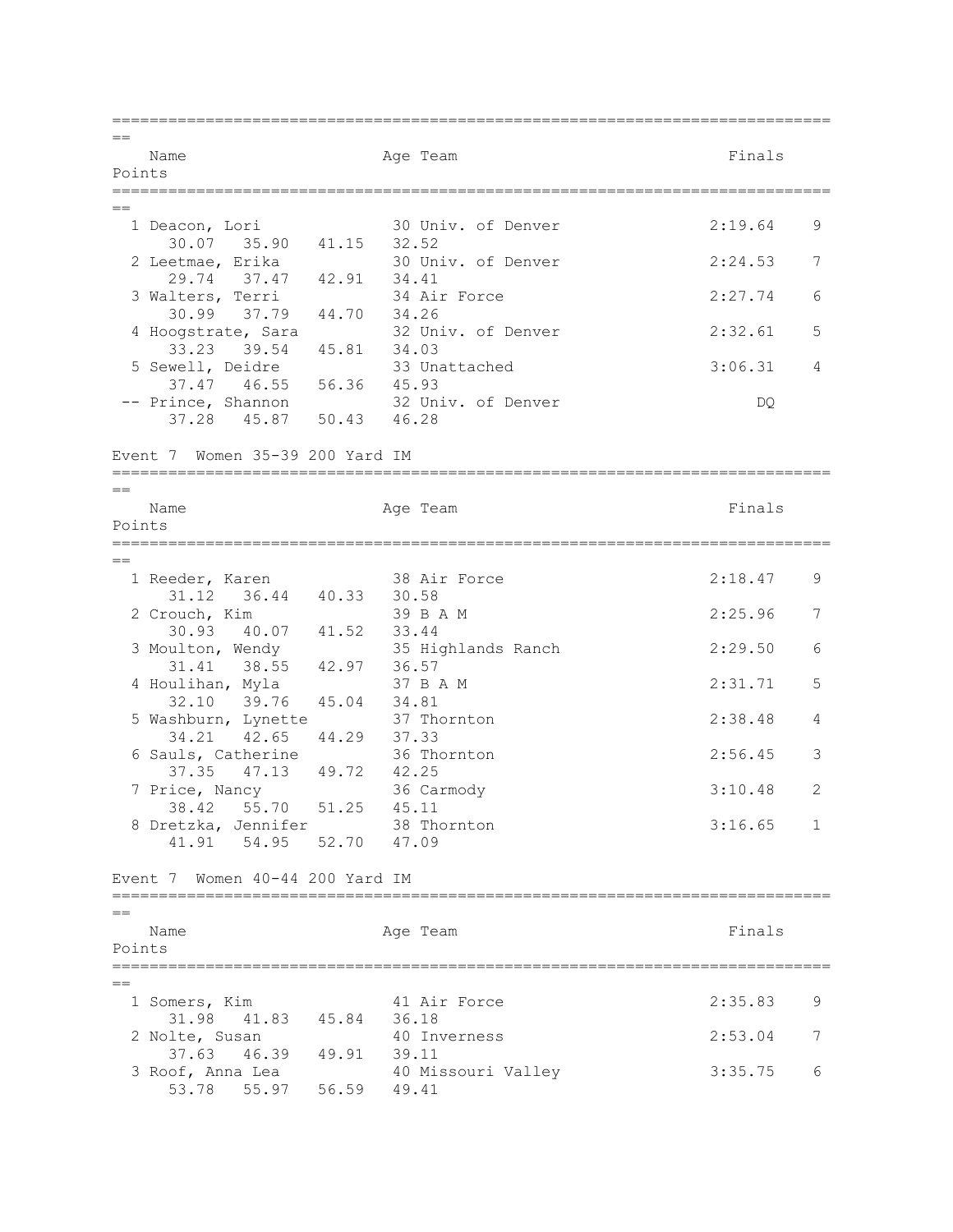Event 7 Women 45-49 200 Yard IM =============================================================================  $-$ Name **Age Team** Age Team **Finals** Points ============================================================================= == 1 Roche, Carolyn 49 B A M 2:45.98 9 33.55 43.75 50.27 38.41 Event 7 Women 50-54 200 Yard IM =============================================================================  $=$ Name **Age Team** Age Team Finals Points ============================================================================= == 1 Young, Lydia 52 Carmody 3:15.71 9 43.76 50.84 54.33 46.78 2 Lebsack, Linda 54 Univ. of Denver 3:32.16 7 49.66 56.88 1:01.93 43.69 Event 7 Women 65-69 200 Yard IM =============================================================================  $=$ Name **Age Team** Age Team **Finals** Points ============================================================================= == 1 Buchannan, Peggy 68 Evergreen 4:06.57 9 57.46 1:08.54 1:05.70 54.87 Event 8 Men 19-24 200 Yard IM =============================================================================  $=$ Name **Age Team Age Team Age Team Finals** Points =============================================================================  $=$  1 Watson, Steve 23 Highlands Ranch 2:05.92 9 26.50 31.95 36.91 30.56 Event 8 Men 25-29 200 Yard IM ============================================================================= == Name **Age Team** Age Team Finals Points ============================================================================= == 1 Commings, Jeff 27 Squids 1:59.04 9 25.87 29.93 33.97 29.27 2 Valks, Victor 26 Aurora 2:26.00 7 30.51 34.98 46.22 34.29 3 Snow, Gary 25 S. Suburban 2:29.21 6 30.25 38.56 47.06 33.34

Event 8 Men 30-34 200 Yard IM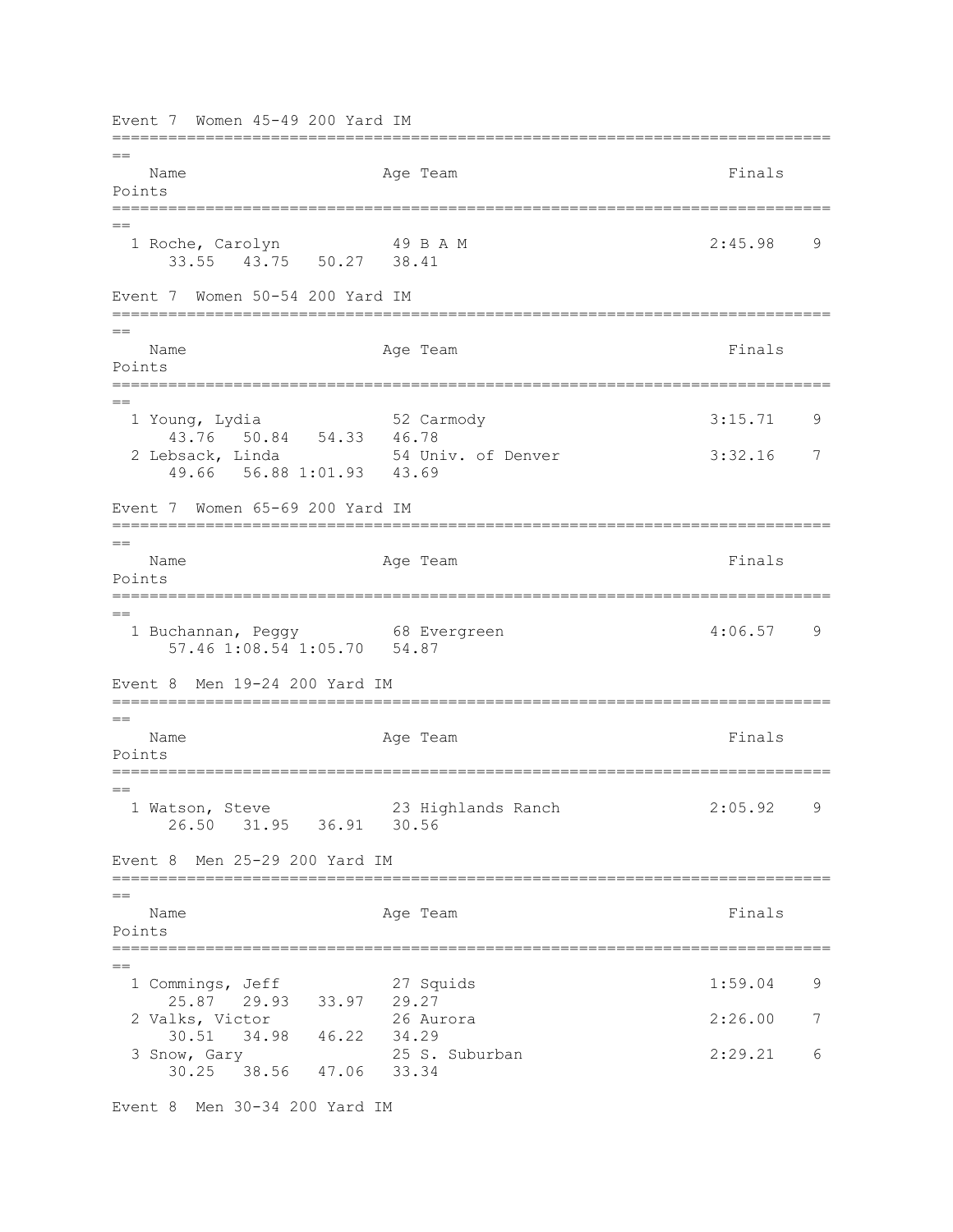=============================================================================  $=$ Name **Age Team** Age Team Finals Points =============================================================================  $=$  1 Nasser, Rob 31 Highlands Ranch 2:04.37 9 25.85 33.15 36.41 28.96<br>
Sonzales, Mike 34 B A M 2 Gonzales, Mike 34 B A M 2:11.86 7 27.60 33.06 40.74 30.46 3 Ross, Dave 30 Univ. of Denver 2:12.25 6 28.68 33.74 39.38 30.45 4 Champlin, Pete 32 Univ. of Denver 2:19.77 5 28.49 36.58 40.62 34.08 5 Reeder, David 34 Air Force 2:20.22 4 30.57 35.52 41.57 32.56 6 Oberg, Erik 30 Aurora 2:42.40 3 33.98 42.13 48.57 37.72 Event 8 Men 35-39 200 Yard IM =============================================================================  $=$ Name **Age Team** Age Team **Finals** Points =============================================================================  $=$  1 Melanson, Edward 38 Univ. of Denver 2:11.53 9 27.59 34.30 39.14 30.50<br>
aiyaroj, Patt 37 Squids 2 Chaiyaroj, Patt 37 Squids 2:11.65 7 27.77 33.22 39.90 30.76 3 Jones, Rich 35 Jeffco 2:12.97 6 27.81 33.71 39.39 32.06<br>27.81 33.71 39.39 32.06<br>antland, Kent 36 S. Suburban 4 Scantland, Kent 36 S. Suburban 2:27.25 5 29.66 36.60 46.41 34.58 Event 8 Men 40-44 200 Yard IM ============================================================================= == Name **Age Team** Age Team **Finals** Points ============================================================================= == 1 Nolte, Chris 44 Inverness 2:17.94 9 29.17 34.91 41.96 31.90 2 Louie, Jamie 44 Co. Springs 2:20.40 7 30.90 36.68 38.54 34.28 3 Quinn, John 43 B A M 2:21.21 6 29.72 35.34 44.87 31.28 4 Lee, Marshall 42 B A M 2:24.14 5 29.40 38.14 42.41 34.19<br>haffari, Manu 44 B A M 5 Ghaffari, Manu 44 B A M 2:26.43 4 31.31 40.40 42.41 32.31 6 Reardon, Ken 42 Vortex 2:26.73 3 30.25 39.00 41.38 36.10 7 Brown, Robert 44 Unattached 2:35.28 2 32.18 42.76 44.38 35.96<br>enderson, James 43 Squids 8 Henderson, James 43 Squids 2:45.42 1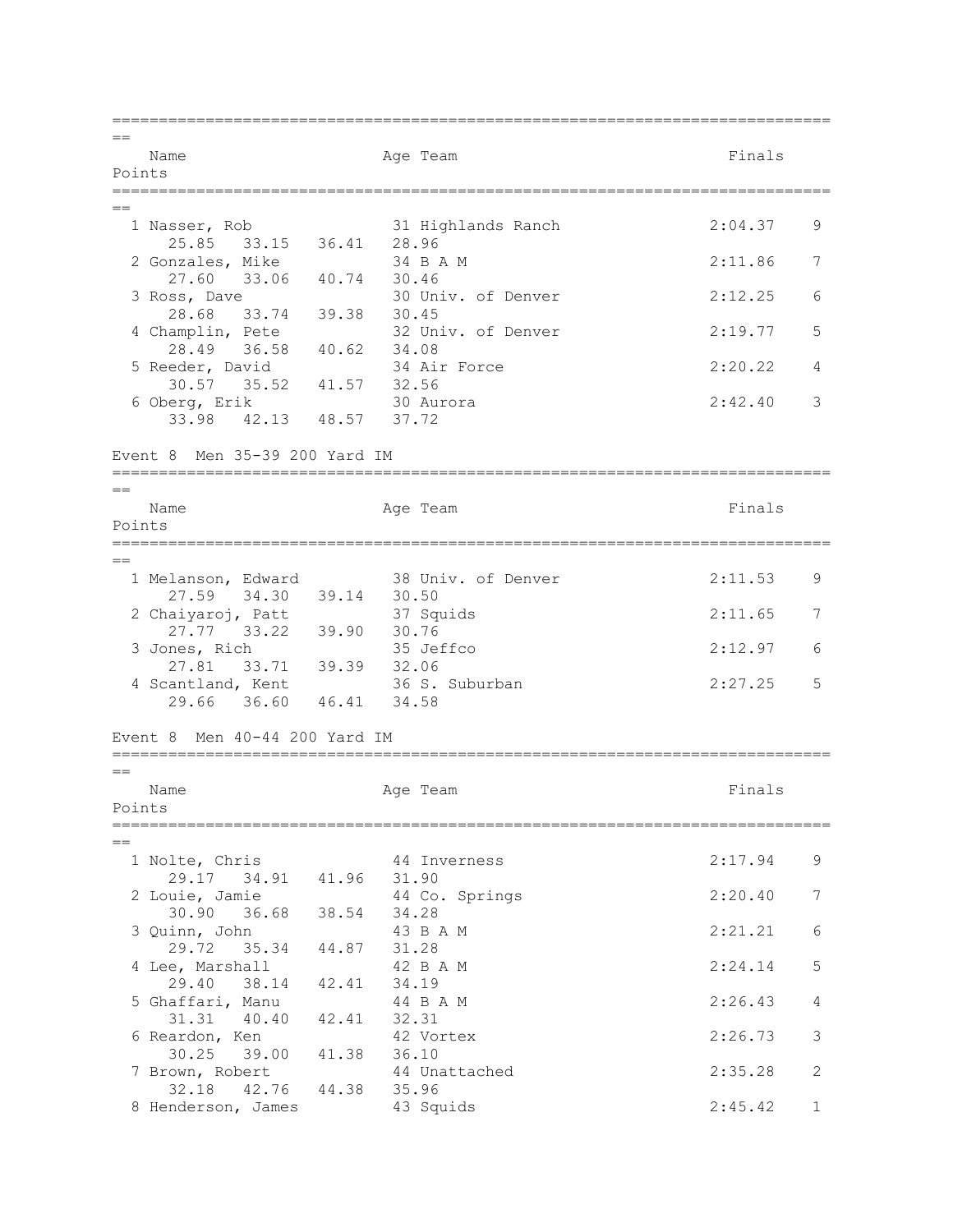33.24 43.99 46.46 41.73 9 Alvarado, Ray 44 Carmody 2:46.45 33.29 43.38 48.09 41.69 10 Valvano, John 44 Jeffco 3:03.85 41.46 52.68 50.15 39.56 Event 8 Men 45-49 200 Yard IM =============================================================================  $=$ Name **Age Team** Age Team Finals Points =============================================================================  $=$  1 Mann, Michael 46 Univ. of Denver 2:06.59 9 26.97 31.86 38.09 29.67<br>2 Hughes, John 47 Hic 47 Highlands Ranch 2:12.53 7 28.27 32.79 41.49 29.98<br>acDonald, Lee 49 Vortex 3 MacDonald, Lee 49 Vortex 2:12.58 6 28.81 34.05 37.52 32.20 4 Stanback, John 47 Vortex 2:19.16 5 29.84 35.40 41.20 32.72<br>5 Fischer, Chuck 49 Un: 49 Univ. of Denver 2:23.74 4 30.76 38.44 41.16 33.38 6 Kottardis, Chris 45 Air Force 2:23.96 3 30.21 38.05 41.38 34.32 7 Barrand, Mark 48 Highlands Ranch 2:23.98 2 30.21 36.44 42.29 35.04 8 Dallow, Kurt 48 Greeley 3:17.57 1 40.73 52.36 57.86 46.62 Event 8 Men 50-54 200 Yard IM =============================================================================  $=$ Name **Age Team** Age Team Finals Points =============================================================================  $=$  1 Rheem, Allen 51 Squids 2:29.03 9 30.87 40.64 44.62 32.90 2 Varner, Tim 30 B A M 2:40.20 7 33.20 42.09 49.04 35.87 3 Griffith, Bill 54 Vail 2:41.12 6 33.30 44.12 45.03 38.67 4 Hoch, Ed 53 Univ. of Denver 2:49.75 5 33.97 45.41 52.58 37.79 5 Hendershot, Roger 51 B A M 2:53.31 4 38.23 42.40 51.23 41.45 Event 8 Men 55-59 200 Yard IM =============================================================================  $-$ Name **Age Team** Age Team **Finals** Points ============================================================================= == 1 Burson, Bill 56 S. Suburban 2:37.82 9 33.65 43.14 45.71 35.32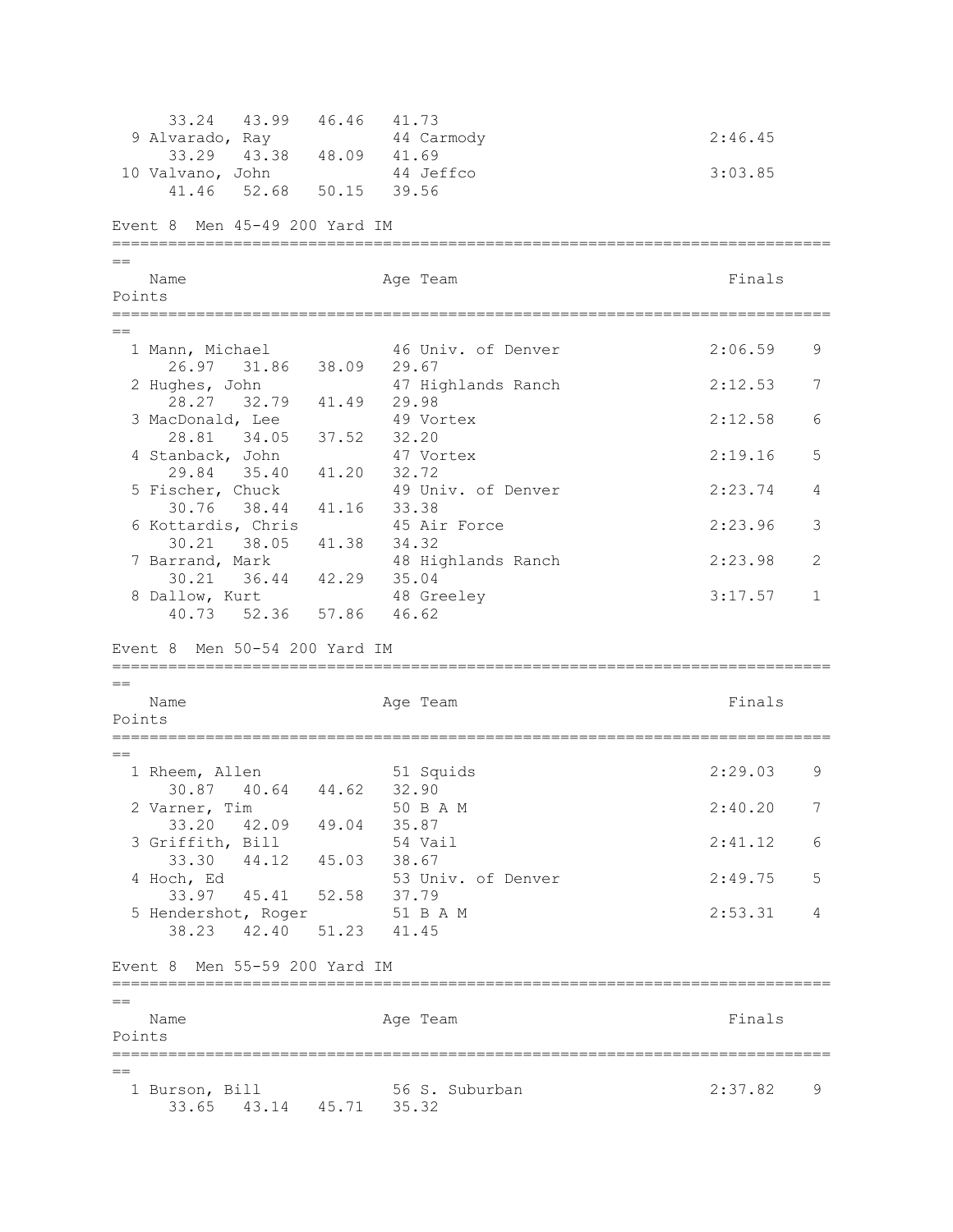2 Tobin, John 58 Evergreen 3:03.95 7 35.51 46.63 56.96 44.85<br>Danal, Steve 57 Jeffco 3 McDanal, Steve 57 Jeffco 3:20.65 6 43.31 53.79 57.41 46.14 4 Chessnoe, Michael 59 Univ. of Denver 3:28.59 5 49.85 57.98 59.30 41.46 Event 8 Men 60-64 200 Yard IM =============================================================================  $=$ Name **Age Team** Age Team **Finals** Points ============================================================================= == 1 Wendelken, Frederick 62 Evergreen 1 1 = 2:52.82 9 35.52 43.09 53.74 40.47 2 King, William 61 Green Mtn. 3:13.93 7 45.78 48.80 54.47 44.88<br>
ummer, Mark 64 S. Suburban 3 Plummer, Mark 64 S. Suburban 3:23.78 6 41.31 56.39 58.80 47.28 Event 8 Men 65-69 200 Yard IM =============================================================================  $=$ Name **Age Team** Age Team **Finals** Points ============================================================================= == -- O'Brien, Dennis 65 Durango DQ 32.89 46.04 47.60 37.88 Event 8 Men 70-74 200 Yard IM =============================================================================  $=$ Name **Age Team** Age Team **Finals** Points ============================================================================= == 1 Myers, John 70 Unattached 3:54.24 9 55.46 1:09.99 58.90 49.89 Event 8 Men 75-79 200 Yard IM =============================================================================  $=$ Name **Age Team** Age Team **Finals** Points =============================================================================  $=$ 1 McDermott, Robert 78 Unattached 6:05.51 9 1:44.46 1:26.31 1:44.05 1:10.69 Event 8 Men 80-84 200 Yard IM ============================================================================= == Name **Age Team** Age Team **Finals** Points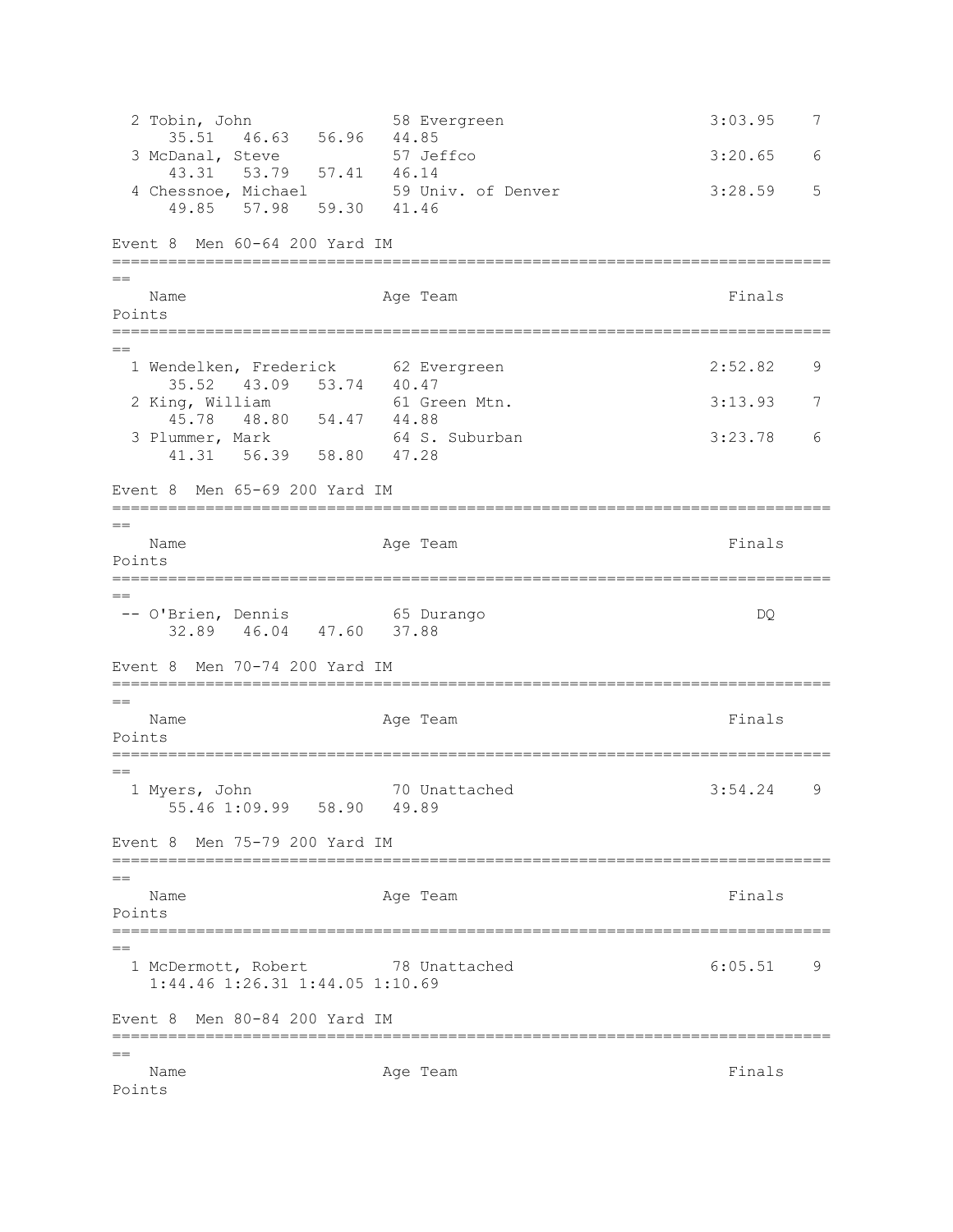=============================================================================  $=$ 1 Wrenn, John 80 B A M 4:16.52 9 1:08.71 1:02.79 1:11.77 53.25 Event 9 Women 19-24 50 Yard Backstroke ============================================================================= == Name **Age Team** Age Team **Finals** Points ============================================================================= == 1 Campos, Elsa 24 Vortex 30.36 9 2 Bicknell, Becky 24 Denver Ath. Club 31.92 7 3 Osberg, Molly 23 Jeffco 34.45 6 Event 9 Women 25-29 50 Yard Backstroke =============================================================================  $=$ Name **Age Team** Age Team Finals Points =============================================================================  $-$  1 Borgelt, Laura 28 Univ. of Denver 29.92 9 2 Sullivan, Kate 28 Total Fitness 35.84 7 3 Baumann, Kari 29 Greeley 40.17 6 Event 9 Women 30-34 50 Yard Backstroke =============================================================================  $-$ Name **Age Team** Age Team **Finals** Points ============================================================================= == 1 Deacon, Lori 30 Univ. of Denver 29.35 9 2 Lee, Sarah 34 B A M 29.58 7 3 Herr, Christine 31 Total Fitness 31.12 6 4 Landis, Erika 31 Univ. of Denver 37.68 5 5 Sewell, Deidre 33 Unattached 41.21 4 Event 9 Women 35-39 50 Yard Backstroke =============================================================================  $=$ Name **Age Team** Age Team Finals Points =============================================================================  $=$  1 Moulton, Wendy 35 Highlands Ranch 32.84 9 2 Rocke, Jennifer 35 B A M 34.15 7 3 Robertson, Cheryl 38 Durango 35.14 6 4 Golding, Sandra 37 Unattached 36.10 5 Event 9 Women 40-44 50 Yard Backstroke ============================================================================= == Name **Age Team** Age Team **Finals** Points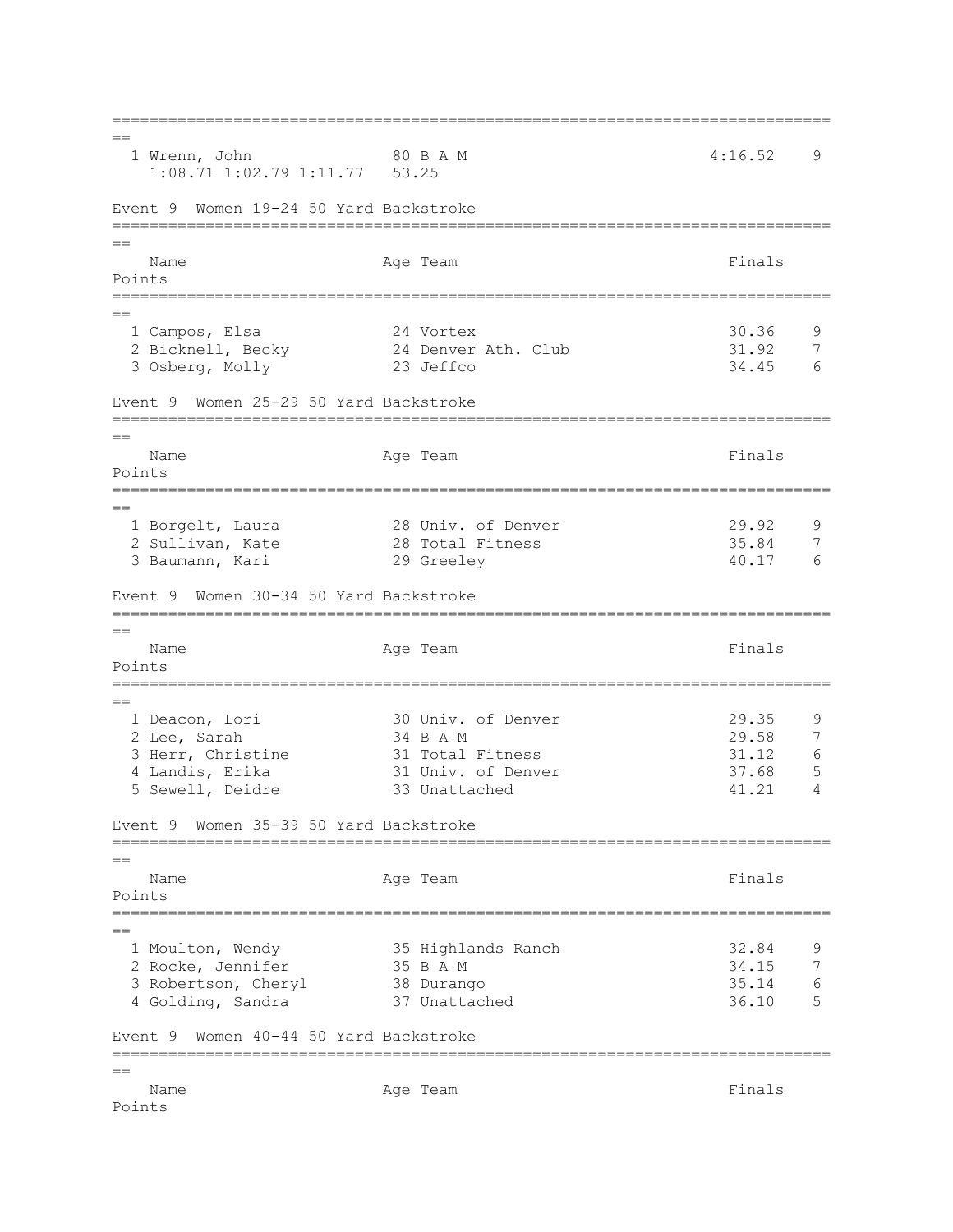=============================================================================  $=$  1 Garnier, Kathy 40 Inverness 33.93 9 2 Curci, Pam 40 Highlands Ranch 35.16 7 3 Zeberlein, Catherine 40 Highlands Ranch 41.23 6 Event 9 Women 45-49 50 Yard Backstroke =============================================================================  $=$ Name **Age Team** Age Team Finals Points =============================================================================  $=$  1 Lambert, Catherine 47 Durango 39.32 9 2 Brinton, Marjorie 45 Durango 40.19 7 3 McGarity, Maureen 45 Total Fitness 42.03 6 -- Anderson, Deborah 48 Durango DQ Event 9 Women 50-54 50 Yard Backstroke ============================================================================= == Name **Age Team** Age Team **Finals** Points ============================================================================= == 1 Young, Lydia 52 Carmody 42.67 9 2 Lebsack, Linda 54 Univ. of Denver 47.34 7 Event 9 Women 55-59 50 Yard Backstroke =============================================================================  $-$ Name **Age Team** Age Team Finals Points ============================================================================= == 1 Zentgraf, Karen 1 59 Boulder Y 1 44.11 9<br>2 McKim, Penny 56 Total Fitness 1:08.71 7 2 McKim, Penny 156 Total Fitness Event 9 Women 60-64 50 Yard Backstroke =============================================================================  $-$ Name **Age Team** Age Team **Finals** Points ============================================================================= == 1 Clapp, Mary 62 Aurora 53.29 9 2 Ryman, Donna 64 Castle Rock 54.57 7 3 Stock, Liz 64 Jeffco 1:55.15 6 Event 9 Women 70-74 50 Yard Backstroke =============================================================================  $=$ Name **Age Team** Age Team Finals Points ============================================================================= == 1 Bohl, Nanette 72 Missouri Valley 46.62 9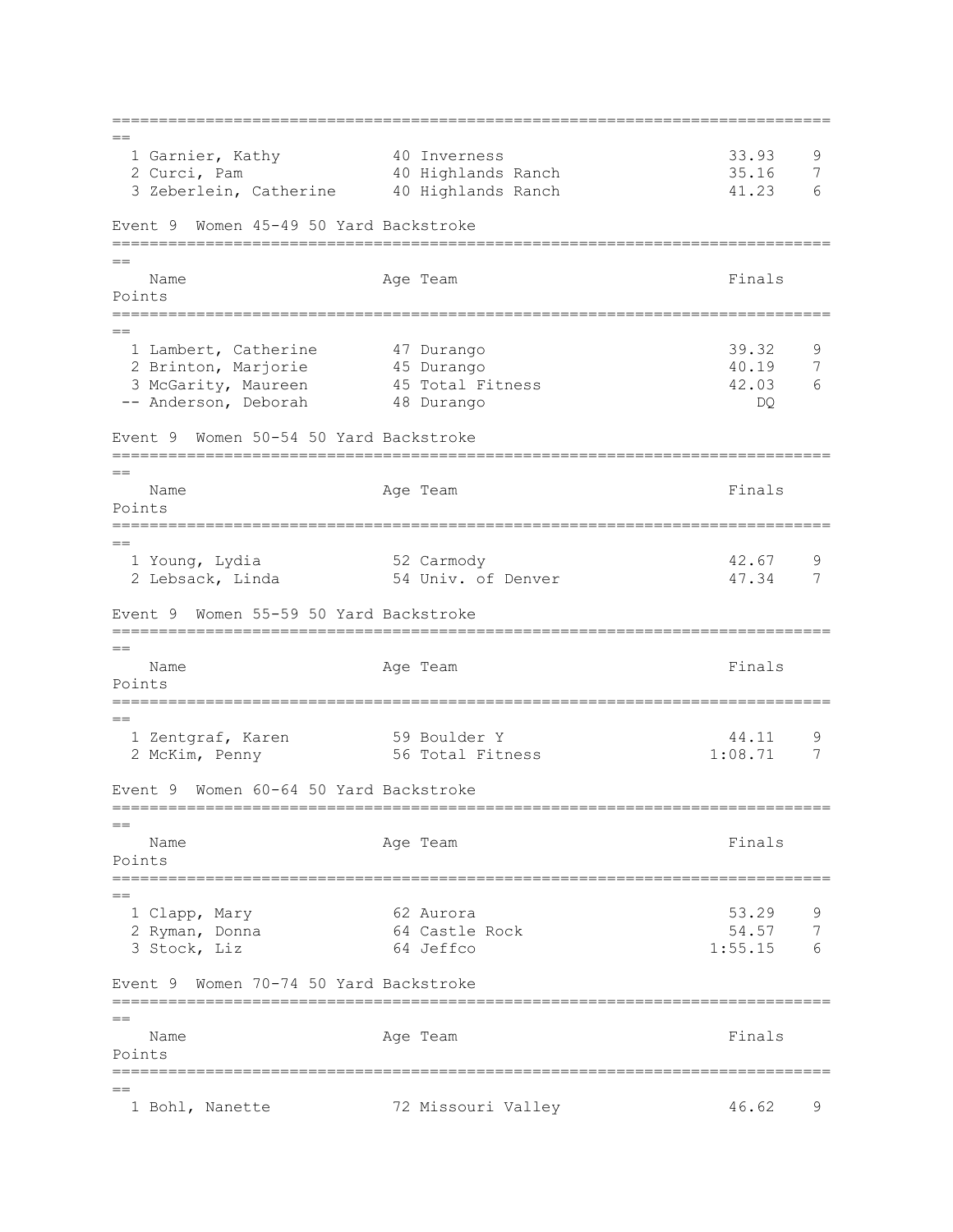Event 10 Men 19-24 50 Yard Backstroke =============================================================================  $=$ Name **Age Team** Age Team **Finals** Points ============================================================================= == 1 MacEachran, Daniel 24 Vortex 26.17 9 Event 10 Men 25-29 50 Yard Backstroke =============================================================================  $=$ Name **Age Team** Age Team Finals Points ============================================================================= == 1 Commings, Jeff 27 Squids 25.15 9<br>2 Hoffman, Aaron 27 Vortex 25.65 7 2 Hoffman, Aaron 27 Vortex 25.65 3 Gotto, Tony 29 Aurora 27.84 6 4 Valks, Victor 26 Aurora 28.91 5 5 Glass, Tom 29 Vortex 30.29 4 6 Franke, Jeffrey 28 B A M 39.08 3 Event 10 Men 30-34 50 Yard Backstroke =============================================================================  $=$ Name **Age Team** Age Team **Finals** Points ============================================================================= == 1 Gonzales, Mike 34 B A M 34 B A M 26.17 9<br>2 Chalona, Michael 34 Vortex 29 58 7 2 Chalona, Michael 34 Vortex 29.58 3 Hoyt, Brian 34 Thornton 31.45 6 4 Reeder, David 34 Air Force 32.55 5 Event 10 Men 35-39 50 Yard Backstroke =============================================================================  $=$ Name **Age Team** Age Team **Finals** Points =============================================================================  $=$  1 Jones, Rich 35 Jeffco 28.77 9 2 Thompson, Anthony 36 Missouri Valley 30.03 7<br>3 Chrisensen, Todd 35 Inverness 30.61 6 2 Inompson, Anthony<br>3 Chrisensen, Todd 35 Inverness 30.61 6 4 O'Brien, Mike 39 Durango 33.56 5 Event 10 Men 40-44 50 Yard Backstroke =============================================================================  $-$ Name **Age Team** Age Team **Finals** Points ============================================================================= == 1 Brackett, Bill 43 Univ. of Denver 27.54 9<br>2 Quinn, John 43 B A M 30.30 7 2 Quinn, John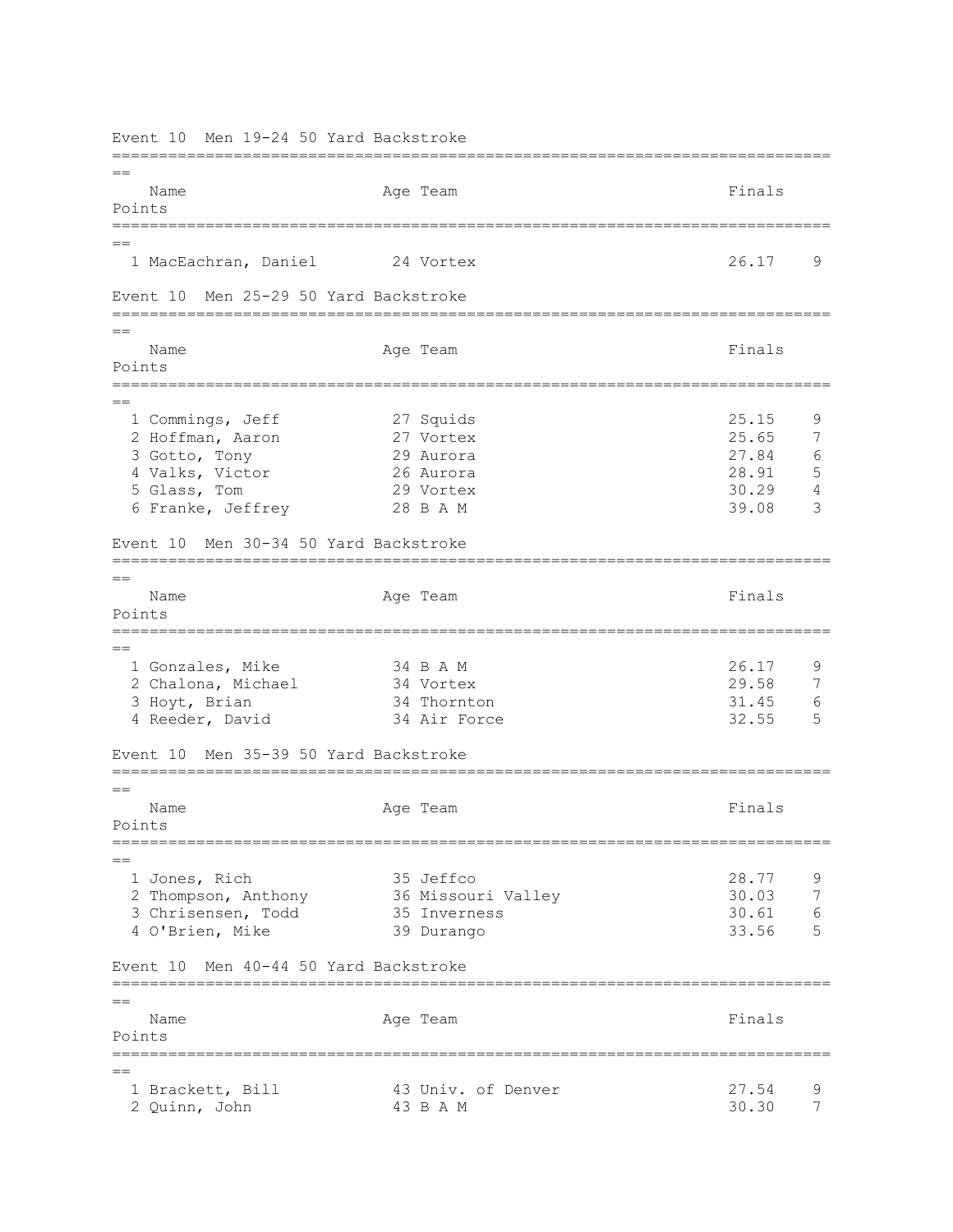3 Schoenecke, Mike 44 Broomfield 31.39 6 4 De Fusco, Russell 42 Air Force 32.13 5 5 Allen, Bob 42 Durango 32.97 4 6 Ellis, Mike  $42$  B A M  $37.23$  3 Event 10 Men 45-49 50 Yard Backstroke =============================================================================  $=$ Name **Age Team** Age Team **Finals** Points ============================================================================= == 1 Barrand, Mark 30.85 48 Highlands Ranch 30.85 9 2 Magnuson, Tom 48 Aurora 31.16 7 3 Tveitmoe, Bob 48 Jeffco 31.54 6 4 Lee, Wayne Event 10 Men 50-54 50 Yard Backstroke =============================================================================  $=$ Name **Age Team** Age Team **Finals** Points ============================================================================= == 1 Dodge, David 54 New Mexico 33.29 9 2 Hendershot, Roger 51 B A M 33.68 7 3 Griffith, Bill 54 Vail 35.92 6 4 Pflum, Glenn 51 Squids 40.46 5 Event 10 Men 55-59 50 Yard Backstroke ============================================================================= == Name **Age Team** Age Team Finals Points ============================================================================= == 1 Chessnoe, Michael 59 Univ. of Denver 49.91 9 Event 10 Men 60-64 50 Yard Backstroke =============================================================================  $-$ Name **Age Team** Age Team **Finals** Points ============================================================================= == 1 Wendelken, Frederick 62 Evergreen 34.07 9 Event 10 Men 65-69 50 Yard Backstroke =============================================================================  $=$ Name **Age Team** Age Team Finals Points =============================================================================  $=$ 1 Dehmel, Rolf 65 Estes Park 41.12 9 2 Kenry, George 65 S. Suburban 46.09 7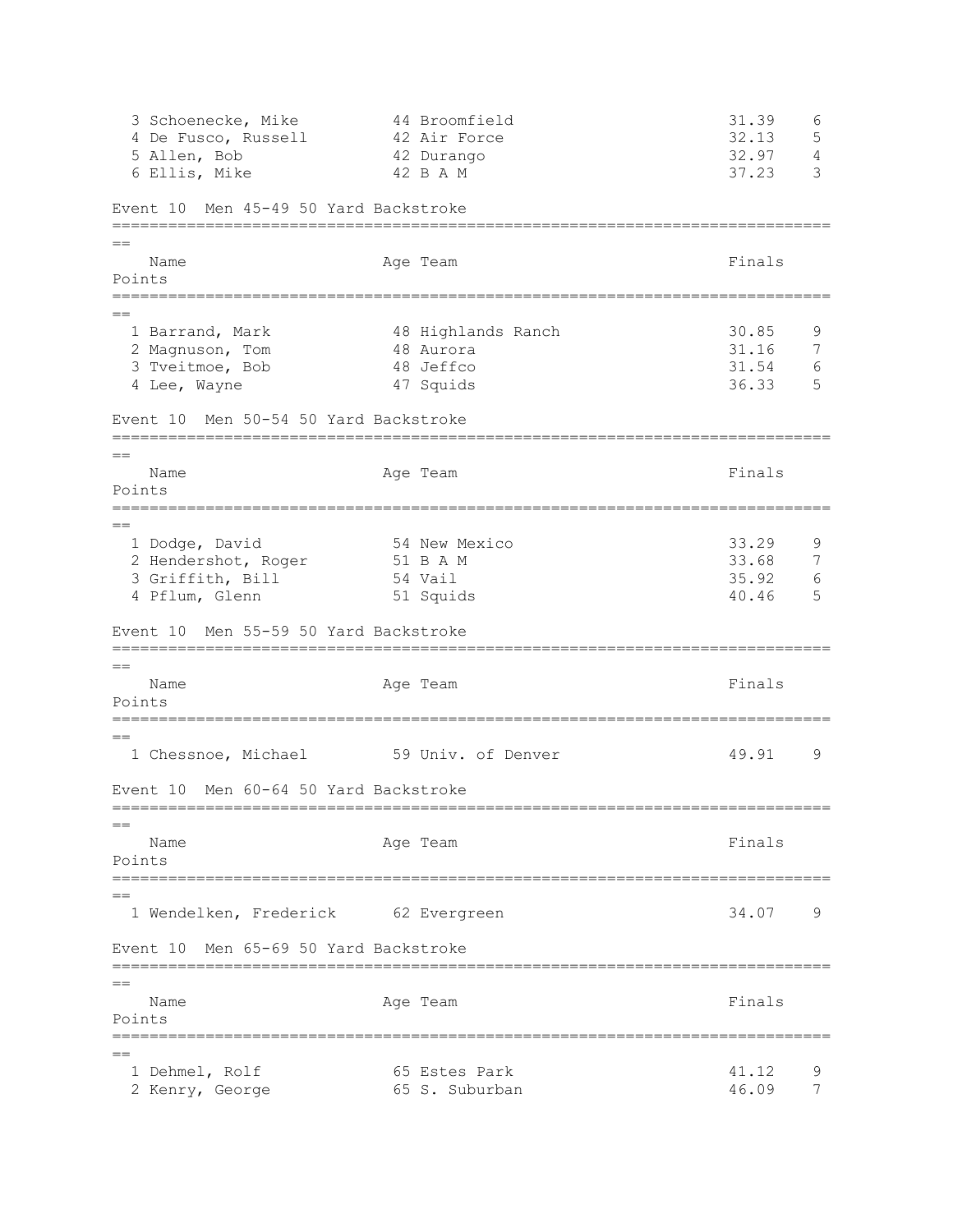Event 10 Men 70-74 50 Yard Backstroke =============================================================================  $-$ Name **Age Team** Age Team **Finals** Points ============================================================================= == 1 Hart, James 72 Unattached 45.32 9 Event 10 Men 75-79 50 Yard Backstroke =============================================================================  $=$ Name **Age Team** Age Team **Finals** Points ============================================================================= == 1 Bigum, William 79 Unattached 47.41 9 2 Wood, Richard 79 Aurora 51.92 7 Event 10 Men 85-89 50 Yard Backstroke =============================================================================  $=$ Name **Age Team** Age Team **Finals** Points =============================================================================  $=$  1 Olson, Lloyd 85 Durango 1:22.44 9 Event 11 Women 19-24 100 Yard Freestyle =============================================================================  $-$ Name **Age Team** Age Team **Finals** Points ============================================================================= == 1 Bicknell, Becky 24 Denver Ath. Club 53.88 9 26.17 27.71 2 Campos, Elsa 24 Vortex 58.25 7 28.31 29.94 3 Osberg, Molly 23 Jeffco 1:01.84 6 29.34 32.50 4 Johnson, Christi 21 Vortex 1:02.08 5 29.48 32.60 5 Rivers, Summer 22 Vortex 1:02.85 4 29.93 32.92 6 Gearke, Molly 21 Greeley 1:03.28 3 30.17 33.11 7 Brooks, Janel 21 Unattached 1:13.06 2 34.76 38.30 8 Colvin, Lora 22 Unattached 1:13.49 1 32.88 40.61 Event 11 Women 25-29 100 Yard Freestyle ============================================================================= == Name **Age Team** Age Team **Finals** Points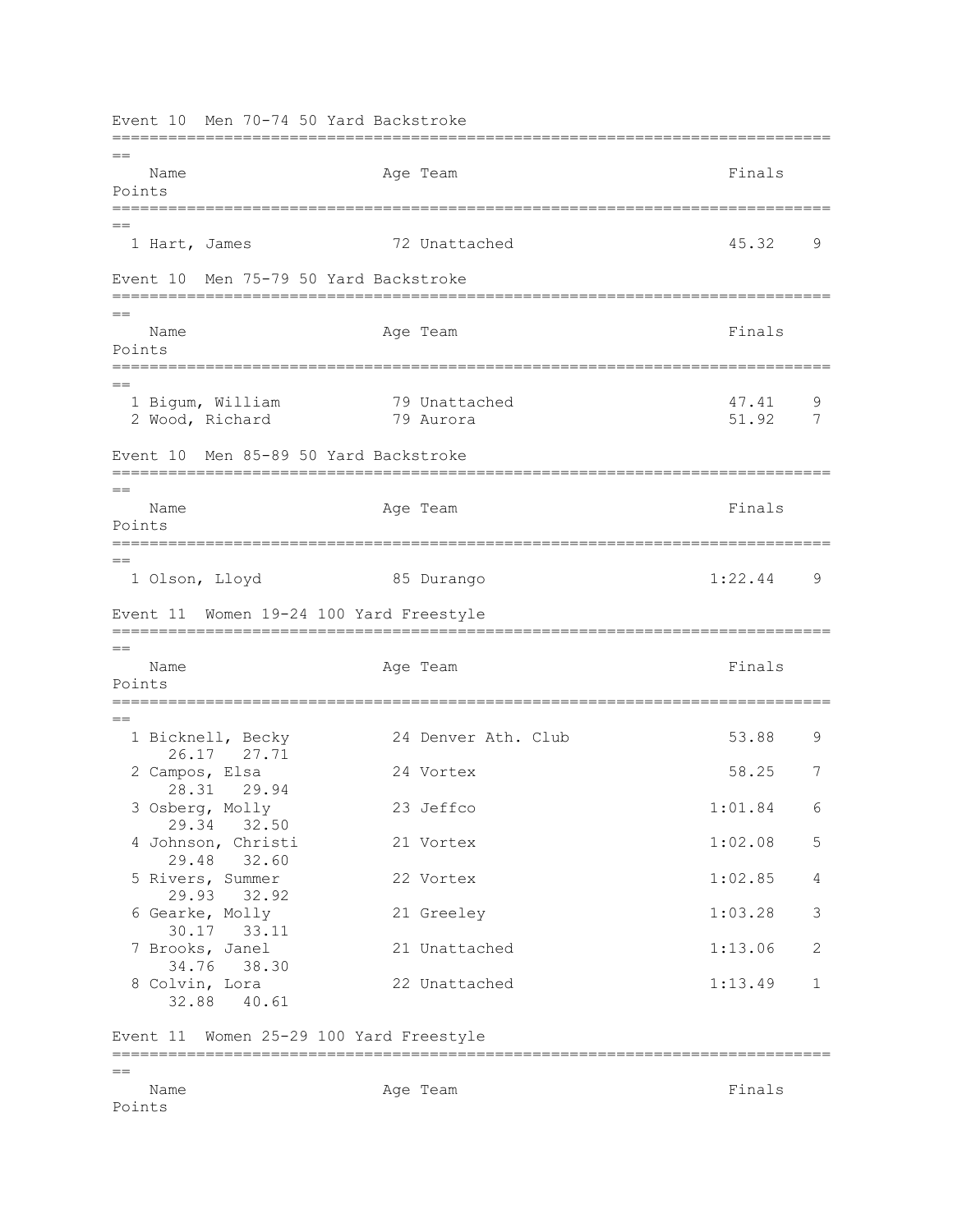=============================================================================  $=$  1 Luellen, Katie 27 Univ. of Denver 56.11 9 27.03 29.08 2 Erman, Molly 25 B A M 56.84 7 27.46 29.38 3 Bunting, Monika 29 B A M 1:00.27 6 28.43 31.84 4 Trohkimoinen, Kristin 26 Thornton 1:02.15 5 30.04 32.11 5 Fassler, Elizabeth 28 Durango 1:03.12 4 30.07 33.05 6 Lewis, Jennifer 29 Air Force 1:10.24 3 34.58 35.66 Event 11 Women 30-34 100 Yard Freestyle =============================================================================  $=$ Name **Age Team** Age Team Finals Points ============================================================================= == 1 Herr, Christine 31 Total Fitness 59.65 9 29.10 30.55<br>2 Prince, Shannon 32 Univ. of Denver 1:05.88 7 31.52 34.36 3 Keaten, Heather 31 Ft. Collins 1:06.68 6 31.15 35.53 4 Thormalen, Donna 33 Durango 1:08.99 5 32.64 36.35<br>5 Landis, Erika 31 Univ. of Denver 1:10.42 4 33.49 36.93<br>6 Atkins, Julia 30 Univ. of Denver 1:11.39 3 34.74 36.65 Event 11 Women 35-39 100 Yard Freestyle =============================================================================  $=$ Name **Age Team** Age Team **Finals** Points ============================================================================= == 1 Sappey, Collette 36 B A M 56.35 9 26.43 29.92 2 Hagadorn, Heather 36 Univ. of Denver 57.88 7 27.93 29.95 3 Houlihan, Myla 37 B A M 59.55 6 28.58 30.97 4 Dullea, Melanie 39 S. Suburban 1:00.09 5 29.16 30.93 5 Bussain, Elizabeth 37 Durango 1:04.47 4 31.76 32.71 6 Shultz, Lisa 38 Inverness 1:04.74 3 30.24 34.50 7 Vanderpoel, Nicole 36 Inverness 1:05.31 2 30.82 34.49 8 Crouch, Kim 39 B A M 1:05.32 1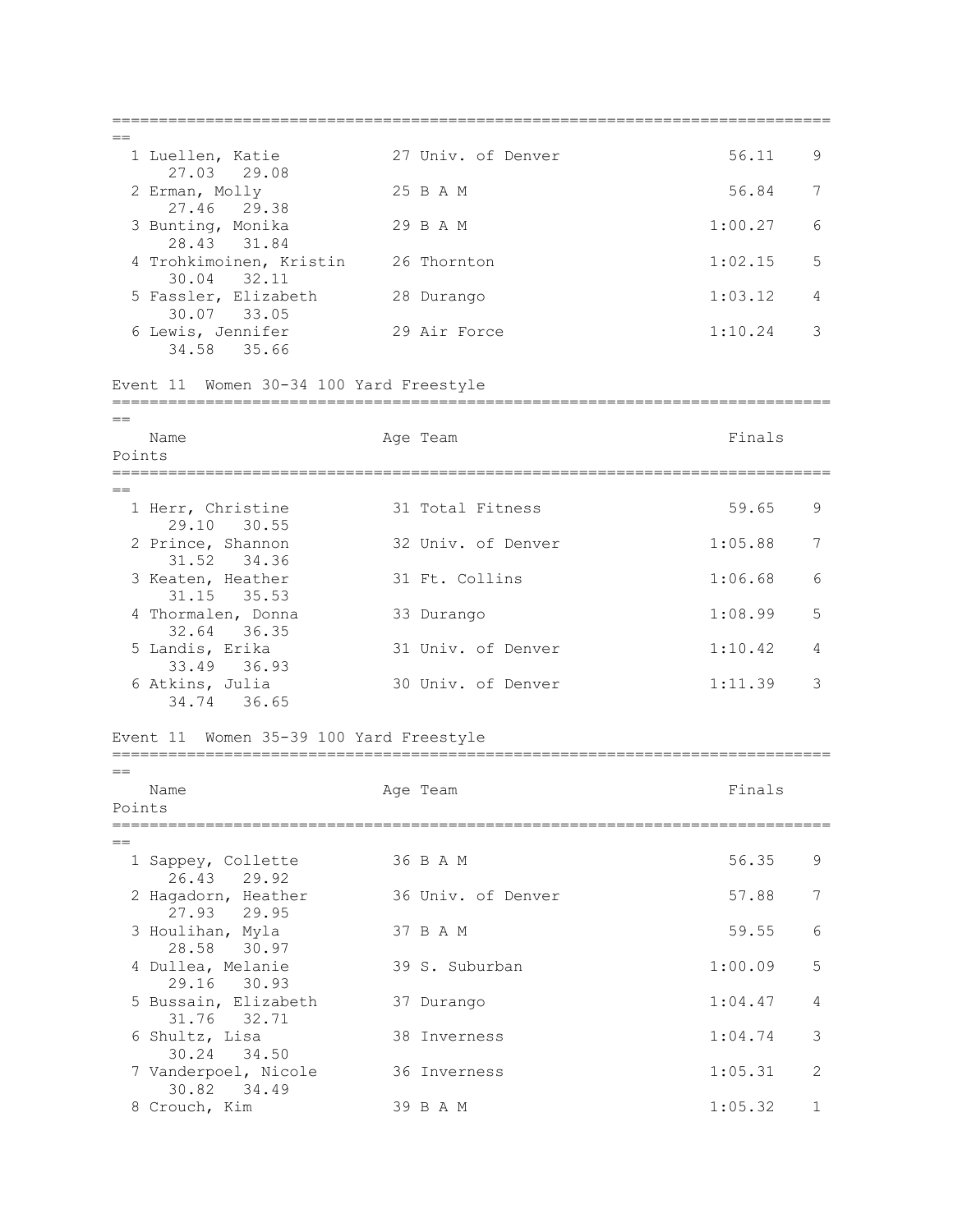|                | 31.22<br>34.10<br>9 Rocke, Jennifer<br>31.30<br>34.50                           | 35 B A M                 | 1:05.80 |    |
|----------------|---------------------------------------------------------------------------------|--------------------------|---------|----|
|                | Event 11 Women 40-44 100 Yard Freestyle<br>____________________________________ | ------------------------ |         |    |
| $=$<br>Points  | Name                                                                            | Age Team                 | Finals  |    |
| $=$            | 1 Garnier, Kathy<br>26.27 29.18                                                 | 40 Inverness             | 55.45   | 9  |
|                | 2 Nelson, Judy<br>28.06 30.12                                                   | 40 Highlands Ranch       | 58.18   | 7  |
|                | 3 Somers, Kim<br>29.81<br>31.76                                                 | 41 Air Force             | 1:01.57 | 6  |
|                | 4 Shewmake, Cindy<br>30.78 33.47                                                | 44 Highlands Ranch       | 1:04.25 | 5  |
|                | 5 King, Cindy<br>31.06 34.27                                                    | 41 Inverness             | 1:05.33 | 4  |
|                | 6 Kimbrough, Doris<br>32.12 34.22                                               | 41 Unattached            | 1:06.34 | 3  |
|                | 7 Zeberlein, Catherine<br>34.82<br>31.65                                        | 40 Highlands Ranch       | 1:06.47 | 2  |
|                | 8 Nolte, Susan<br>33.18 36.29                                                   | 40 Inverness             | 1:09.47 | 1  |
|                | 9 Roof, Anna Lea<br>43.12 46.17                                                 | 40 Missouri Valley       | 1:29.29 |    |
|                | 10 O'Malley-Schott, Leeann 40 Univ. of Denver<br>44.89 57.13                    |                          | 1:42.02 |    |
|                | Women 45-49 100 Yard Freestyle<br>Event 11                                      |                          |         |    |
| $=$<br>Points  | Name                                                                            | Age Team                 | Finals  |    |
| $=$            | 1 Rosener, Karen                                                                | 47 Ft. Collins           | 1:01.39 | 9. |
|                | 29.39 32.00<br>2 Roche, Carolyn                                                 | 49 B A M                 | 1:05.41 | 7  |
|                | 30.69 34.72<br>3 Lambert, Catherine<br>34.21 36.79                              | 47 Durango               | 1:11.00 | 6  |
|                | 4 Sunie, Beverly<br>34.16 39.02                                                 | 48 Jeffco                | 1:13.18 | 5  |
|                | 5 McGarity, Maureen<br>34.40 41.28                                              | 45 Total Fitness         | 1:15.68 | 4  |
|                | 6 Anderson, Deborah<br>34.70 43.10                                              | 48 Durango               | 1:17.80 | 3  |
|                | Event 11 Women 50-54 100 Yard Freestyle                                         |                          |         |    |
| $==$<br>Points | Name                                                                            | Age Team                 | Finals  |    |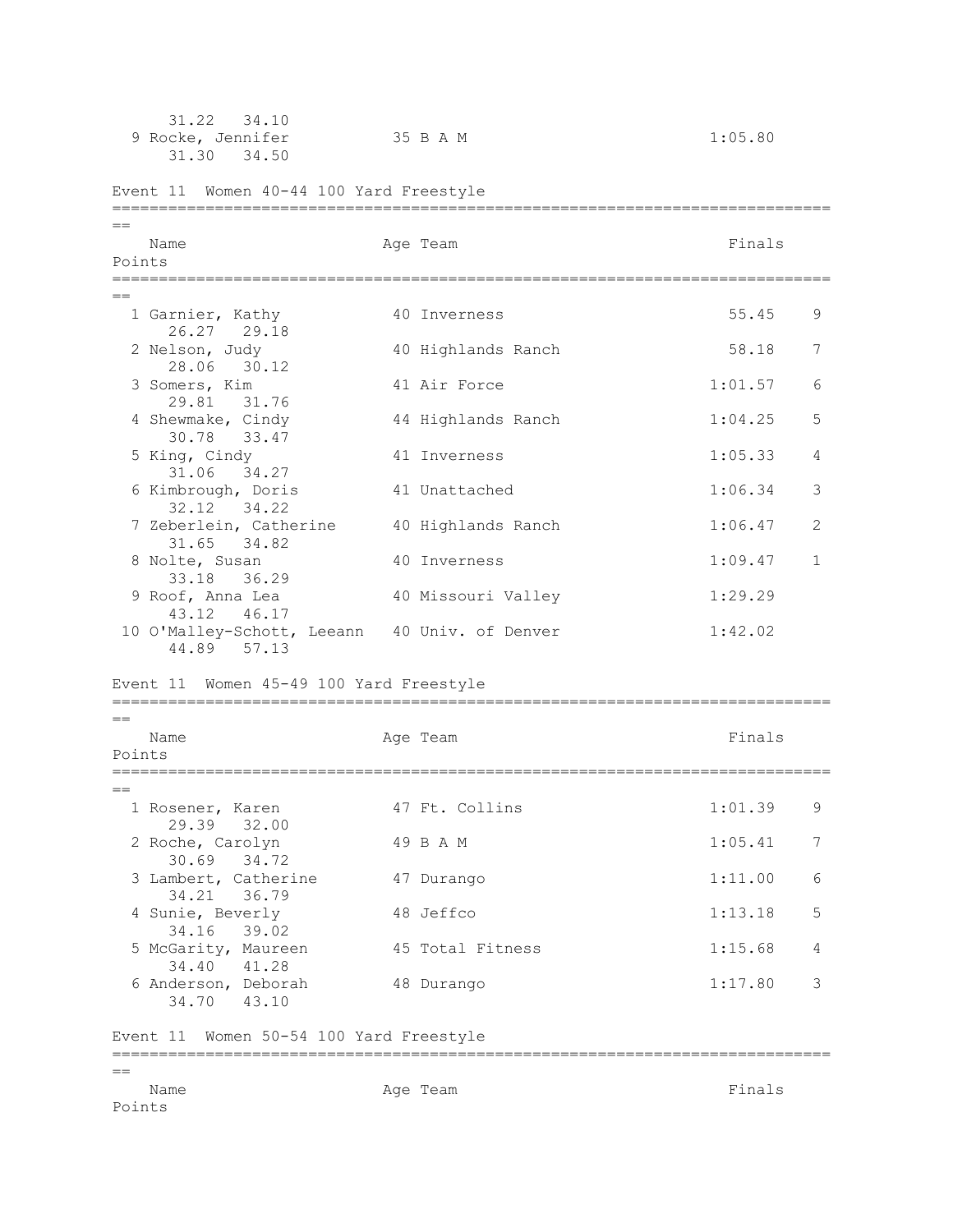=============================================================================  $=$  1 Fouts, Susan 50 S. Suburban 1:09.47 9 33.37 36.10 2 King, Kristina 53 Walnut Creek 1:11.00 7 33.60 37.40 3 Klatt, Trudy 51 Durango 1:17.67 6 37.58 40.09 Event 11 Women 55-59 100 Yard Freestyle =============================================================================  $=$ Name **Age Team** Age Team **Finals** Points ============================================================================= == 1 Wise, Louise 58 Green Mtn. 1:17.77 9 36.90 40.87<br>2 Anziano, Marcia 56 Univ. of Denver 1:19.87 7 37.12 42.75 Event 11 Women 60-64 100 Yard Freestyle =============================================================================  $=$ Name **Age Team** Age Team **Finals** Points ============================================================================= == 1 Ryman, Donna 64 Castle Rock 1:29.29 9 43.90 45.39 2 Clapp, Mary 62 Aurora 1:59.00 7 56.99 1:02.01 3 Stock, Liz 64 Jeffco 4:04.47 6 2:09.02 1:55.45 Event 11 Women 65-69 100 Yard Freestyle =============================================================================  $=$ Name **Age Team** Age Team **Finals** Points ============================================================================= == 1 Buchannan, Peggy 68 Evergreen 1:42.36 9 48.44 53.92 Event 11 Women 70-74 100 Yard Freestyle =============================================================================  $=$ Name **Age Team** Age Team **Finals** Points =============================================================================  $=$ 1 Bohl, Nanette 72 Missouri Valley 1:25.51 9 40.40 45.11

Event 12 Men 19-24 100 Yard Freestyle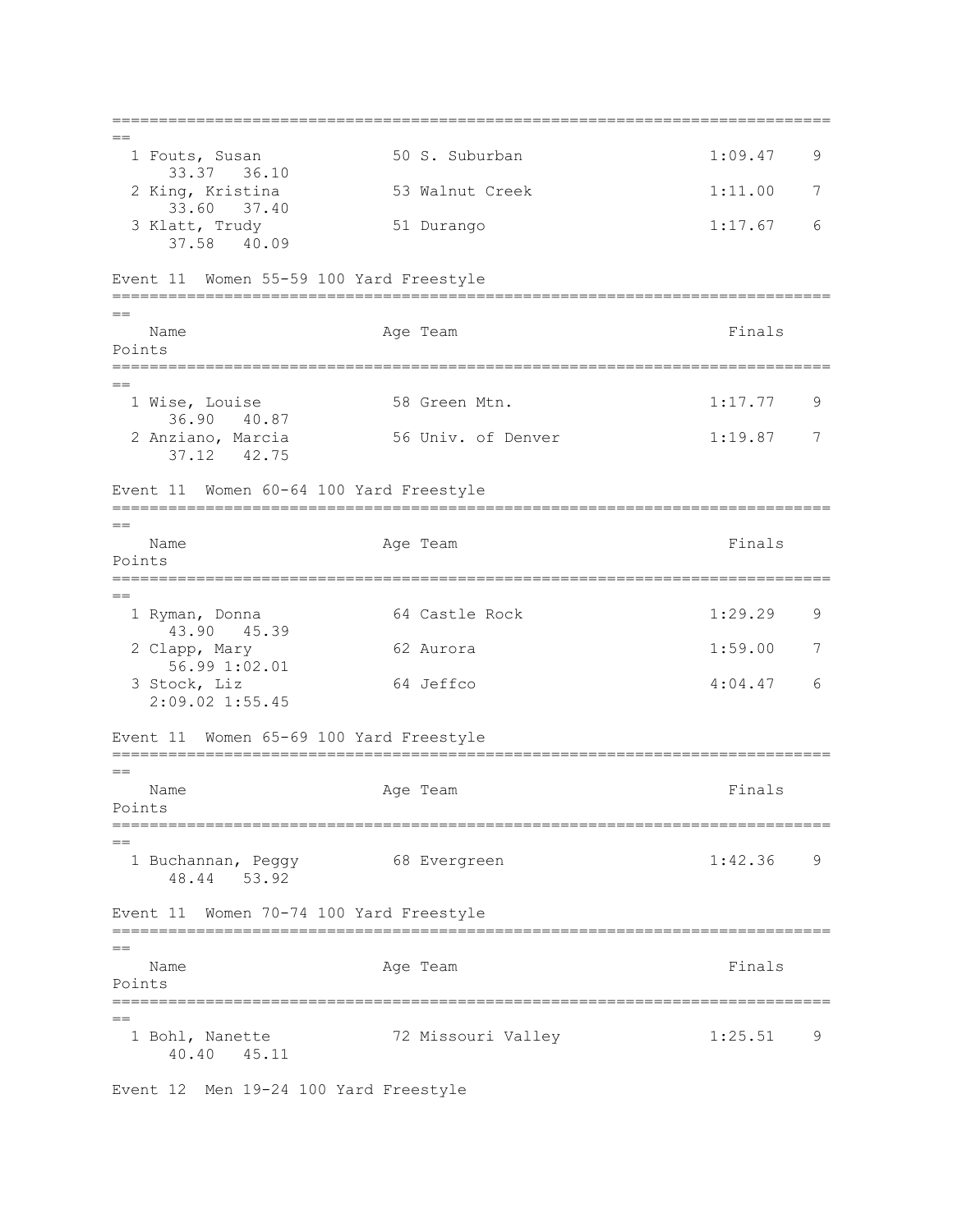=============================================================================  $=$ Name **Age Team** Age Team Finals Points =============================================================================  $=$  1 MacEachran, Daniel 24 Vortex 49.49 9 23.95 25.54 2 Jones, Ryan 24 Aurora 53.24 7 25.56 27.68 3 Bitter, Aaron 24 Aurora 53.66 6 25.84 27.82 4 Cliff-Tuttle, Josh 21 Aurora 1988 56.37 5 26.62 29.75<br>5 Terray, Alex 23 Mines Masters 57.42 4 27.12 30.30 6 Buckingham, Stuart 20 Unattached 59.84 3 28.13 31.71 Event 12 Men 25-29 100 Yard Freestyle =============================================================================  $=$ Name **Age Team** Age Team **Finals** Points =============================================================================  $=$ 1 Stoppenhagen, Dan 29 Univ. of Denver 47.97 9 23.03 24.94 2 Lengerich, Chris 25 Univ. of Denver 48.49 7 23.01 25.48 3 Hoffman, Aaron 27 Vortex 49.91 6 23.87 26.04 4 Glass, Tom 29 Vortex 50.13 5 24.26 25.87 5 Gotto, Tony 29 Aurora 50.62 4 24.23 26.39 6 Atencio, Scott 26 Jeffco 59.56 3 28.14 31.42<br>7 Leidel, Brian 28 Univ. of Denver 1:00.27 2 29.24 31.03 8 Gannon, Terry 27 Inverness 1:04.97 1 30.91 34.06 Event 12 Men 30-34 100 Yard Freestyle =============================================================================  $=$ Name **Age Team** Age Team Finals Points =============================================================================  $-$ 1 Smit, Robbert-Paul 32 B A M 48.99 9 23.29 25.70<br>2 Nasser, Rob 31 Highlands Ranch 49.23 7 23.42 25.81 3 Shaver, John 33 S. Suburban 51.91 6 25.03 26.88<br>4 Martin, Troy 32 Thornton 52.22 5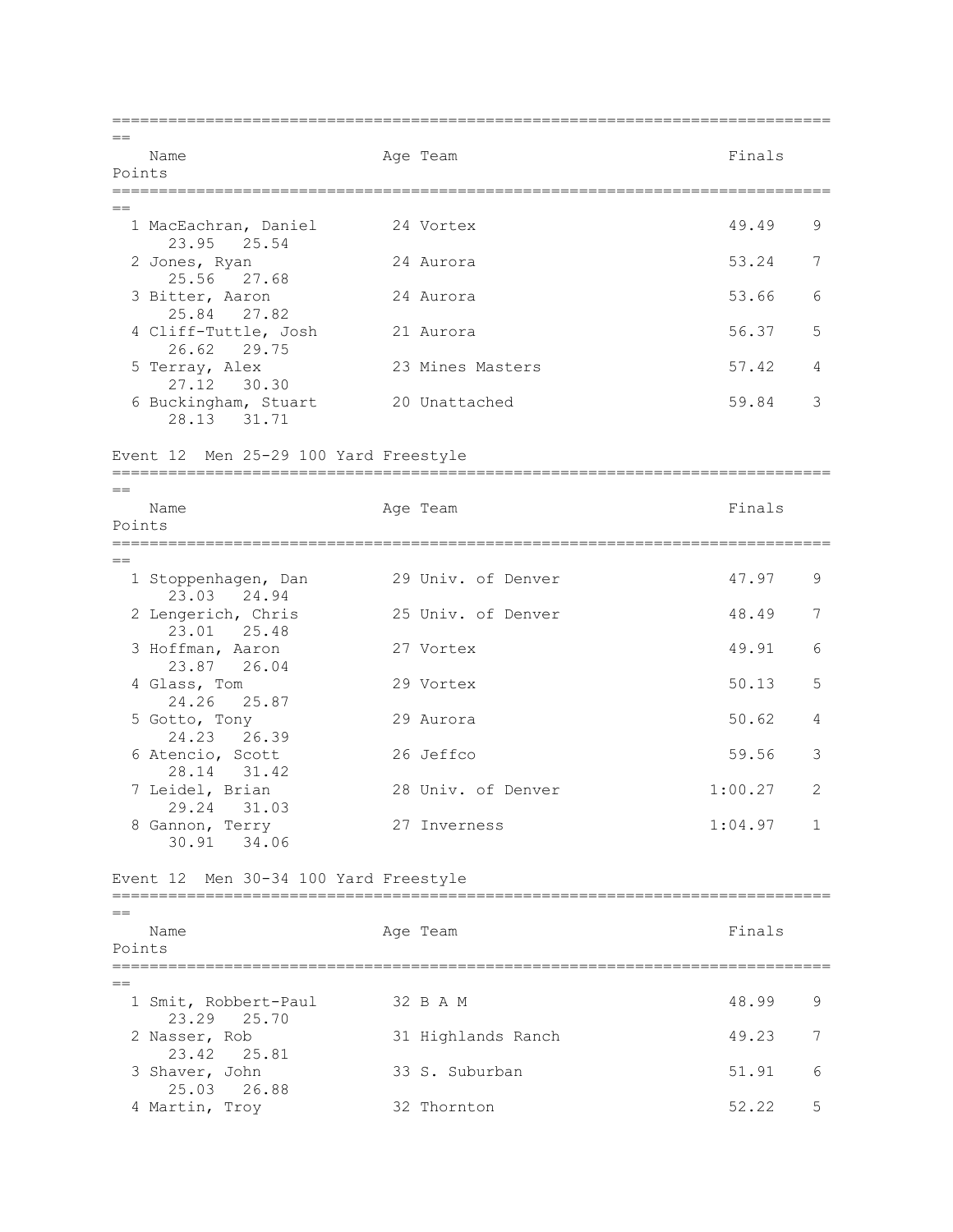25.22 27.00 5 Solheim, Perry 33 Durango 53.42 4 25.38 28.04 6 Schindehette, Rob 33 Unattached 55.07 3 26.50 28.57<br>7 McMillen, James 34 Univ. of Denver 56.49 2 26.88 29.61 8 Chalona, Michael 34 Vortex 58.50 1<br>28.03 30.47 28.03 30.47 9 Kaskie, Christoph 33 Univ. of Denver 1:00.12 28.47 31.65 10 Hoyt, Brian 34 Thornton 1:00.58 29.10 31.48 11 Oberg, Erik 30 Aurora 1:01.30 29.79 31.51<br>12 Giesen, Tim 34 Univ. of Denver 1:08.87 32.91 35.96 Event 12 Men 35-39 100 Yard Freestyle ============================================================================= == Name **Age Team Age Team Age Team Primals** Points =============================================================================  $=$ 1 Chaiyaroj, Patt 37 Squids 50.71 9 24.30 26.41 2 Wrynn, Patrick 36 Air Force 51.79 7 24.48 27.31 3 Mather, Carl 36 Highlands Ranch 51.86 6 25.07 26.79 4 Jones, Rich 35 Jeffco 52.58 5 25.28 27.30 5 Niemann, Andy 35 Aurora 53.10 4 25.86 27.24<br>6 Reed, Brian 37 Unattached 56.22 3 26.01 30.21<br>7 Scantland, Kent 36 S. Suburban 56.36 2 27.59 28.77 8 Chrisensen, Todd 35 Inverness 36.67 0.5 27.35 29.32 8 Miller, George 35 Inverness 35 Inverness 56.67 0.5 27.69 28.98 10 Brodhacker, David 39 Thornton 57.07 26.40 30.67 11 Stewart, Dave 39 Thornton 58.10 27.96 30.14 12 Reilly, Quinn 35 Univ. of Denver 59.66  $28.42$   $31.24$ 13 Gould, Tom 35 B A M 1:00.67 1:00.67<br>14 Arnold, Dan 37 Co. Spr. Swim Tm 1:07.97 32.33 35.64

Event 12 Men 40-44 100 Yard Freestyle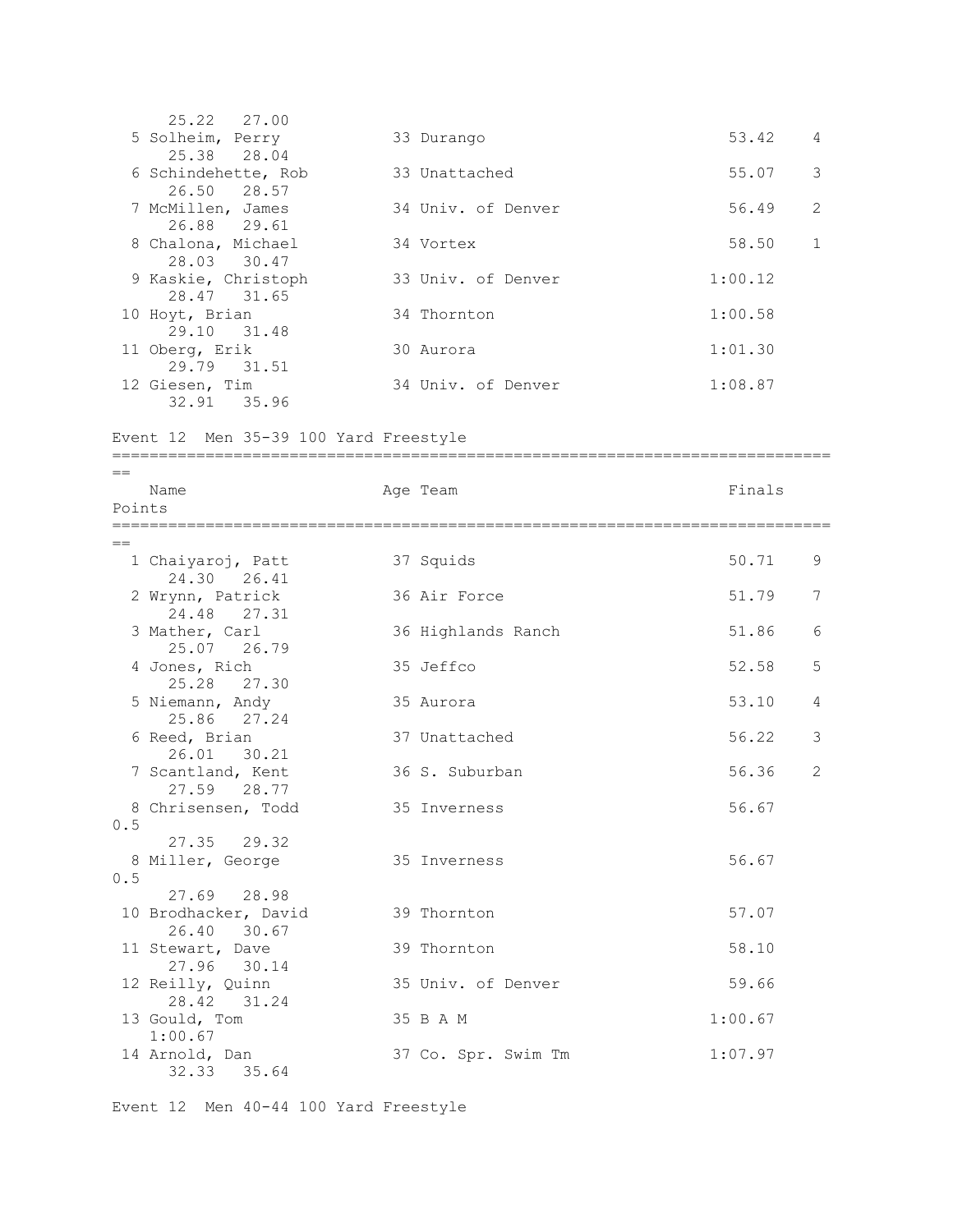| $=$    |                                                   |                    |         |              |
|--------|---------------------------------------------------|--------------------|---------|--------------|
| Points | Name                                              | Age Team           | Finals  |              |
|        |                                                   |                    |         |              |
|        |                                                   |                    |         |              |
|        | 1 Smith, Paul<br>23.59 24.82                      | 41 Vail            | 48.41   | 9            |
|        | 2 Nelson, Kurt<br>24.94 27.17                     | 41 Highlands Ranch | 52.11   | 7            |
|        | 3 Chalmers, Mark<br>24.53<br>27.82                | 43 Unattached      | 52.35   | 6            |
|        | 4 Nolte, Chris<br>26.66 27.48                     | 44 Inverness       | 54.14   | 5            |
|        | 5 Wesson, Jack<br>26.63<br>28.05                  | 40 Montrose        | 54.68   | 4            |
|        | 6 Allen, Bob<br>26.61<br>29.49                    | 42 Durango         | 56.10   | 3            |
|        | 7 Moe, Stephen<br>27.95 29.88                     | 40 B A M           | 57.83   | 2            |
|        | 8 Schoenecke, Mike<br>27.61<br>30.34              | 44 Broomfield      | 57.95   | $\mathbf{1}$ |
|        | 9 Baker, Steve<br>28.97<br>32.26                  | 42 Highlands Ranch | 1:01.23 |              |
|        | 10 Newcomb, Scott<br>29.20 32.09                  | 40 Evergreen       | 1:01.29 |              |
|        | 11 De Fusco, Russell<br>29.27 32.55               | 42 Air Force       | 1:01.82 |              |
|        | 12 Alvarado, Ray<br>31.40<br>32.37                | 44 Carmody         | 1:03.77 |              |
|        | 13 Valvano, John<br>32.51<br>35.33                | 44 Jeffco          | 1:07.84 |              |
|        | 14 Fowler, Lewis<br>1:09.95                       | 42 Univ. of Denver | 1:09.95 |              |
|        | 15 Manhart, Vince<br>36.23<br>35.30               | 43 Total Fitness   | 1:11.53 |              |
|        | Event 12 Men 45-49 100 Yard Freestyle             |                    |         |              |
| $==$   |                                                   |                    |         |              |
|        | Name                                              | Age Team           | Finals  |              |
| Points |                                                   |                    |         |              |
| $=$    |                                                   |                    |         |              |
|        | 1 Mann, Michael<br>24.48<br>25.90                 | 46 Univ. of Denver | 50.38   | 9            |
|        | 2 Hess, Richard<br>24.43<br>26.64                 | 46 Greeley         | 51.07   | 7            |
|        | 3 Hughes, John                                    | 47 Highlands Ranch | 52.25   | 6            |
|        | 24.87<br>27.38<br>4 Stehlin, Ed<br>26.67<br>28.13 | 45 Jeffco          | 54.80   | 5            |
|        | 5 Magnuson, Tom                                   | 48 Aurora          | 55.32   | 4            |
|        | 26.06 29.26<br>6 Kottardis, Chris<br>29.15        | 45 Air Force       | 56.47   | 3            |
|        | 27.32<br>7 Tveitmoe, Bob                          | 48 Jeffco          | 58.02   | 2            |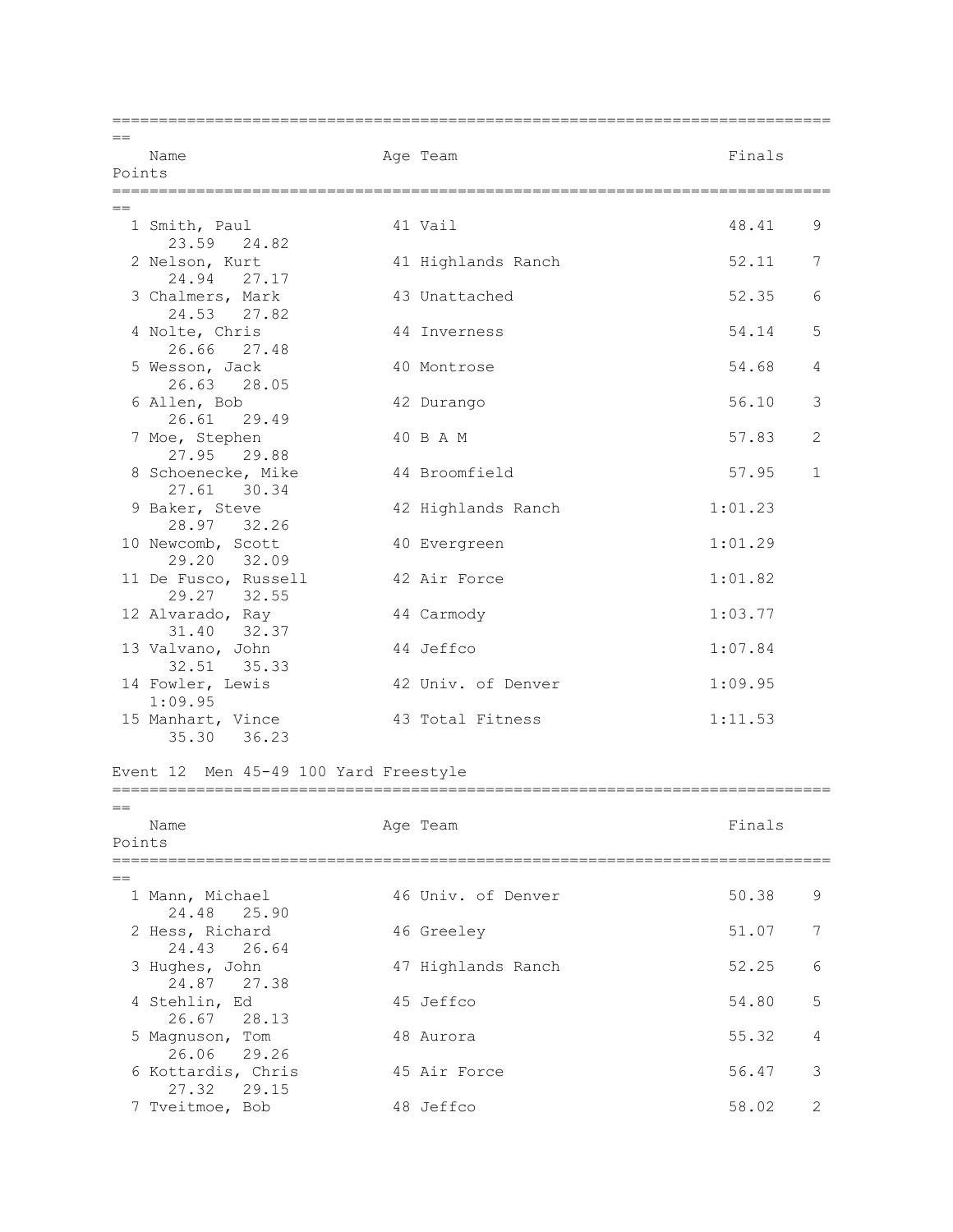| 27.97 30.05<br>8 Rucker, Keith<br>29.00 31.85 | 49 Co. Spr. Swim Tm | $1:00.85$ 1 |
|-----------------------------------------------|---------------------|-------------|
| 9 Castellano, Steve<br>29.58 31.79            | 49 Unattached       | 1:01.37     |
| 10 Curry, Kevin<br>29.95 33.29                | 48 Thornton         | 1:03.24     |
| 11 Lee, Wayne<br>32.93 36.90                  | 47 Squids           | 1:09.83     |
| 12 Dallow, Kurt<br>35.45 39.42                | 48 Greeley          | 1:14.87     |

Event 12 Men 50-54 100 Yard Freestyle

| $=$    |                                 |  |                    |         |                |
|--------|---------------------------------|--|--------------------|---------|----------------|
|        | Name                            |  | Age Team           | Finals  |                |
| Points |                                 |  |                    |         |                |
|        |                                 |  |                    |         |                |
| $=$    |                                 |  |                    |         |                |
|        | 1 Paxton, Jerry<br>25.67 27.99  |  | 52 B A M           | 53.66   | 9              |
|        | 2 McCormick, Paul               |  | 54 B A M           | 54.64   | 7              |
|        | 26.12 28.52                     |  |                    |         |                |
|        | 3 Ellis, Quincy                 |  | 52 Durango         | 55.31   | 6              |
|        | 26.60 28.71                     |  |                    |         |                |
|        | 4 Morneau, Geoffry              |  | 50 Unattached      | 57.38   | 5              |
|        | 27.74 29.64                     |  |                    |         |                |
|        | 5 Carson, Mike                  |  | 52 Jeffco          | 58.18   | $\overline{4}$ |
|        | 28.31 29.87                     |  |                    |         |                |
|        | 6 Hoch, Ed                      |  | 53 Univ. of Denver | 1:01.35 | 3              |
|        | 29.47 31.88                     |  |                    |         |                |
|        | 7 Knud-Hansen, Chris            |  | 50 B A M           | 1:01.55 | 2              |
|        | 29.09 32.46                     |  |                    |         |                |
|        | 8 Dodge, David                  |  | 54 New Mexico      | 1:02.26 | $\mathbf{1}$   |
|        | 30.46 31.80                     |  |                    |         |                |
|        | 9 Goodman, Larry                |  | 53 B A M           | 1:04.23 |                |
|        | 31.03 33.20                     |  | 50 Inverness       | 1:07.01 |                |
|        | 10 Blodgett, Bob<br>32.55 34.46 |  |                    |         |                |
|        | 11 Schafer, Roger               |  | 53 Carmody         | 1:08.67 |                |
|        | 32.97 35.70                     |  |                    |         |                |
|        |                                 |  |                    |         |                |

Event 12 Men 55-59 100 Yard Freestyle

| Name<br>Points                      | Age Team           | Finals       |
|-------------------------------------|--------------------|--------------|
|                                     |                    |              |
| 1 Burson, Bill<br>29.40 30.71       | 56 S. Suburban     | 1:00.11<br>9 |
| 2 Graham, Jim<br>29.88 32.63        | 59 Durango         | 1:02.51<br>7 |
| 3 Blankenship, James<br>31.66 33.50 | 56 Durango         | 1:05.16<br>6 |
| 4 Chessnoe, Michael<br>36.30 37.92  | 59 Univ. of Denver | 1:14.22<br>5 |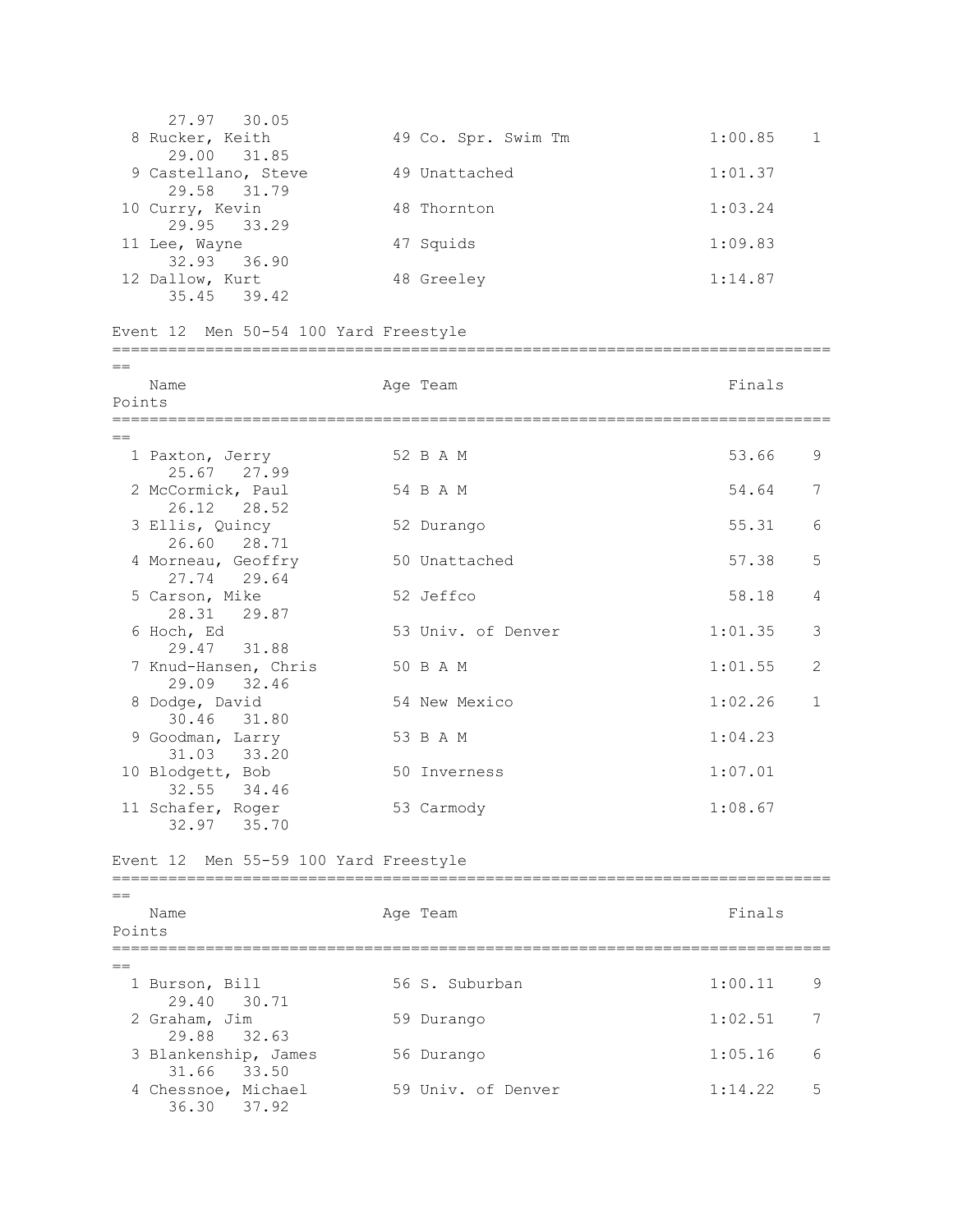Event 12 Men 60-64 100 Yard Freestyle =============================================================================  $=$ Name Ream Age Team Rimals Rimals Points ============================================================================= == 1 King, William 61 Green Mtn. 1:12.13 9 33.97 38.16 2 Plummer, Mark 64 S. Suburban 1:16.60 7 36.97 39.63 3 Malone, Mark 62 Green Mtn. 1:17.44 6 38.31 39.13 4 Riley, Calvin 60 Squids 2:15.21 5 1:02.11 1:13.10 Event 12 Men 65-69 100 Yard Freestyle =============================================================================  $=$ Name **Age Team** Age Team **Finals** Points ============================================================================= == 1 King, Bill 67 Jeffco 1:06.74 9 32.56 34.18 2 Kenry, George 65 S. Suburban 1:32.79 7 41.57 51.22 Event 12 Men 70-74 100 Yard Freestyle ============================================================================= == Name **Age Team** Age Team Finals Points ============================================================================= ==<br>1 Hart, James 72 Unattached 1:20.78 9 37.39 43.39 Event 12 Men 75-79 100 Yard Freestyle =============================================================================  $=$ Name **Age Team** Age Team Finals Points ============================================================================= == 1 Kohl, William 78 Unattached 1:31.43 9 41.45 49.98 2 Wood, Richard 79 Aurora 1:41.28 7 45.65 55.63 Event 13 Women 19-24 200 Yard Butterfly =============================================================================  $=$ Name **Age Team** Age Team **Finals** Points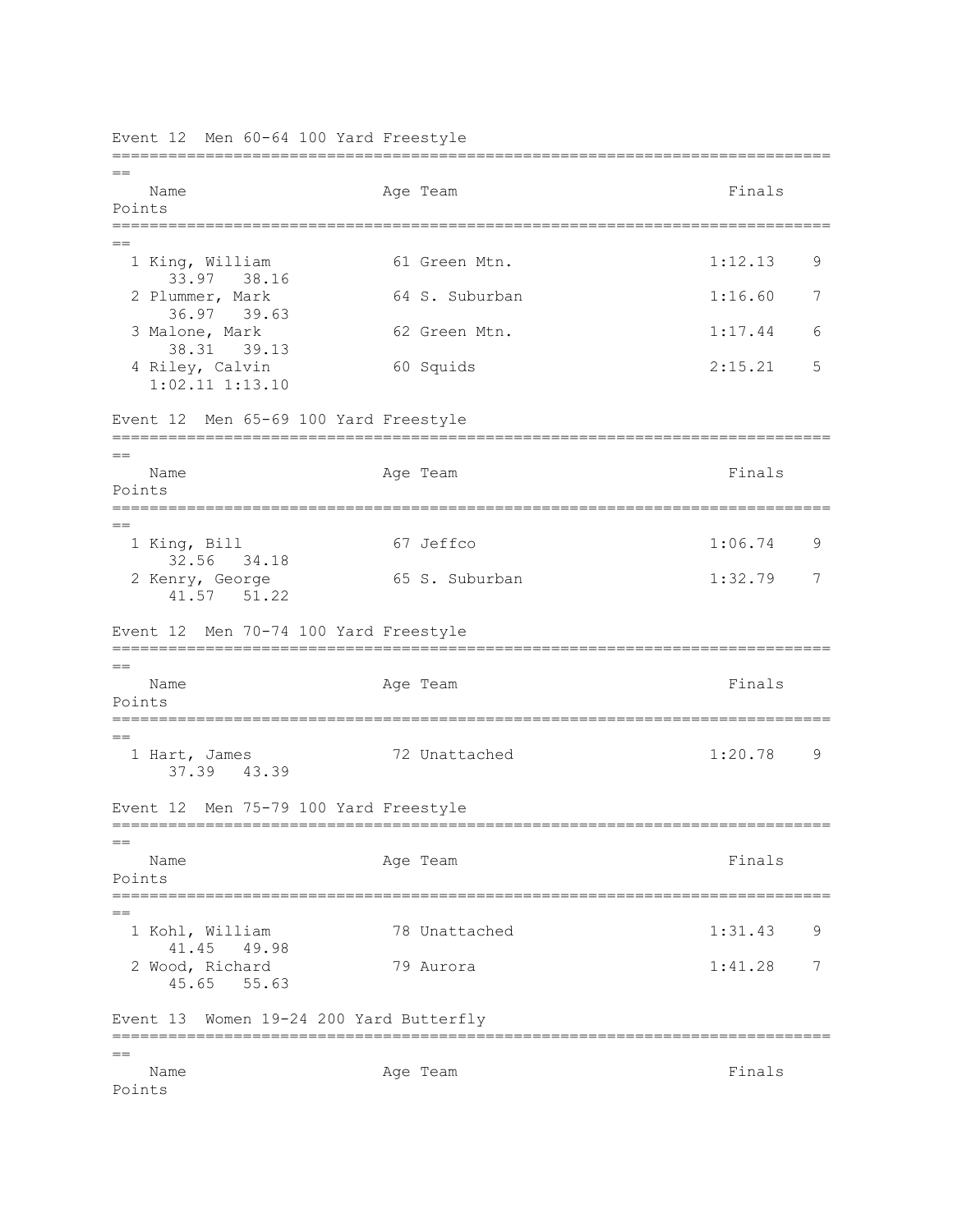=============================================================================  $=$ 1 Greenleaf, Kristin 22 Jeffco 3:11.06 9 39.94 48.24 51.16 51.72 Event 13 Women 25-29 200 Yard Butterfly ============================================================================= == Name **Age Team** Age Team **Finals** Points ============================================================================= == 1 Clodius, Katy 26 Univ. of Denver 2:22.73 9 32.42 36.09 36.12 38.10 Event 13 Women 30-34 200 Yard Butterfly ============================================================================= == Name **Age Team** Age Team Finals Points ============================================================================= == 1 Leetmae, Erika 30 Univ. of Denver 2:21.26 9 32.57 36.23 36.34 36.12 2 Kline, Pam 30 Thornton 3:06.58 7 36.07 41.24 46.15 1:03.12 Event 13 Women 35-39 200 Yard Butterfly =============================================================================  $-$ Name **Age Team** Age Team **Finals** Points ============================================================================= == 1 Meeks, Patti 36 Green Mtn. 3:34.48 9 45.55 52.67 59.31 56.95 Event 13 Women 40-44 200 Yard Butterfly =============================================================================  $=$ Name **Age Team** Age Team **Finals** Points ============================================================================= == 1 Nelson, Judy 40 Highlands Ranch 2:40.54 9 33.41 38.10 42.55 46.48 Event 13 Women 45-49 200 Yard Butterfly =============================================================================  $=$ Name **Age Team** Age Team Finals Points =============================================================================  $=$  1 Pyle, Rebecca 45 Unattached 2:54.95 9 38.53 45.37 45.97 45.08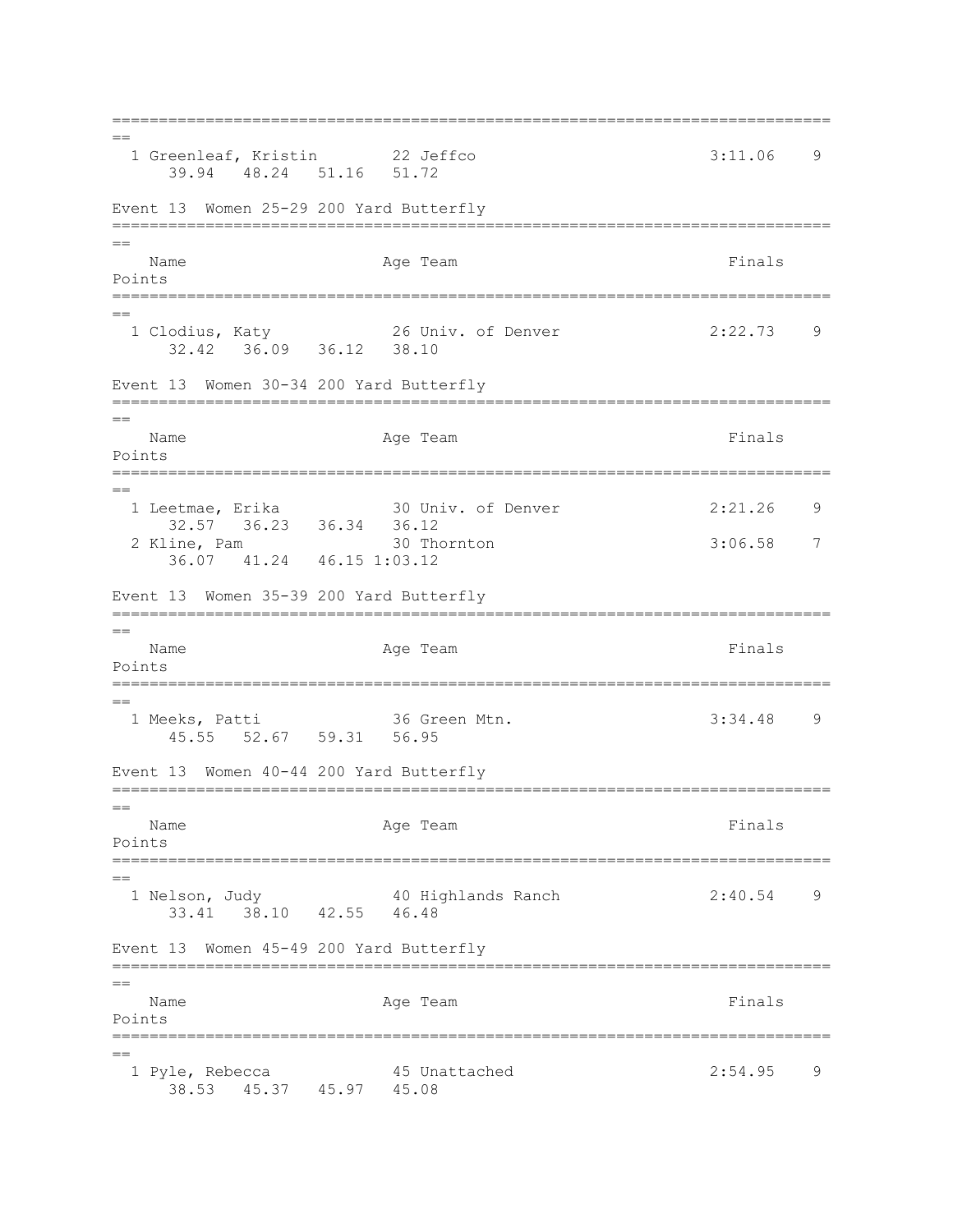Event 13 Women 50-54 200 Yard Butterfly =============================================================================  $-$ Name **Age Team** Age Team Finals Points ============================================================================= == 1 Young, Lydia 52 Carmody 3:37.72 9 47.92 53.23 57.70 58.87 Event 14 Men 19-24 200 Yard Butterfly =============================================================================  $=$ Name **Age Team** Age Team Finals Points ============================================================================= == 1 Watson, Steve 23 Highlands Ranch 2:08.78 9 28.53 31.96 32.89 35.40 Event 14 Men 30-34 200 Yard Butterfly =============================================================================  $-$ Name **Age Team** Age Team **Finals** Points =============================================================================  $=$  1 O'Connor, John 32 Mines Masters 2:03.81 9 27.60 30.65 32.55 33.01<br>it. Robbert-Paul 32 B A M 2 Smit, Robbert-Paul 32 B A M 2:11.98 7 29.88 34.40 34.64 33.06 3 Ross, Dave 30 Univ. of Denver 2:13.24 6 29.73 33.17 34.18 36.16 4 Kelly, Patrick 34 B A M 2:42.10 5 35.90 40.89 42.64 42.67 Event 14 Men 35-39 200 Yard Butterfly =============================================================================  $=$ Name **Age Team Age Team Age Team Primals** Points ============================================================================= == 1 Melanson, Edward 38 Univ. of Denver 2:02.64 9 28.17 30.99 31.63 31.85 2 Brieger, Michael 35 Durango 2:19.28 7 30.00 34.92 37.40 36.96 3 Thompson, Anthony 36 Missouri Valley 2:32.15 6 31.25 38.01 41.63 41.26 Event 14 Men 40-44 200 Yard Butterfly =============================================================================  $=$ Name **Age Team** Age Team **Finals** Points =============================================================================  $=$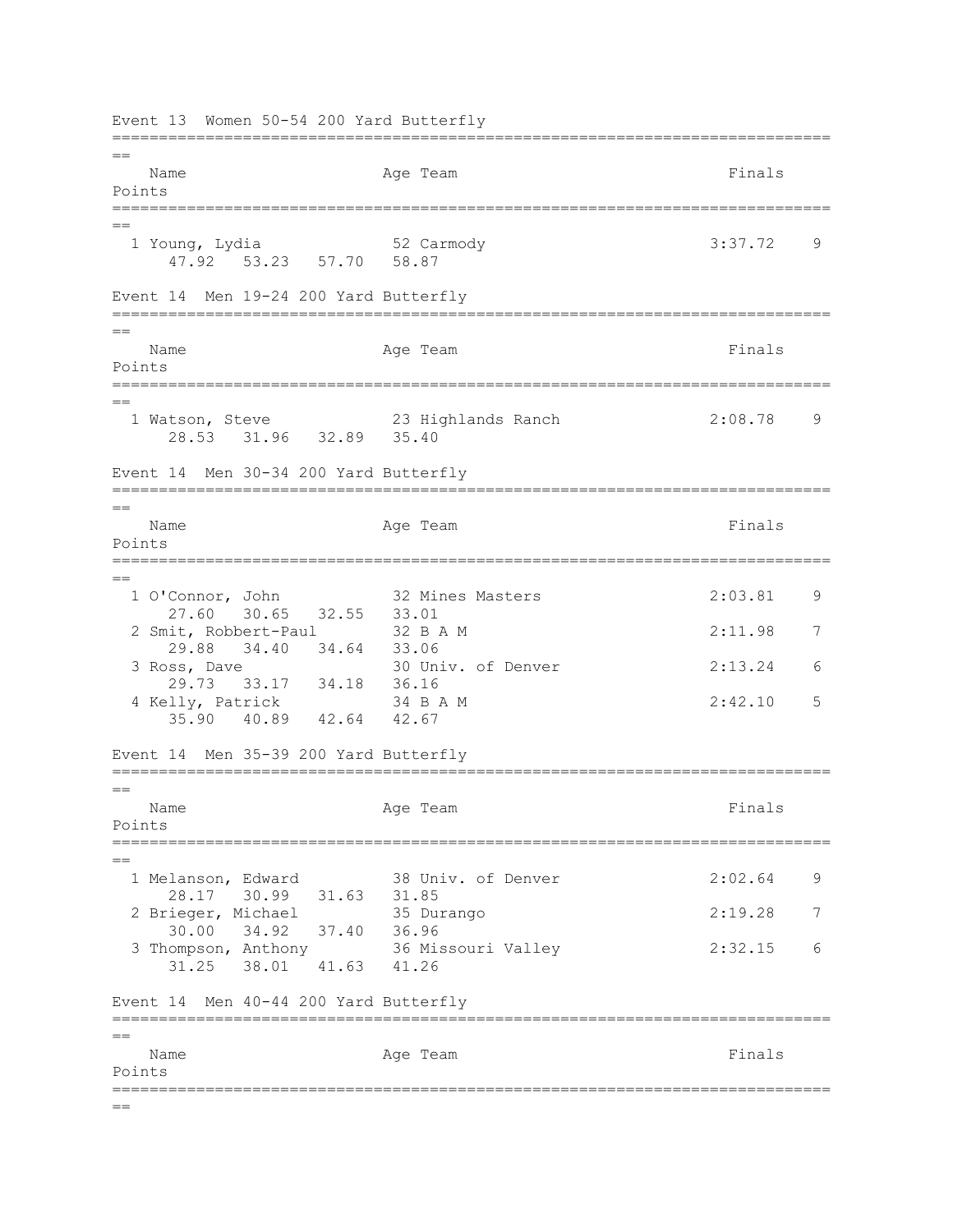1 Jay, Howard 44 Glenwood 2:12.78 9 29.35 32.69 34.65 36.09<br>e, Stephen 40 B A M 2 Moe, Stephen 40 B A M 2:22.94 7 32.14 36.47 37.11 37.22<br>
inn, John 43 B A M 3 Quinn, John 43 B A M 2:35.93 6 31.68 36.80 44.26 43.19 4 Ghaffari, Manu 44 B A M 2:36.67 5 32.53 37.17 42.45 44.52 5 Ellis, Mike 42 B A M 2:54.95 4 38.20 43.45 46.34 46.96 Event 14 Men 45-49 200 Yard Butterfly ============================================================================= == Name **Age Team** Age Team **Finals** Points ============================================================================= == 1 Culp, Michael 45 S. Suburban 2:45.29 9 34.42 40.24 41.87 48.76 Event 14 Men 50-54 200 Yard Butterfly =============================================================================  $=$ Name **Age Team** Age Team Finals Points ============================================================================= == 1 Selles, Carl 54 Univ. of Denver 2:31.04 9 31.76 36.28 39.05 43.95 2 Carney, Kent 53 Evergreen 2:47.08 7 33.79 42.05 44.59 46.65<br>
xneau, Geoffry 50 Unattached 3 Morneau, Geoffry 50 Unattached 2:57.39 6 37.88 42.14 46.33 51.04 4 Varner, Tim 50 B A M 3:03.49 5 37.95 47.13 49.38 49.03<br>arson, Mike 52 Jeffco 5 Carson, Mike 52 Jeffco 3:19.38 4 38.06 50.15 54.50 56.67 6 Schwenker, Pete 53 Boulder Y 4:03.81 3 47.15 57.66 1:06.30 1:12.70 Event 14 Men 55-59 200 Yard Butterfly =============================================================================  $=$ Name **Age Team** Age Team **Finals** Points =============================================================================  $=$  1 Ford, Desmond 56 Carmody 3:58.87 9 47.33 57.60 1:04.06 1:09.88 Event 14 Men 65-69 200 Yard Butterfly =============================================================================  $=$ Name **Age Team** Age Team **Finals** Points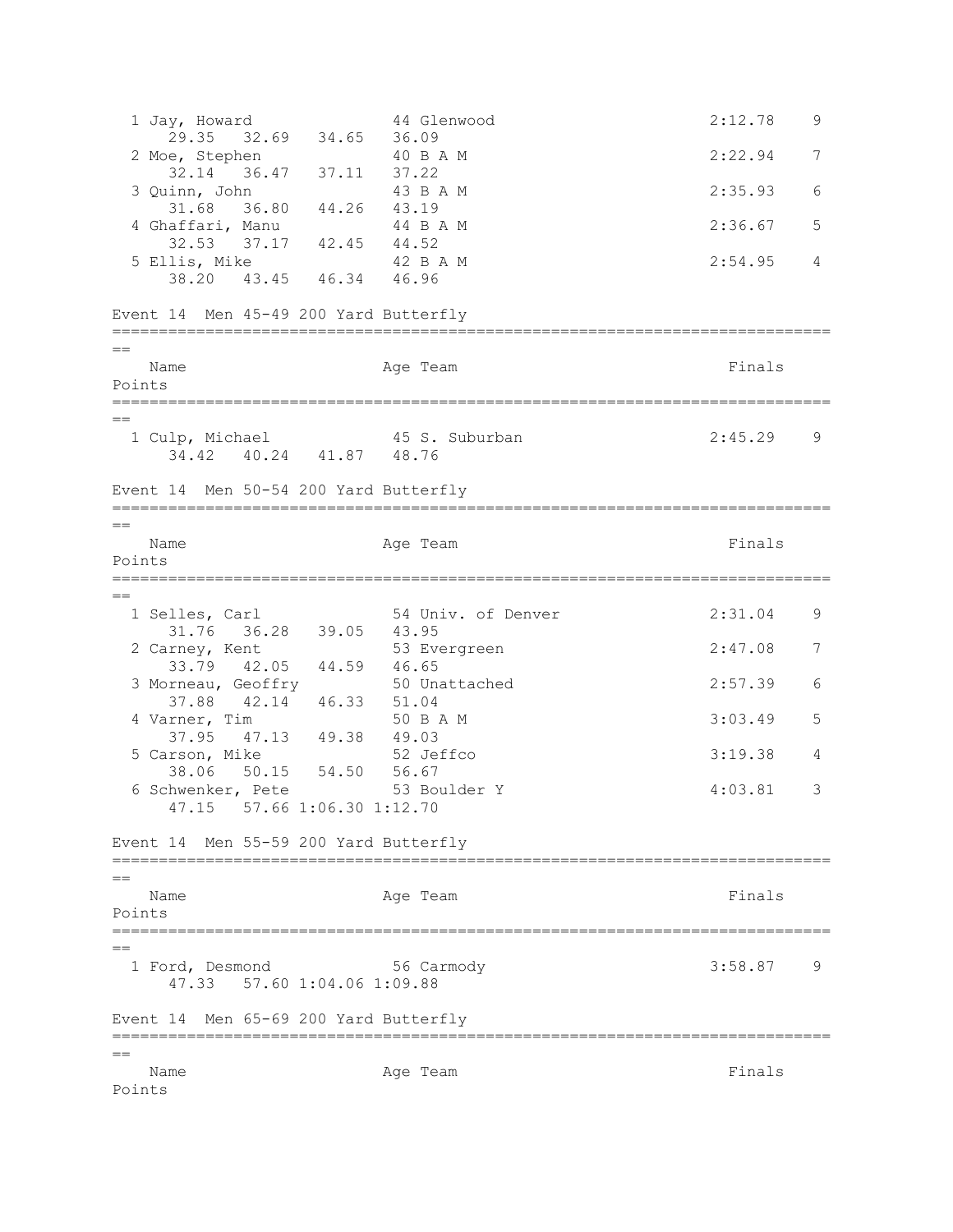=============================================================================  $=$  1 O'Brien, Dennis 65 Durango 2:53.28 9 36.24 47.31 48.97 40.76 Event 15 Women 19-24 200 Yard Backstroke ============================================================================= == Name **Age Team** Age Team **Finals** Points =============================================================================  $=$  1 Colvin, Lora 22 Unattached 3:14.15 9 42.73 47.41 50.79 53.22 Event 15 Women 25-29 200 Yard Backstroke ============================================================================= == Name **Age Team** Age Team Finals Points ============================================================================= == 1 Borgelt, Laura 28 Univ. of Denver 2:17.37 9 33.25 35.28 34.88 33.96 2 Sullivan, Kate 28 Total Fitness 2:49.89 7 41.23 43.39 43.64 41.63 3 Baumann, Kari 29 Greeley 2:51.96 6 41.71 43.35 44.04 42.86 Event 15 Women 30-34 200 Yard Backstroke ============================================================================= == Name **Age Team** Age Team Finals Points ============================================================================= == 1 Deacon, Lori 30 Univ. of Denver 2:17.65 9 33.03 35.77 35.55 33.30 2 Lee, Sarah 34 B A M 2:25.18 7 33.18 36.73 37.45 37.82 3 Walters, Terri 34 Air Force 2:30.31 6 34.97 37.77 39.06 38.51 4 Rice, Katie 31 Univ. of Denver 2:31.40 5 36.11 38.43 39.12 37.74 5 Hoogstrate, Sara 32 Univ. of Denver 2:32.52 4 36.66 38.40 39.26 38.20 Event 15 Women 35-39 200 Yard Backstroke =============================================================================  $=$ Name **Age Team** Age Team Finals Points =============================================================================  $=$ 1 Reeder, Karen 38 Air Force 2:18.19 9 34.03 35.92 34.91 33.33 2 Smith, Laura 35 Vail 2:19.11 7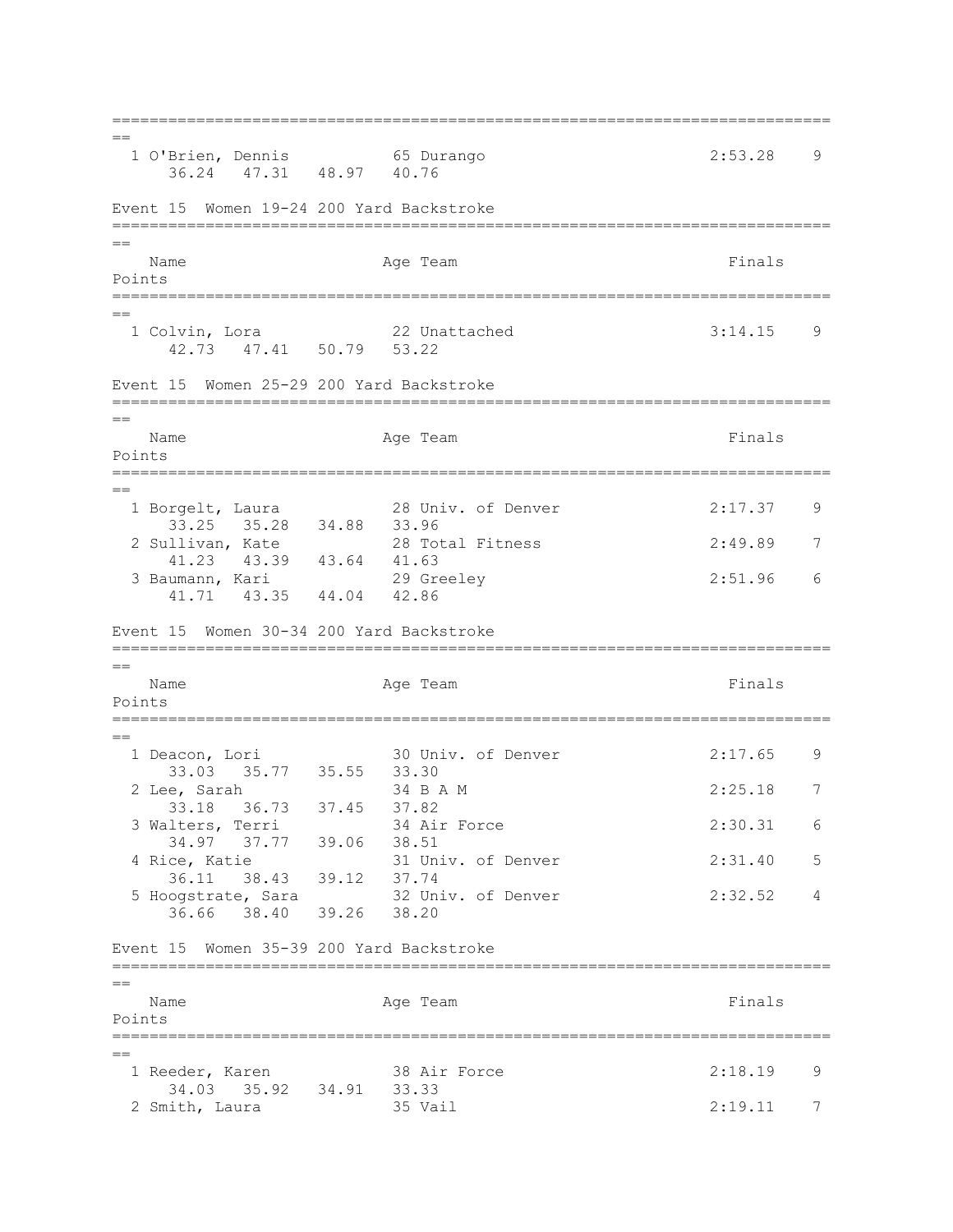33.01 35.01 35.48 35.61 3 Golding, Sandra 37 Unattached 2:50.88 6 39.66 43.37 44.82 43.03 Event 15 Women 40-44 200 Yard Backstroke ============================================================================= == Name **Age Team** Age Team **Finals** Points ============================================================================= == 1 Somers, Kim 41 Air Force 2:41.75 9 37.62 41.10 41.72 41.31 2 Chidester, Victoria 44 Carmody 2:50.26 7 39.18 43.69 44.82 42.57<br>1te, Susan 40 Inverness 3 Nolte, Susan 40 Inverness 3:02.80 6 42.70 46.06 47.00 47.04 Event 15 Women 45-49 200 Yard Backstroke ============================================================================= == Name **Age Team** Age Team **Finals** Points ============================================================================= == 1 Brinton, Marjorie 45 Durango 3:19.85 9 46.72 51.51 52.53 49.09 Event 15 Women 50-54 200 Yard Backstroke =============================================================================  $-$ Name **Age Team** Age Team **Finals** Points ============================================================================= == 1 Young, Lydia 52 Carmody 3:28.06 9 51.41 53.66 53.73 49.26<br>2 Lebsack, Linda 54 Uni 54 Univ. of Denver 3:44.07 7 51.89 56.96 58.01 57.21 Event 15 Women 55-59 200 Yard Backstroke =============================================================================  $=$ Name **Age Team** Age Team **Finals** Points =============================================================================  $=$  1 Zentgraf, Karen 59 Boulder Y 3:36.46 9 Event 15 Women 60-64 200 Yard Backstroke =============================================================================  $=$ Name Represent Age Team Age Team Rinals Points ============================================================================= == 1 Stock, Liz 64 Jeffco 8:15.82 9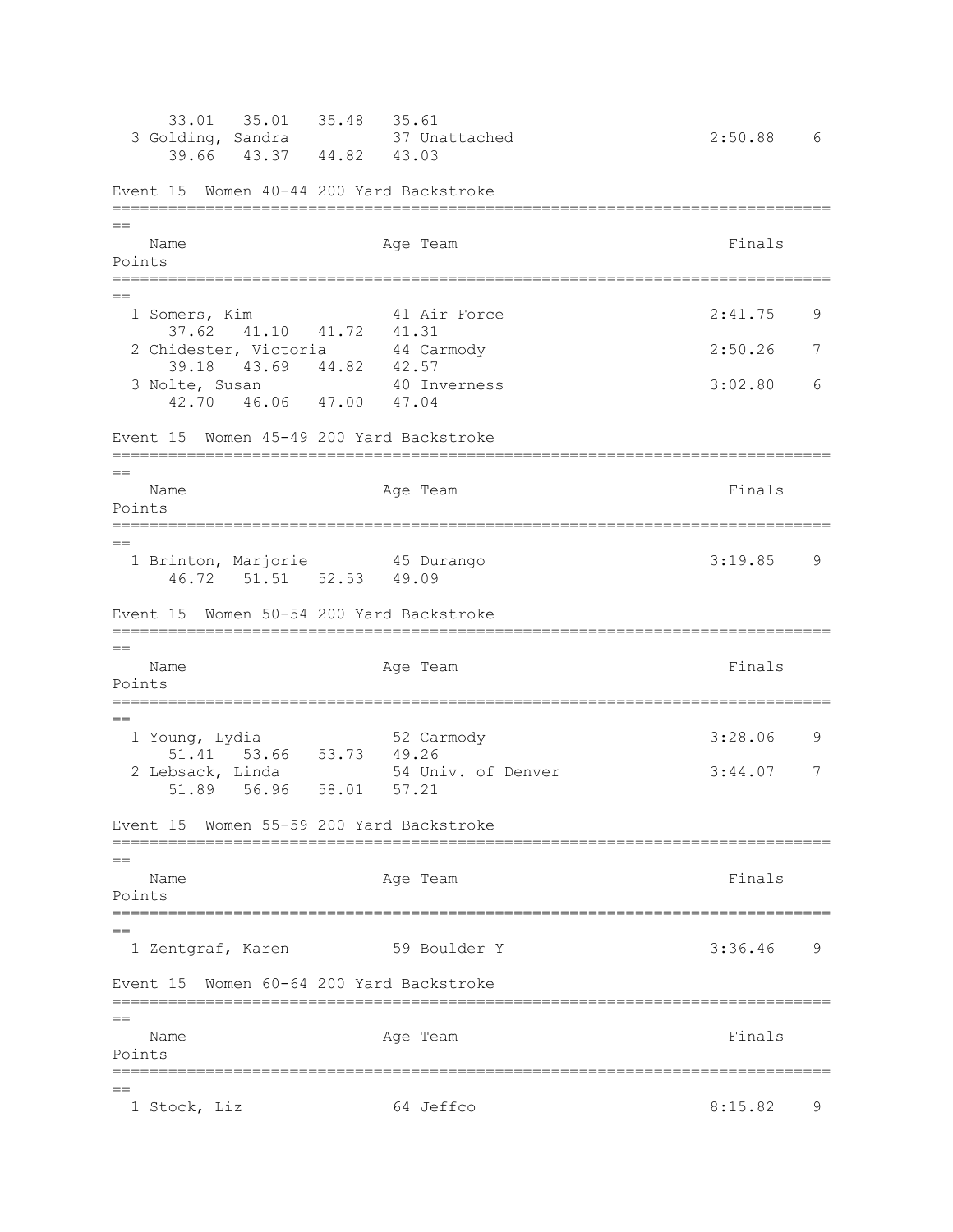2:01.13 2:03.95 2:04.14 2:06.60

Event 15 Women 70-74 200 Yard Backstroke =============================================================================  $=$ Name **Age Team** Age Team **Finals** Points =============================================================================  $=$  1 Bohl, Nanette 72 Missouri Valley 3:49.47 9 52.71 58.49 1:01.36 56.91 Event 16 Men 19-24 200 Yard Backstroke =============================================================================  $=$ Name Ream Age Team Readers and Finals Points =============================================================================  $=$  1 Watson, Steve 23 Highlands Ranch 2:06.27 9 29.71 32.02 33.20 31.34 2 Jones, Ryan 24 Aurora 2:13.90 7 30.19 33.29 34.88 35.54 Event 16 Men 25-29 200 Yard Backstroke =============================================================================  $=$ Name **Age Team** Age Team **Finals** Points ============================================================================= == 1 Beck, Matt 26 Highlands Ranch 1:57.67 9 26.19 28.06 30.36 33.06 2 Valks, Victor 26 Aurora 2:20.14 7 32.89 35.69 37.51 34.05 3 Franke, Jeffrey 28 B A M 3:03.67 6 43.27 46.35 47.68 46.37 Event 16 Men 30-34 200 Yard Backstroke =============================================================================  $-$ Name **Age Team** Age Team **Finals** Points ============================================================================= == 1 Gonzales, Mike 34 B A M 2:10.94 9 29.18 32.99 34.16 34.61 Event 16 Men 35-39 200 Yard Backstroke =============================================================================  $-$ Name **Age Team** Age Team **Finals** Points ============================================================================= == 1 Jones, Rich 35 Jeffco 2:13.08 9 30.70 33.21 34.59 34.58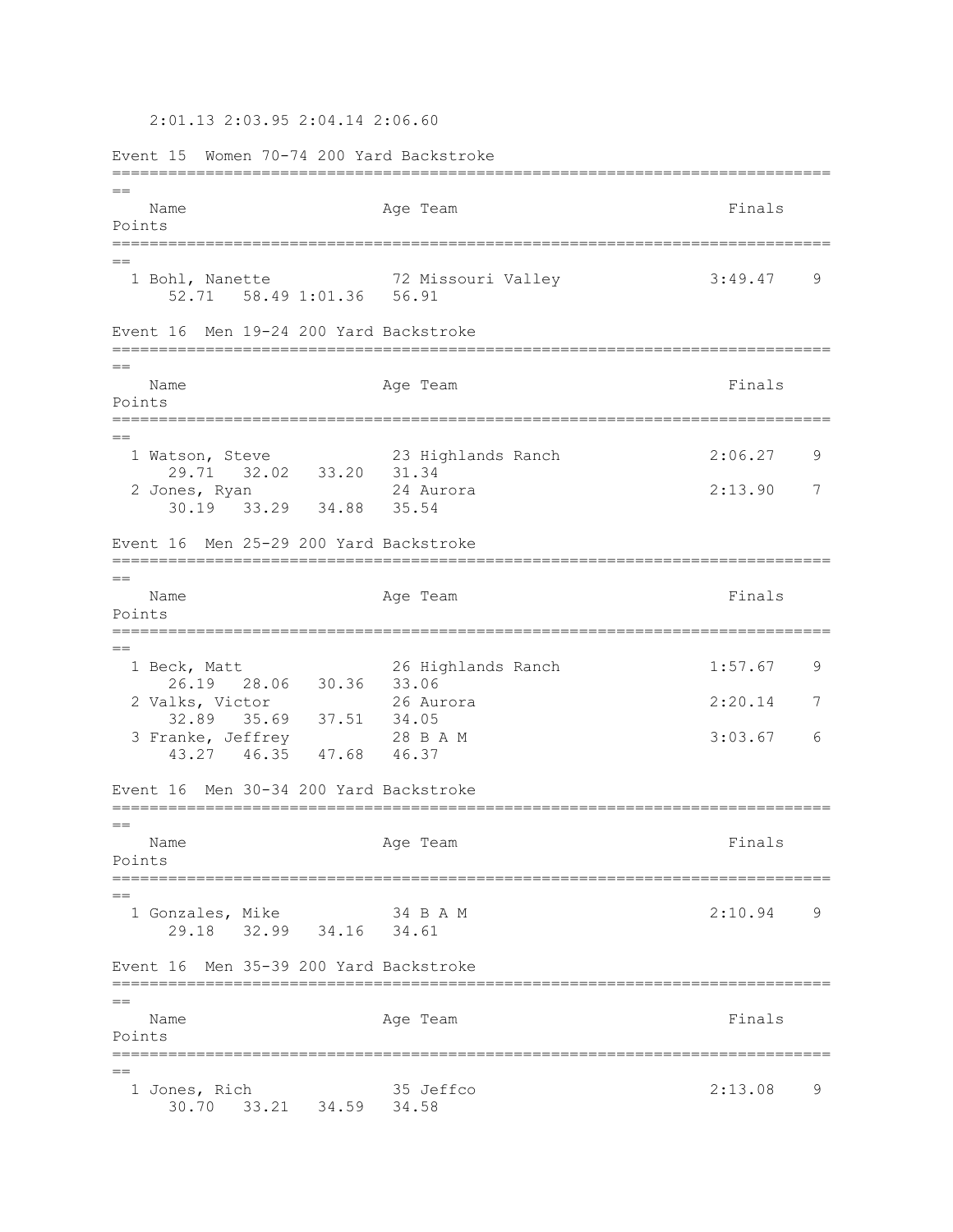2 Melanson, Edward 38 Univ. of Denver 2:14.08 7 32.34 34.63 34.45 32.66 3 Chrisensen, Todd 35 Inverness 2:28.50 6 34.77 36.99 38.57 38.17 Event 16 Men 40-44 200 Yard Backstroke =============================================================================  $=$ Name **Age Team** Age Team **Finals** Points ============================================================================= == 1 Brackett, Bill 43 Univ. of Denver 2:06.14 9 29.67 31.80 32.54 32.13<br>iinn, John 43 B A M 2 Quinn, John 43 B A M 2:23.72 7 33.07 35.71 38.04 36.90 Event 16 Men 45-49 200 Yard Backstroke =============================================================================  $=$ Name **Age Team** Age Team **Finals** Points ============================================================================= == 1 Hughes, John 47 Highlands Ranch 2:12.23 9 31.25 32.95 33.64 34.39 2 Stanback, John 47 Vortex 2:17.02 7 32.88 34.81 35.00 34.33 3 Fischer, Chuck 49 Univ. of Denver 2:29.61 6 35.74 38.13 38.42 37.32 Event 16 Men 50-54 200 Yard Backstroke =============================================================================  $=$ Name Represent Age Team Age Team Rinals Points ============================================================================= == 1 Ellis, Quincy 52 Durango 2:45.05 9 38.36 41.43 42.87 42.39 2 Dodge, David 54 New Mexico 2:47.40 7 38.65 42.67 44.98 41.10 3 Hendershot, Roger 51 B A M 2:52.32 6 38.04 42.15 45.81 46.32 Event 16 Men 55-59 200 Yard Backstroke =============================================================================  $=$ Name **Age Team** Age Team **Finals** Points =============================================================================  $=$  1 Tobin, John 58 Evergreen 3:05.69 9 42.05 45.66 49.02 48.96

Event 16 Men 60-64 200 Yard Backstroke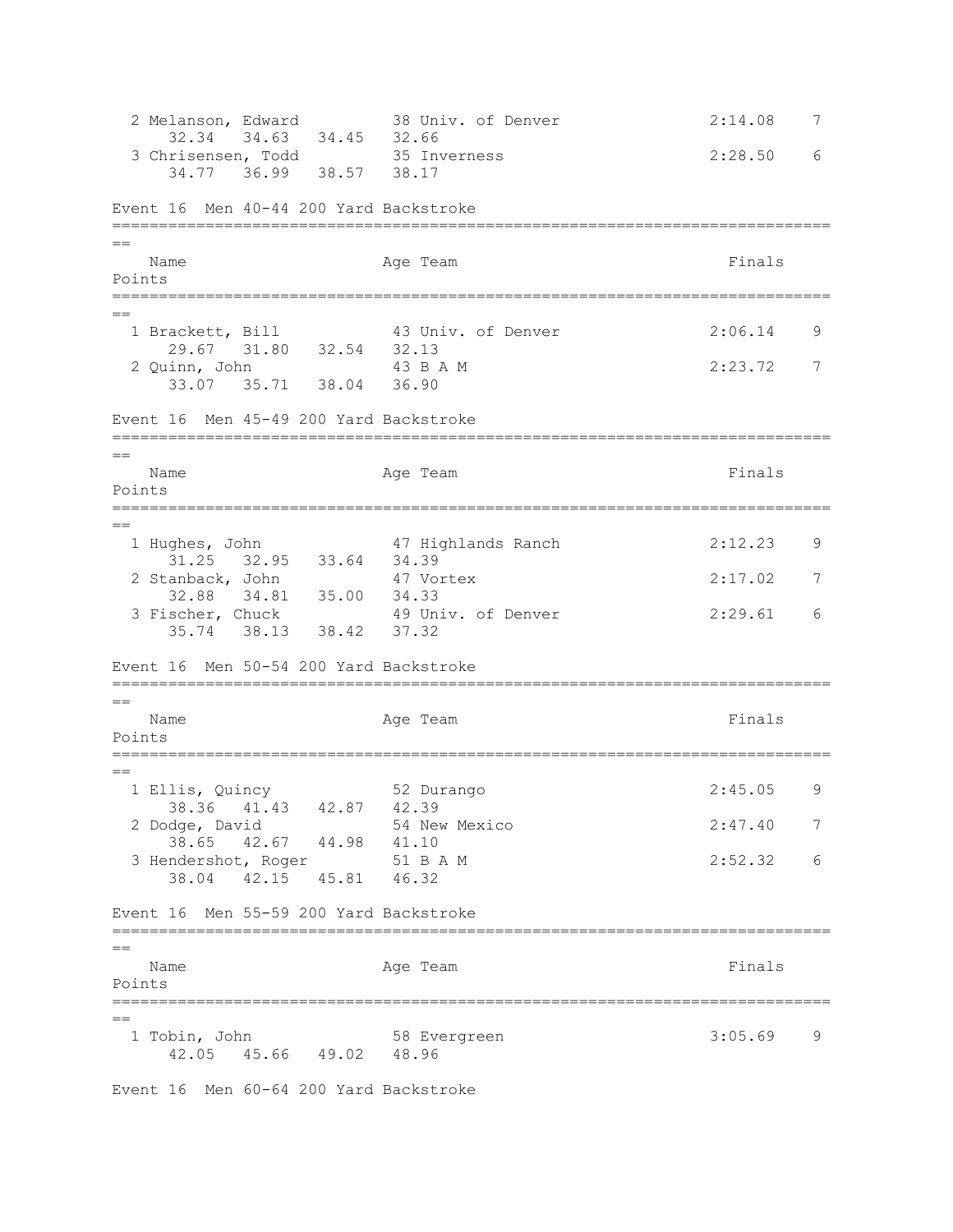=============================================================================  $=$ Name **Age Team** Age Team Finals Points =============================================================================  $=$  1 Wendelken, Frederick 62 Evergreen 2:49.22 9 38.36 43.04 44.19 43.63 Event 16 Men 65-69 200 Yard Backstroke =============================================================================  $=$ Name **Age Team** Age Team **Finals** Points ============================================================================= == 1 Dehmel, Rolf 65 Estes Park 3:37.33 9 46.99 54.42 57.21 58.71 Event 16 Men 75-79 200 Yard Backstroke =============================================================================  $=$ Name **Age Team** Age Team **Finals** Points =============================================================================  $=$  1 Wood, Richard 79 Aurora 4:08.70 9 53.92 1:02.36 1:05.69 1:06.73 Event 16 Men 80-84 200 Yard Backstroke ============================================================================= == Name **Age Team** Age Team Finals Points =============================================================================  $=$ 1 Wrenn, John 80 B A M 4:06.84 9 56.15 1:02.81 1:06.14 1:01.74 Event 17 Women 19-24 100 Yard Breaststroke ============================================================================= == Name **Age Team** Age Team **Finals** Points ============================================================================= == 1 Sunie, Marie 22 Jeffco 1:18.53 9 37.47 41.06 2 Rivers, Summer 22 Vortex 1:20.93 7 38.55 42.38 3 Greenleaf, Kristin 22 Jeffco 1:21.35 6 39.01 42.34 4 Colvin, Lora 22 Unattached 1:30.50 5 41.95 48.55

Event 17 Women 25-29 100 Yard Breaststroke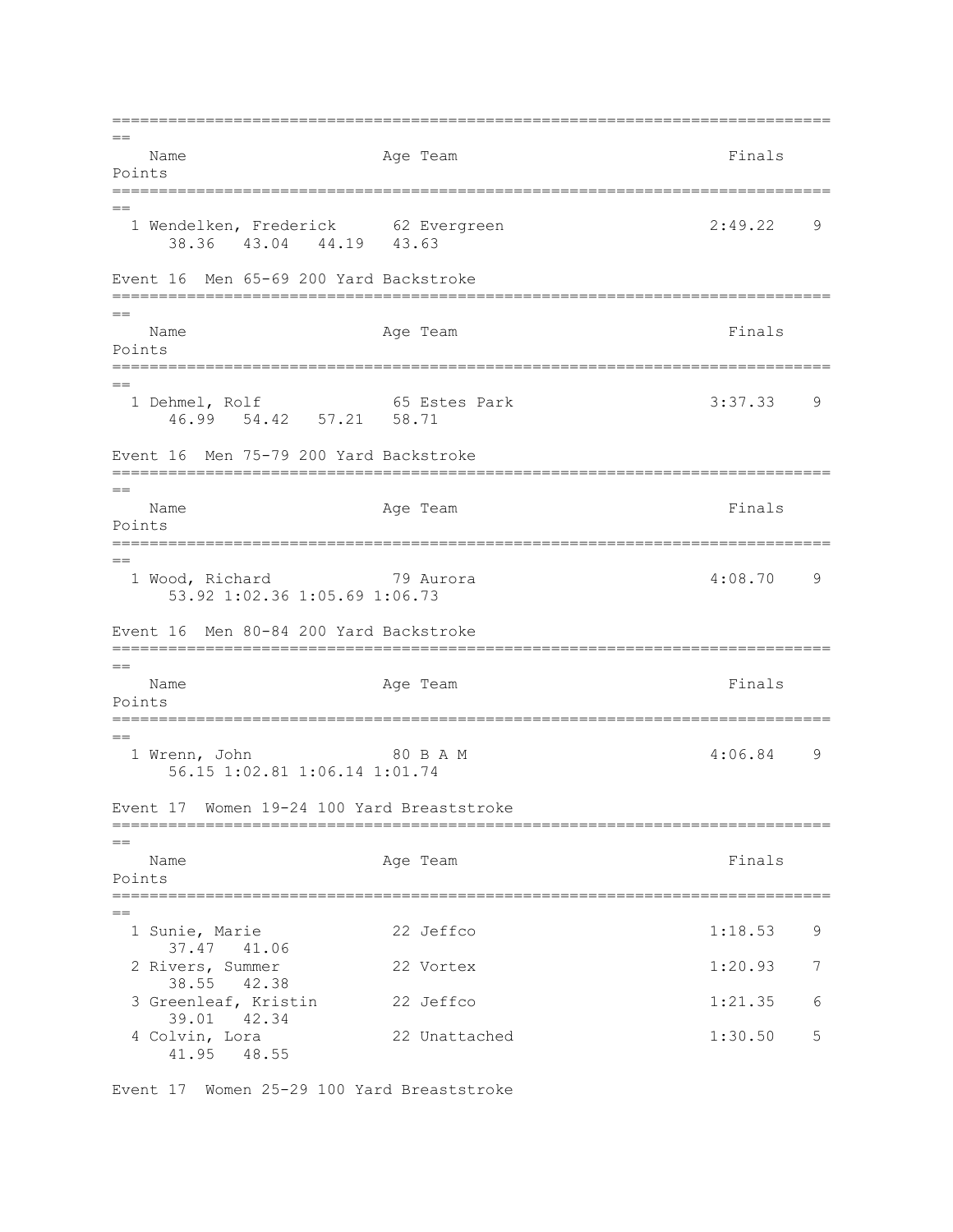=============================================================================  $=$ Name **Age Team** Age Team Finals Points =============================================================================  $=$  1 Clodius, Katy 26 Univ. of Denver 1:15.84 9 36.40 39.44<br>2 Lewis, Jennifer 29 Air Force 1:37.62 7 45.09 52.53 Event 17 Women 30-34 100 Yard Breaststroke ============================================================================= == Name **Age Team** Age Team **Finals** Points ============================================================================= == 1 Niemann, Catherine 30 Aurora 1:15.82 9 35.90 39.92 2 Walters, Terri 34 Air Force 1:19.94 7 38.17 41.77 Event 17 Women 35-39 100 Yard Breaststroke =============================================================================  $=$ Name **Age Team** Age Team **Finals** Points =============================================================================  $-$ 1 Crouch, Kim 39 B A M 1:14.01 9 35.33 38.68 2 Washburn, Lynette 37 Thornton 1:17.24 7 36.68 40.56<br>3 Moulton, Wendy 35 Highlands Ranch 1:17.79 6 37.03 40.76 4 Dretzka, Jennifer 38 Thornton 1:29.62 5 42.90 46.72 5 Price, Nancy 36 Carmody 1:31.88 4 43.96 47.92 Event 17 Women 40-44 100 Yard Breaststroke =============================================================================  $=$ Name **Age Team** Age Team **Finals** Points ============================================================================= == 1 Busovsky, Karen 43 Unattached 1:21.37 9 39.74 41.63 2 Nolte, Susan 40 Inverness 1:28.44 7 42.23 46.21 3 Roof, Anna Lea 40 Missouri Valley 1:40.08 6 47.82 52.26 4 O'Malley-Schott, Leeann 40 Univ. of Denver 2:11.25 5 1:00.24 1:11.01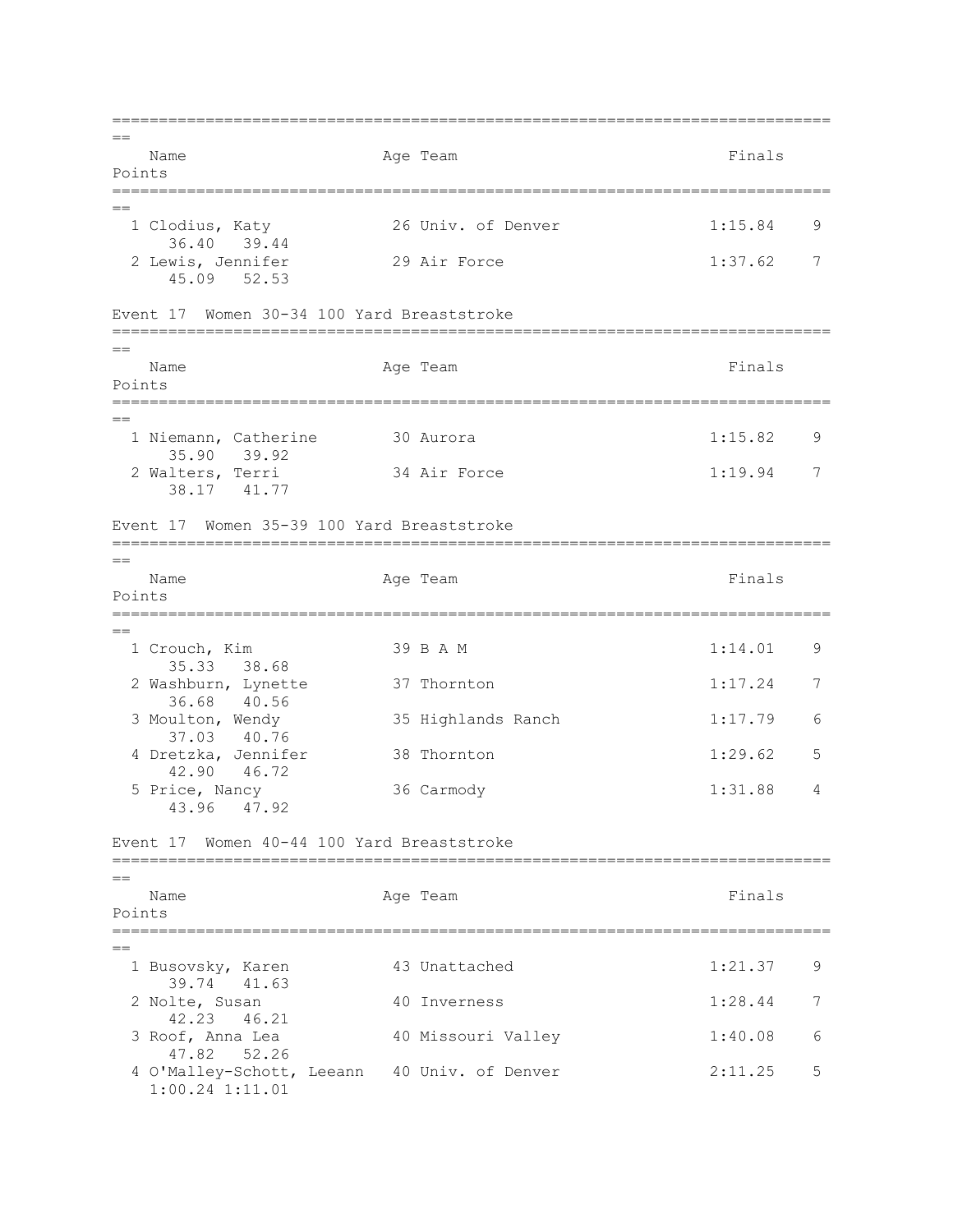=============================================================================  $-$ Name **Age Team** Age Team **Finals** Points ============================================================================= == 1 Brinton, Marjorie 45 Durango 1:35.73 9 44.87 50.86 2 McGarity, Maureen 45 Total Fitness 1:38.91 7 44.72 54.19 Event 17 Women 50-54 100 Yard Breaststroke =============================================================================  $=$ Name Ream Age Team Readers and Finals Points =============================================================================  $=$  1 Klatt, Trudy 51 Durango 1:34.32 9 44.16 50.16<br>2 Lebsack, Linda 54 Univ. of Denver 1:48.69 7 53.47 55.22 Event 17 Women 55-59 100 Yard Breaststroke =============================================================================  $=$ Name **Age Team** Age Team **Finals** Points ============================================================================= == 1 Wise, Louise 58 Green Mtn. 1:39.01 9 47.47 51.54 2 McKim, Penny 56 Total Fitness 2:04.65 7 57.11 1:07.54 Event 17 Women 60-64 100 Yard Breaststroke =============================================================================  $=$ Name **Age Team** Age Team **Finals** Points ============================================================================= == 1 Ryman, Donna 64 Castle Rock 1:44.44 9 50.53 53.91 Event 17 Women 65-69 100 Yard Breaststroke ============================================================================= == Name **Age Team** Age Team Finals Points ============================================================================= == 1 Buchannan, Peggy 68 Evergreen 2:02.71 9 58.52 1:04.19

Event 17 Women 70-74 100 Yard Breaststroke

Event 17 Women 45-49 100 Yard Breaststroke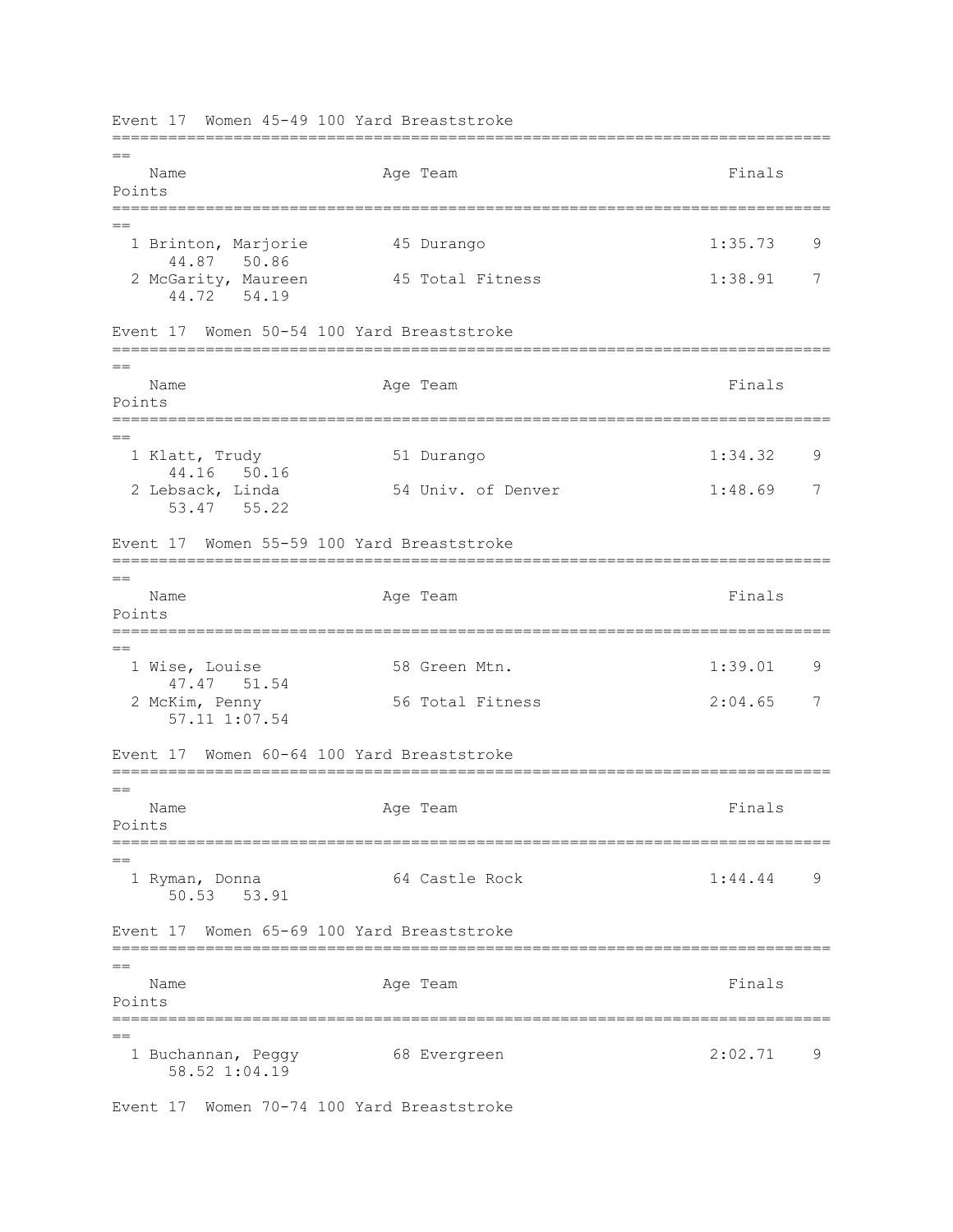=============================================================================  $=$ Name **Age Team** Age Team Finals Points =============================================================================  $=$ -- Bohl, Nanette 72 Missouri Valley DQ 52.51 58.65 Event 18 Men 19-24 100 Yard Breaststroke =============================================================================  $=$ Name **Age Team** Age Team **Finals** Points ============================================================================= == 1 Watson, Steve 23 Highlands Ranch 1:06.55 9 31.01 35.54 Event 18 Men 25-29 100 Yard Breaststroke =============================================================================  $=$ Name **Age Team** Age Team **Finals** Points =============================================================================  $=$  1 Commings, Jeff 27 Squids 59.25 9 27.81 31.44 2 Gotto, Tony 29 Aurora 1:04.95 7 30.43 34.52<br>3 Leidel, Brian 28 Univ. of Denver 1:09.92 6 33.19 36.73 4 Atencio, Scott 26 Jeffco 1:17.12 5 36.19 40.93 5 Gannon, Terry 27 Inverness 1:26.66 4 40.32 46.34 Event 18 Men 30-34 100 Yard Breaststroke =============================================================================  $=$ Name **Age Team** Age Team **Finals** Points ============================================================================= == 1 Schindehette, Rob 33 Unattached 1:07.52 9 32.27 35.25 2 Shaver, John 33 S. Suburban 1:08.15 7 32.30 35.85 3 Solheim, Perry 33 Durango 1:11.88 6 32.80 39.08<br>4 Giesen, Tim 34 Univ. of Denver 1:21.08 5 38.68 42.40 5 Oberg, Erik 30 Aurora 1:22.95 4 39.42 43.53

Event 18 Men 35-39 100 Yard Breaststroke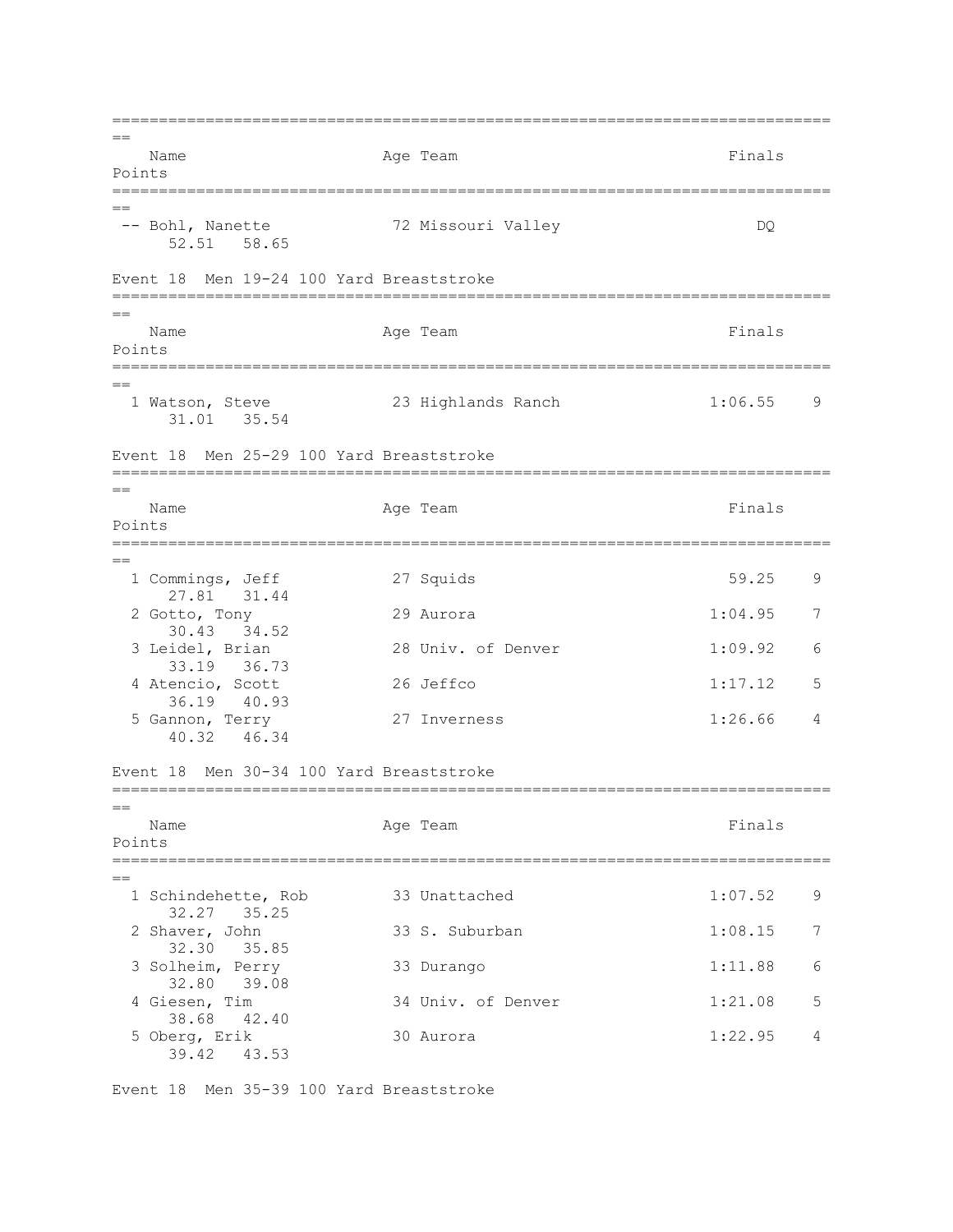=============================================================================  $=$ Name **Age Team** Age Team Finals Points =============================================================================  $=$  1 Miller, George 35 Inverness 1:07.03 9 31.32 35.71 2 Chaiyaroj, Patt 37 Squids 1:07.71 7 32.08 35.63 3 Gould, Tom 35 B A M 1:07.76 6 32.00 35.76 4 Thompson, Anthony 36 Missouri Valley 1:08.46 5 31.27 37.19 5 Jones, Rich 35 Jeffco 1:09.99 4 33.18 36.81<br>6 Mather, Carl 36 Highlands Ranch 1:10.48 3 33.34 37.14 7 Stewart, Dave 39 Thornton 1:14.45 2 34.60 39.85 Event 18 Men 40-44 100 Yard Breaststroke =============================================================================  $=$ Name **Age Team** Age Team Finals Points ============================================================================= == 1 Louie, Jamie 44 Co. Springs 1:08.61 9 31.78 36.83 2 Reardon, Ken 42 Vortex 1:11.68 7 33.61 38.07 3 Schoenecke, Mike 44 Broomfield 1:12.37 6 34.14 38.23 4 Lee, Marshall 42 B A M 1:14.11 5 35.10 39.01 5 De Fusco, Russell 42 Air Force 1:16.32 4 35.73 40.59 6 Alvarado, Ray 44 Carmody 1:18.56 3 37.04 41.52 7 Henderson, James 43 Squids 1:19.69 2 36.78 42.91 8 Manhart, Vince 43 Total Fitness 1:21.56 1 39.14 42.42 9 Valvano, John 44 Jeffco 1:29.04 42.55 46.49 Event 18 Men 45-49 100 Yard Breaststroke =============================================================================  $=$ Name **Age Team** Age Team Finals Points =============================================================================  $=$ 1 MacDonald, Lee 49 Vortex 1:06.66 9 31.61 35.05 2 Fischer, Chuck 49 Univ. of Denver 1:11.32 7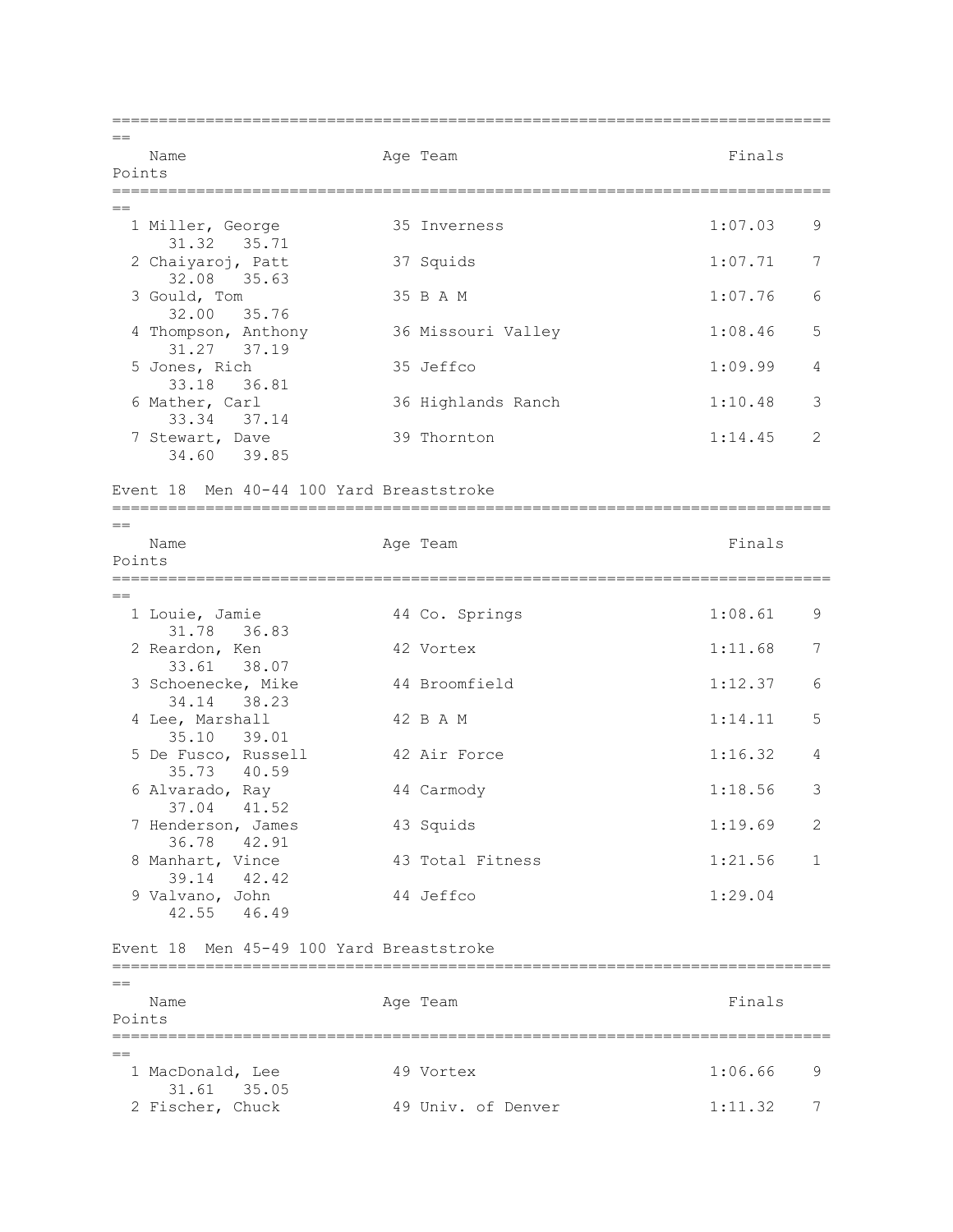33.49 37.83<br>3 Kottardis, Chris 45 Air Force 1:13.29 6 33.63 39.66 4 Barrand, Mark 48 Highlands Ranch 1:15.54 5 36.05 39.49 5 Lee, Wayne 47 Squids 1:32.75 4 42.56 50.19 Event 18 Men 50-54 100 Yard Breaststroke =============================================================================  $=$ Name **Age Team** Age Team Finals Points =============================================================================  $=$ 1 Griffith, Bill 54 Vail 1:12.26 9 35.33 36.93<br>2 Carney, Kent 53 Evergreen 1:17.12 7 37.12 40.00 3 Blodgett, Bob 50 Inverness 1:24.78 6 40.31 44.47 4 Schwenker, Pete 53 Boulder Y 1:29.28 5 41.76 47.52 5 Schafer, Roger 53 Carmody 1:32.76 4 44.79 47.97 6 Pflum, Glenn 51 Squids 1:41.14 3 46.21 54.93 Event 18 Men 55-59 100 Yard Breaststroke =============================================================================  $-$ Name **Age Team** Age Team **Finals** Points ============================================================================= == 1 Graham, Jim 59 Durango 1:24.72 9 39.98 44.74 2 McDanal, Steve 57 Jeffco 1:34.74 7 45.96 48.78 Event 18 Men 60-64 100 Yard Breaststroke =============================================================================  $=$ Name **Age Team** Age Team **Finals** Points =============================================================================  $=$  1 King, William 61 Green Mtn. 1:23.71 9 39.37 44.34<br>2 Plummer, Mark 2 Plummer, Mark 64 S. Suburban 1:43.04 7 50.02 53.02 Event 18 Men 65-69 100 Yard Breaststroke ============================================================================= == Name **Age Team** Age Team **Finals** Points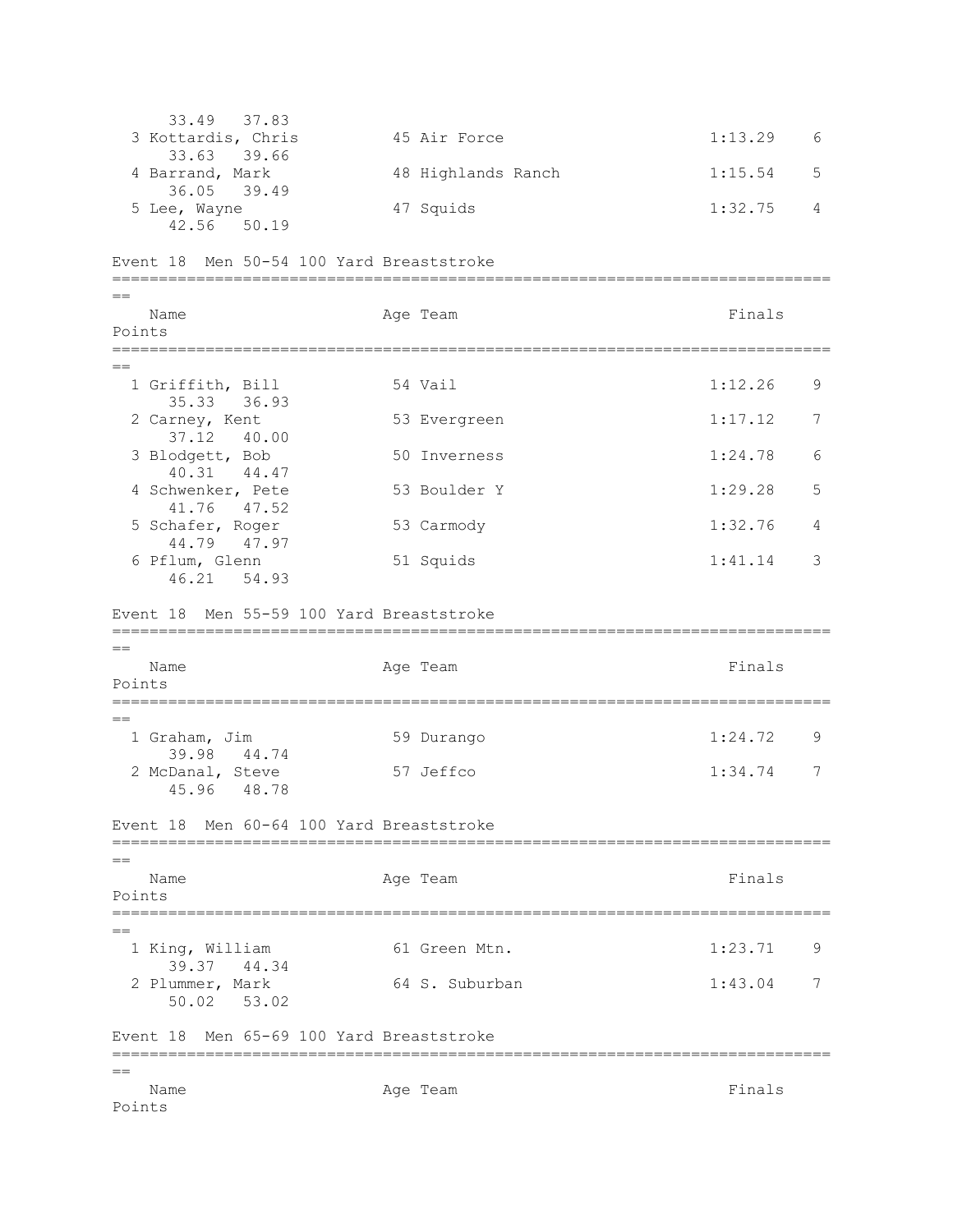=============================================================================  $=$  1 Patten, Bob 66 Denver Ath. Club 1:20.22 9 38.83 41.39 2 Martin, Joe 69 S. Suburban 1:50.98 7 52.29 58.69 Event 18 Men 70-74 100 Yard Breaststroke =============================================================================  $=$ Name **Age Team** Age Team **Finals** Points ============================================================================= == 1 Myers, John 70 Unattached 1:48.09 9 53.43 54.66 Event 18 Men 80-84 100 Yard Breaststroke =============================================================================  $=$ Name **Age Team** Age Team **Finals** Points ============================================================================= == 1 Wrenn, John 80 B A M 2:15.25 9 1:04.97 1:10.28 Event 19 Women 19-24 50 Yard Butterfly =============================================================================  $-$ Name **Age Team** Age Team **Finals** Points =============================================================================  $=$ 24 Denver Ath. Club 27.78 9<br>19 Vortex 30.01 7 1 Bicknell, Becky 24 Denver Ath. Club 27.78 9<br>
2 Dempsey, Jamie 19 Vortex 30.01 7<br>
3 Osberg, Molly 23 Jeffco 30.81 6 3 Osberg, Molly 4 Johnson, Christi 21 Vortex 33.05 5 5 Greenleaf, Kristin 22 Jeffco 35.08 4 6 Colvin, Lora 22 Unattached 42.16 3 Event 19 Women 25-29 50 Yard Butterfly =============================================================================  $=$ Name **Age Team** Age Team **Finals** Points =============================================================================  $=$  1 Luellen, Katie 27 Univ. of Denver 28.13 9 2 Bunting, Monika 29 B A M 29.70<br>3 Erman, Molly 25 B A M 29.79 3 Erman, Molly 25 B A M 29.79 6<br>4 Pettitt, Karen 25 Vortex 29.94 5 4 Pettitt, Karen 25 Vortex 29.94 5 5 Fassler, Elizabeth 28 Durango 32.30 4<br>5 Sullivan, Kate 38 Total Fitness 36.39 3 6 Sullivan, Kate 28 Total Fitness 36.39 3 7 Lewis, Jennifer 29 Air Force 39.93 2

Event 19 Women 30-34 50 Yard Butterfly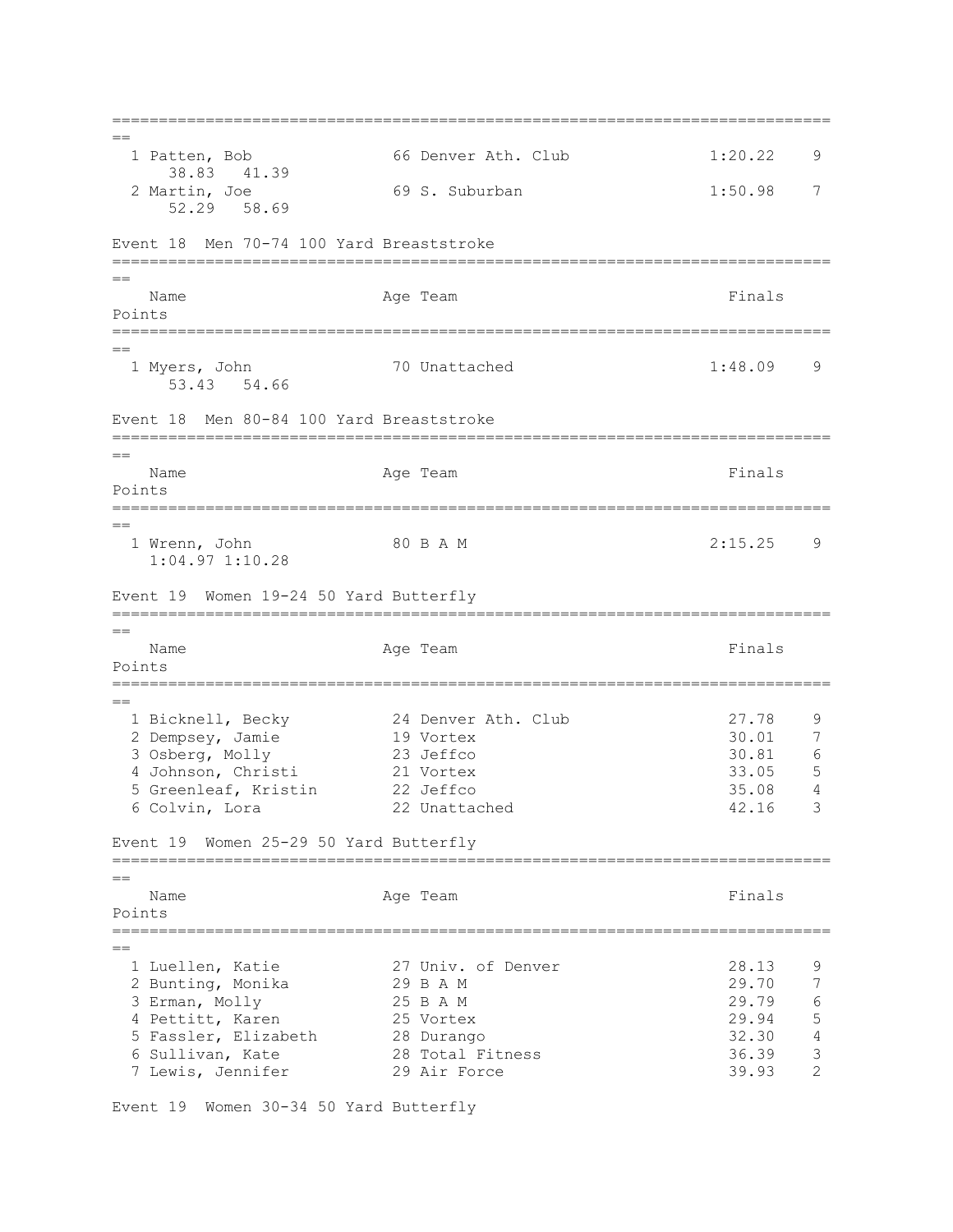=============================================================================  $=$ Name **Age Team** Age Team Finals Points =============================================================================  $=$  1 Lee, Sarah 34 B A M 28.09 9 2 Deacon, Lori 30 Univ. of Denver 28.38 7 3 Leetmae, Erika 30 Univ. of Denver 28.76 6 4 Metlon, Jennifer 32 Univ. of Denver 28.78 5 5 Herr, Christine 31 Total Fitness 29.21 4 6 Niemann, Catherine 30 Aurora 30.27 3 7 Prince, Shannon 32 Univ. of Denver 33.98 2 8 Sewell, Deidre 33 Unattached 35.86 1 9 Landis, Erika 31 Univ. of Denver 40.11 Event 19 Women 35-39 50 Yard Butterfly =============================================================================  $=$ Name Age Team Age Team Finals Points =============================================================================  $=$ 1 Sappey, Collette 36 B A M 28.37 9 2 Hagadorn, Heather 36 Univ. of Denver 29.35 7 3 Crouch, Kim 39 B A M 29.42 6 4 Moulton, Wendy 35 Highlands Ranch 30.48 5 5 Dullea, Melanie 39 S. Suburban 30.67 4 6 Robertson, Cheryl 38 Durango 32.81 3 7 Vanderpoel, Nicole 36 Inverness 34.36 2 8 Labuszewski, Julie 38 Univ. of Denver 35.35 1 9 Price, Nancy 36 Carmody 36.33 9 Price, Nancy 36 Carmody 36.33<br>10 Dretzka, Jennifer 38 Thornton 41.34 Event 19 Women 40-44 50 Yard Butterfly =============================================================================  $=$ Name **Age Team** Age Team Finals Points =============================================================================  $-$  1 Somers, Kim 41 Air Force 30.99 9 2 Garnier, Kathy 40 Inverness 31.31 7 3 King, Cindy 41 Inverness 32.35 6 4 Curci, Pam 40 Highlands Ranch 32.51 5 5 Zeberlein, Catherine 40 Highlands Ranch 35.64 4 Event 19 Women 45-49 50 Yard Butterfly =============================================================================  $-$ Name **Age Team** Age Team Finals Points =============================================================================  $=$  1 Rosener, Karen 47 Ft. Collins 29.24 9 2 Roche, Carolyn 49 B A M 32.84 7 3 Pyle, Rebecca 45 Unattached 33.60 6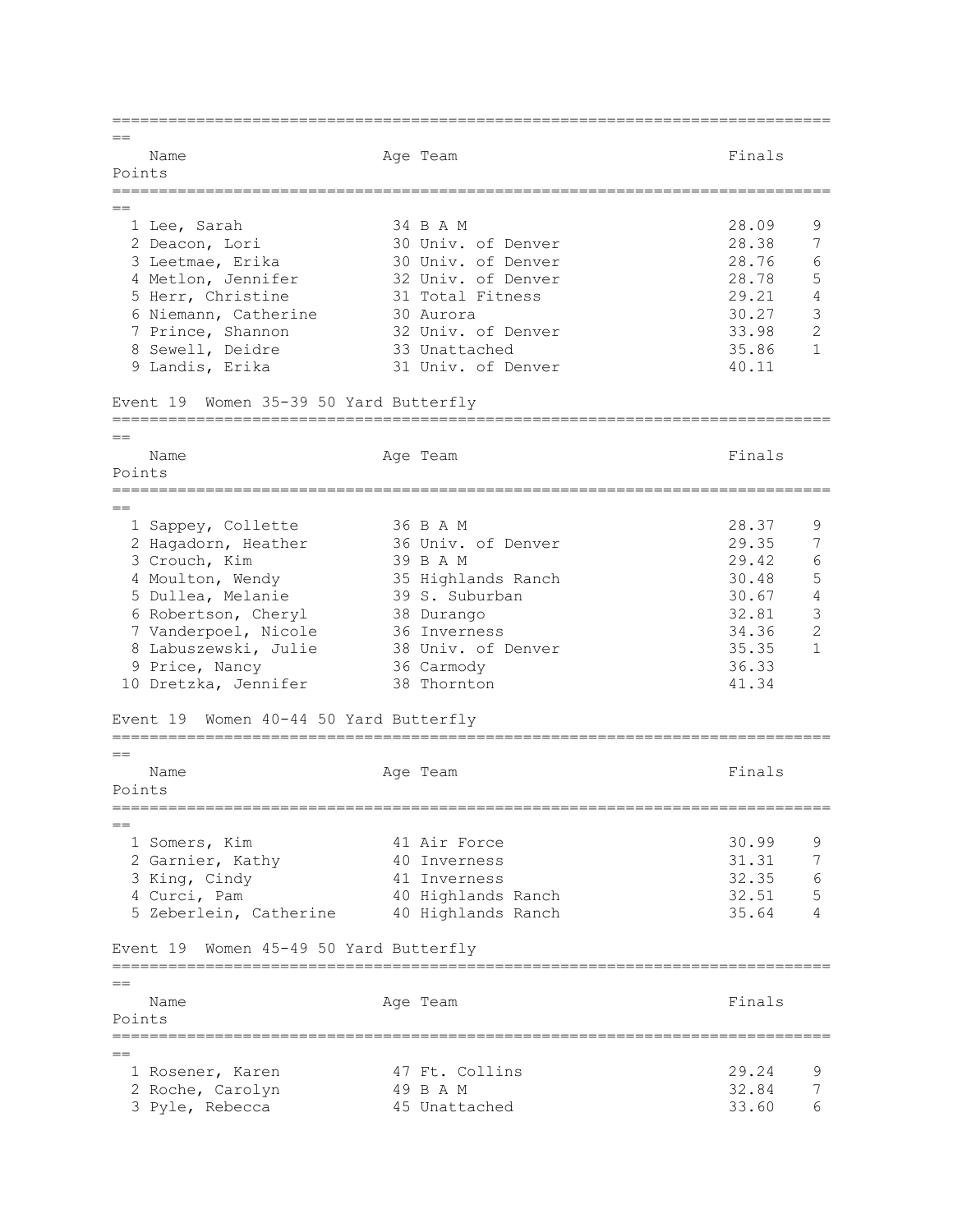4 Anderson, Deborah 48 Durango 36.00 5 5 Sunie, Beverly 48 Jeffco 39.17 4 Event 19 Women 50-54 50 Yard Butterfly =============================================================================  $=$ Name Age Team Age Team Finals Points ============================================================================= == 1 King, Kristina 53 Walnut Creek 36.30 9 2 Fouts, Susan 50 S. Suburban 37.59 7 3 Young, Lydia 52 Carmody 40.93 6 Event 19 Women 55-59 50 Yard Butterfly =============================================================================  $=$ Name Age Team Age Team Finals Points ============================================================================= == 1 Zentgraf, Karen 59 Boulder Y 49.40 9 Event 20 Men 19-24 50 Yard Butterfly =============================================================================  $=$ Name **Age Team** Age Team Finals Points ============================================================================= == 1 Bitter, Aaron 24 Aurora 25.26 9 2 Terray, Alex 23 Mines Masters 29.90 7 Event 20 Men 25-29 50 Yard Butterfly =============================================================================  $=$ Name **Age Team** Age Team **Finals** Points =============================================================================  $=$  1 Beck, Matt 26 Highlands Ranch 22.97 9 2 Hughes, David 26 Unattached 23.41 7<br>2 Hughes, David 26 Unattached 23.41 7<br>2 Jengerich, Chris 25 Univ. of Denver 24.11 6 3 Lengerich, Chris 25 Univ. of Denver 24.11 6 4 Hoffman, Aaron 27 Vortex 24.38 5 5 Gotto, Tony 29 Aurora 26.46 4 6 Glass, Tom 29 Vortex 26.64 3 7 Valks, Victor 26 Aurora 29.06 2 8 Atencio, Scott 26 Jeffco 29.85 1 9 Leidel, Brian 28 Univ. of Denver 30.66 10 Franke, Jeffrey 28 B A M 35.37 Event 20 Men 30-34 50 Yard Butterfly ============================================================================= == Name **Age Team** Age Team **Finals** Points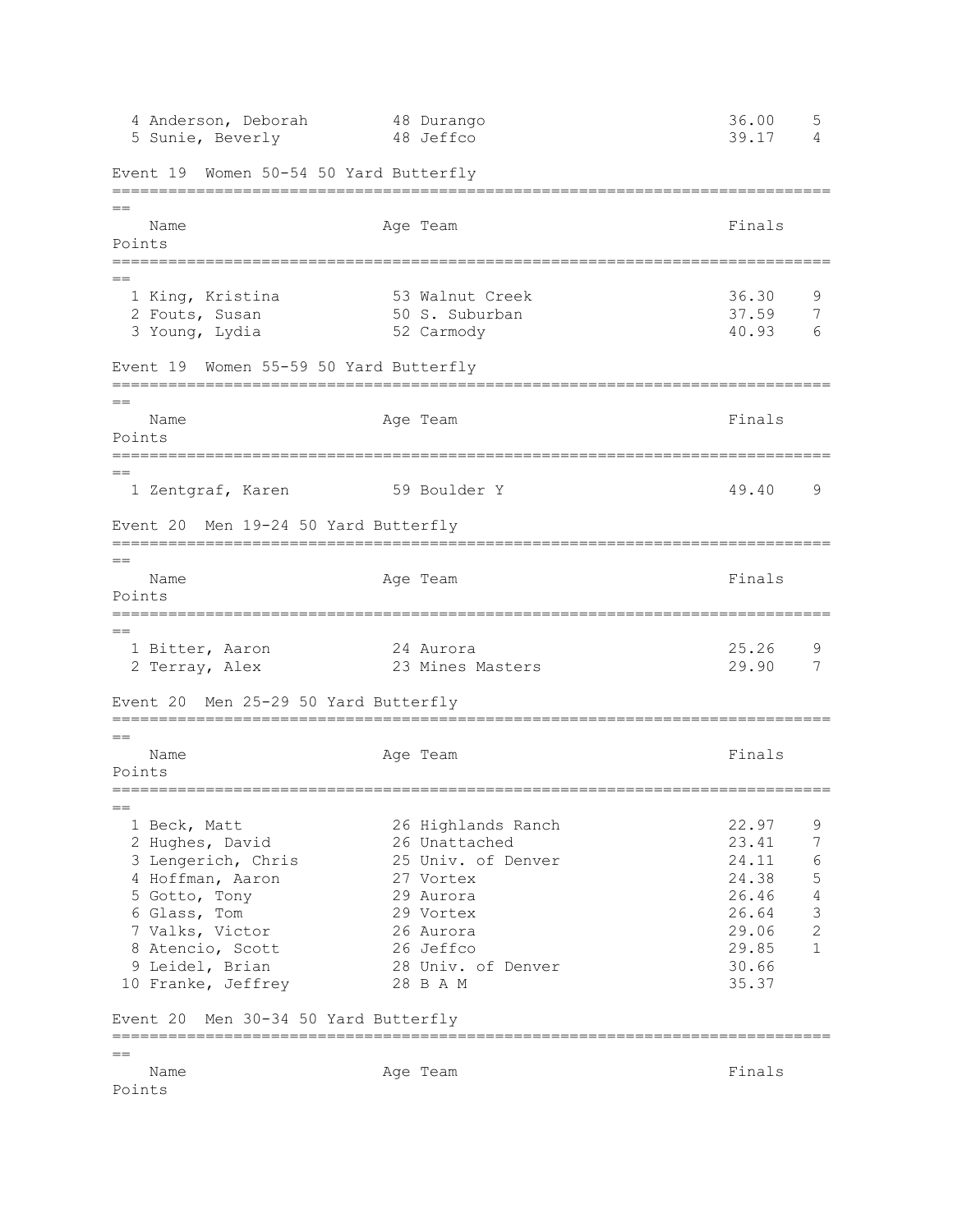=============================================================================  $=$ 1 Smit, Robbert-Paul 32 B A M 23.59 9 2 Nasser, Rob 31 Highlands Ranch 24.48 7 3 Gonzales, Mike 34 B A M 25.32 6 4 Martin, Troy 32 Thornton 25.48 5 5 Solheim, Perry 33 Durango 27.93 4 5 Solheim, Perry 33 Durango 32 27.93 4<br>6 Hoyt, Brian 34 Thornton 29.59 3 Event 20 Men 35-39 50 Yard Butterfly =============================================================================  $=$ Name **Age Team** Age Team **Finals** Points ============================================================================= == 1 Wrynn, Patrick 36 Air Force 25.43 9 2 Melanson, Edward 38 Univ. of Denver 26.34 6.5 2 Niemann, Andy 35 Aurora 26.34 6.5 4 Thompson, Anthony 36 Missouri Valley 26.51 5 5 Brieger, Michael 35 Durango 26.54 4<br>
6 Chaiyaroj, Patt 37 Squids 26.58 3 6 Chaiyaroj, Patt 37 Squids 26.58 3 7 Brodhacker, David 39 Thornton 27.43 2<br>
8 Scantland, Kent 36 S. Suburban 27.83 1 8 Scantland, Kent 36 S. Suburban 27.83 1 9 Chrisensen, Todd 35 Inverness 28.52 10 Reed, Brian 37 Unattached 28.70 11 O'Brien, Mike 39 Durango 29.90 12 Stewart, Dave 39 Thornton 30.33 Event 20 Men 40-44 50 Yard Butterfly =============================================================================  $=$ Name Age Team Age Team Finals Points ============================================================================= == 1 Smith, Paul **41 Vail 23.92** 9 2 Nelson, Kurt 41 Highlands Ranch 25.90 7 3 Lee, Marshall 42 B A M 26.89 6 4 Brackett, Bill 43 Univ. of Denver 26.09 5<br>4 Brackett, Bill 43 Univ. of Denver 26.98 5<br>5 Nolte Chris 44 Inverness 27.70 4 5 Nolte, Chris 44 Inverness 27.70 4 6 Schoenecke, Mike 44 Broomfield 28.46 3 7 Allen, Bob 42 Durango 28.93 2 8 Moe, Stephen 40 B A M 29.58 1 9 Newcomb, Scott 40 Evergreen 29.71 10 Henderson, James 43 Squids 32.40 10 Henderson, James (and A Social And A Society and A M 32.40)<br>
11 Ellis, Mike (42 B A M 33.45)<br>
12 Manhart, Vince (43 Total Fitness (41.36) 12 Manhart, Vince 43 Total Fitness 41.36 Event 20 Men 45-49 50 Yard Butterfly =============================================================================  $=$ Name **Age Team** Age Team **Finals** Points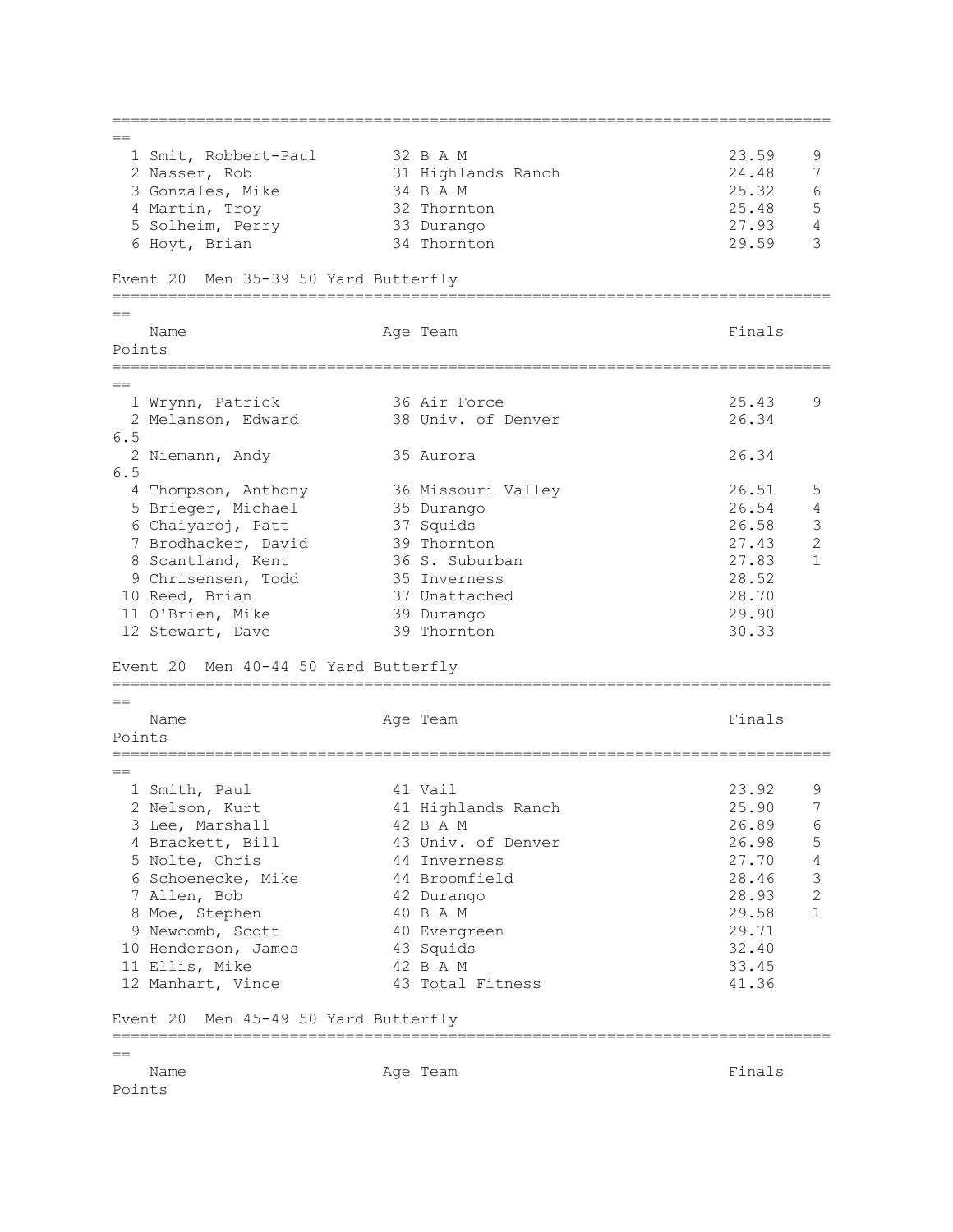=============================================================================  $=$ 1 Hess, Richard 16 Greeley 25.01 9<br>2 Stehlin, Ed 15 Jeffco 26.92 7 2 Stehlin, Ed 45 Jeffco 26.92 7 3 Magnuson, Tom 48 Aurora 28.19 6 4 Tveitmoe, Bob 48 Jeffco 28.51 5 5 Kottardis, Chris 45 Air Force 29.80 4 6 Curry, Kevin 48 Thornton 30.59 3 7 McElhinney, Tom 47 Greeley 34.90 2 8 Dallow, Kurt 48 Greeley 39.41 1 Event 20 Men 50-54 50 Yard Butterfly ============================================================================= == Name **Age Team** Age Team Finals Points ============================================================================= == 1 Rheem, Allen 51 Squids 27.13 9 2 McCormick, Paul 54 B A M 27.89<br>
3 Ellis, Quincy 52 Durango 29.02<br>
4 Dodge, David 54 New Mexico 29.06<br>
5 Selles, Carl 54 Univ. of Denver 29.09 3 Ellis, Quincy 52 Durango 29.02 6 4 Dodge, David 54 New Mexico 29.06 5 5 Selles, Carl 54 Univ. of Denver 29.09 4 6 Morneau, Geoffry 50 Unattached 29.34 3 7 Knud-Hansen, Chris 50 B A M 29.37 2 8 Carson, Mike 52 Jeffco 29.59 1 9 Hoch, Ed 53 Univ. of Denver 30.58 10 Varner, Tim 50 B A M 31.63 11 Griffith, Bill 54 Vail 32.74 12 Goodman, Larry 53 B A M 33.04 13 Pflum, Glenn 51 Squids 42.49 13 Pflum, Glenn 51 Squids 42.49<br>14 Schafer, Roger 53 Carmody 43.13<br>14 Schafer, Roger 53 Carmody 43.13 -- Paxton, Jerry 52 B A M DQ Event 20 Men 55-59 50 Yard Butterfly =============================================================================  $=$ Name **Age Team** Age Team Finals Points =============================================================================  $-$  1 Tobin, John 58 Evergreen 33.82 9 2 McDanal, Steve 57 Jeffco 35.88 7 3 Chessnoe, Michael 59 Univ. of Denver 19.06 6 Event 20 Men 60-64 50 Yard Butterfly =============================================================================  $=$ Name **Age Team** Age Team **Finals** Points =============================================================================  $=$  1 Wendelken, Frederick 62 Evergreen 33.33 9 2 Plummer, Mark 64 S. Suburban 10.33 7

Event 20 Men 65-69 50 Yard Butterfly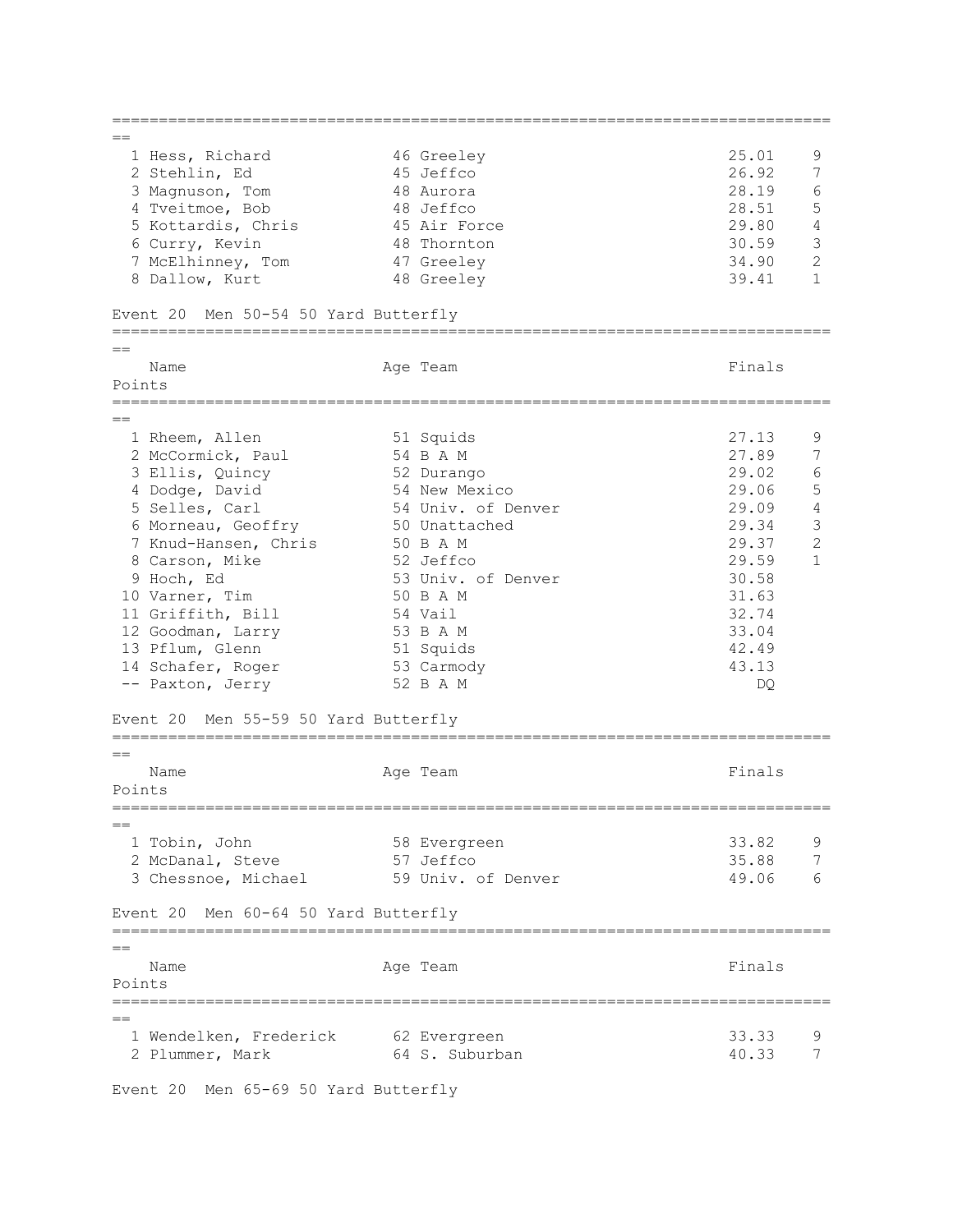=============================================================================  $=$ Name **Age Team** Age Team Finals Points =============================================================================  $=$  1 O'Brien, Dennis 65 Durango 30.17 9 2 Patten, Bob 66 Denver Ath. Club 33.55 7<br>3 Michie, Jim 68 Unattached 44.50 6 3 Michie, Jim 68 Unattached Event 20 Men 75-79 50 Yard Butterfly =============================================================================  $=$ Name **Age Team** Age Team Finals Points ============================================================================= == 1 Kohl, William 78 Unattached 52.52 9 2 McDermott, Robert 78 Unattached 1:46.63 7 Event 21 Women 19+ 200 Yard Freestyle Relay =============================================================================  $-$ Team Finals and the contract of the contract of the contract of the contract of the contract of the contract of the contract of the contract of the contract of the contract of the contract of the contract of the contract o Points =============================================================================  $=$  1 Team Vortex 'A' 1:52.97 18 28.49 28.84 27.33 28.31 2 Jeffco Aquatic Masters 'A' 2:02.18 14 31.87 28.99 33.38 27.94 Event 21 Women 25+ 200 Yard Freestyle Relay =============================================================================  $=$ Team Finals and the contract of the contract of the contract of the contract of the contract of the contract of the contract of the contract of the contract of the contract of the contract of the contract of the contract o Points ============================================================================= == 1 Boudler Aquatic Masters 'A' 1:42.50 18 25.87 26.56 25.52 24.55 2 University of Denver 'A' 1:44.07 14 26.56 25.95 26.57 24.99 3 University of Denver 'B' 1:48.08 12 27.74 27.07 27.44 25.83 4 Air Force Aquatic Masters 'A' 1:55.01 10 28.86 27.57 30.86 27.72 5 Durango Masters 'B' 1:57.07 8 29.15 29.48 28.93 29.51 6 Thornton Masters 'A' 2:00.11 6 27.83 27.97 32.93 31.38 7 University of Denver 'C' 2:01.72 4 32.14 30.18 30.36 29.04 Event 21 Women 35+ 200 Yard Freestyle Relay =============================================================================

 $=$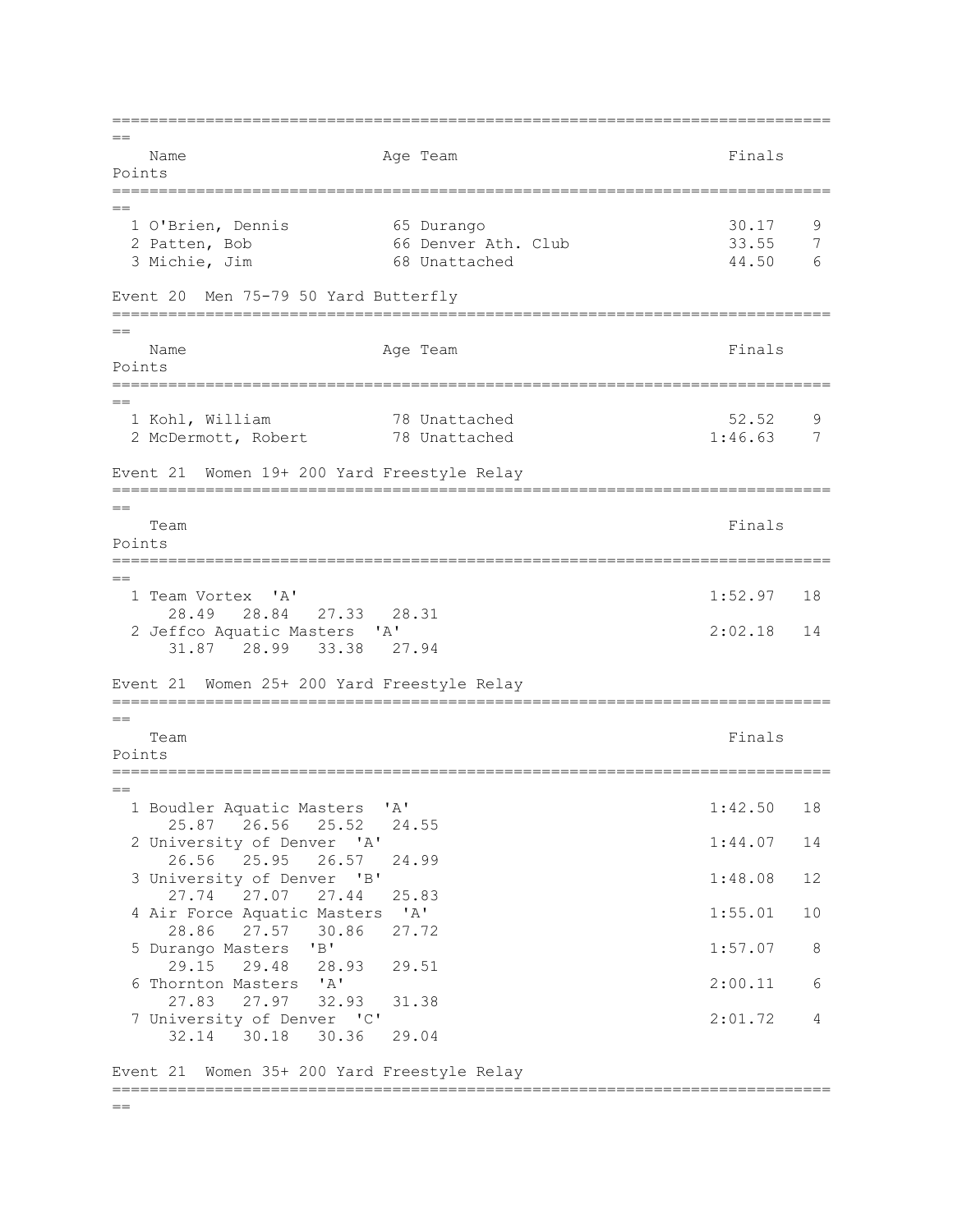Team Finals and the contract of the contract of the contract of the contract of the contract of the contract of the contract of the contract of the contract of the contract of the contract of the contract of the contract o Points ============================================================================= == 1 Highlands Ranch Masters 'A' 1:53.97 18 27.65 30.40 28.37 27.55 2 Inverness 'A' 1:55.17 14 25.56 29.53 31.84 28.24 Event 21 Women 45+ 200 Yard Freestyle Relay =============================================================================  $=$ Team Finals and the contract of the contract of the contract of the contract of the contract of the contract of the contract of the contract of the contract of the contract of the contract of the contract of the contract o Points ============================================================================= == 1 Durango Masters 'A' 2:13.86 18 31.49 34.64 34.55 33.18 Event 22 Men 19+ 200 Yard Freestyle Relay =============================================================================  $=$ Team Finals and the contract of the contract of the contract of the contract of the contract of the contract of the contract of the contract of the contract of the contract of the contract of the contract of the contract o Points =============================================================================  $=$  1 Team Vortex 'A' 1:30.88 18 23.09 22.32 23.36 22.11 2 Highlands Ranch Masters 'A' 1:32.64 14 24.38 21.86 23.71 22.69 3 Aurora Masters 'B' 1:37.23 12 24.30 24.47 25.66 22.80 4 Aurora Masters 'A' 1:39.58 10 24.95 24.55 26.44 23.64 Event 22 Men 25+ 200 Yard Freestyle Relay =============================================================================  $=$ Team Finals and the contract of the contract of the contract of the contract of the contract of the contract of the contract of the contract of the contract of the contract of the contract of the contract of the contract o Points ============================================================================= == 1 University of Denver 'A' 1:35.52 18 25.93 25.91 21.94 21.74 2 Boudler Aquatic Masters 'A' 1:37.84 14 24.52 26.78 23.92 22.62 3 Squids 'A' 1:40.43 12 23.75 28.53 25.04 23.11 4 South Suburban 'A' 1:40.65 10 24.05 25.91 26.69 24.00 5 Jeffco Aquatic Masters 'A' 1:40.67 8 24.76 24.94 27.00 23.97 6 Thornton Masters 'A' 1:41.04 6 26.06 24.99 26.40 23.59 7 Durango Masters 'A' 1:41.73 4 25.30 25.30 26.65 24.48 8 University of Denver 'B' 1:48.22 2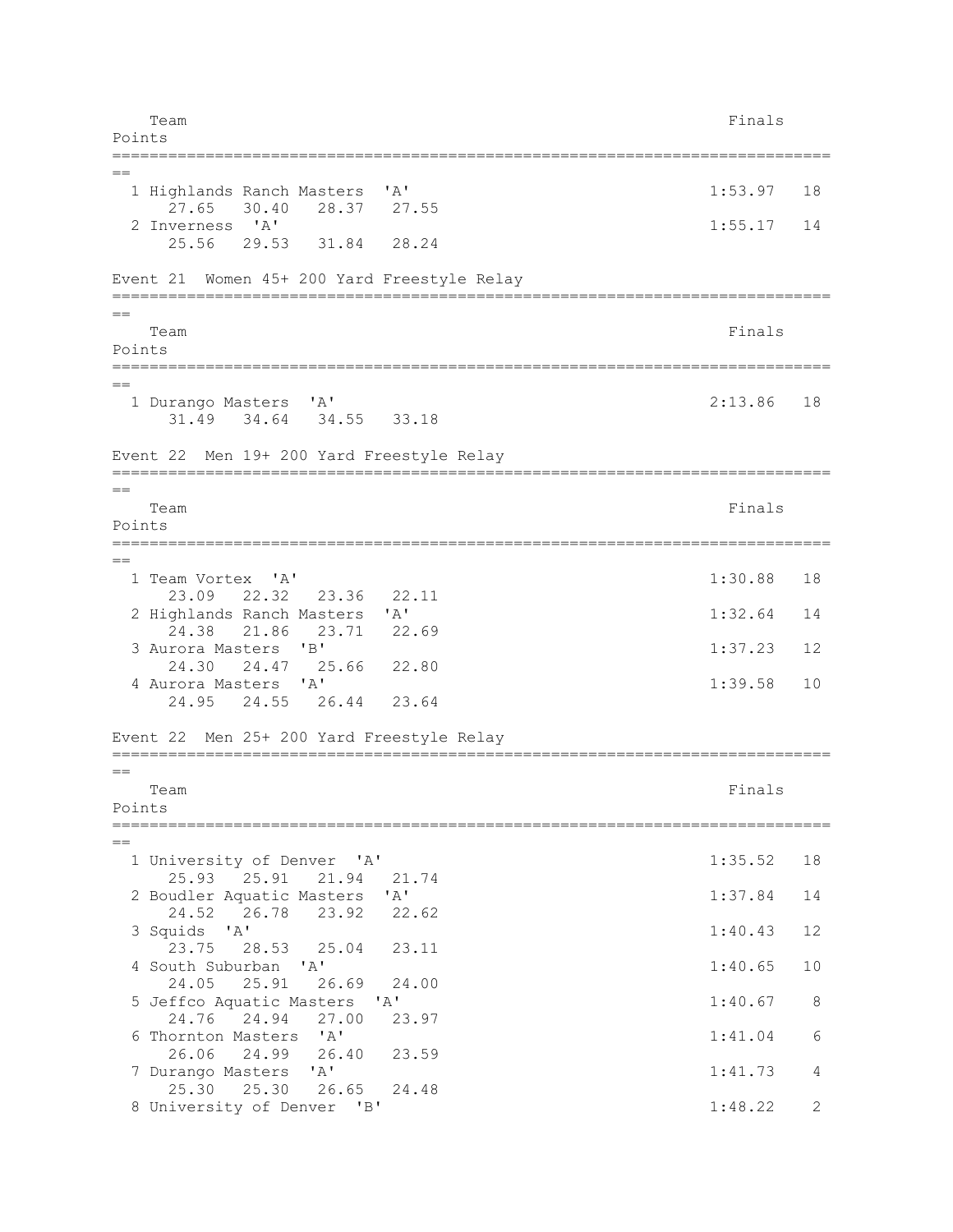Event 22 Men 35+ 200 Yard Freestyle Relay =============================================================================  $=$ Team Finals and the contract of the contract of the contract of the contract of the contract of the contract of the contract of the contract of the contract of the contract of the contract of the contract of the contract o Points =============================================================================  $=$  1 Highlands Ranch Masters 'A' 1:38.70 18 24.42 24.91 26.16 2 Air Force Aquatic Masters 'A' 1:41.28 14 25.29 26.22 27.54 22.23 3 University of Denver 'C' 1:43.97 12 24.20 28.45 25.64 25.68 4 Inverness 'A' 1:45.17 10 26.99 27.50 26.14 24.54 5 Boudler Aquatic Masters 'A' 1:50.44 8 28.95 28.95 27.13 25.41 Event 22 Men 45+ 200 Yard Freestyle Relay =============================================================================  $-$ Team Finals and the contract of the contract of the contract of the contract of the contract of the contract of the contract of the contract of the contract of the contract of the contract of the contract of the contract o Points =============================================================================  $=$  1 Boudler Aquatic Masters 'A' 1:42.80 18 24.81 27.95 26.07 23.97 2 University of Denver 'D' 1:55.25 14 27.80 35.51 26.26 25.68 Event 22 Men 55+ 200 Yard Freestyle Relay =============================================================================  $=$ Team Finals and the contract of the contract of the contract of the contract of the contract of the contract of the contract of the contract of the contract of the contract of the contract of the contract of the contract o Points =============================================================================  $=$  1 Durango Masters 'A' 1:52.36 18 25.40 27.86 30.15 28.95 Event 23 Women 19-24 500 Yard Freestyle ============================================================================= == Name **Age Team** Age Team Finals Points ============================================================================= == 1 Campos, Elsa 24 Vortex 5:36.32 9 29.91 32.48 33.20 33.55 34.34 34.78 34.70 34.81 34.96 33.59 2 Gearke, Molly 21 Greeley 6:10.00 7<br>3 Rivers, Summer 22 Vortex 6:12.69 6 3 Rivers, Summer 22 Vortex 6:12.69 6<br>
4 Greenleaf, Kristin 22 Jeffco 6:26.90 5 4 Greenleaf, Kristin 22 Jeffco 6:26.90 5 33.25 37.31 38.49 39.47 39.59 39.91 40.06 39.92 40.09 38.81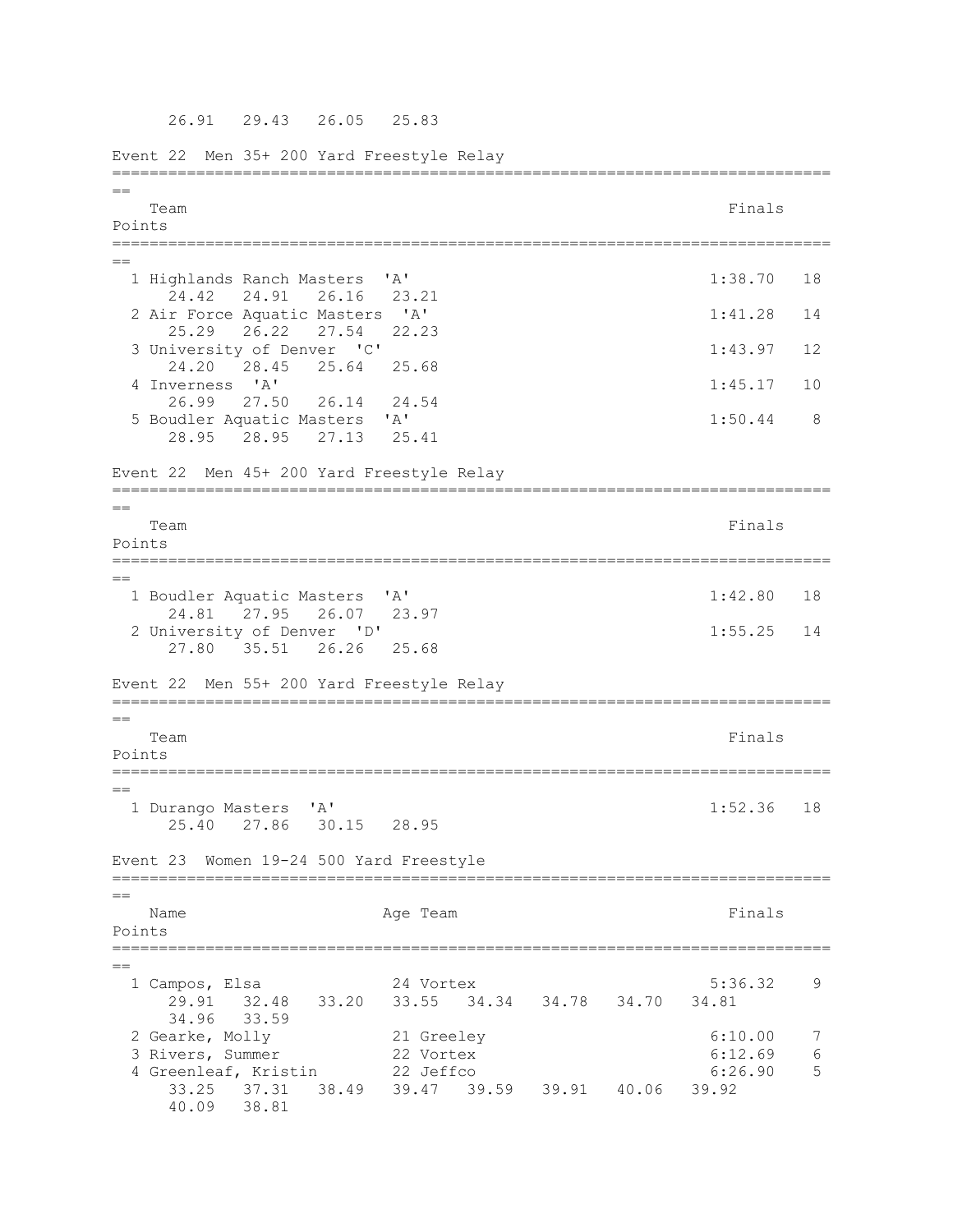============================================================================= == Name Ream Age Team Readers and Finals Points ============================================================================= == 1 Luellen, Katie 27 Univ. of Denver 5:43.02 9 30.95 33.23 34.00 34.19 34.30 34.56 34.75 35.63 36.37 35.04 2 Pettitt, Karen 25 Vortex 5:44.30 7 31.10 33.19 34.25 34.46 34.51 34.72 35.40 35.76 36.12 34.79 3 Wittenburg, Brenda 26 Vortex 5:57.69 6 31.16 34.19 34.78 35.75 36.42 36.93 37.12 37.31 37.46 36.57 Event 23 Women 30-34 500 Yard Freestyle ============================================================================= == Name **Age Team** Age Team **Finals** Points ============================================================================= == 1 Hoogstrate, Sara 32 Univ. of Denver 5:57.00 9 2 Rice, Katie 31 Univ. of Denver 6:07.23 7 2 Kitch, Natite<br>3 Keaten, Heather 31 Ft. Collins 6:12.73 6 33.40 36.85 37.68 38.12 38.21 37.82 37.02 37.66 37.97 38.00<br>4 Prince, Shannon 32 Univ. of Denver 6:35.00 5 Event 23 Women 35-39 500 Yard Freestyle =============================================================================  $=$ Name **Age Team** Age Team **Finals** Points =============================================================================  $=$  1 Reeder, Karen 38 Air Force 5:22.40 9 30.30 32.30 32.20 32.75 32.73 32.44 32.46 32.60 32.47 32.15 2 Hagadorn, Heather 36 Univ. of Denver 5:33.12 7 31.38 33.17 33.63 33.11 33.19 33.52 33.54 33.73 34.01 33.84 3 Smith, Laura 35 Vail 5:35.93 6 30.61 33.23 33.74 34.20 33.81 34.70 34.61 33.86 34.02 33.15 4 Houlihan, Myla 37 B A M 5:46.82 5 31.46 33.75 34.72 34.86 35.03 35.27 35.52 35.71 35.84 34.66 5 Dullea, Melanie 39 S. Suburban 5:53.54 4 6 Labuszewski, Julie 38 Univ. of Denver 6:07.77 3 33.00 35.40 36.52 37.22 37.16 37.65 37.97 37.92 37.59 37.34 7 Bussain, Elizabeth 37 Durango 6:20.24 2 33.28 36.38 37.69 38.59 38.75 38.92 39.35 39.66

Event 23 Women 25-29 500 Yard Freestyle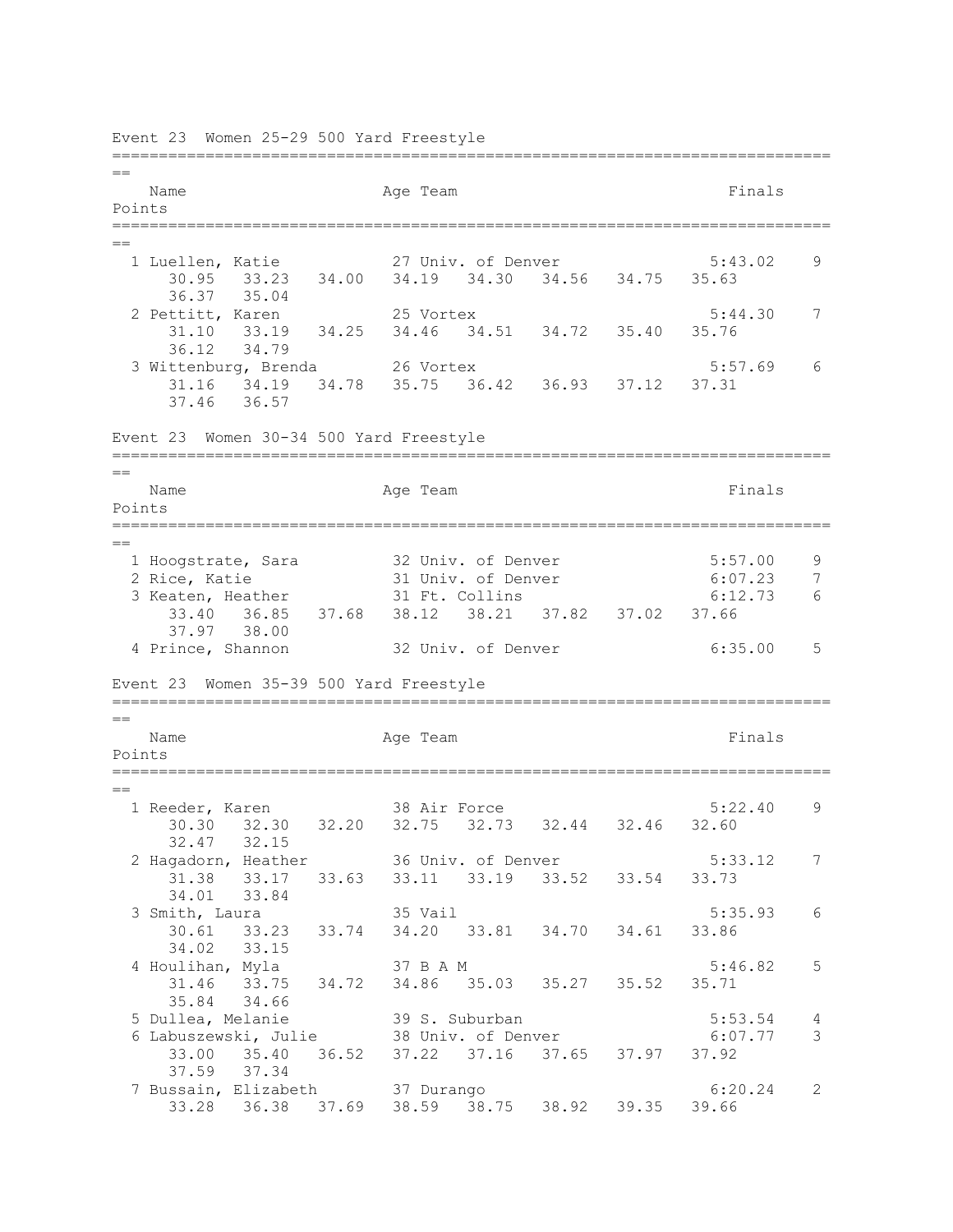39.59 38.03 8 Vanderpoel, Nicole 36 Inverness 6:20.29 1 Event 23 Women 40-44 500 Yard Freestyle =============================================================================  $=$ Name **Age Team** Age Team **Finals** Points ============================================================================= == 1 Nelson, Judy 40 Highlands Ranch 5:45.31 9 31.03 33.27 33.90 34.40 34.52 35.16 35.56 36.05 36.14 35.28 2 Kimbrough, Doris 41 Unattached 5:53.44 7 30.94 34.32 35.05 35.74 36.17 36.13 36.32 36.72 36.54 35.51<br>3 Somers, Kim 41 Air Force 6:08.95 6<br>40 Inverness 6:09.24 5 4 Garnier, Kathy 40 Inverness 6:09.24 5 31.82 34.51 36.00 37.42 38.64 38.47 38.86 38.72 38.31 36.49 5 Chidester, Victoria 44 Carmody 6:52.67 4 37.06 41.96 41.53 41.86 42.36 41.86 42.11 41.84 41.82 40.27 6 King, Cindy 41 Inverness 7:02.10 3 35.18 39.20 40.79 42.20 43.16 43.61 44.07 44.61 44.99 44.29 7 Guthrie, Cindy 40 Castle Rock 7:43.54 2 41.38 45.78 47.45 47.18 47.59 47.83 47.40 48.34 47.22 43.37 8 Roof, Anna Lea 40 Missouri Valley 8:49.32 1 46.87 52.97 53.46 53.73 53.37 53.00 53.23 54.25 54.95 53.49 Event 23 Women 45-49 500 Yard Freestyle ============================================================================= == Name **Age Team Age Team Age Team Finals** Points ============================================================================= == 1 Santillano, Jennifer 48 Unattached 6:08.92 9 32.98 35.46 36.24 37.41 37.23 38.03 39.05 38.63 37.67 36.22 2 Harvey, Gina 49 Vortex 6:10.55 7 32.97 36.08 37.19 37.05 37.91 37.99 38.36 38.77 37.86 36.37 Event 23 Women 50-54 500 Yard Freestyle =============================================================================  $-$ Name **Age Team** Age Team Finals Points =============================================================================  $=$  1 Fouts, Susan 50 S. Suburban 6:30.55 9 34.79 38.17 39.37 39.47 40.10 39.40 39.84 40.10 40.28 39.03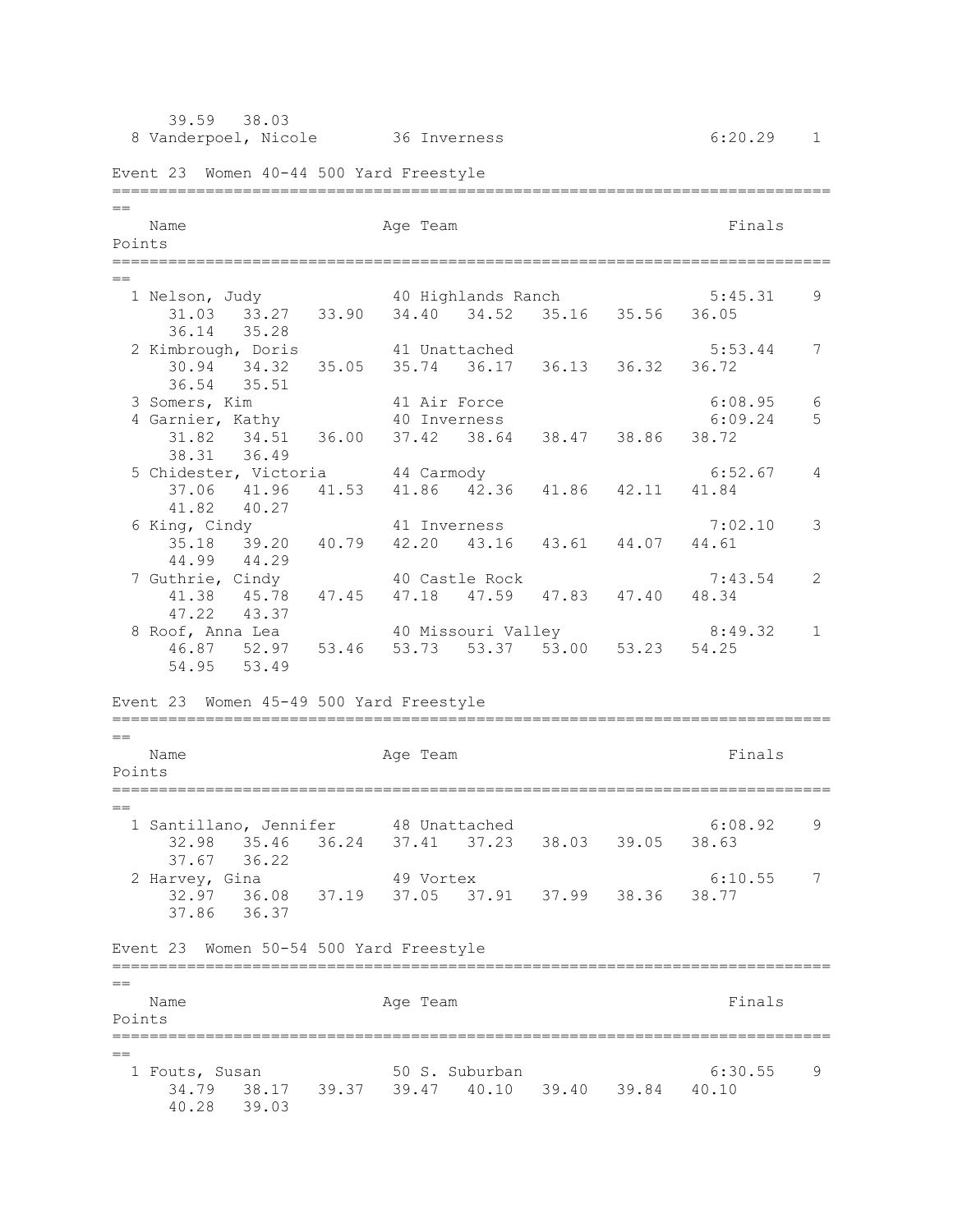2 Lebsack, Linda 54 Univ. of Denver 7:42.78 7 41.57 46.62 47.45 47.99 46.86 47.12 48.29 45.64 46.39 44.85 Event 23 Women 55-59 500 Yard Freestyle ============================================================================= == Name **Age Team** Age Team Finals Points ============================================================================= == 1 Anziano, Marcia 56 Univ. of Denver 7:48.87 9 41.02 45.85 46.97 47.13 47.99 47.99 48.27 48.78 48.76 46.11 Event 24 Men 19-24 500 Yard Freestyle ============================================================================= == Name **Age Team** Age Team Finals Points ============================================================================= == 1 Jones, Ryan 24 Aurora 5:26.63 9 28.61 31.55 32.04 32.42 32.89 33.61 33.56 34.12 33.96 33.87 2 Watson, Steve 23 Highlands Ranch 5:30.18 7 27.94 31.14 32.87 33.84 34.11 34.47 34.47 35.24 35.03 31.07 Event 24 Men 25-29 500 Yard Freestyle ============================================================================= == Name Age Team Age Team Finals Points ============================================================================= == 1 Stoppenhagen, Dan 29 Univ. of Denver 5:03.34 9 28.01 31.34 31.38 31.01 30.92 30.63 30.56 30.35 29.86 29.28 2 Snow, Gary 25 S. Suburban 5:48.74 7 30.86 33.68 34.73 35.42 35.41 35.59 36.19 35.88 36.00 34.98 3 Gannon, Terry 27 Inverness 7:05.97 6 35.99 39.22 41.48 43.28 43.53 44.07 45.95 46.11 45.09 41.25 Event 24 Men 30-34 500 Yard Freestyle ============================================================================= == Name **Age Team** Age Team Finals Points ============================================================================= == 1 Nasser, Rob 31 Highlands Ranch 5:06.23 9 28.36 30.98 31.43 31.49 31.75 31.35 30.95 30.03 29.79 30.10<br>2 O'Connor, John 32 Mines Masters 5:12.40 7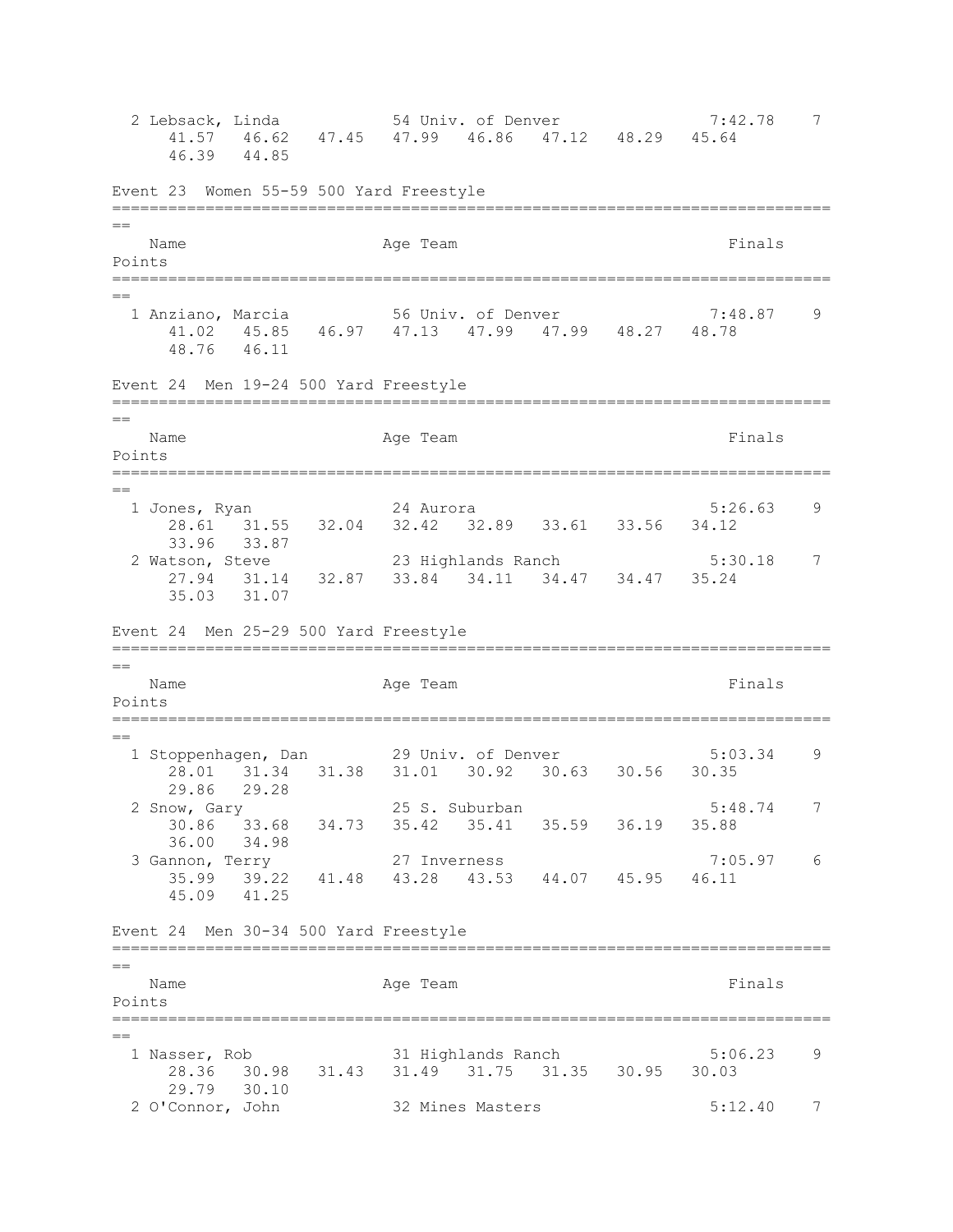28.11 30.80 31.57 31.53 31.53 31.75 31.72 31.73 31.88 31.78<br>3 Ross, Dave 30 Univ. of Denver 5:26.94 6 30.02 32.31 32.85 32.66 33.38 33.14 32.88 33.34 33.80 32.56 4 Jirsa, William 31 Green Mtn. 5:36.50 5 29.70 33.51 34.67 34.24 34.90 34.61 34.51 34.83 33.87 31.66<br>5 McMillen, James 5 McMillen, James 34 Univ. of Denver 5:47.26 4 32.00 34.20 35.20 35.82 35.78 35.98 35.35 34.86 34.38 33.69 6 Reeder, David 34 Air Force 5:54.05 3 31.81 35.91 36.42 36.28 35.93 36.39 36.09 35.32 35.76 34.14 7 Kelly, Patrick 34 B A M 6:09.38 2 35.98 36.43 37.31 37.75 37.44 37.68 36.72 37.08 36.87 36.12<br>8 Giesen, Tim 34 Univ. of Denver 7:17.50 1 38.45 42.72 44.71 45.00 45.24 45.11 44.37 44.63 44.47 42.80 Event 24 Men 35-39 500 Yard Freestyle =============================================================================  $=$ Name **Age Team** Age Team Finals Points ============================================================================= == 1 Melanson, Edward 38 Univ. of Denver 5:08.49 9 29.44 31.81 31.59 31.22 31.39 31.14 30.88 30.68 30.45 29.89 2 Mather, Carl 36 Highlands Ranch 5:27.05 7 29.33 31.51 32.65 33.40 33.22 33.76 33.70 34.02 34.07 31.39 3 Niemann, Andy 35 Aurora 5:29.58 6 31.00 33.29 33.18 33.12 33.61 33.52 33.22 33.10 32.64 32.90 4 Reilly, Quinn 35 Univ. of Denver 5:40.12 5 31.25 33.10 33.91 34.27 34.29 34.62 34.81 35.06 35.23 33.58 5 Arnold, Dan 37 Co. Spr. Swim Tm 6:59.41 4 37.42 39.61 43.13 41.75 41.45 42.28 43.27 44.45 43.47 42.58 Event 24 Men 40-44 500 Yard Freestyle =============================================================================  $=$ Name **Age Team** Age Team **Finals** Points ============================================================================= == 1 Moe, Stephen 40 B A M 5:29.48 9 30.44 32.92 33.65 33.66 33.63 33.43 33.33 33.54 33.23 31.65 2 Quinn, John 43 B A M 5:37.66 7 30.57 33.32 34.25 34.48 33.95 34.27 34.37 34.31 34.16 33.98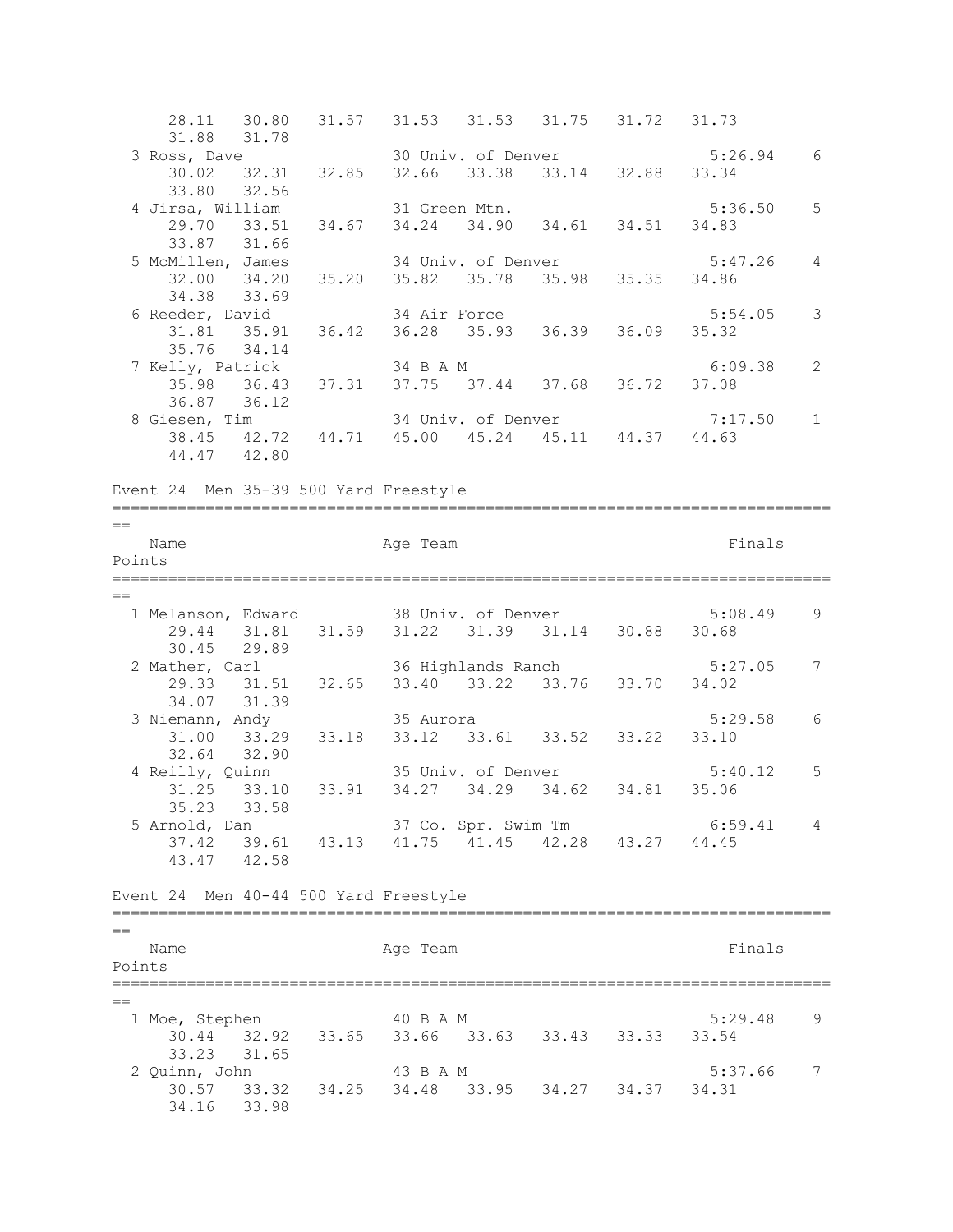3 Nolte, Chris 44 Inverness 5:38.23 6 30.24 33.04 33.85 34.24 34.40 34.59 34.49 34.71 34.72 33.95 4 De Fusco, Russell  $42$  Air Force  $6:28.92$  5 33.48 37.32 39.22 39.57 40.64 40.87 40.98 41.65 39.52 35.67 5 Mastin, Paul 44 Univ. of Denver 7:43.02 4 36.69 42.03 44.86 45.33 47.72 48.65 48.79 49.42 50.26 49.27 Event 24 Men 45-49 500 Yard Freestyle =============================================================================  $\overline{a}$ Name **Age Team** Age Team Finals Points ============================================================================= == 1 Hughes, John 47 Highlands Ranch 5:14.26 9 28.26 31.24 31.82 31.93 31.66 31.72 31.53 31.91 32.49 31.70 2 Stanback, John 47 Vortex 5:40.61 7 31.27 33.75 34.48 34.46 34.47 34.52 34.49 34.60 34.63 33.94 3 Culp, Michael 45 S. Suburban 6:04.10 6 33.18 36.90 38.54 38.04 38.12 37.24 36.60 36.54 35.08 33.86 Event 24 Men 50-54 500 Yard Freestyle =============================================================================  $\overline{a}$ Name **Age Team** Age Team **Finals** Points ============================================================================= == 1 McCormick, Paul 54 B A M 5:30.04 9 30.60 33.00 33.41 33.59 33.67 33.93 33.84 33.24 32.61 32.15 2 Ellis, Quincy 52 Durango 6:00.55 7 32.02 35.77 37.50 37.53 37.21 37.44 36.28 35.87 35.79 35.14 3 Carney, Kent 53 Evergreen 6:23.40 6 34.63 38.57 39.54 39.51 39.44 39.09 39.26 38.90 37.93 36.53 4 Schafer, Roger 53 Carmody 53 Carmody 7:15.70 5 39.19 42.51 43.82 44.49 45.30 44.73 44.42 44.54 44.25 42.45 Event 24 Men 55-59 500 Yard Freestyle =============================================================================  $\equiv$ Name **Age Team** Age Team Finals Points =============================================================================  $=$  1 Burson, Bill 56 S. Suburban 6:10.81 9 33.37 36.10 37.54 38.51 38.76 37.77 37.88 37.60 37.85 35.43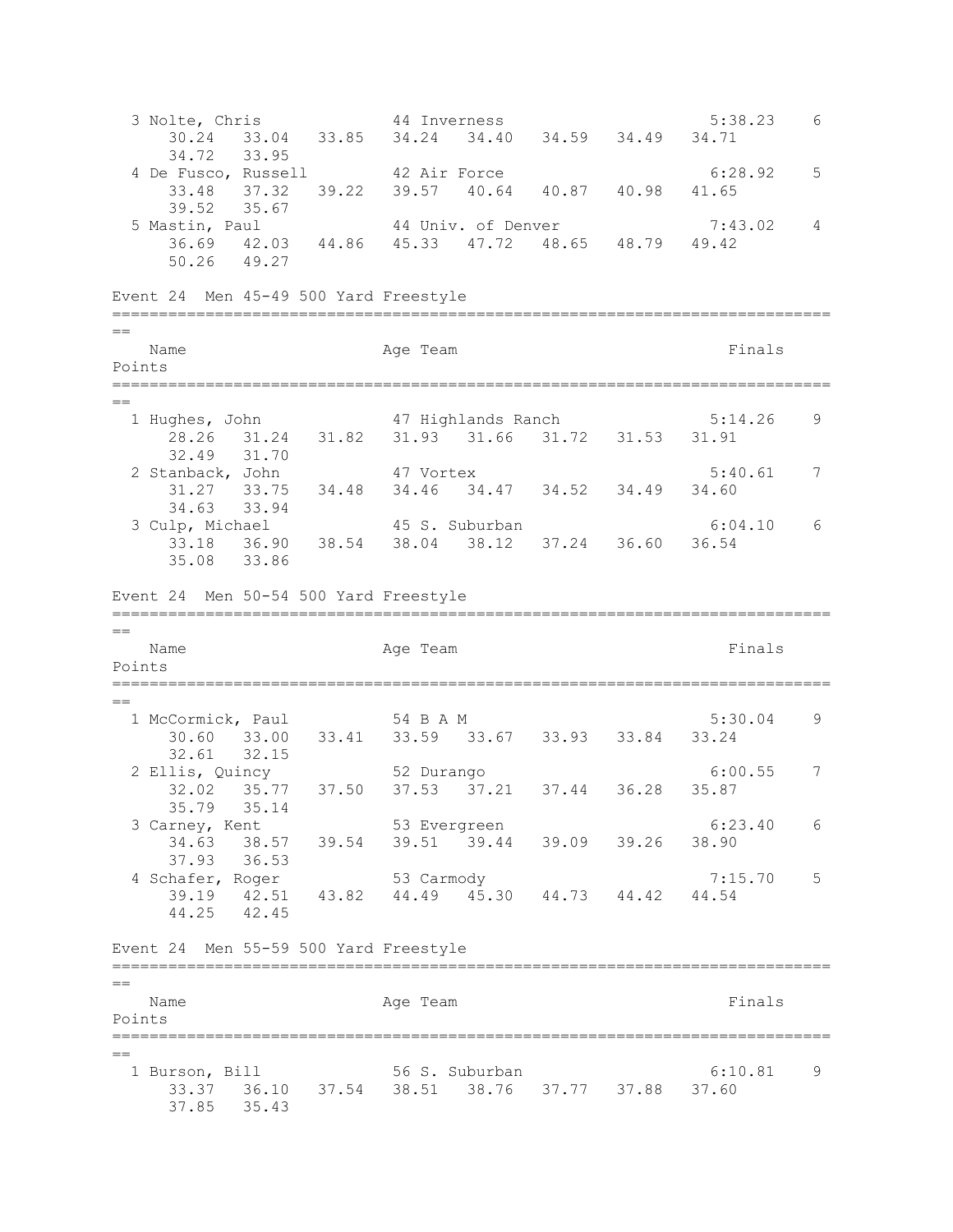2 Blankenship, James 56 Durango 1988 1999 7:03.97 7 35.43 39.75 41.03 42.45 43.35 43.44 45.51 44.24 44.45 44.32 3 Chessnoe, Michael 59 Univ. of Denver 7:12.08 6 41.76 46.30 46.39 43.29 43.58 43.49 42.62 42.45 41.59 40.61 4 Graham, Jim 59 Durango 7:35.85 5 37.19 41.14 41.88 42.77 43.49 43.48 44.92 45.17 44.87 1:10.94 Event 24 Men 60-64 500 Yard Freestyle =============================================================================  $=$ Name **Age Team** Age Team Finals Points ============================================================================= == 1 Malone, Mark 62 Green Mtn. 7:54.42 9 42.56 45.86 46.16 47.31 48.43 49.24 48.91 48.98 49.88 47.09 Event 24 Men 65-69 500 Yard Freestyle =============================================================================  $=$ Name **Age Team** Age Team Finals Points ============================================================================= == 1 King, Bill 67 Jeffco 7:11.20 9 37.70 42.51 44.16 44.38 44.00 44.10 44.12 43.89 43.80 42.54 2 Martin, Joe 69 S. Suburban 10:21.21 7 53.17 1:01.63 1:03.89 1:05.46 1:03.04 1:03.48 1:02.41 1:02.93 1:04.83 1:00.37 Event 25 Women 19-24 400 Yard IM ============================================================================= == Name **Age Team Age Team Randem Rimals** Points ============================================================================= == 1 Greenleaf, Kristin 22 Jeffco 5:58.53 9 39.38 45.42 48.08 48.38 46.52 47.30 42.27 41.18 Event 25 Women 25-29 400 Yard IM =============================================================================  $=$ Name **Age Team** Age Team **Finals** Points ============================================================================= == 1 Clodius, Katy 26 Univ. of Denver 5:02.63 9 31.76 36.76 41.80 40.10 42.64 42.63 34.16 32.78 2 Baumann, Kari 29 Greeley 6:14.43 7 41.32 47.35 47.90 46.81 51.31 53.82 43.93 41.99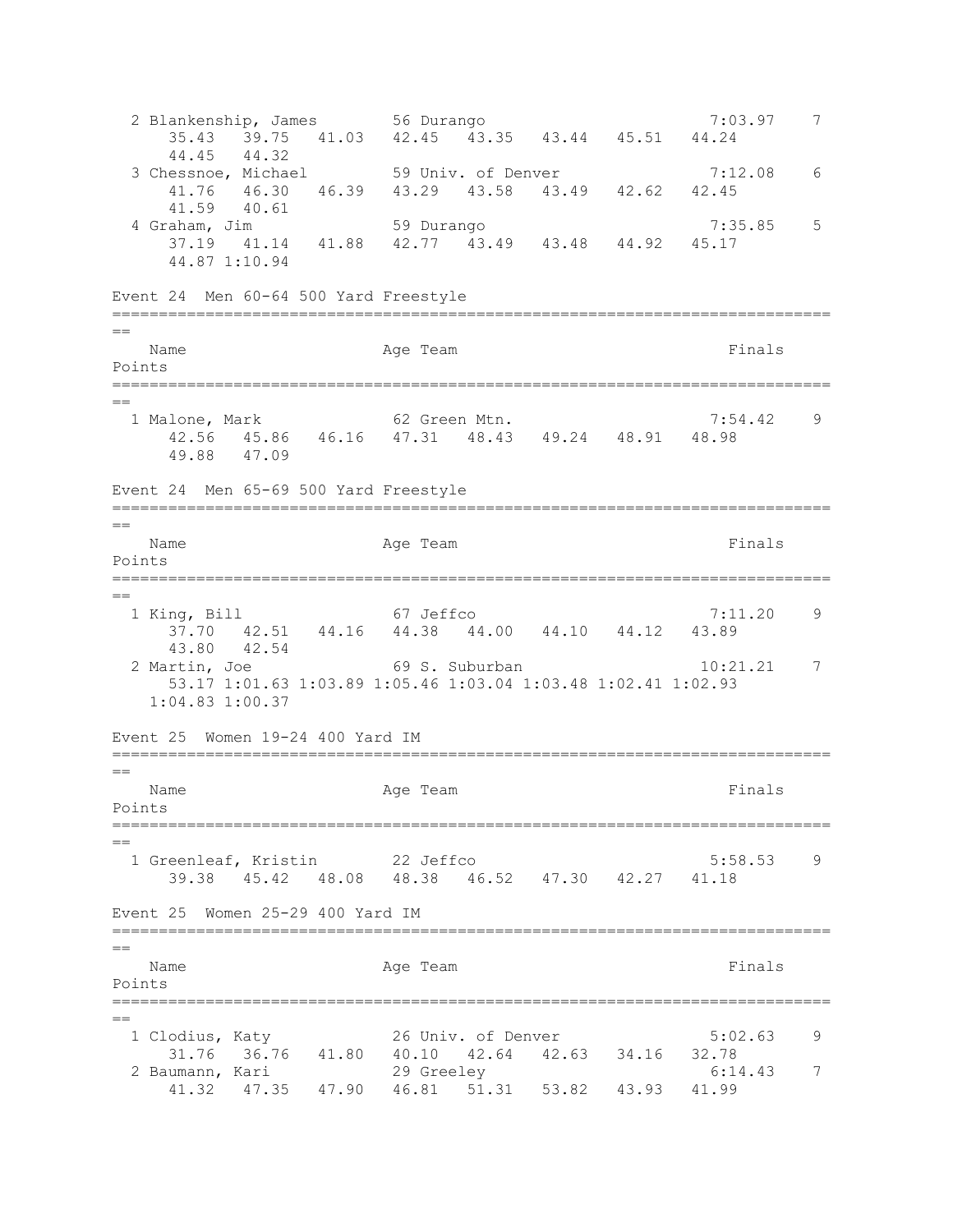Event 25 Women 30-34 400 Yard IM =============================================================================  $-$ Name **Age Team** Age Team **Finals** Points ============================================================================= == 1 Deacon, Lori 30 Univ. of Denver 5:03.20 9 31.95 36.61 39.37 39.21 42.50 44.22 35.64 33.70<br>2 Leetmae, Erika 30 Univ. of Denver 5:03 30 Univ. of Denver 5:03.75 7 31.69 36.76 38.85 37.37 43.81 45.69 35.54 34.04 3 Kline, Pam 30 Thornton 6:02.41 6 36.92 39.92 49.37 1:39.74 51.83 43.40 41.23 Event 25 Women 35-39 400 Yard IM ============================================================================= == Name **Age Team** Age Team Finals Points ============================================================================= == 1 Reeder, Karen 38 Air Force 4:52.27 9 32.08 35.14 37.80 36.94 42.57 42.95 32.95 31.84 2 Smith, Laura 35 Vail 35 Vail 5:13.46 7 32.68 37.61 38.27 38.37 46.70 47.59 36.93 35.31 3 Houlihan, Myla 37 B A M 5:19.35 6 33.66 39.29 40.95 40.47 45.79 46.48 36.51 36.20 4 Meeks, Patti 36 Green Mtn. 7:03.45 5 44.32 52.82 59.20 57.51 58.87 1:02.09 45.61 43.03 Event 25 Women 40-44 400 Yard IM =============================================================================  $=$ Name **Age Team** Age Team **Finals** Points =============================================================================  $=$  1 Kimbrough, Doris 41 Unattached 6:20.08 9 42.05 49.28 47.34 45.47 55.52 57.14 43.14 40.14 Event 25 Women 50-54 400 Yard IM =============================================================================  $=$ Name **Age Team** Age Team **Finals** Points =============================================================================  $=$  1 Young, Lydia 52 Carmody 7:00.51 9 46.29 51.62 54.84 54.84 58.04 55.58 52.05 47.25 Event 26 Men 19-24 400 Yard IM ============================================================================= == Name **Age Team** Age Team **Finals** Points =============================================================================  $=$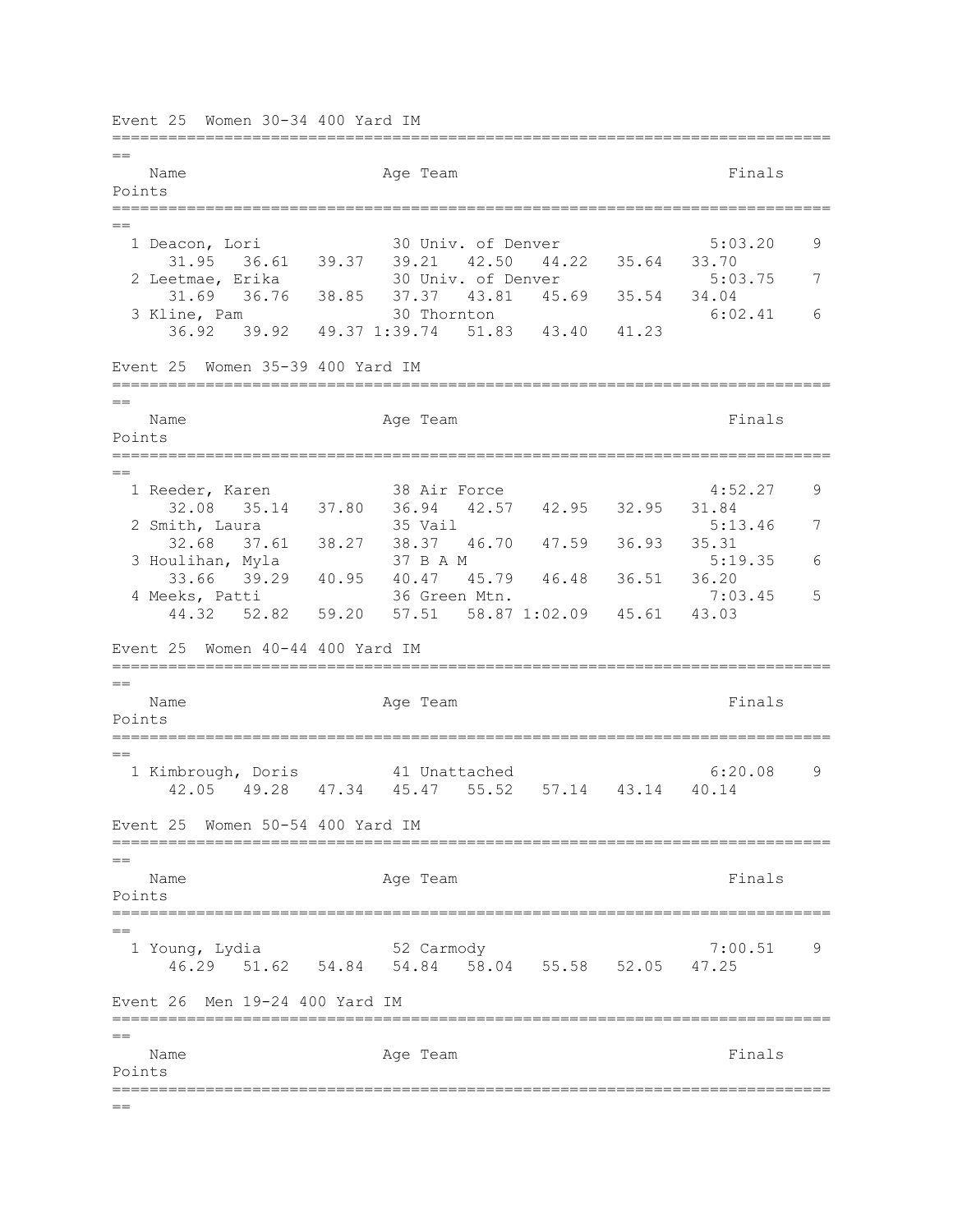1 Watson, Steve 23 Highlands Ranch 4:35.66 9 28.29 32.37 34.51 35.49 39.29 41.12 33.15 31.44 Event 26 Men 30-34 400 Yard IM =============================================================================  $=$ Name **Age Team** Age Team **Finals** Points ============================================================================= == 1 Nasser, Rob 31 Highlands Ranch 4:33.33 9 28.35 31.92 36.25 36.21 39.26 39.79 30.68 30.87 2 O'Connor, John 32 Mines Masters 4:35.57 7 27.85 31.58 37.65 37.06 40.30 39.76 32.22 29.15<br>3 Ross, Dave 30 Univ. of Denver 4:46 30 Univ. of Denver 4:46.27 6 30.04 33.78 36.35 35.10 41.44 42.54 34.09 32.93 4 Kelly, Patrick 34 B A M 5:37.40 5 36.81 40.45 46.98 43.65 47.60 47.82 38.19 35.90 Event 26 Men 35-39 400 Yard IM =============================================================================  $=$ Name **Age Team** Age Team **Finals** Points =============================================================================  $=$  1 Melanson, Edward 38 Univ. of Denver 4:39.70 9 28.33 32.21 36.81 36.45 40.60 41.49 32.57 31.24 2 Bakel, Joe 39 Vortex 5:02.20 7 33.61 37.25 37.88 38.30 44.13 44.02 33.98 33.03 Event 26 Men 40-44 400 Yard IM ============================================================================= == Name **Age Team** Age Team Finals Points ============================================================================= == 1 Quinn, John 43 B A M 5:03.95 9 32.19 36.64 39.02 37.97 46.94 46.34 33.44 31.41 2 Nolte, Chris 44 Inverness 5:06.54 7 30.50 36.80 39.69 39.80 45.45 46.32 34.93 33.05 3 Ghaffari, Manu 44 B A M 5:24.82 6 33.40 37.25 45.13 45.14 45.97 46.55 36.97 34.41 4 Ellis, Mike  $42$  B A M 6:05.51 5 39.47 44.03 49.40 48.67 50.76 51.34 42.51 39.33 5 Valvano, John 44 Jeffco 6:44.47 4 43.99 51.30 57.29 55.13 54.63 55.29 45.20 41.64 Event 26 Men 45-49 400 Yard IM =============================================================================  $=$ Name **Age Team** Age Team Finals Points ============================================================================= == 1 Mann, Michael 46 Univ. of Denver 4:33.70 9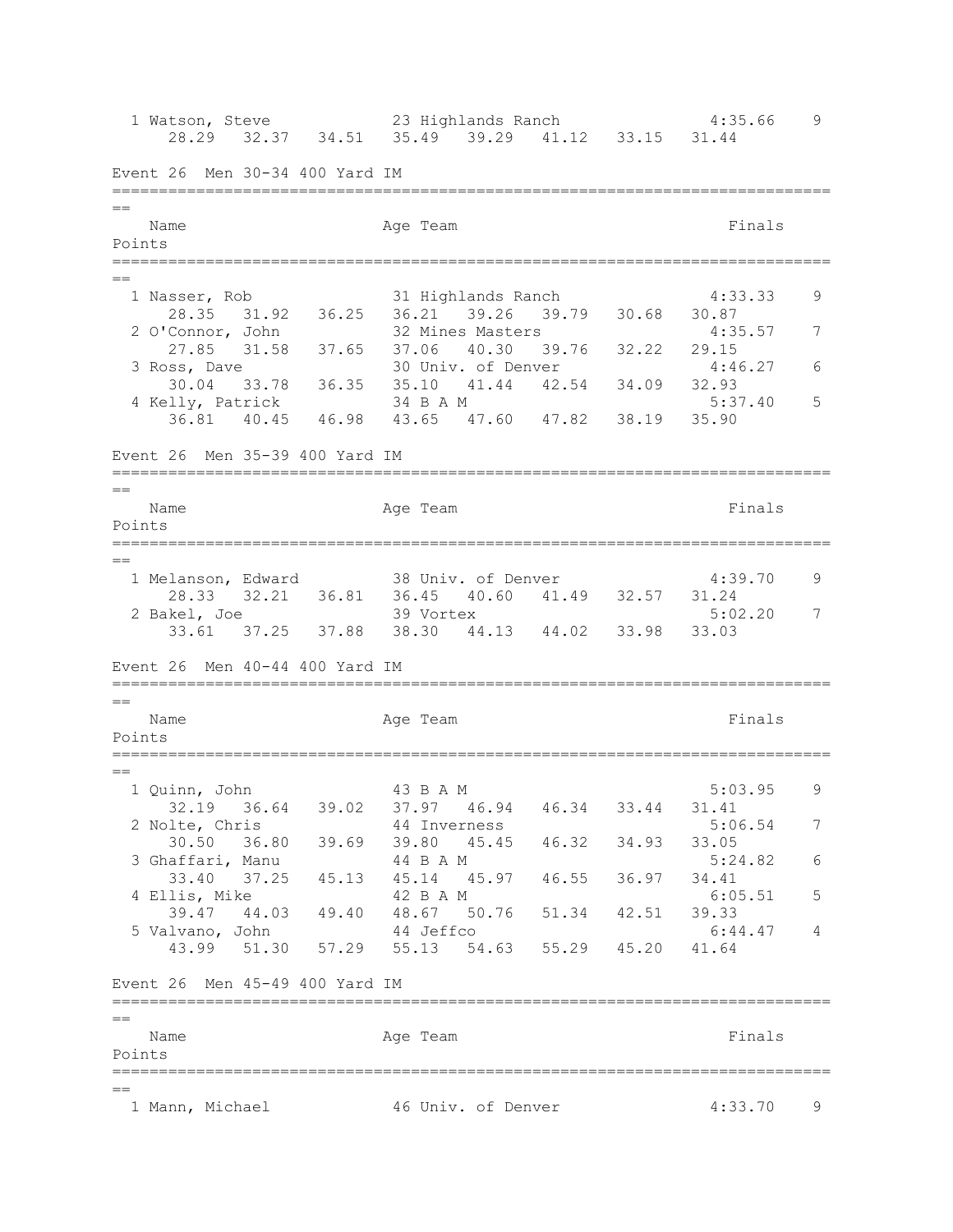28.19 32.50 35.36 35.17 40.42 41.56 30.59 29.91<br>2 Hughes, John 47 Highlands Ranch 4:51.66 7 2 Hughes, John 47 Highlands Ranch 4:51.66 7 29.18 33.42 36.63 36.64 44.81 45.61 33.30 32.07 3 Stanback, John 47 Vortex 5:02.47 6 32.24 37.15 39.12 38.35 43.34 43.80 35.11 33.36 4 Culp, Michael 45 S. Suburban 5:25.43 5 33.64 40.65 41.47 41.25 47.83 48.82 36.92 34.85 Event 26 Men 50-54 400 Yard IM ============================================================================= == Name **Age Team** Age Team Finals Points =============================================================================  $=$ 1 Carney, Kent 53 Evergreen 5:35.46 9 35.00 42.04 43.59 42.29 48.93 47.32 39.67 36.62 2 Varner, Tim 50 B A M 5:52.20 7 37.19 46.00 48.79 47.46 49.70 48.86 39.79 34.41 3 Schwenker, Pete 53 Boulder Y 6:53.91 6 45.72 53.49 50.17 52.04 58.62 59.79 46.82 47.26 Event 26 Men 55-59 400 Yard IM =============================================================================  $=$ Name **Age Team** Age Team **Finals** Points ============================================================================= == 1 Ford, Desmond 56 Carmody 7:12.79 9 48.02 56.11 1:00.87 57.41 59.34 58.65 48.43 43.96 2 Edwards, Morgan 56 Unattached 7:26.90 7 47.72 52.44 1:03.21 1:05.17 1:00.14 1:00.60 48.03 49.59 Event 26 Men 65-69 400 Yard IM =============================================================================  $=$ Name **Age Team** Age Team Finals Points =============================================================================  $-$  1 O'Brien, Dennis 65 Durango 5:53.22 9 36.75 46.88 49.32 48.04 48.23 47.94 38.73 37.33 Event 26 Men 70-74 400 Yard IM =============================================================================  $=$ Name **Age Team** Age Team **Finals** Points ============================================================================= == 1 Myers, John 70 Unattached 8:20.70 9 56.90 1:01.38 1:13.64 1:14.12 59.60 1:03.15 55.51 56.40 Event 26 Men 75-79 400 Yard IM =============================================================================  $=$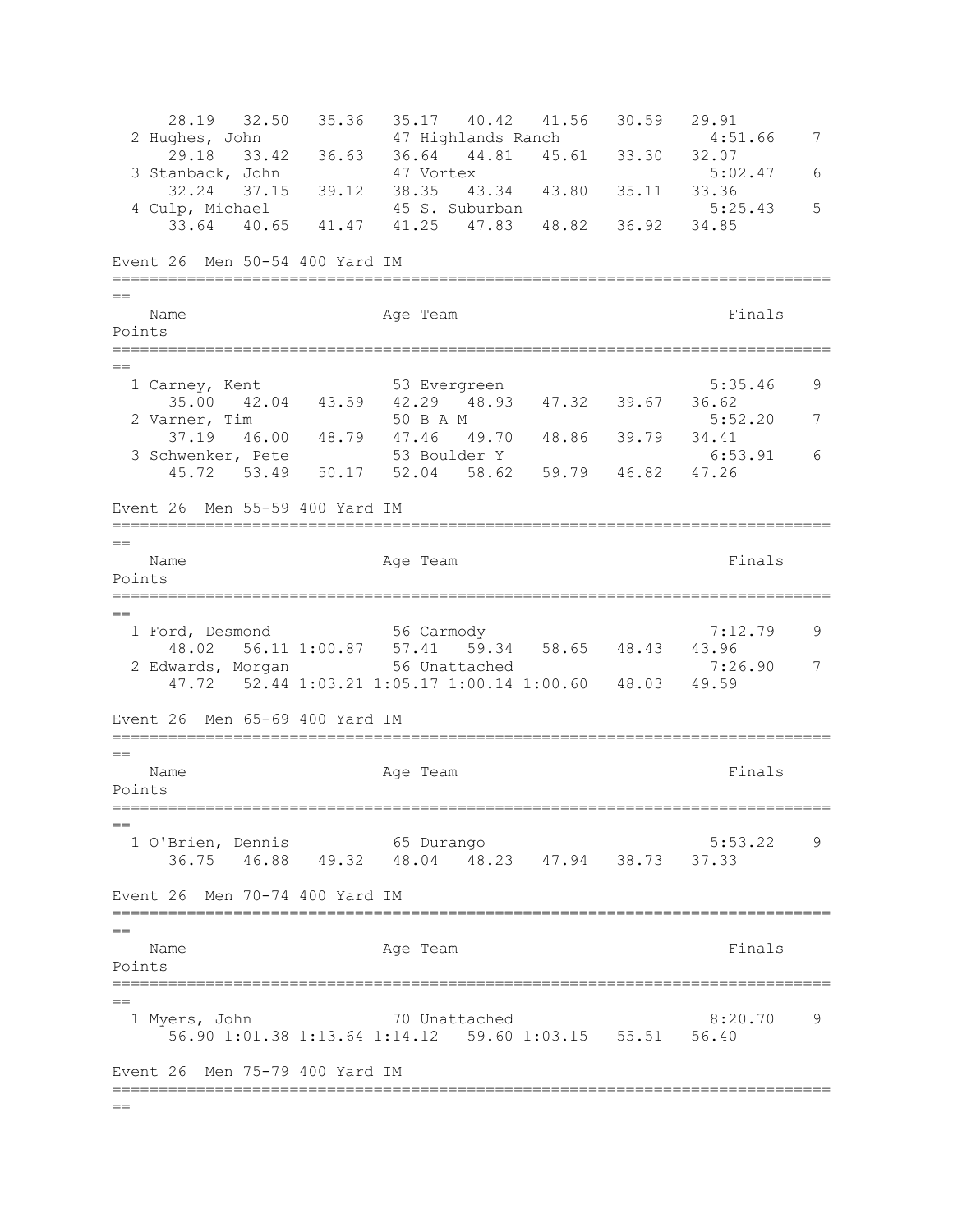Name **Age Team** Age Team **Finals** Points =============================================================================  $=$ 1 McDermott, Robert 78 Unattached 12:59.73 9 1:52.40 17.66 2:02.55 1:29.75 1:24.48 1:49.29 1:40.52 2:23.08 Event 27 Mixed 19+ 200 Yard Freestyle Relay =============================================================================  $=$ Team Finals and the contract of the contract of the contract of the contract of the contract of the contract of the contract of the contract of the contract of the contract of the contract of the contract of the contract o Points ============================================================================= == 1 Team Vortex 'B' 1:38.35 18<br>1) Hoffman, Aaron 27 2) MacEachran, Daniel 24 2) MacEachran, Daniel 24 3) Pettitt, Karen 25 4) Campos, Elsa 24 22.89 22.72 26.94 25.80 2 Team Vortex 'A' 1:45.70 14 1) Glass, Tom 29 2) Chalona, Michael 34 3) Johnson, Christi 21 4) Dempsey, Jamie 19 23.09 25.85 28.64 28.12 3 University of Denver 'C' 1:45.79 12 24.91 26.00 27.61 27.27 4 Thornton Masters 'A' 1:48.64 10 1) Brodhacker, David 39 2) Drozda, Cathy 42 3) Hoyt, Brian 34 4) Sauls, Catherine 36 25.64 26.03 26.54 30.43 5 Denver Athletic Club 'A' 1:54.25 8 1) Bicknell, Becky 24 2) Hoftiezer, Scott 30 3) Holum, Charles 49 4) Wilson, Debbie 49 25.24 37.43 27.17 24.41 6 Aurora Masters 'A' 1:54.95 6 1) Niemann, Catherine 30 2) Fretz, Joseph 46 3) De Marie, Mary-Jeanne 49 4) Cliff-Tuttle, Josh 21 28.83 28.61 32.85 24.66 7 Greeley Masters 'A' 1:56.40 4 1) Hess, Richard 46 2) McElhinney, Tom 47 3) Baumann, Kari 29 4) Gearke, Molly 21 23.32 29.72 34.41 28.95 Event 27 Mixed 25+ 200 Yard Freestyle Relay =============================================================================  $=$ Team Finals and the contract of the contract of the contract of the contract of the contract of the contract of the contract of the contract of the contract of the contract of the contract of the contract of the contract o Points ============================================================================= == 1 University of Denver 'A' 1:35.42 18<br>
1) Deacon, Lori 30 2) Luellen, Katie 27 2) Luellen, Katie 27 3) Lengerich, Chris 25 4) Stoppenhagen, Dan 29 26.94 25.14 21.60 21.74 2 Highlands Ranch Masters 'A' 1:39.07 14 1) Moulton, Wendy 35 2) Nelson, Judy 40 3) Beck, Matt 26 4) Nasser, Rob 31 27.36 21.58 27.14 22.99 3 Boudler Aquatic Masters 'C' 1:40.21 12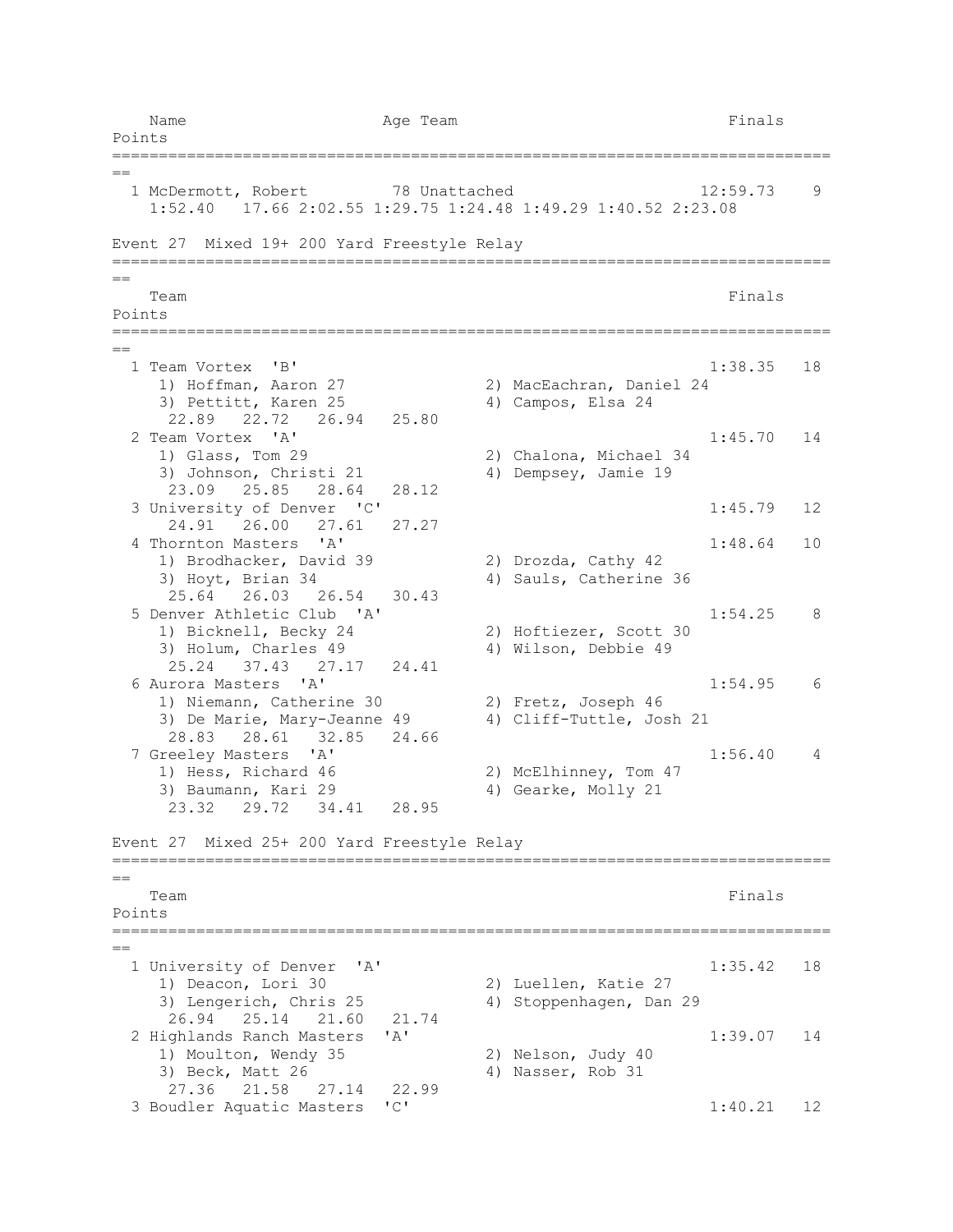1) Erman, Molly 25 2) Lee, Sarah 34 3) Smit, Robbert-Paul 32 4) Lee, Marshall 42 24.38 26.04 25.75 24.04 4 University of Denver 'B' 1:42.82 10 1) Brackett, Bill 43 2) Borgelt, Laura 28 3) Leetmae, Erika 30 4) Ross, Dave 30 24.16 25.83 27.24 25.59 5 Inverness 'D' 1:45.88 8<br>1) Jaynes, Chris 33 2) Hicks, Steve 28 1) Jaynes, Chris 33 3) Shultz, Lisa 38 4) Todd, Joanie 38 28.98 28.42 25.38 23.10 6 Durango Masters 'B' 1:47.51 6 1) Solheim, Perry 33 2) Allen, Bob 42 3) Fassler, Elizabeth 28 4) Thormalen, Donna 33 24.63 29.72 28.73 24.43 7 Air Force Aquatic Masters 'A' 1:49.30 4<br>1) Reeder, Karen 38 2) Wrynn, Patrick 36 2) Wrynn, Patrick 36 3) De Fusco, Russell 42 4) Lewis, Jennifer 29 27.87 15.48 15.85 50.10 8 Inverness 'E' 2:04.33 2 1) Liska, Laura 41 2) Gannon, Terry 27 3) Marian, Michelle 35 4) Hamilton, Gil 44 32.63 28.89 35.02 27.79 Event 27 Mixed 35+ 200 Yard Freestyle Relay =============================================================================  $=$ Team Finals and the contract of the contract of the contract of the contract of the contract of the contract of the contract of the contract of the contract of the contract of the contract of the contract of the contract o Points ============================================================================= == 1 Boudler Aquatic Masters 'B' 1:40.65 18<br>
1:40.65 18<br>
2) Crouch, Kim 39 1) Sappey, Collette 36 3) Quinn, John 43 4) Paxton, Jerry 52 23.99 27.09 24.87 24.70 2 Inverness 'A' 1:45.01 14<br>
1) Nolte, Chris 44 2) Chrisensen, Todd 35 2) Chrisensen, Todd 35 3) King, Cindy 41 4) Garnier, Kathy 40 25.66 25.89 27.92 25.54 3 Durango Masters 'C' 1:50.00 12 1) Brieger, Michael 35 2) O'Brien, Mike 39 3) Bussain, Elizabeth 37 4) Robertson, Cheryl 38 25.66 26.18 28.99 29.17 4 Inverness 'B' 1:54.04 10<br>1) Miller, George 35 2) Vanderpoel, Nicole 36 2) Vanderpoel, Nicole 36 3) Nolte, Susan 40 4) Pittaway, Edwin 45 27.10 28.94 32.20 25.80 5 Boudler Aquatic Masters 'A' 1:54.60 8 1) Rice, Wendy 38 2) Roche, Carolyn 49<br>3) Ghaffari, Manu 44 39 Ellis, Mike 42 3) Ghaffari, Manu 44 30.74 29.37 27.70 26.79 6 University of Denver 'D' 1:56.05 6<br>
1) Haqadorn, Heather 36 2) Ryan, Monica 40 1) Hagadorn, Heather 36 3) Fischer, Chuck 49 4) Mann, Michael 46 39.13 23.68 27.23 26.01 7 Inverness 'C' 2:10.54 4<br>1) Moody, Bob 57 2) Thompson, Carla 35 2) Thompson, Carla 35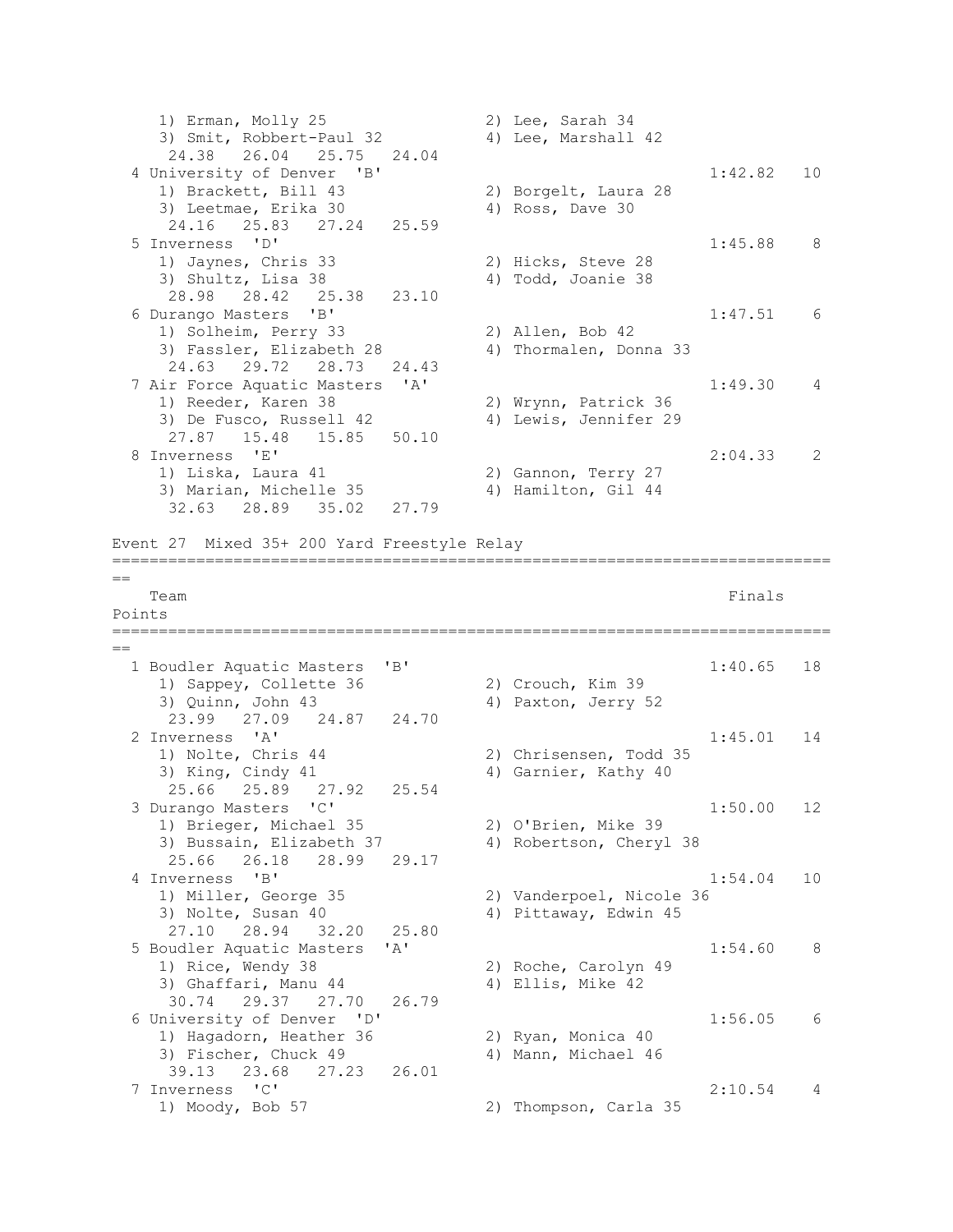3) Blodgett, Bob 50 4) Nigh, Rosemary 54 32.63 37.16 32.82 27.93 Event 27 Mixed 45+ 200 Yard Freestyle Relay =============================================================================  $=$ Team Finals and the contract of the contract of the contract of the contract of the contract of the contract of the contract of the contract of the contract of the contract of the contract of the contract of the contract o Points ============================================================================= == 1 Durango Masters 'A' 1:57.84 18 1) Ellis, Quincy 52 2) Graham, Jim 59 3) Lambert, Catherine 47 4) Anderson, Deborah 48 31.88 32.31 27.48 26.17 2 Durango Masters 'B' 2:06.97 14<br>
2) Blankenship, James 56<br>
2) Blankenship, James 56 1) O'Brien, Dennis 65 2) Blankenship, James 56 3) Brinton, Marjorie 45 (4) Klatt, Trudy 51 33.39 30.23 33.31 30.04 3 Carmody Masters 'A' 2:07.78 12 1) Alvarado, Ray 44 2) Chidester, Victoria 44 3) Schafer, Roger 53 4) Young, Lydia 52 32.15 35.49 32.29 27.85 Event 29 Women 19-24 100 Yard Butterfly =============================================================================  $=$ Name **Age Team** Age Team **Finals** Points =============================================================================  $-$ 1 Bicknell, Becky 24 Denver Ath. Club 1:02.29 9 29.14 33.15 2 Dempsey, Jamie 19 Vortex 1:07.42 7 31.80 35.62 3 Sunie, Marie 22 Jeffco 1:08.95 6 32.43 36.52 4 Gearke, Molly 21 Greeley 1:14.96 5 34.23 40.73 5 Greenleaf, Kristin 22 Jeffco 1:19.87 4 36.50 43.37 Event 29 Women 25-29 100 Yard Butterfly =============================================================================  $=$ Name **Age Team** Age Team **Finals** Points ============================================================================= == 1 Luellen, Katie  $27$  Univ. of Denver  $1:02.98$  9 29.20 33.78<br>2 Clodius, Katy 26 Univ. of Denver 1:03.86 7 29.45 34.41 3 Pettitt, Karen 25 Vortex 1:06.49 6 31.11 35.38

Event 29 Women 30-34 100 Yard Butterfly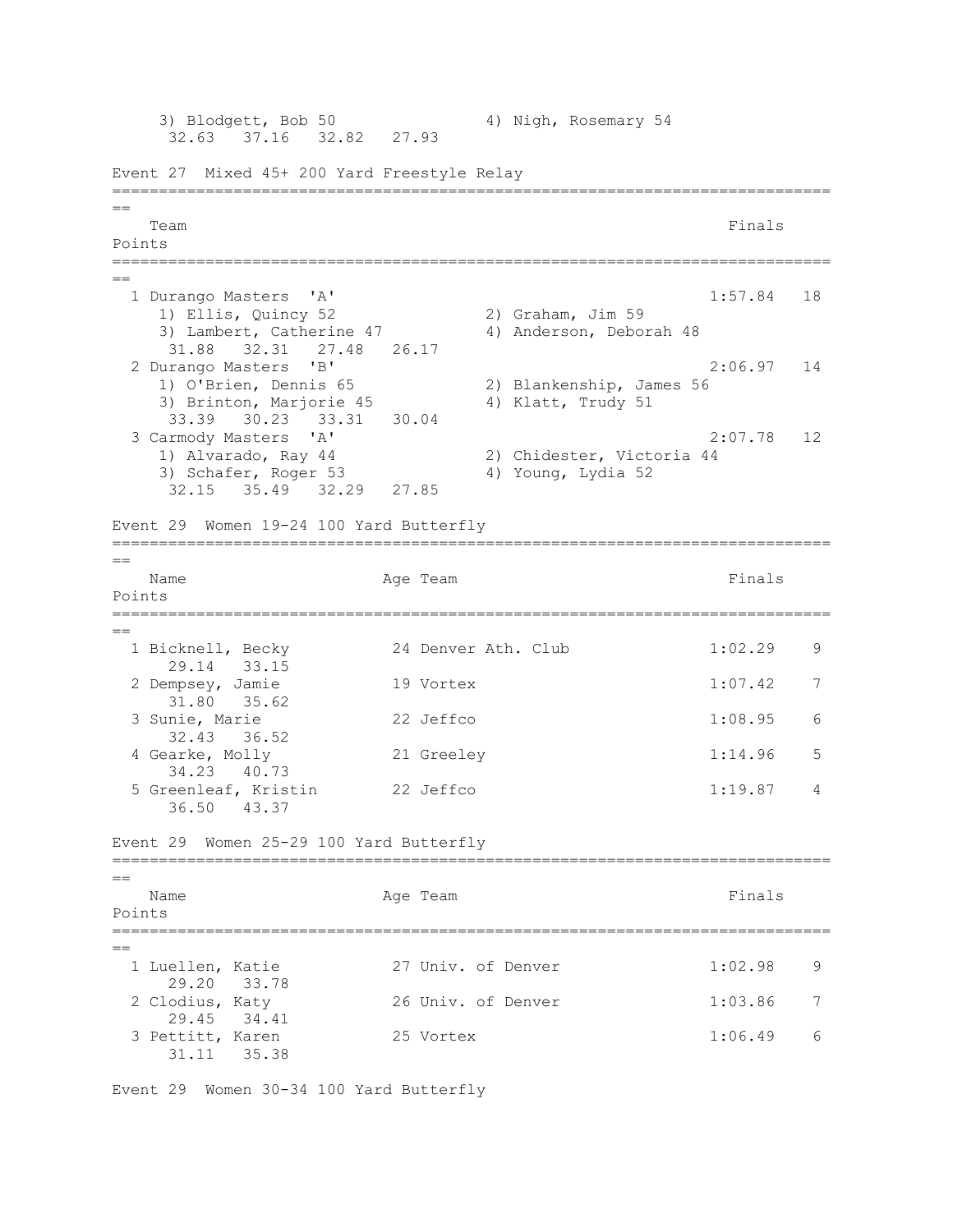=============================================================================  $=$ Name **Age Team** Age Team Finals Points =============================================================================  $=$  1 Lee, Sarah 34 B A M 1:03.44 9 29.16 34.28 2 Walters, Terri 34 Air Force 1:04.53 7 29.88 34.65 3 Niemann, Catherine 30 Aurora 1:08.26 6 31.69 36.57 4 Geil, Kimberly 31 B A M 1:14.55 5 35.10 39.45<br>5 Sewell, Deidre 33 Unattached 1:23.66 4 39.18 44.48<br>6 Gromala, Karen 31 Univ. of Denver 1:25.92 3 39.39 46.53 Event 29 Women 35-39 100 Yard Butterfly =============================================================================  $=$ Name **Age Team** Age Team **Finals** Points =============================================================================  $=$ 1 Divelbiss, Susanne 35 Pueblo 1:05.30 9 30.22 35.08 2 MacLaren, Kathleen 38 Air Force 1:07.17 7 31.64 35.53<br>3 Moulton, Wendy 35 Highlands Ranch 1:08.01 6 30.91 37.10<br>4 Dullea, Melanie 4 39 S. Suburban 1:08.94 5 32.64 36.30 5 Washburn, Lynette 37 Thornton 1:10.01 4 32.80 37.21<br>6 Horn, Kris 38 Green Mtn. 1:11.77 3 33.87 37.90 Event 29 Women 40-44 100 Yard Butterfly ============================================================================= == Name **Age Team** Age Team **Finals** Points ============================================================================= == 1 Nelson, Judy 10 Highlands Ranch 1:07.91 9 32.06 35.85<br>2 Somers, Kim 41 Air Force 1:08.80 7 31.66 37.14 3 Guthrie, Cindy 40 Castle Rock 1:37.69 6 45.93 51.76 Event 29 Women 45-49 100 Yard Butterfly =============================================================================  $=$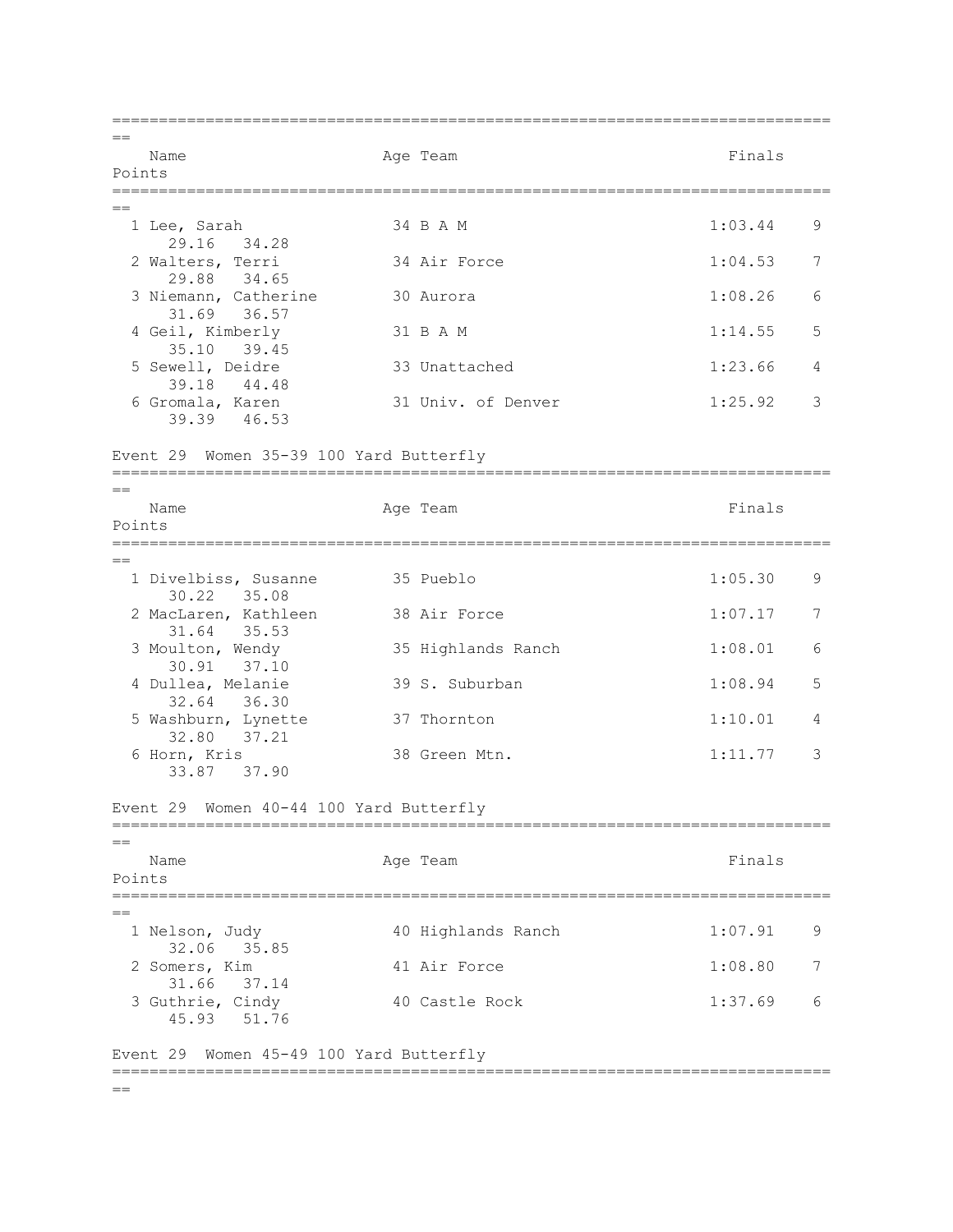Name **Age Team** Age Team **Finals** Points ============================================================================= == 1 Rosener, Karen 1:13.25 and 47 Ft. Collins 1:13.25 9 33.68 39.57 2 Roche, Carolyn 1:14.29 7 34.14 40.15 3 Pyle, Rebecca 45 Unattached 1:15.07 6 36.76 38.31 4 Yoder, Margie 48 Univ. of Denver 1:46.52 5 49.02 57.50 Event 29 Women 50-54 100 Yard Butterfly =============================================================================  $=$ Name **Age Team** Age Team **Finals** Points =============================================================================  $=$  1 Young, Lydia 52 Carmody 1:33.52 9 44.04 49.48 Event 30 Men 19-24 100 Yard Butterfly =============================================================================  $=$ Name **Age Team** Age Team Finals Points =============================================================================  $-$  1 Watson, Steve 23 Highlands Ranch 57.36 9 27.22 30.14 Event 30 Men 25-29 100 Yard Butterfly =============================================================================  $=$ Name **Age Team** Age Team **Finals** Points =============================================================================  $=$  1 Beck, Matt 26 Highlands Ranch 50.88 9 23.36 27.52 2 Lengerich, Chris 25 Univ. of Denver 53.55 7 24.97 28.58 3 Glass, Tom 29 Vortex 59.32 6 27.67 31.65 4 Valks, Victor 26 Aurora 1:09.30 5 30.78 38.52 Event 30 Men 30-34 100 Yard Butterfly =============================================================================  $=$ Name **Age Team** Age Team **Finals** Points ============================================================================= == 1 Smit, Robbert-Paul 32 B A M 52.49 9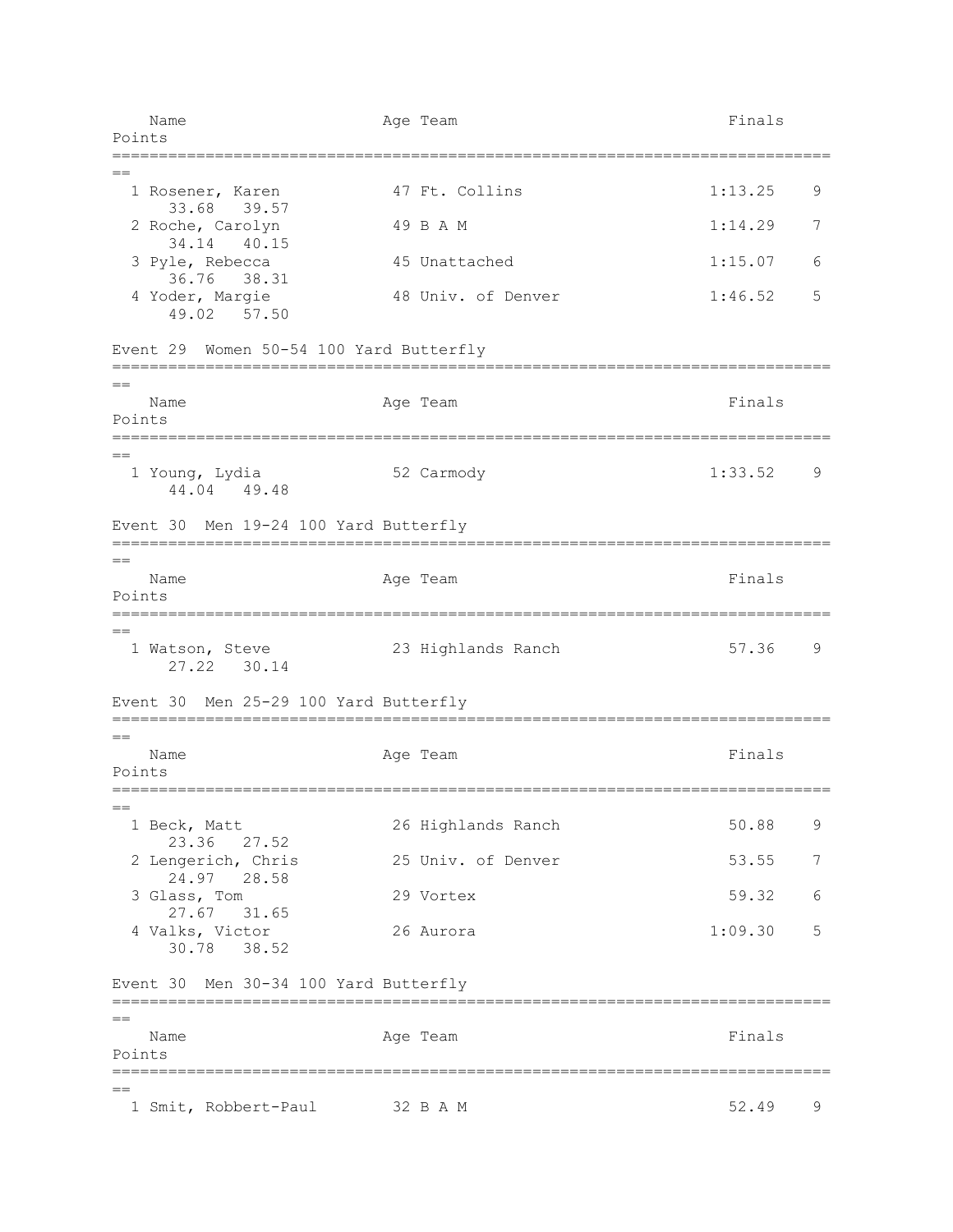| 24.32 28.17        |                     |         |    |
|--------------------|---------------------|---------|----|
| 2 Nasser, Rob      | 31 Highlands Ranch  | 55.73   |    |
| 25.77 29.96        |                     |         |    |
| 3 Gonzales, Mike   | 34 B A M            | 56.98   | 6  |
| 26.59 30.39        |                     |         |    |
| 4 Martin, Troy     | 32 Thornton         | 58.76   | .5 |
| 27.87 30.89        |                     |         |    |
| 5 Champlin, Pete   | 32 Univ. of Denver  | 1:00.17 | 4  |
| 28.31 31.86        |                     |         |    |
| 6 Hoftiezer, Scott | 30 Denver Ath. Club | 1:05.97 |    |
| 31.29 34.68        |                     |         |    |
|                    |                     |         |    |

=============================================================================

## Event 30 Men 35-39 100 Yard Butterfly

| $=$                                   | Name                                   |  | Age Team                    | Finals  |   |  |  |  |
|---------------------------------------|----------------------------------------|--|-----------------------------|---------|---|--|--|--|
|                                       | Points                                 |  |                             |         |   |  |  |  |
|                                       | _________<br>========================= |  | ;========================== |         |   |  |  |  |
|                                       | 1 Melanson, Edward<br>26.65<br>29.89   |  | 38 Univ. of Denver          | 56.54   | 9 |  |  |  |
|                                       | 2 Brieger, Michael<br>26.83<br>32.06   |  | 35 Durango                  | 58.89   | 7 |  |  |  |
|                                       | 3 Chaiyaroj, Patt<br>26.91 32.96       |  | 37 Squids                   | 59.87   | 6 |  |  |  |
|                                       | 4 Niemann, Andy<br>28.41 31.53         |  | 35 Aurora                   | 59.94   | 5 |  |  |  |
|                                       | 5 Brodhacker, David<br>33.91<br>31.06  |  | 39 Thornton                 | 1:04.97 | 4 |  |  |  |
|                                       | 6 Thompson, Anthony<br>28.20<br>38.08  |  | 36 Missouri Valley          | 1:06.28 | 3 |  |  |  |
|                                       | Event 30 Men 40-44 100 Yard Butterfly  |  |                             |         |   |  |  |  |
| $=$                                   |                                        |  |                             |         |   |  |  |  |
| Points                                | Name                                   |  | Age Team                    | Finals  |   |  |  |  |
|                                       |                                        |  |                             |         |   |  |  |  |
|                                       | 1 Smith, Paul<br>25.61<br>27.88        |  | 41 Vail                     | 53.49   | 9 |  |  |  |
|                                       | 2 Nelson, Kurt<br>26.46<br>31.14       |  | 41 Highlands Ranch          | 57.60   | 7 |  |  |  |
|                                       | 3 Lee, Marshall<br>29.36<br>33.06      |  | 42 B A M                    | 1:02.42 | 6 |  |  |  |
|                                       | 4 Quinn, John<br>30.24<br>33.74        |  | 43 B A M                    | 1:03.98 | 5 |  |  |  |
|                                       | 5 Nolte, Chris<br>29.61<br>34.49       |  | 44 Inverness                | 1:04.10 | 4 |  |  |  |
|                                       | 6 Murphy, Jim<br>31.48<br>35.75        |  | 40 Green Mtn.               | 1:07.23 | 3 |  |  |  |
| Event 30 Men 45-49 100 Yard Butterfly |                                        |  |                             |         |   |  |  |  |
| Points                                | Name                                   |  | Age Team                    | Finals  |   |  |  |  |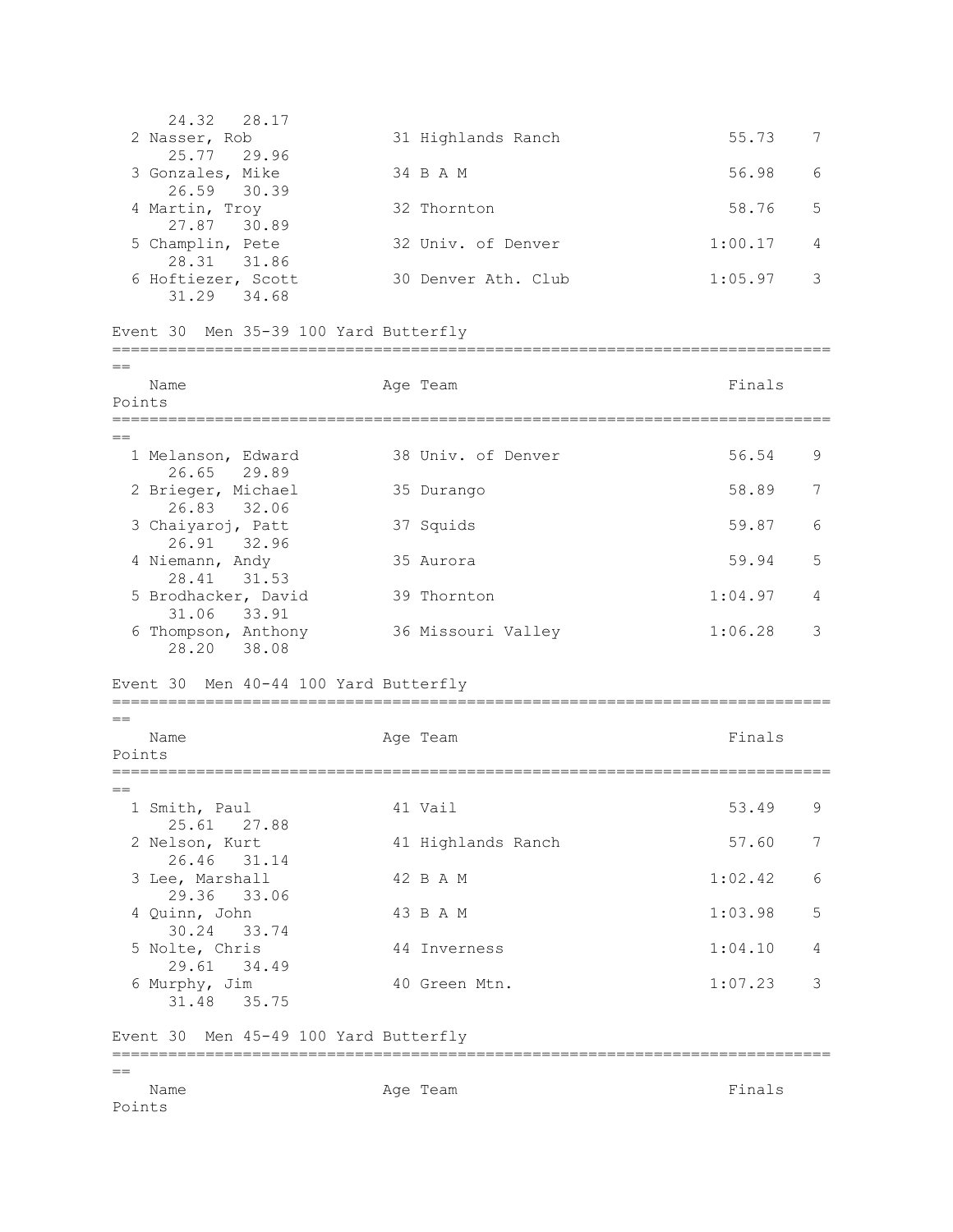| $=$ $=$        |                                       |                         |         |              |
|----------------|---------------------------------------|-------------------------|---------|--------------|
|                | 1 Hess, Richard<br>26.16<br>29.68     | 46 Greeley              | 55.84   | 9            |
|                | 2 Hughes, John<br>27.57<br>31.68      | 47 Highlands Ranch      | 59.25   | 7            |
|                | 3 Di Tolla, Bob<br>28.20 31.51        | 46 Highlands Ranch      | 59.71   | 6            |
|                | 4 Gilbert, Jeff<br>27.39 34.58        | 45 Evergreen            | 1:01.97 | 5            |
|                | 5 Stehlin, Ed<br>27.99 34.07          | 45 Jeffco               | 1:02.06 | 4            |
|                | 6 Magnuson, Tom<br>30.59 36.55        | 48 Aurora               | 1:07.14 | 3            |
|                | 7 Fretz, Joseph<br>36.96<br>45.23     | 46 Aurora               | 1:22.19 | 2            |
|                | 8 McElhinney, Tom<br>40.17 46.46      | 47 Greeley              | 1:26.63 | $\mathbf{1}$ |
|                | Event 30 Men 50-54 100 Yard Butterfly |                         |         |              |
| $=$            |                                       |                         |         |              |
| Name<br>Points |                                       | Age Team                | Finals  |              |
| $=$            |                                       |                         |         |              |
|                | 1 Morneau, Geoffry<br>30.33<br>38.16  | 50 Unattached           | 1:08.49 | 9            |
|                | 2 Ellis, Quincy<br>30.61 38.35        | 52 Durango              | 1:08.96 | 7            |
|                | 3 Varner, Tim<br>34.20<br>44.19       | 50 B A M                | 1:18.39 | 6            |
|                | 4 Goodman, Larry<br>40.91 44.32       | 53 B A M                | 1:25.23 | 5            |
|                | Event 30 Men 55-59 100 Yard Butterfly |                         |         |              |
| $==$           |                                       |                         |         |              |
| Name<br>Points |                                       | Age Team                | Finals  |              |
|                |                                       | ======================= |         |              |
|                | 1 Burson, Bill<br>34.05<br>42.87      | 56 S. Suburban          | 1:16.92 | 9            |
|                | 2 Tobin, John<br>36.55<br>50.17       | 58 Evergreen            | 1:26.72 | 7            |
|                | 3 McDanal, Steve<br>51.96<br>41.73    | 57 Jeffco               | 1:33.69 | 6            |
|                | 4 Edwards, Morgan<br>54.26<br>46.76   | 56 Unattached           | 1:41.02 | 5            |
| Event 30       | Men 60-64 100 Yard Butterfly          | :===========            |         |              |
|                |                                       |                         |         |              |
| Name<br>Points |                                       | Age Team                | Finals  |              |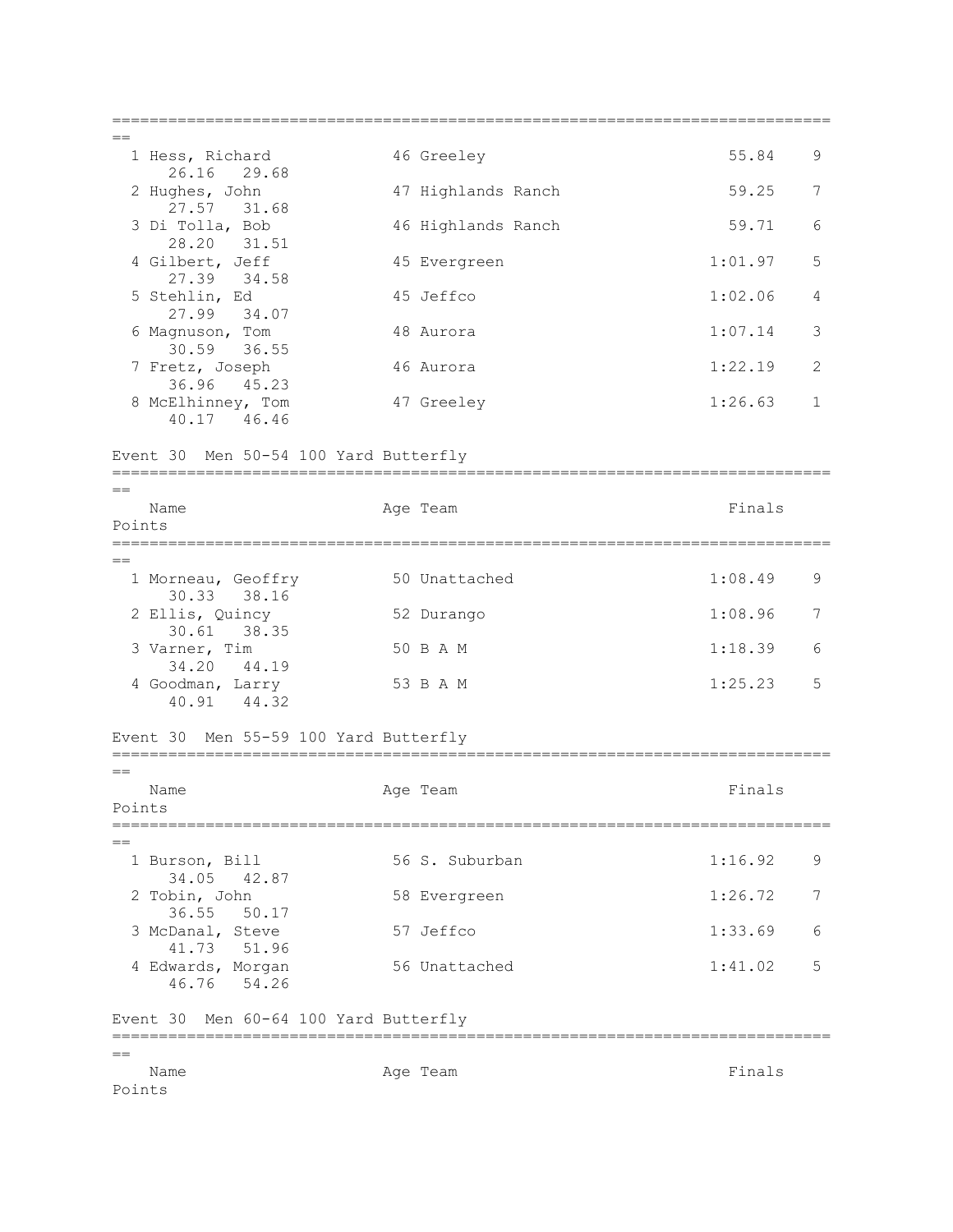=============================================================================  $=$  1 Plummer, Mark 64 S. Suburban 1:37.43 9 45.21 52.22 Event 30 Men 65-69 100 Yard Butterfly ============================================================================= == Name **Age Team** Age Team **Finals** Points =============================================================================  $=$  1 O'Brien, Dennis 65 Durango 1:12.71 9 32.72 39.99 Event 30 Men 70-74 100 Yard Butterfly ============================================================================= == Name **Age Team** Age Team Finals Points ============================================================================= == 1 Myers, John 70 Unattached 1:50.73 9 52.92 57.81 Event 30 Men 75-79 100 Yard Butterfly =============================================================================  $=$ Name Age Team Age Team Finals Points ============================================================================= == 1 McDermott, Robert 78 Unattached 4:11.85 9 1:52.87 2:18.98 Event 31 Women 19-24 200 Yard Breaststroke ============================================================================= == Name **Age Team** Age Team **Finals** Points ============================================================================= == 1 Greenleaf, Kristin 22 Jeffco 2:57.07 9 40.18 44.83 46.03 46.03 Event 31 Women 25-29 200 Yard Breaststroke =============================================================================  $=$ Name **Age Team** Age Team **Finals** Points ============================================================================= == 1 Clodius, Katy 26 Univ. of Denver 2:42.47 9 38.39 42.48 41.04 40.56 2 Landholm, Michelle 25 Univ. of Denver 3:13.24 7 44.57 49.14 49.75 49.78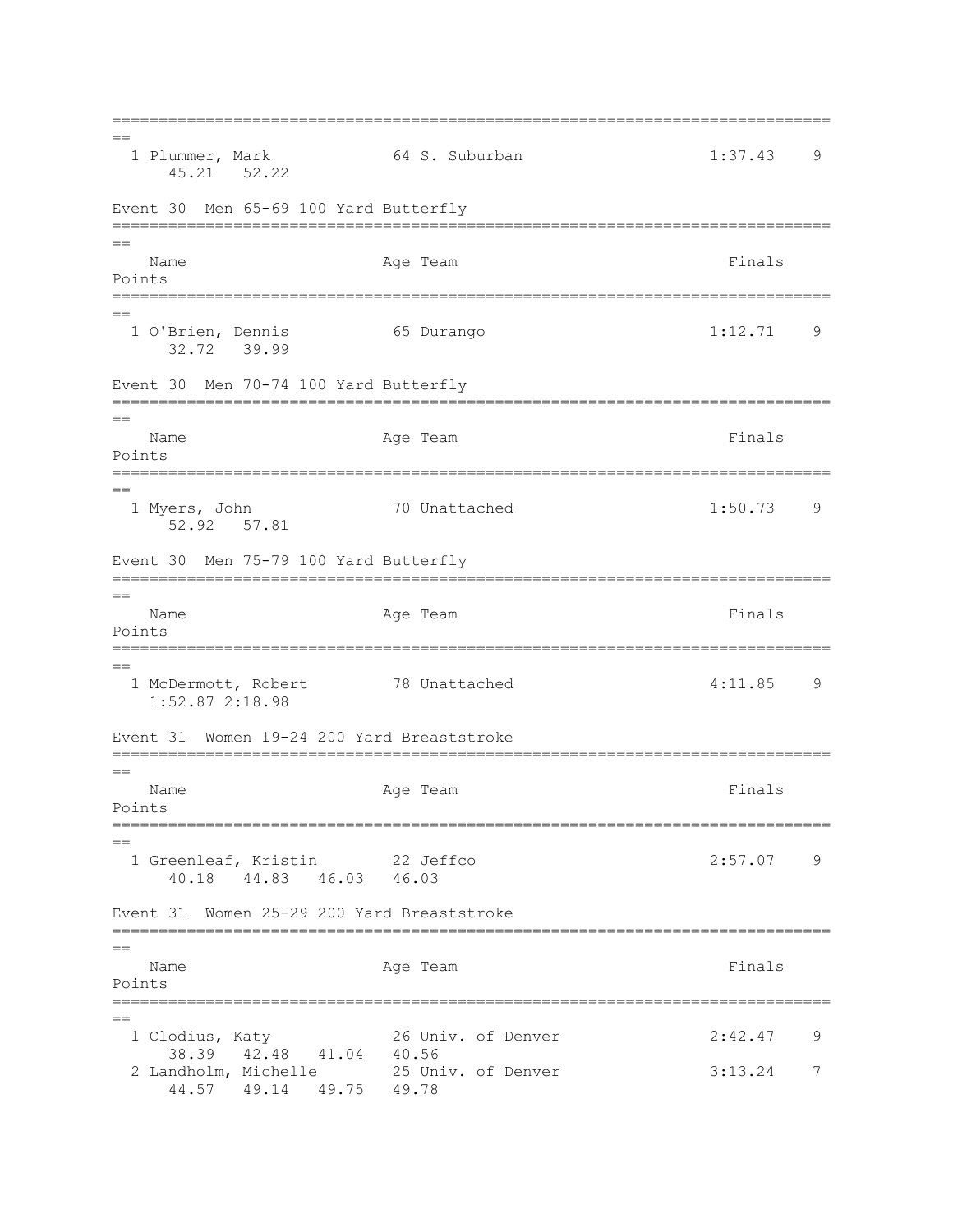Event 31 Women 30-34 200 Yard Breaststroke =============================================================================  $-$ Name **Age Team** Age Team **Finals** Points ============================================================================= == 1 Walters, Terri 34 Air Force 2:52.38 9 39.31 43.79 44.64 44.64<br>2 Landis, Erika 31 Uni 31 Univ. of Denver 3:28.75 7 45.93 54.21 56.05 52.56 Event 31 Women 35-39 200 Yard Breaststroke =============================================================================  $=$ Name Ream Age Team Readers and Finals Points =============================================================================  $=$  1 Reeder, Karen 38 Air Force 2:40.47 9 37.31 41.75 40.76 40.65 2 Crouch, Kim 39 B A M 2:40.61 7 36.54 40.75 41.98 41.34 3 Sauls, Catherine 36 Thornton 3:10.97 6 43.22 48.33 51.02 48.40 4 Dretzka, Jennifer 38 Thornton 3:12.05 5 43.94 49.20 50.00 48.91 5 Thompson, Carla 35 Inverness 3:59.78 4 51.28 59.98 1:05.22 1:03.30 Event 31 Women 40-44 200 Yard Breaststroke =============================================================================  $=$ Name **Age Team** Age Team **Finals** Points =============================================================================  $=$  1 Drozda, Cathy 42 Thornton 2:43.84 9 38.28 40.60 42.03 42.93 2 Nolte, Susan 40 Inverness 3:18.56 7 43.86 50.21 52.19 52.30 3 Roof, Anna Lea 40 Missouri Valley 3:40.83 6 48.99 56.02 57.37 58.45 Event 31 Women 45-49 200 Yard Breaststroke =============================================================================  $=$ Name **Age Team** Age Team **Finals** Points ============================================================================= == 1 Brinton, Marjorie 45 Durango 3:28.72 9 46.85 54.30 55.06 52.51 Event 31 Women 50-54 200 Yard Breaststroke =============================================================================  $=$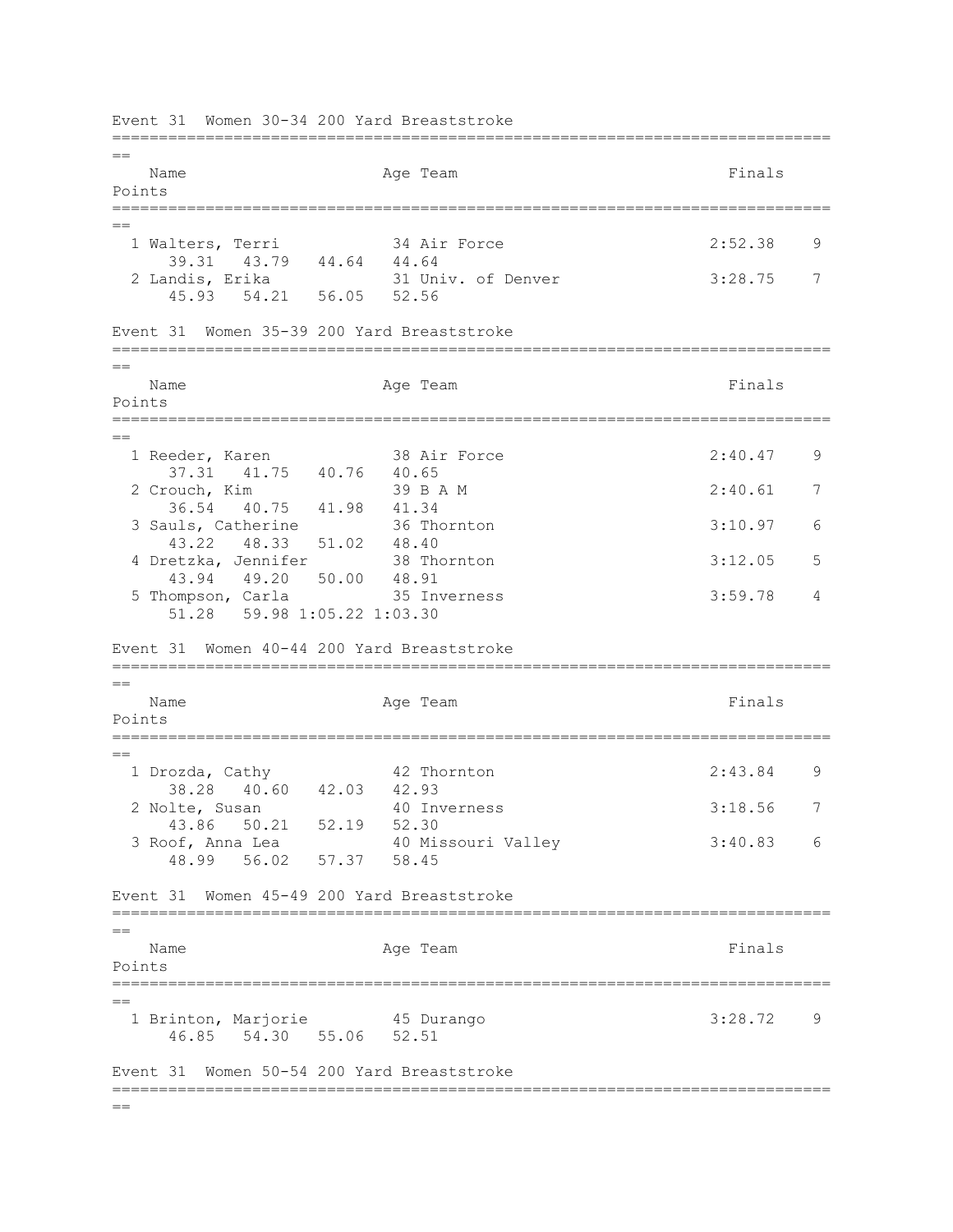Name Age Team Age Team Finals Points ============================================================================= == 1 Young, Lydia 52 Carmody 3:27.39 9 49.85 54.06 52.99 50.49 2 Lebsack, Linda 54 Univ. of Denver 3:51.13 7 54.38 59.15 59.86 57.74 Event 31 Women 55-59 200 Yard Breaststroke =============================================================================  $=$ Name **Age Team** Age Team **Finals** Points ============================================================================= == 1 Krichbaum, Barbara 3:49.06 9 50.06 58.76 1:01.48 58.76 Event 31 Women 60-64 200 Yard Breaststroke =============================================================================  $=$ Name **Age Team** Age Team **Finals** Points =============================================================================  $=$  1 Ryman, Donna 64 Castle Rock 3:50.74 9 53.01 59.63 1:00.03 58.07 Event 31 Women 65-69 200 Yard Breaststroke ============================================================================= == Name **Age Team** Age Team Finals Points =============================================================================  $=$  1 Buchannan, Peggy 68 Evergreen 4:12.72 9 57.66 1:05.23 1:06.38 1:03.45 Event 31 Women 70-74 200 Yard Breaststroke ============================================================================= == Name **Age Team** Age Team **Finals** Points ============================================================================= == 1 Bohl, Nanette 72 Missouri Valley 4:02.54 9 54.51 1:01.22 1:04.15 1:02.66 Event 32 Men 19-24 200 Yard Breaststroke =============================================================================  $=$ Name **Age Team** Age Team Finals Points ============================================================================= == 1 Watson, Steve 23 Highlands Ranch 2:26.93 9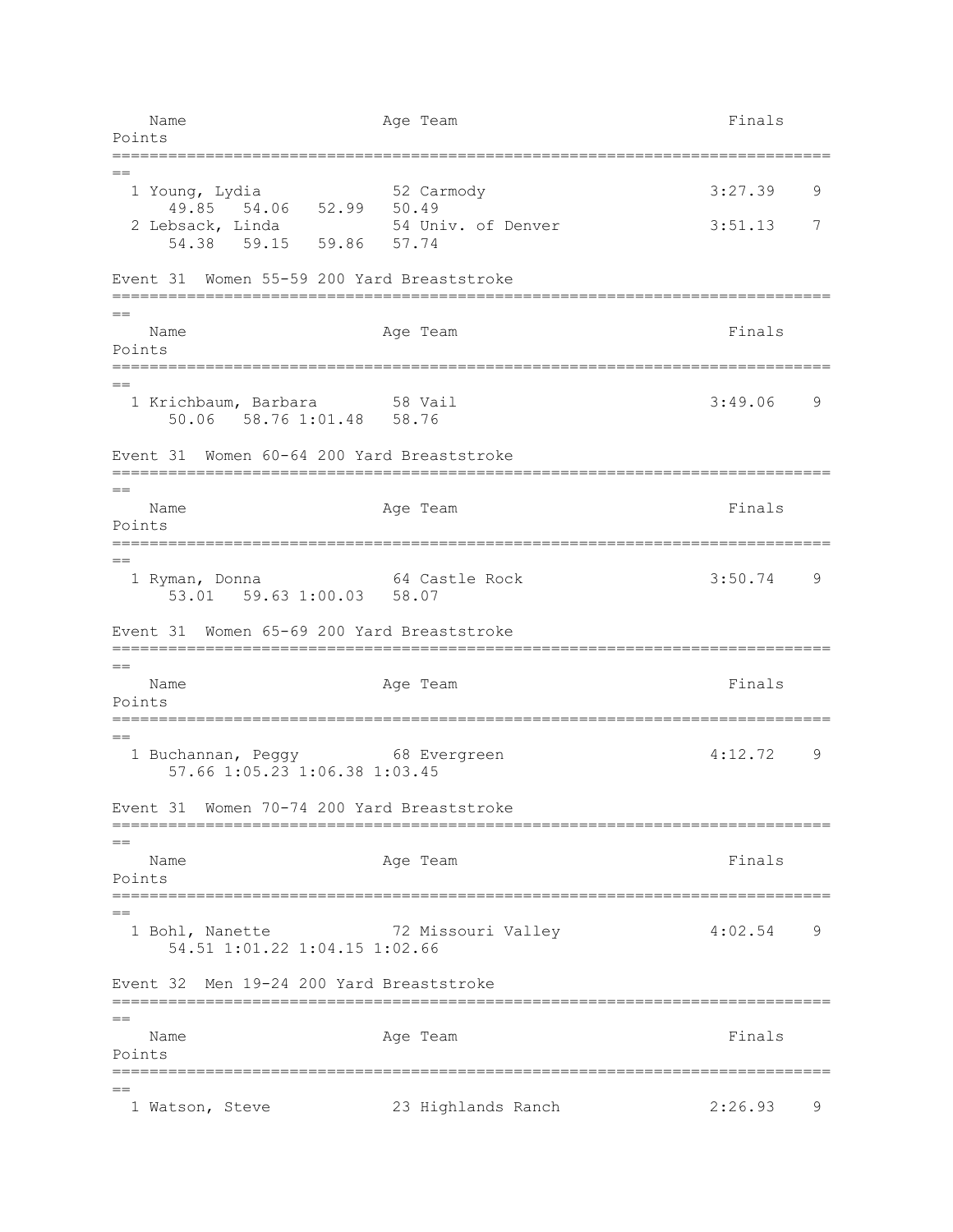Event 32 Men 25-29 200 Yard Breaststroke ============================================================================= == Name Ream Age Team Readers and Finals Points ============================================================================= == 1 Hicks, Steve 28 Inverness 2:30.47 9 Event 32 Men 35-39 200 Yard Breaststroke =============================================================================  $=$ Name **Age Team** Age Team Finals Points ============================================================================= == 1 Miller, George 35 Inverness 2:32.06 9 2 Thompson, Anthony 36 Missouri Valley 2:37.53 7 Event 32 Men 40-44 200 Yard Breaststroke =============================================================================  $-$ Name **Age Team** Age Team **Finals** Points =============================================================================  $=$  1 Louie, Jamie 44 Co. Springs 2:30.66 9 2 Reardon, Ken 42 Vortex 2:41.36 7 3 Quinn, John 43 B A M 2:51.81 6 39.87 45.22 44.47 42.25 -- Ghaffari, Manu 44 B A M DQ 39.77 44.05 44.19 Event 32 Men 45-49 200 Yard Breaststroke =============================================================================  $=$ Name **Age Team** Age Team Finals Points =============================================================================  $-$  1 MacDonald, Lee 49 Vortex 2:28.53 9 2 Curry, Kevin 48 Thornton 2:59.36 7 39.19 45.23 47.28 47.66 Event 32 Men 50-54 200 Yard Breaststroke =============================================================================  $=$ Name **Age Team** Age Team **Finals** Points =============================================================================  $=$ 1 Griffith, Bill 54 Vail 32 2:44.32 9<br>2 Carney, Kent 53 Evergreen 2:49.96 7 2 Carney, Kent 53 Evergreen 3 Schafer, Roger 53 Carmody 53 Carmony 3:17.39 6 46.11 50.56 50.43 50.29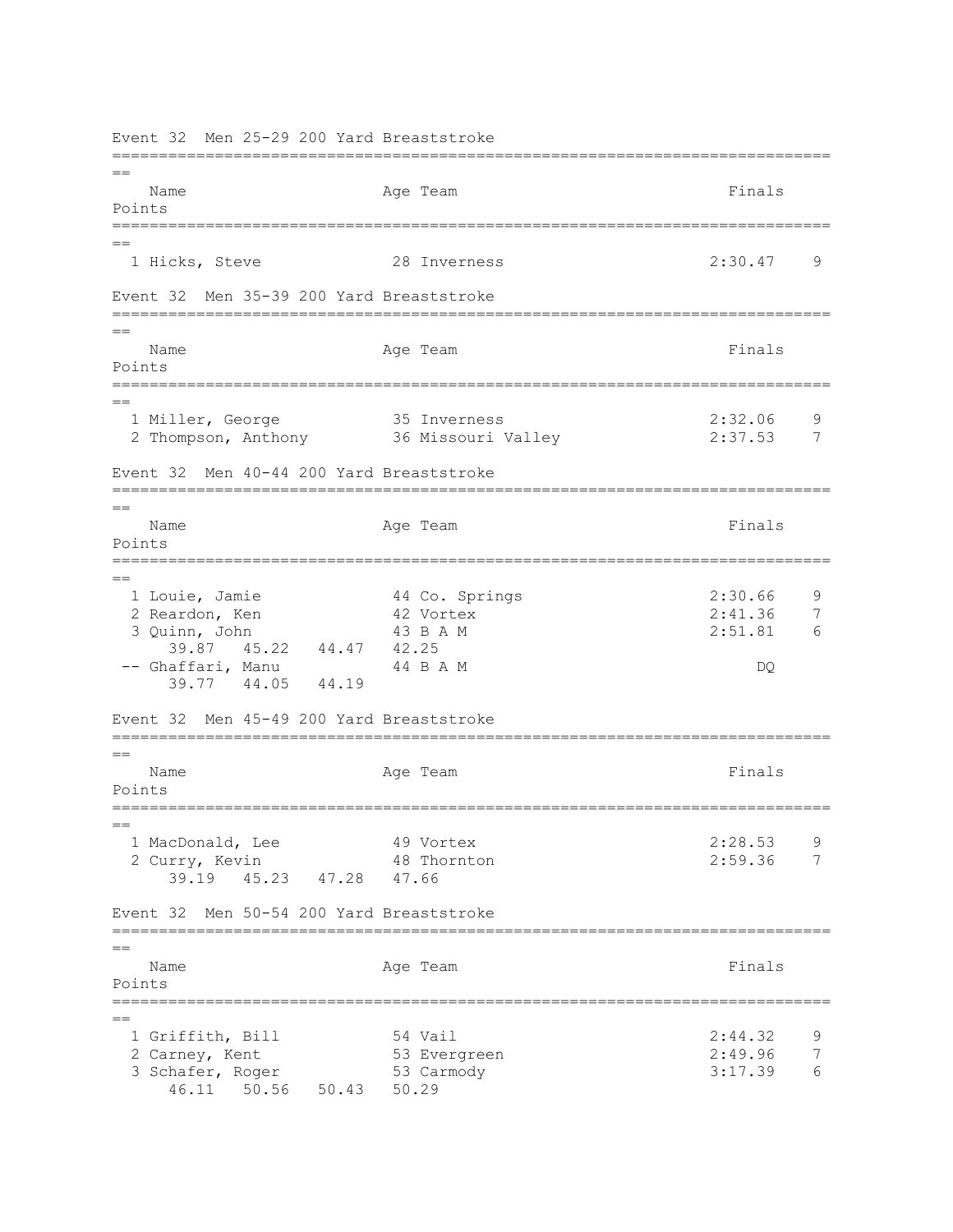Event 32 Men 60-64 200 Yard Breaststroke =============================================================================  $-$ Name **Age Team** Age Team **Finals** Points ============================================================================= == 1 King, William 61 Green Mtn. 3:18.28 9 43.04 51.00 53.51 50.73<br>2 Plummer, Mark 64 S. 64 S. Suburban 3:54.01 7 52.48 59.20 1:01.65 1:00.68 Event 32 Men 65-69 200 Yard Breaststroke =============================================================================  $=$ Name Ream Age Team Readers and Finals Points =============================================================================  $=$  1 Patten, Bob 66 Denver Ath. Club 2:53.83 9 40.01 43.70 44.99 45.13 Event 32 Men 70-74 200 Yard Breaststroke =============================================================================  $=$ Name **Age Team** Age Team **Finals** Points ============================================================================= == 1 Myers, John 70 Unattached 3:57.11 9 56.20 1:00.06 1:02.65 58.20 Event 33 Women 19-24 50 Yard Freestyle =============================================================================  $=$ Name Age Team Age Team Finals Points ============================================================================= == 1 Bicknell, Becky 24 Denver Ath. Club 24.67 9 2 Osberg, Molly 23 Jeffco 28.36 7 3 Brooks, Janel 21 Univ. of Denver 33.17 6 Event 33 Women 25-29 50 Yard Freestyle =============================================================================  $=$ Name **Age Team** Age Team **Finals** Points ============================================================================= ==<br>1 Luellen, Katie 27 Univ. of Denver 25.71 9 2 Erman, Molly 25 B A M 25.87 7 3 Trohkimoinen, Kristin 26 Thornton 27.86 6 4 Wetherald, Cindy 27 Summit 28.03 5 5 Fassler, Elizabeth 28 Durango 29.02 4 6 Sullivan, Kate 28 Total Fitness 31.31 3 7 Lewis, Jennifer 29 Air Force 31.37 2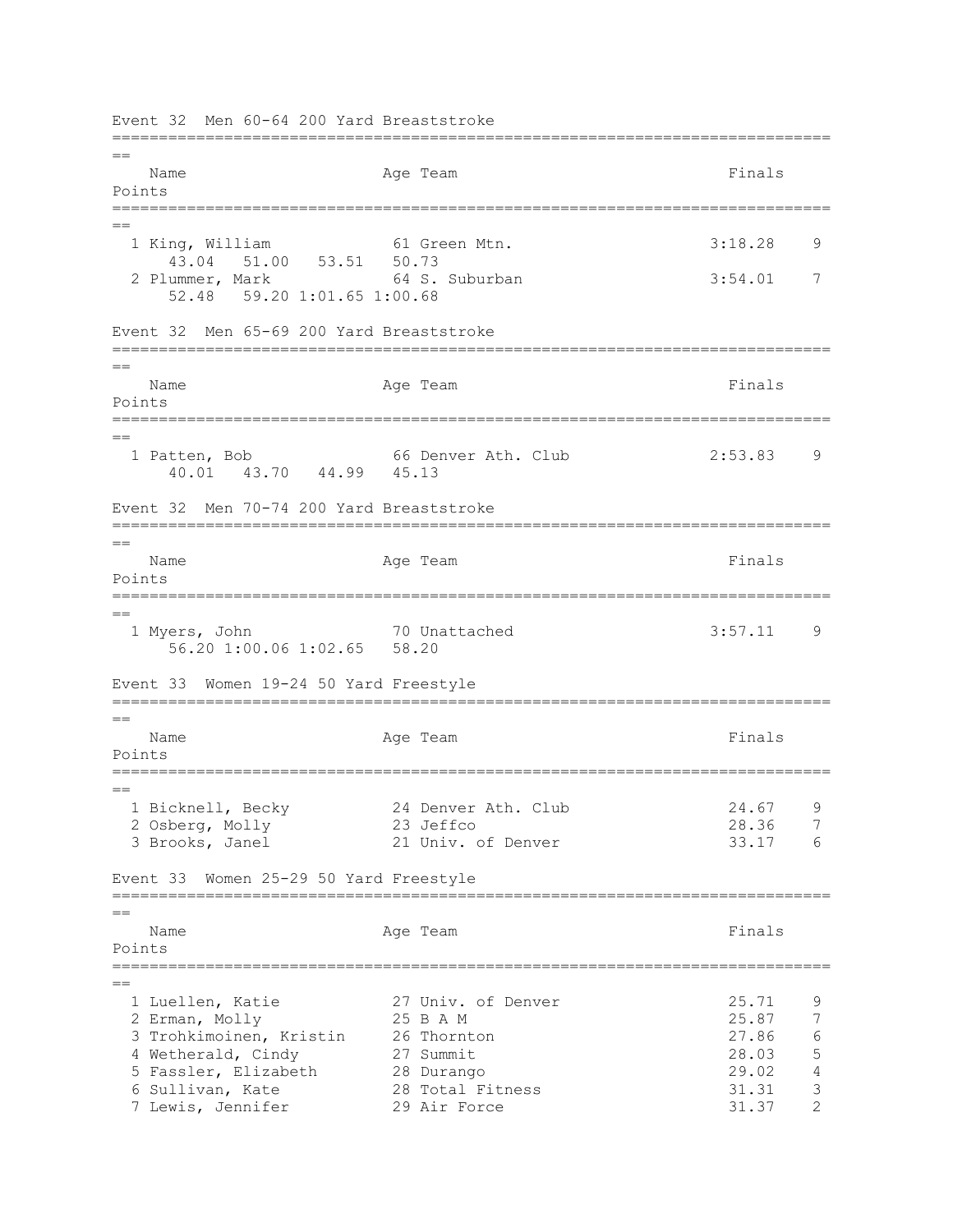============================================================================= == Name Ream Age Team Readers and Finals Points ============================================================================= == 1 Metlon, Jennifer 32 Univ. of Denver 26.65 9 2 Geil, Kimberly 31 B A M 27.80 7 3 Dunn, Bridget 33 Univ. of Denver 29.32 6 4 Bailey, Jamie 33 Summit 29.81 5 5 Thormalen, Donna 33 Durango 30.17 4 6 Atkins, Julia 30 Univ. of Denver 31.40 3 7 Sewell, Deidre 33 Unattached 31.91 2 Event 33 Women 35-39 50 Yard Freestyle =============================================================================  $=$ Name **Age Team** Age Team **Finals** Points ============================================================================= == 1 Sappey, Collette 36 B A M 24.96 9 2 Divelbiss, Susanne 35 Pueblo 26.03 7 3 MacLaren, Kathleen 38 Air Force 26.81 6 4 Hagadorn, Heather 36 Univ. of Denver 26.91 5 5 Dullea, Melanie 39 S. Suburban 27.57 4 6 Moulton, Wendy 35 Highlands Ranch 27.64 3 7 Rice, Wendy 38 B A M 28.06 2 8 Bussain, Elizabeth 37 Durango 28.81 1 9 Todd, Joanie 39 September 2012<br>
9 Todd, Joanie 38 Inverness 29.12<br>
9 Todd, Joanie 38 Inverness 29.12<br>
9 September 28.81<br>
9 Todd, Joanie 38 Inverness 29.46 10 Shultz, Lisa 38 Inverness 29.46 11 Vanderpoel, Nicole 36 Inverness 29.47 12 Rocke, Jennifer 35 B A M 29.73 13 Robertson, Cheryl 38 Durango 29.77 14 Golding, Sandra 37 Unattached 30.39 15 Dretzka, Jennifer 38 Thornton 34.15 Event 33 Women 40-44 50 Yard Freestyle ============================================================================= == Name **Age Team** Age Team **Finals** Points =============================================================================  $=$ 1 Garnier, Kathy  $10$  Inverness 25.36 9 1 Garnier, Rachy<br>2 Nelson, Judy 40 Highlands Ranch 27.15 7 3 King, Cindy 41 Inverness 28.84 6 4 Nolte, Susan 40 Inverness 32.26 5 5 Liska, Laura 41 Inverness 32.45 4 6 Ryan, Monica 40 Univ. of Denver 38.64 3 7 O'Malley-Schott, Leeann 40 Univ. of Denver 44.45 2 Event 33 Women 45-49 50 Yard Freestyle =============================================================================

Event 33 Women 30-34 50 Yard Freestyle

 $=$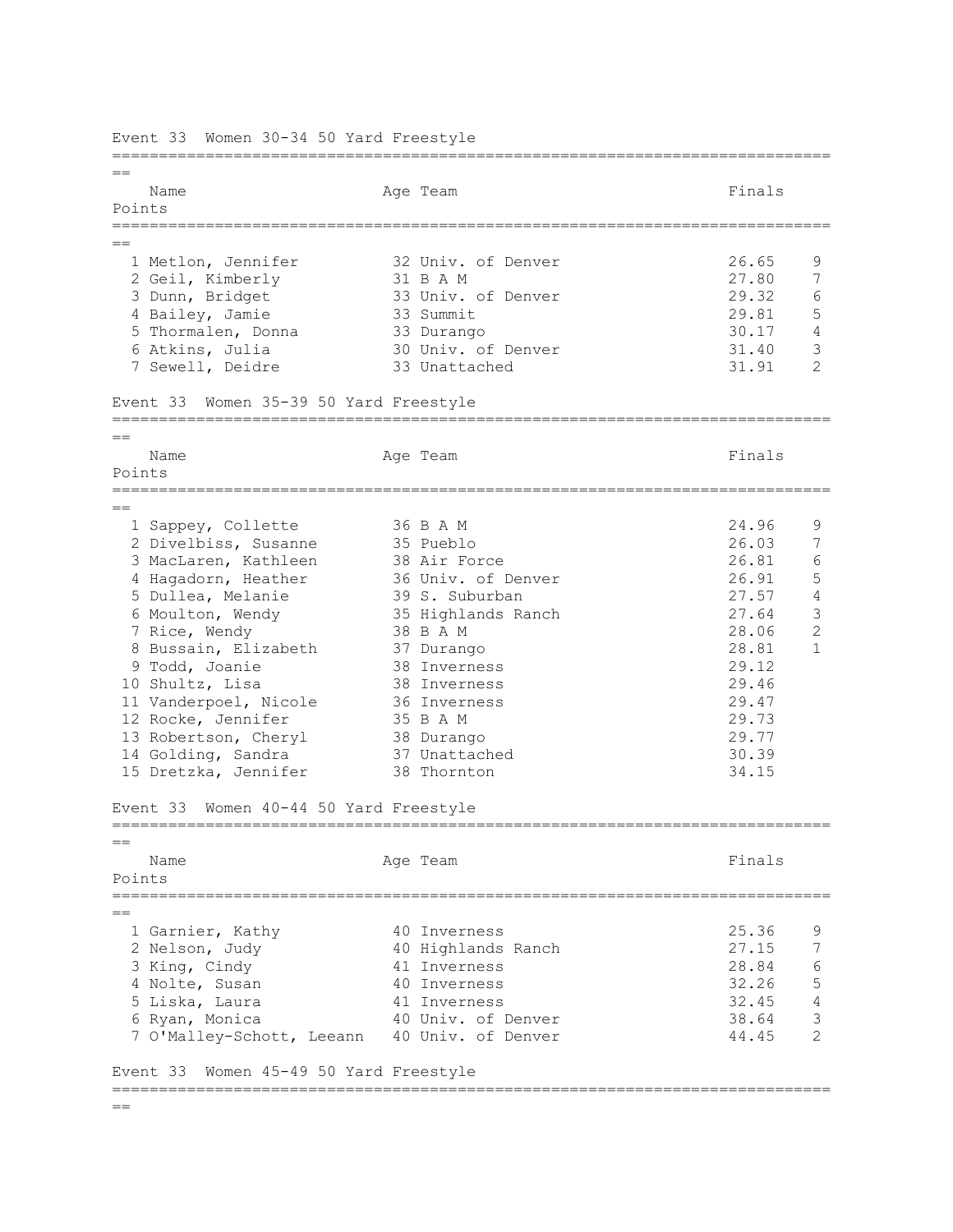| Name<br>Points                                | Age Team                   | Finals  |                |
|-----------------------------------------------|----------------------------|---------|----------------|
|                                               |                            |         |                |
| 1 Rosener, Karen                              | 47 Ft. Collins             | 27.44   | 9              |
| 2 Roche, Carolyn                              | 49 B A M                   | 28.54   | 7              |
| 3 Lambert, Catherine                          | 47 Durango                 | 31.26   | 6              |
| 4 Anderson, Deborah                           | 48 Durango                 | 31.84   | $\mathsf S$    |
| 5 McGarity, Maureen                           | 45 Total Fitness           | 32.21   | $\sqrt{4}$     |
| 6 Sunie, Beverly                              | 48 Jeffco                  | 32.93   | $\mathfrak{Z}$ |
| 7 Brinton, Marjorie                           | 45 Durango                 | 33.22   | $\mathbf{2}$   |
| 8 Slavec, Deborah                             | 47 S. Suburban             | 35.39   | $\mathbf{1}$   |
| 9 Yoder, Margie                               | 48 Univ. of Denver         | 37.38   |                |
| Event 33<br>Women 50-54 50 Yard Freestyle     |                            |         |                |
|                                               |                            |         |                |
| Name                                          | Age Team                   | Finals  |                |
| Points                                        |                            |         |                |
| $=$                                           |                            |         |                |
| 1 Fouts, Susan                                | 50 S. Suburban             | 31.43   | 9              |
| 2 Nigh, Rosemary                              | 54 Inverness               | 32.72   | 7              |
| 3 Klatt, Trudy                                | 51 Durango                 | 34.16   | 6              |
| Women 55-59 50 Yard Freestyle<br>Event 33     |                            |         |                |
|                                               |                            |         |                |
| $=$                                           |                            |         |                |
| Name                                          | Age Team                   | Finals  |                |
| Points<br>=================================== | :========================= |         |                |
| $=$                                           |                            |         |                |
| 1 Wise, Louise                                | 58 Green Mtn.              | 33.88   | 9              |
| 2 Anziano, Marcia                             | 56 Univ. of Denver         | 35.26   | 7              |
| 3 Krichbaum, Barbara                          | 58 Vail                    | 42.10   | 6              |
| Women 60-64 50 Yard Freestyle<br>Event 33     |                            |         |                |
| $==$                                          |                            |         |                |
| Name                                          | Age Team                   | Finals  |                |
| Points                                        |                            |         |                |
|                                               |                            |         |                |
| 1 Ryman, Donna                                | 64 Castle Rock             | 40.86   | 9              |
| 2 Clapp, Mary                                 | 62 Aurora                  | 47.25   | 7              |
| 3 Stock, Liz                                  | 64 Jeffco                  | 2:01.22 |                |
| Event 33 Women 70-74 50 Yard Freestyle        |                            |         |                |
|                                               |                            |         |                |
| $=$                                           |                            |         |                |
| Name                                          | Age Team                   | Finals  |                |
| Points                                        |                            |         |                |
| $==$                                          |                            |         |                |
| 1 Bohl, Nanette                               | 72 Missouri Valley         | 37.50   | 9              |
| Event 34 Men 19-24 50 Yard Freestyle          |                            |         |                |
|                                               |                            |         |                |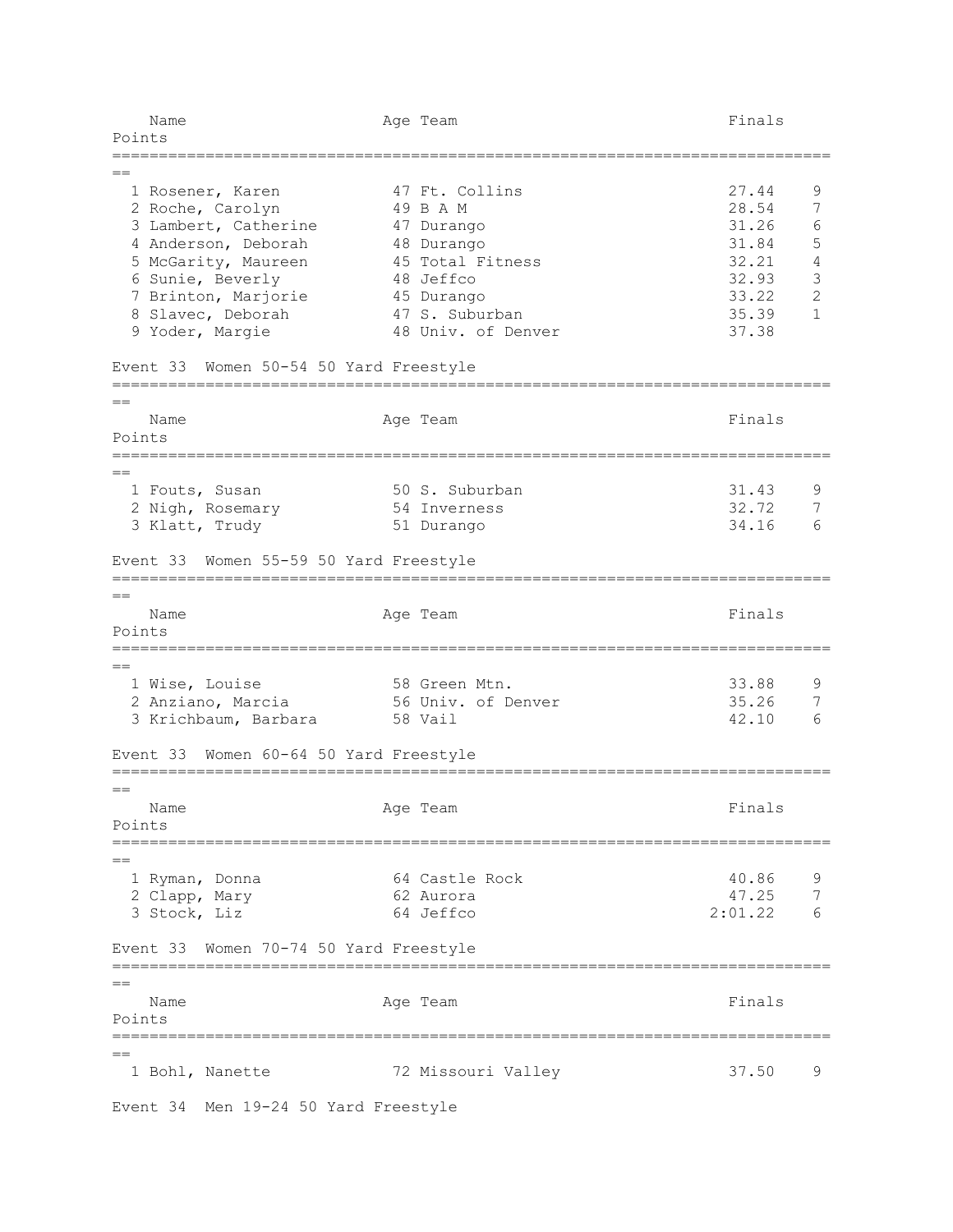=============================================================================  $=$ Name **Age Team** Age Team Finals Points =============================================================================  $=$  1 MacEachran, Daniel 24 Vortex 22.91 9 2 Cliff-Tuttle, Josh 21 Aurora 25.29 7<br>3 Terray, Alex 23 Mines Masters 25.30 6 3 Terray, Alex 23 Mines Masters Event 34 Men 25-29 50 Yard Freestyle =============================================================================  $=$ Name **Age Team** Age Team Finals Points ============================================================================= == 1 Beck, Matt 26 Highlands Ranch 21.50 9 2 Lengerich, Chris 25 Univ. of Denver 22.05 7 3 Hughes, David 26 Unattached 22.25 5.5 3 Stoppenhagen, Dan 29 Univ. of Denver 22.25 5.5 5 Hoffman, Aaron 27 Vortex 22.82 4 6 Glass, Tom 29 Vortex 23.06 3 7 Gotto, Tony 29 Aurora 23.20 2 8 Valks, Victor 26 Aurora 24.88 1 9 Atencio, Scott 26 Jeffco 26.49 10 Leidel, Brian 28 Univ. of Denver 27.64 11 Gannon, Terry 27 Inverness 28.71 Event 34 Men 30-34 50 Yard Freestyle =============================================================================  $=$ Name **Age Team** Age Team Finals Points ============================================================================= == 1 Nasser, Rob 31 Highlands Ranch 22.34 9 2 Jirsa, William 31 Green Mtn. 23.91 7 3 Martin, Troy 32 Thornton 23.93 6 4 Solheim, Perry 33 Durango 24.09 5 5 Schindehette, Rob 33 Unattached 24.62 4 6 Jaynes, Chris 33 Inverness 25.28 3 1 6 Jaynes, Chris 33 Inverness<br>
25.28 3 7 Chalona, Michael 34 Vortex 26.24 2<br>
34 Thornton 26.42 1 8 Hoyt, Brian 34 Thornton 26.42 1 9 O'Keefe, Thomas 34 Univ. of Denver 26.53 10 Kaskie, Christoph 33 Univ. of Denver 26.68 11 Oberg, Erik 30 Aurora 26.86 12 Kelly, Patrick 34 B A M 27.23 Event 34 Men 35-39 50 Yard Freestyle ============================================================================= == Name **Age Team Age Team Age Team Finals** Points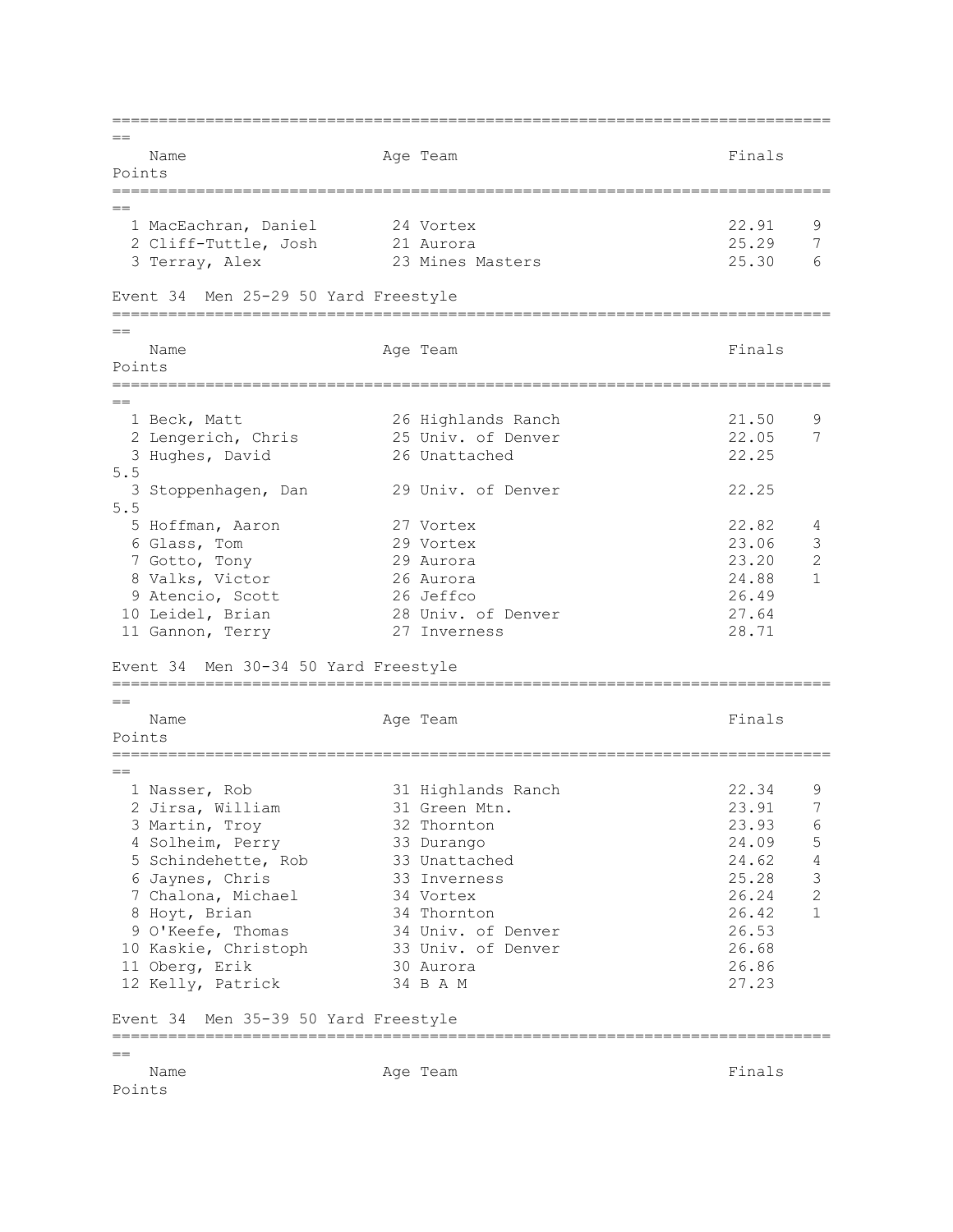| $=$ $=$ |                                      |  |                     |        |                |  |  |  |  |  |
|---------|--------------------------------------|--|---------------------|--------|----------------|--|--|--|--|--|
|         | 1 Wrynn, Patrick                     |  | 36 Air Force        | 22.53  | 9              |  |  |  |  |  |
|         | 2 Chaiyaroj, Patt                    |  | 37 Squids           | 23.25  | 7              |  |  |  |  |  |
|         | 3 Scantland, Kent                    |  | 36 S. Suburban      | 24.34  | 6              |  |  |  |  |  |
|         | 4 Niemann, Andy                      |  | 35 Aurora           | 24.55  | 5              |  |  |  |  |  |
|         | 5 Mather, Carl                       |  | 36 Highlands Ranch  | 24.78  | $\sqrt{4}$     |  |  |  |  |  |
|         | 6 Reed, Brian                        |  | 37 Unattached       | 25.09  | $\mathfrak{Z}$ |  |  |  |  |  |
|         | 7 Brodhacker, David                  |  | 39 Thornton         | 25.31  | 2              |  |  |  |  |  |
|         |                                      |  |                     |        | $\mathbf{1}$   |  |  |  |  |  |
|         | 8 Carroll, Kevin                     |  | 38 Unattached       | 25.34  |                |  |  |  |  |  |
|         | 9 Brieger, Michael                   |  | 35 Durango          | 25.41  |                |  |  |  |  |  |
|         | 10 Chrisensen, Todd                  |  | 35 Inverness        | 25.75  |                |  |  |  |  |  |
|         | 11 Stewart, Dave                     |  | 39 Thornton         | 26.05  |                |  |  |  |  |  |
|         | 12 O'Brien, Mike                     |  | 39 Durango          | 26.13  |                |  |  |  |  |  |
|         | 13 Arnold, Dan                       |  | 37 Co. Spr. Swim Tm | 28.41  |                |  |  |  |  |  |
|         | Event 34 Men 40-44 50 Yard Freestyle |  |                     |        |                |  |  |  |  |  |
|         |                                      |  |                     |        |                |  |  |  |  |  |
|         | Name                                 |  | Age Team            | Finals |                |  |  |  |  |  |
| Points  |                                      |  |                     |        |                |  |  |  |  |  |
|         |                                      |  |                     |        |                |  |  |  |  |  |
|         |                                      |  |                     |        |                |  |  |  |  |  |
|         | 1 Chalmers, Mark                     |  | 43 Unattached       | 23.20  | 9              |  |  |  |  |  |
|         | 2 Nelson, Kurt                       |  | 41 Highlands Ranch  | 23.45  | 7              |  |  |  |  |  |
|         | 3 Wesson, Jack                       |  | 40 Montrose         | 24.51  | 6              |  |  |  |  |  |
|         | 4 Allen, Bob                         |  | 42 Durango          | 24.99  | $\mathsf S$    |  |  |  |  |  |
|         | 5 Schoenecke, Mike                   |  | 44 Broomfield       | 25.73  | $\sqrt{4}$     |  |  |  |  |  |
|         | 6 Baker, Steve                       |  | 42 Highlands Ranch  | 26.93  | $\mathcal{S}$  |  |  |  |  |  |
|         | 7 Hamilton, Gil                      |  | 44 Inverness        | 27.62  | $\overline{2}$ |  |  |  |  |  |
|         | 8 Alvarado, Ray                      |  | 44 Carmody          | 28.17  | $\mathbf{1}$   |  |  |  |  |  |
|         | 9 De Fusco, Russell                  |  | 42 Air Force        | 28.62  |                |  |  |  |  |  |
|         | 10 Ellis, Mike                       |  | 42 B A M            | 29.37  |                |  |  |  |  |  |
|         | 11 Valvano, John                     |  | 44 Jeffco           | 29.68  |                |  |  |  |  |  |
|         |                                      |  |                     |        |                |  |  |  |  |  |
|         | Event 34 Men 45-49 50 Yard Freestyle |  |                     |        |                |  |  |  |  |  |
|         |                                      |  |                     |        |                |  |  |  |  |  |
|         | Name                                 |  | Age Team            | Finals |                |  |  |  |  |  |
| Points  |                                      |  |                     |        |                |  |  |  |  |  |
|         |                                      |  |                     |        |                |  |  |  |  |  |
|         |                                      |  |                     |        |                |  |  |  |  |  |
|         | 1 Hess, Richard                      |  | 46 Greeley          | 22.86  | 9              |  |  |  |  |  |
|         | 2 Stehlin, Ed                        |  | 45 Jeffco           | 24.69  | 7              |  |  |  |  |  |
|         | 3 Holum, Charles                     |  | 49 Denver Ath. Club | 24.70  | $\sqrt{6}$     |  |  |  |  |  |
|         | 4 Magnuson, Tom                      |  | 48 Aurora           | 24.88  | $\mathsf S$    |  |  |  |  |  |
|         | 5 Fischer, Chuck                     |  | 49 Univ. of Denver  | 25.33  | $\sqrt{4}$     |  |  |  |  |  |
|         | 6 Pittaway, Edwin                    |  | 45 Inverness        | 26.25  | $\mathfrak{Z}$ |  |  |  |  |  |
|         | 7 Rucker, Keith                      |  | 49 Co. Spr. Swim Tm | 26.55  | $\overline{c}$ |  |  |  |  |  |
|         | 8 Di Tolla, Bob                      |  | 46 Highlands Ranch  | 27.09  | $\mathbf{1}$   |  |  |  |  |  |
|         |                                      |  | 48 Thornton         | 27.45  |                |  |  |  |  |  |
|         | 9 Curry, Kevin                       |  |                     |        |                |  |  |  |  |  |
|         | 10 Castellano, Steve                 |  | 49 Unattached       | 27.82  |                |  |  |  |  |  |
|         | 11 Fretz, Joseph                     |  | 46 Aurora           | 29.31  |                |  |  |  |  |  |
|         | 12 McElhinney, Tom                   |  | 47 Greeley          | 29.35  |                |  |  |  |  |  |
|         | 13 Dallow, Kurt                      |  | 48 Greeley          | 31.94  |                |  |  |  |  |  |
|         |                                      |  |                     |        |                |  |  |  |  |  |

Event 34 Men 50-54 50 Yard Freestyle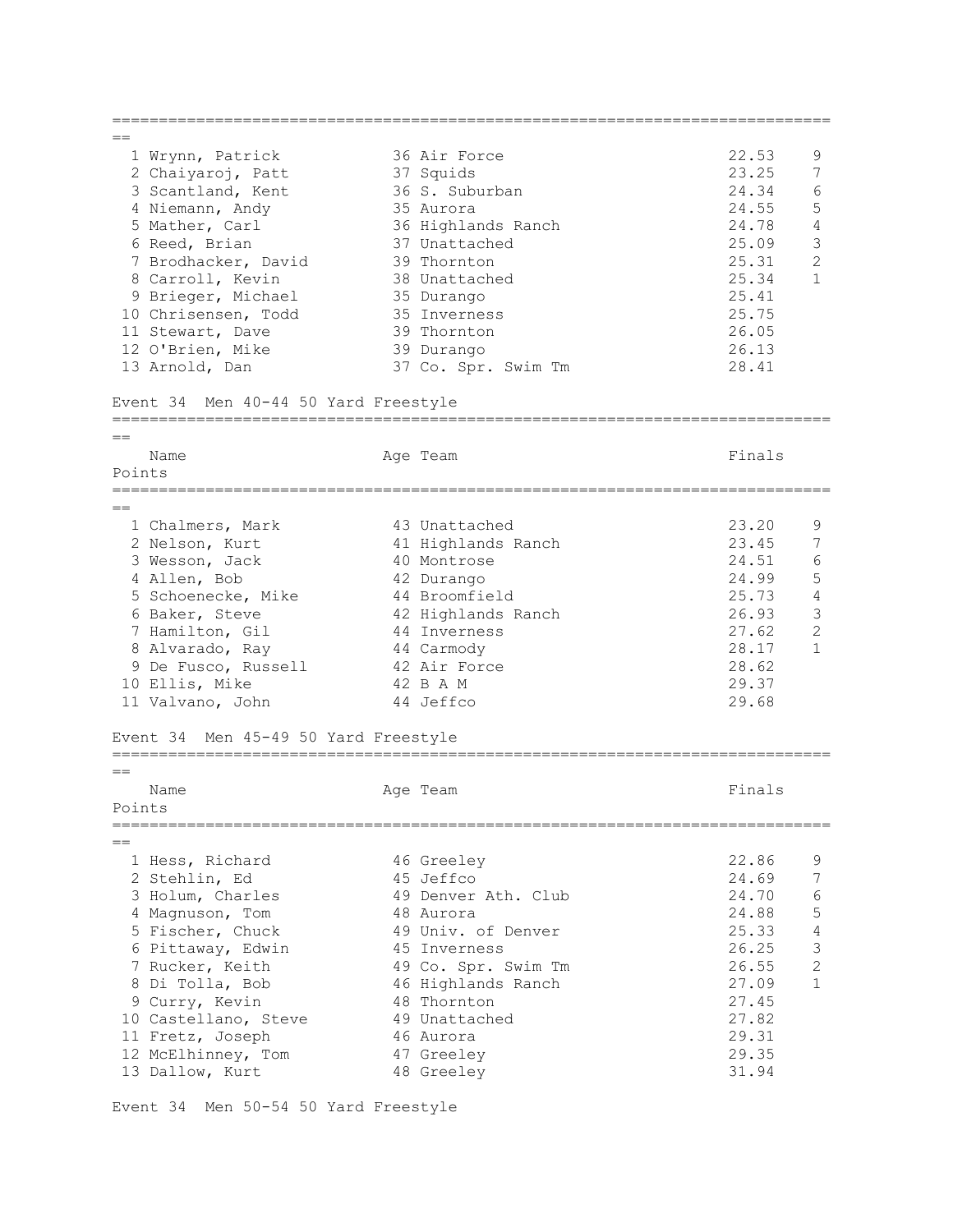=============================================================================  $=$ Name **Age Team** Age Team Finals Points =============================================================================  $=$ 1 Paxton, Jerry 52 B A M 33.79 9<br>2 McCormick, Paul 54 B A M 34.85 7 2 McCormick, Paul 54 B A M 24.85 7<br>3 Rheem, Allen 51 Squids 25.22 6<br>4 Ellis, Quincy 52 Durango 25.55 5 3 Rheem, Allen 51 Squids 25.22 6 4 Ellis, Quincy 52 Durango 25.55 5 5 Knud-Hansen, Chris 50 B A M 26.34 4 6 Blodgett, Bob 50 Inverness 28.34 3 7 Goodman, Larry 53 B A M 28.87 2 Event 34 Men 55-59 50 Yard Freestyle =============================================================================  $=$ Name Age Team Age Team Finals Points ============================================================================= == 1 Graham, Jim 59 Durango 27.66 9<br>2 Edwards, Morgan 56 Unattached 29.09 7 2 Edwards, Morgan 56 Unattached 29.09 7 3 Blankenship, James 56 Durango 29.21 6 4 Ford, Desmond 56 Carmody 31.01 5 5 Moody, Bob 57 Inverness 32.46 4 Event 34 Men 60-64 50 Yard Freestyle =============================================================================  $-$ Name **Age Team** Age Team **Finals** Points ============================================================================= == 1 Eberhard, Edward 61 Greeley 1994 12.46 9 2 Riley, Calvin 60 Squids 50.79 7 Event 34 Men 65-69 50 Yard Freestyle =============================================================================  $=$ Name **Age Team** Age Team **Finals** Points ============================================================================= == 1 Michie, Jim 68 Unattached 34.40 9 2 Kenry, George 65 S. Suburban 40.32 7 Event 34 Men 70-74 50 Yard Freestyle =============================================================================  $=$ Name **Age Team** Age Team Finals Points =============================================================================  $=$  1 Hart, James 72 Unattached 34.09 9 2 Clegern, Wayne 71 Unattached 35.08 7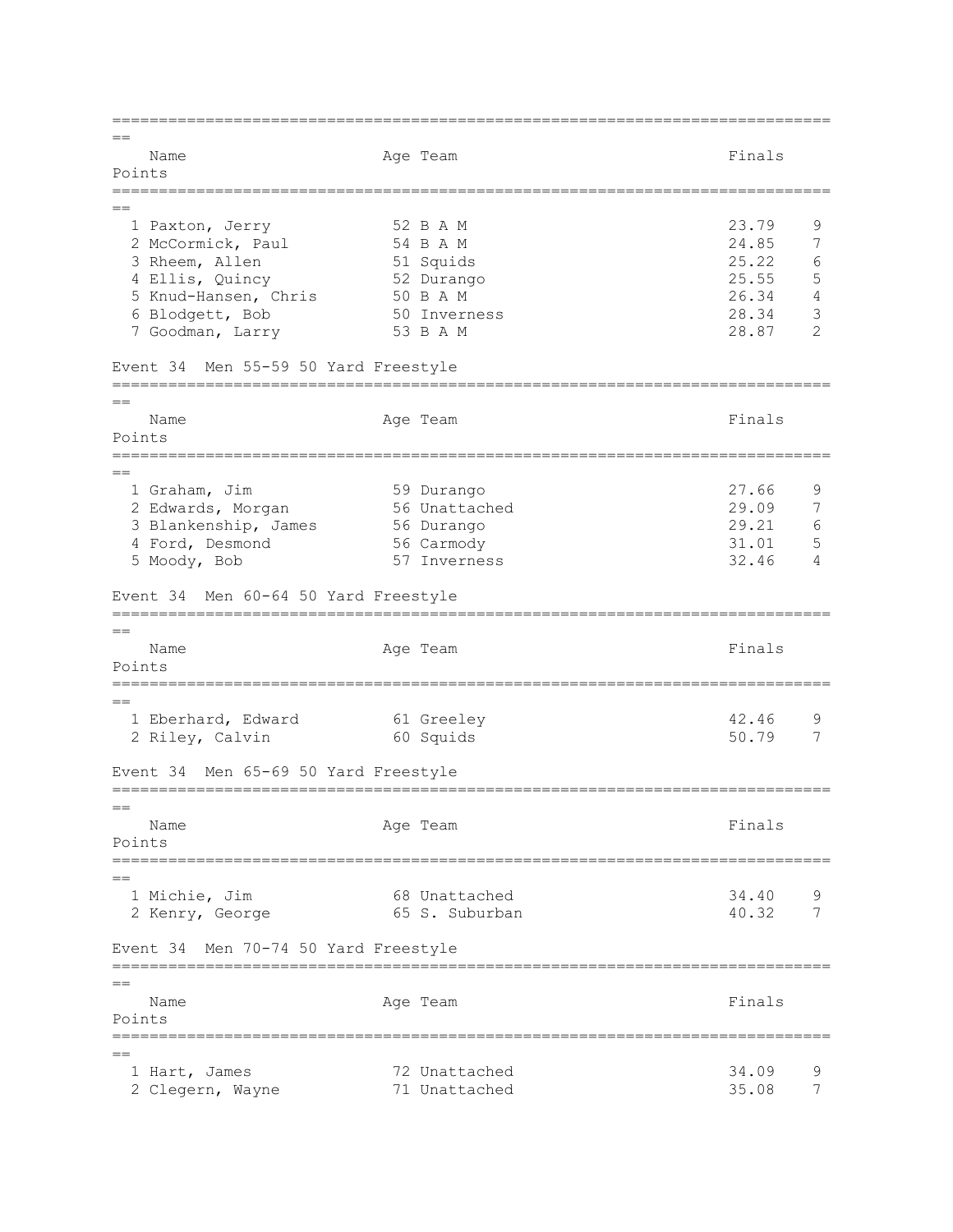Event 34 Men 75-79 50 Yard Freestyle =============================================================================  $-$ Name **Age Team** Age Team Finals Points ============================================================================= == 1 Truby, Jack 76 Univ. of Denver 32.41 9 2 Bigum, William 79 Unattached 36.17 7 3 Kohl, William 4 Wood, Richard 79 Aurora 44.14 5 Event 34 Men 85-89 50 Yard Freestyle =============================================================================  $=$ Name Readers Age Team Age Team Rinals Points =============================================================================  $=$  1 Olson, Lloyd 85 Durango 1:31.33 9 Event 35 Women 19-24 100 Yard Backstroke =============================================================================  $=$ Name **Age Team** Age Team Finals Points ============================================================================= == 1 Campos, Elsa 24 Vortex 1:06.32 9 32.46 33.86 2 Johnson, Christi 21 Vortex 1:13.50 7 34.87 38.63 Event 35 Women 25-29 100 Yard Backstroke =============================================================================  $=$ Name **Age Team** Age Team Finals Points =============================================================================  $=$ 1 Borgelt, Laura 28 Univ. of Denver 1:02.11 9 30.48 31.63 2 Lyons, Christy 26 Univ. of Denver 1:18.10 7 37.93 40.17 3 Baumann, Kari 29 Greeley 1:25.53 6 41.75 43.78 Event 35 Women 30-34 100 Yard Backstroke =============================================================================  $=$ Name **Age Team** Age Team Finals Points =============================================================================  $=$  1 Deacon, Lori 30 Univ. of Denver 1:02.37 9 31.10 31.27<br>2 Leetmae, Erika 30 Univ. of Denver 1:08.65 7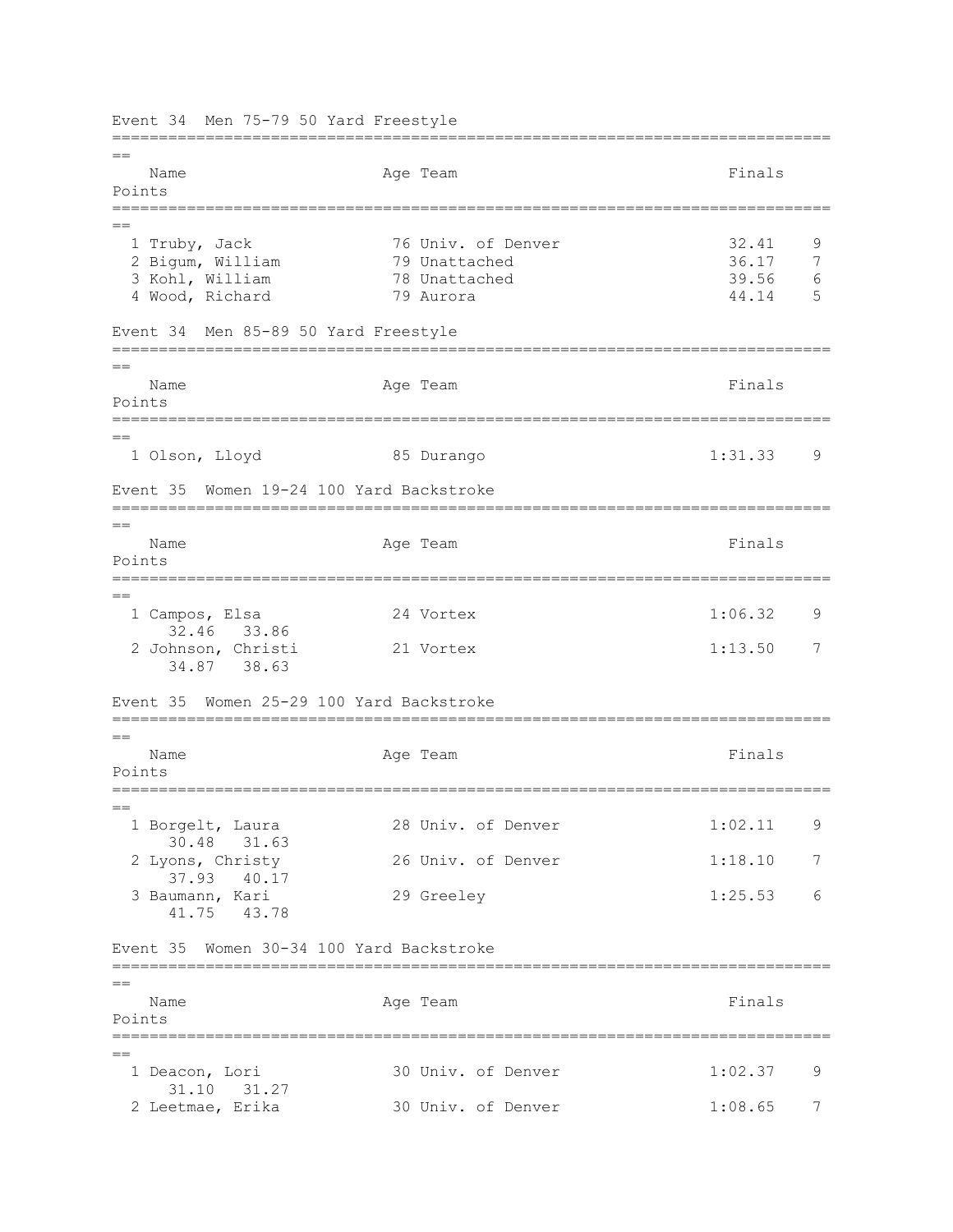33.48 35.17 3 Walters, Terri 34 Air Force 1:09.32 6 33.51 35.81 4 Rice, Katie 31 Univ. of Denver 1:10.06 5 34.08 35.98 5 Niemann, Catherine 30 Aurora 1:10.54 4 34.52 36.02 6 Hoogstrate, Sara 32 Univ. of Denver 1:12.73 3 35.65 37.08 Event 35 Women 35-39 100 Yard Backstroke =============================================================================  $=$ Name **Age Team** Age Team Finals Points ============================================================================= == 1 Rice, Wendy 38 B A M 1:09.52 9 33.52 36.00 2 Moulton, Wendy 35 Highlands Ranch 1:10.46 7 34.64 35.82 3 Rocke, Jennifer 35 B A M 1:13.62 6 35.82 37.80 4 Golding, Sandra 37 Unattached 1:18.28 5 38.73 39.55 Event 35 Women 40-44 100 Yard Backstroke =============================================================================  $=$ Name **Age Team** Age Team **Finals** Points =============================================================================  $-$ 1 Somers, Kim 41 Air Force 1:12.61 9 35.78 36.83 2 Chidester, Victoria and 44 Carmody 1:18.48 7 37.77 40.71 3 Ryan, Monica 40 Univ. of Denver 1:30.58 6 43.11 47.47 4 Kimbrough, Doris 41 Unattached 1:36.17 5 1:20.88 15.29 Event 35 Women 45-49 100 Yard Backstroke ============================================================================= == Name Age Team Age Team Finals Points ============================================================================= == 1 Lambert, Catherine 47 Durango 1:26.48 9 42.22 44.26 2 Brinton, Marjorie 45 Durango 1:30.84 7 42.04 48.80 3 McGarity, Maureen 45 Total Fitness 1:31.95 6 44.77 47.18

Event 35 Women 50-54 100 Yard Backstroke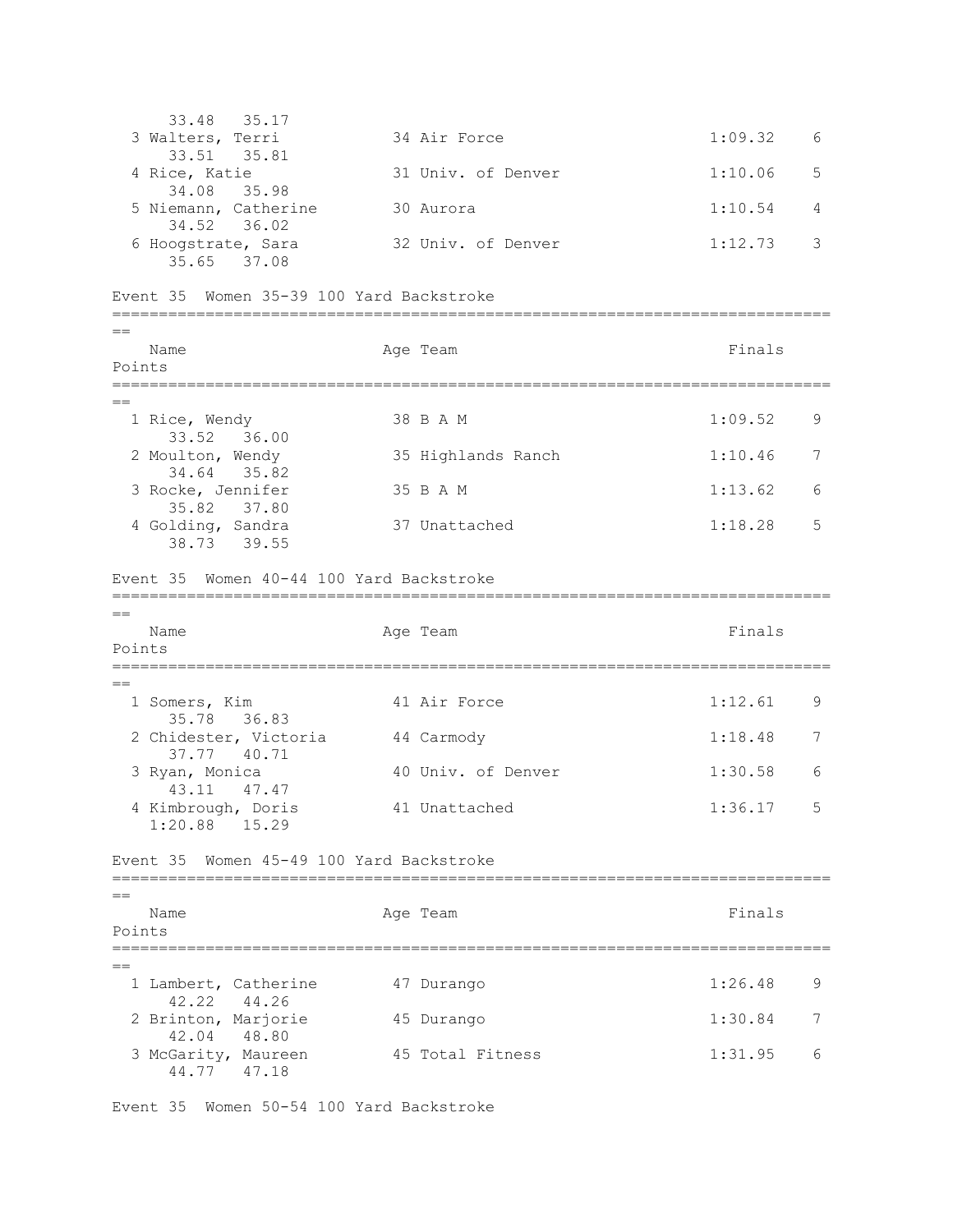=============================================================================  $=$ Name **Age Team** Age Team Finals Points =============================================================================  $=$  1 Young, Lydia 52 Carmody 1:33.78 9 47.63 46.15<br>2 Lebsack, Linda 54 Univ. of Denver 1:42.97 7 50.14 52.83 Event 35 Women 55-59 100 Yard Backstroke ============================================================================= == Name **Age Team** Age Team Finals Points ============================================================================= == 1 Zentgraf, Karen 1:35.52 9 46.82 48.70 Event 35 Women 60-64 100 Yard Backstroke =============================================================================  $=$ Name **Age Team** Age Team Finals Points ============================================================================= == 1 Clapp, Mary 62 Aurora 2:09.84 9 1:02.73 1:07.11 2 Stock, Liz 64 Jeffco 3:48.23 7 1:51.19 1:57.04 Event 36 Men 19-24 100 Yard Backstroke =============================================================================  $=$ Name **Age Team** Age Team **Finals** Points =============================================================================  $-$  1 MacEachran, Daniel 24 Vortex 55.91 9 27.50 28.41 2 Watson, Steve 23 Highlands Ranch 58.84 7 28.49 30.35 3 Jones, Ryan 24 Aurora 59.79 6 28.74 31.05 4 Bitter, Aaron 24 Aurora 1:00.50 5 29.13 31.37 Event 36 Men 25-29 100 Yard Backstroke =============================================================================  $=$ Name Age Team Age Team Finals Points ============================================================================= == 1 Beck, Matt 26 Highlands Ranch 51.44 9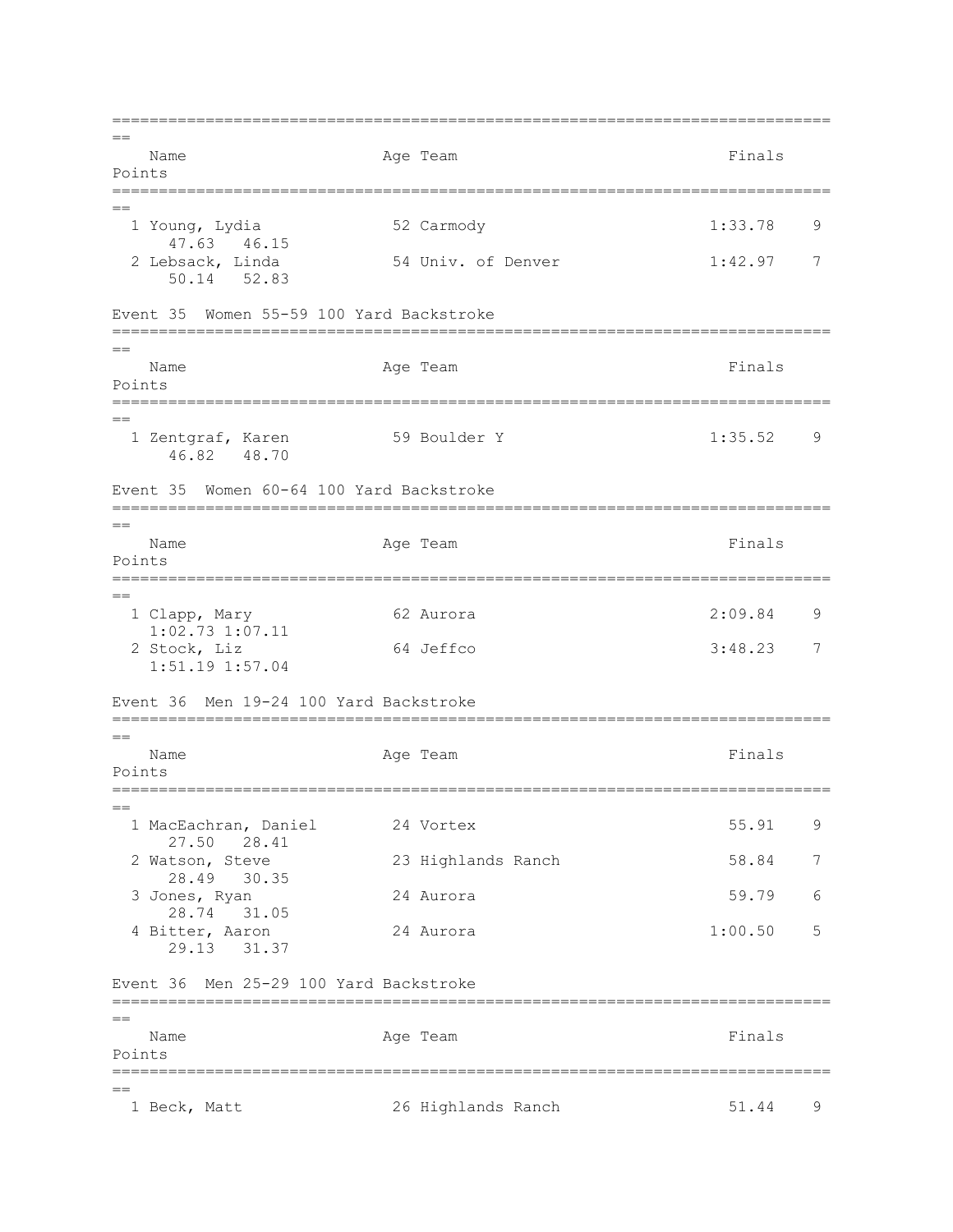25.06 26.38 2 Commings, Jeff 27 Squids 52.54 7 25.83 26.71 3 Hoffman, Aaron 27 Vortex 55.29 6 27.07 28.22 4 Valks, Victor 26 Aurora 1:02.70 5 30.75 31.95 5 Gotto, Tony 29 Aurora 1:03.37 4 30.80 32.57 Event 36 Men 30-34 100 Yard Backstroke =============================================================================  $=$ Name **Age Team** Age Team Finals Points ============================================================================= == 1 Gonzales, Mike 34 B A M 56.08 9 26.70 29.38 2 Jirsa, William 31 Green Mtn. 1:02.72 7 30.36 32.36 3 Chalona, Michael 34 Vortex 1:04.75 6 31.50 33.25 4 Jaynes, Chris 33 Inverness 1:06.29 5 32.06 34.23 5 Oberg, Erik 30 Aurora 1:14.87 4 36.88 37.99 Event 36 Men 35-39 100 Yard Backstroke =============================================================================  $-$ Name **Age Team** Age Team **Finals** Points ============================================================================= == 1 Chaiyaroj, Patt 1:00.03 9 29.62 30.41 2 Melanson, Edward 38 Univ. of Denver 1:01.00 7 29.72 31.28 3 Chrisensen, Todd 35 Inverness 1:06.34 6 32.39 33.95 4 Bakel, Joe 39 Vortex 1:06.36 5 31.72 34.64 5 Carroll, Kevin 38 Unattached 1:08.83 4 33.27 35.56 6 Thompson, Anthony 36 Missouri Valley 1:10.38 3 32.07 38.31 Event 36 Men 40-44 100 Yard Backstroke =============================================================================  $-$ Name **Age Team** Age Team **Finals** Points ============================================================================= == 1 Brackett, Bill 43 Univ. of Denver 57.92 9 28.38 29.54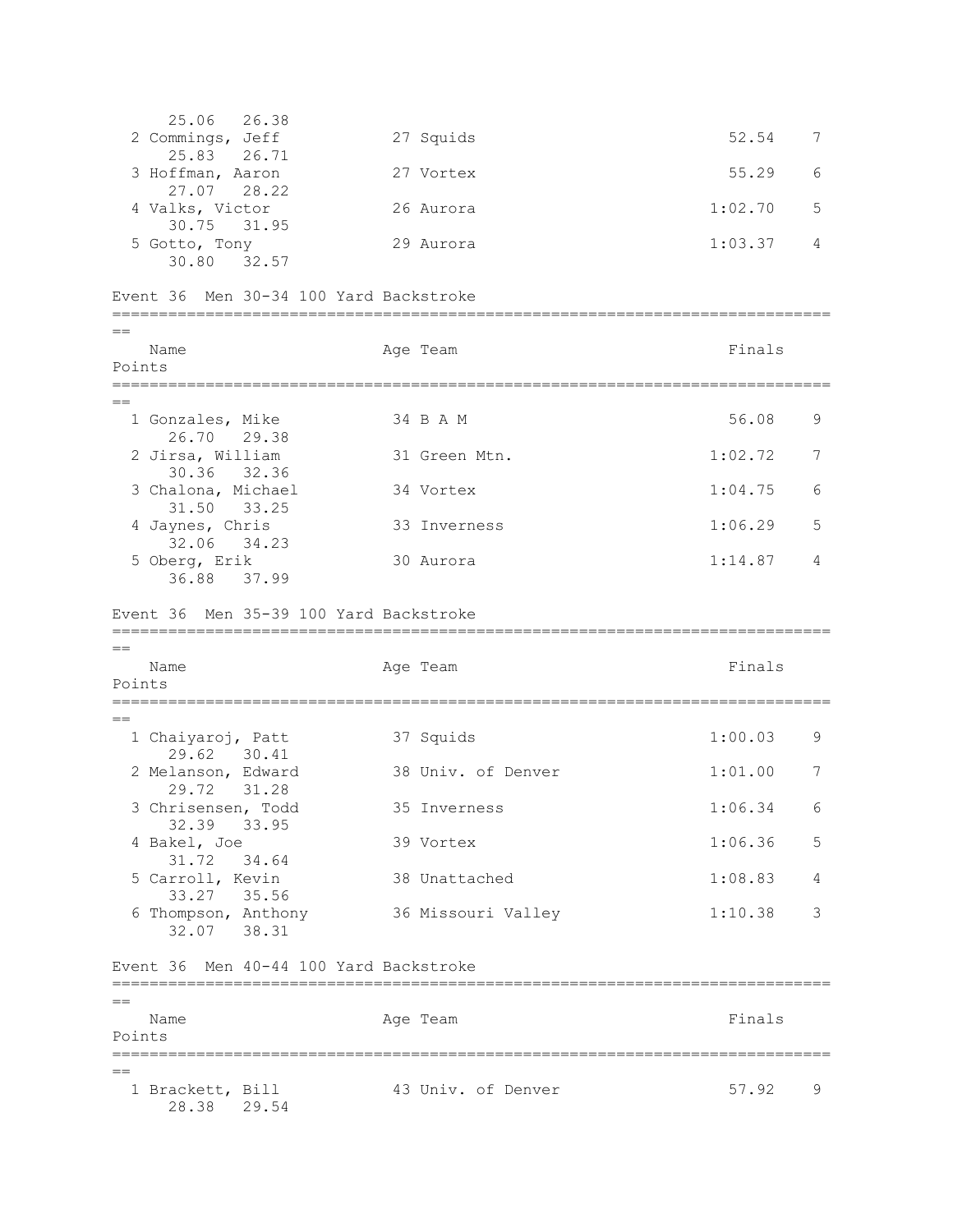2 Quinn, John 43 B A M 1:05.03 7 31.93 33.10 3 Murphy, Jim  $40$  Green Mtn.  $1:07.91$  6 32.94 34.97 4 Schoenecke, Mike  $44$  Broomfield  $1:09.06$  5 33.87 35.19 5 De Fusco, Russell 42 Air Force 1:12.30 4 35.43 36.87 6 Alvarado, Ray 44 Carmody 1:19.39 3 39.30 40.09 Event 36 Men 45-49 100 Yard Backstroke ============================================================================= == Name Age Team Age Team Finals Points ============================================================================= == 1 Hughes, John 47 Highlands Ranch 59.12 9 28.44 30.68 2 Stanback, John 47 Vortex 1:02.37 7 30.60 31.77<br>3 Holum, Charles 49 Denver Ath. Club 1:03.22 6 31.57 31.65 4 Gilbert, Jeff 45 Evergreen 1:05.16 5 31.42 33.74 Event 36 Men 50-54 100 Yard Backstroke =============================================================================  $-$ Name **Age Team** Age Team **Finals** Points =============================================================================  $=$ 1 Carney, Kent 53 Evergreen 1:11.53 9 35.14 36.39 2 Dodge, David 54 New Mexico 1:13.52 7 35.35 38.17 3 Griffith, Bill 54 Vail 1:16.99 6 38.93 38.06 4 Pflum, Glenn 51 Squids 1:38.87 5 48.89 49.98 Event 36 Men 55-59 100 Yard Backstroke =============================================================================  $=$ Name **Age Team** Age Team Finals Points =============================================================================  $-$ 1 McDanal, Steve 57 Jeffco 1:44.39 9 50.99 53.40 Event 36 Men 60-64 100 Yard Backstroke =============================================================================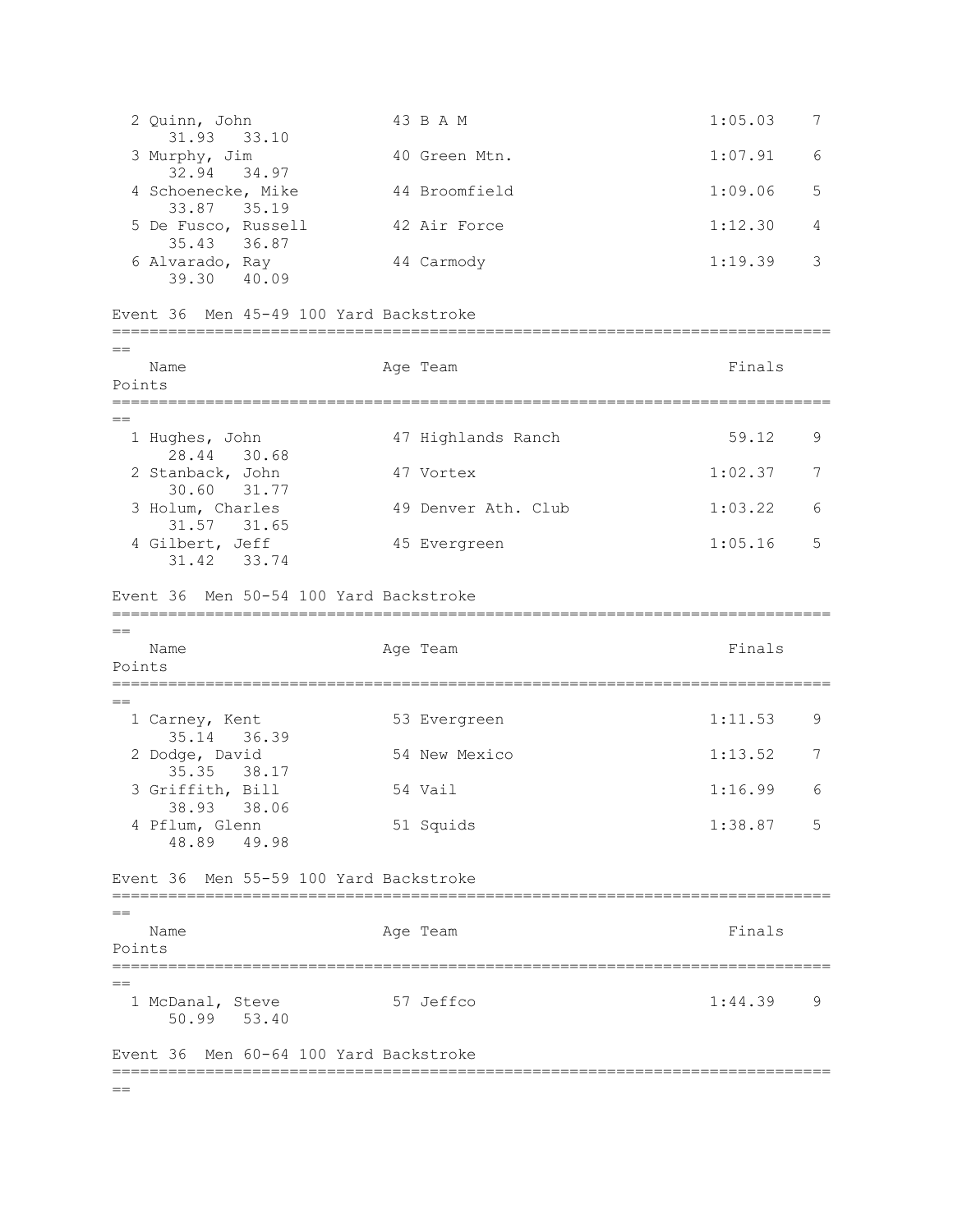| Points         | Name                              |                              |  | Age Team                                                    | Finals             |        |
|----------------|-----------------------------------|------------------------------|--|-------------------------------------------------------------|--------------------|--------|
| $=$            |                                   | 36.30 38.12                  |  | 1 Wendelken, Frederick 62 Evergreen                         | 1:14.42            | 9      |
|                | Event 36                          |                              |  | Men 65-69 100 Yard Backstroke                               |                    |        |
| Points         | Name                              |                              |  | Age Team                                                    | Finals             |        |
|                | 1 Dehmel, Rolf<br>2 Kenry, George | 45.21 48.23<br>48.74 1:05.62 |  | 65 Estes Park<br>65 S. Suburban                             | 1:33.44<br>1:54.36 | 9<br>7 |
|                | Event 36                          |                              |  | Men 70-74 100 Yard Backstroke                               |                    |        |
| $=$<br>Points  | Name                              |                              |  | Age Team                                                    | Finals             |        |
| $==$           | 1 Hart, James                     | 48.93 51.01                  |  | 72 Unattached                                               | 1:39.94            | 9      |
|                | Event 36                          |                              |  | Men 75-79 100 Yard Backstroke                               |                    |        |
| $==$<br>Points | Name                              |                              |  | Age Team                                                    | Finals             |        |
|                | 1 Truby, Jack<br>2 Wood, Richard  | 48.04 46.25<br>56.65 1:02.83 |  | ========================<br>76 Univ. of Denver<br>79 Aurora | 1:34.29<br>1:59.48 | 9<br>7 |
|                | Event 36                          |                              |  | Men 80-84 100 Yard Backstroke                               |                    |        |
| Points         | Name                              |                              |  | Age Team                                                    | Finals             |        |
| $=$            | 1 Wrenn, John                     | 53.50 56.78                  |  | 80 B A M                                                    | 1:50.28            | 9      |
|                |                                   |                              |  | Event 36 Men 85-89 100 Yard Backstroke                      |                    |        |
| $=$<br>Points  | Name                              |                              |  | Age Team                                                    | Finals             |        |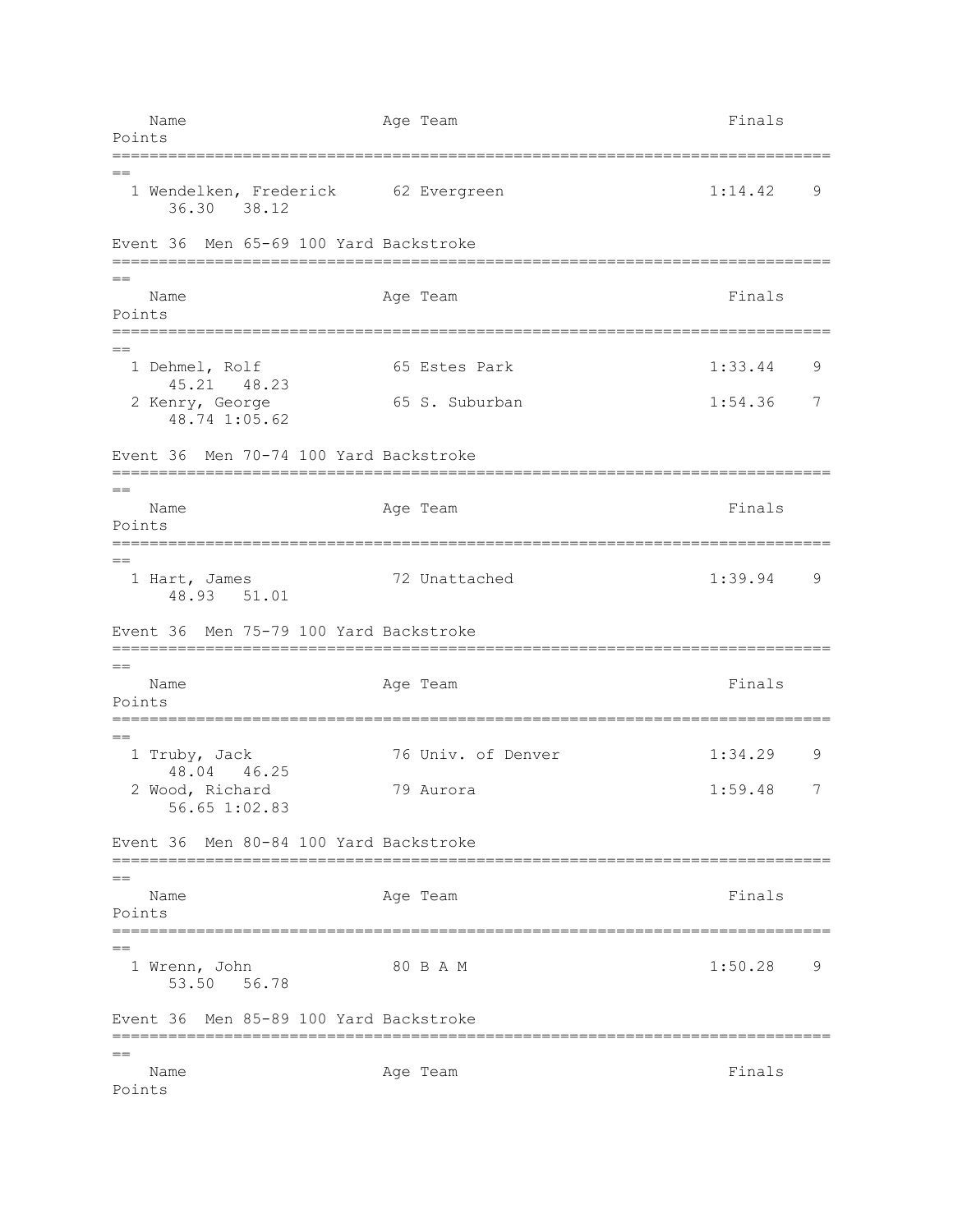=============================================================================  $=$  1 Olson, Lloyd 85 Durango 2:53.07 9 1:21.97 1:31.10 Event 37 Women 19-24 100 Yard IM ============================================================================= == Name **Age Team** Age Team **Finals** Points ============================================================================= == 1 Sunie, Marie 22 Jeffco 1:09.97 9 32.95 37.02 2 Dempsey, Jamie 19 Vortex 1:10.82 7 31.62 39.20 3 Osberg, Molly 23 Jeffco 1:13.18 6 34.19 38.99 4 Gearke, Molly 21 Greeley 1:15.51 5 35.03 40.48 5 Greenleaf, Kristin 22 Jeffco 1:18.08 4 37.62 40.46 Event 37 Women 25-29 100 Yard IM =============================================================================  $=$ Name **Age Team** Age Team Finals Points =============================================================================  $-$ 1 Wetherald, Cindy 27 Summit 1:15.24 9 35.25 39.99 2 Fassler, Elizabeth 28 Durango 1:16.04 7 36.00 40.04 3 Lyons, Christy 26 Univ. of Denver 1:18.98 6 38.12 40.86<br>4 Sullivan, Kate 28 Total Fitness 1:21.15 5 36.81 44.34 5 Landholm, Michelle 25 Univ. of Denver 1:24.65 4 40.84 43.81 6 Baumann, Kari 29 Greeley 1:27.47 3 40.91 46.56 Event 37 Women 30-34 100 Yard IM =============================================================================  $=$ Name **Age Team** Age Team Finals Points =============================================================================  $-$ 1 Lee, Sarah 34 B A M 1:03.39 9 29.19 34.20<br>2 Deacon, Lori 30 Univ. of Denver 1:04.54 7 29.86 34.68 3 Leetmae, Erika 30 Univ. of Denver 1:09.41 6 31.73 37.68 4 Niemann, Catherine 30 Aurora 1:09.88 5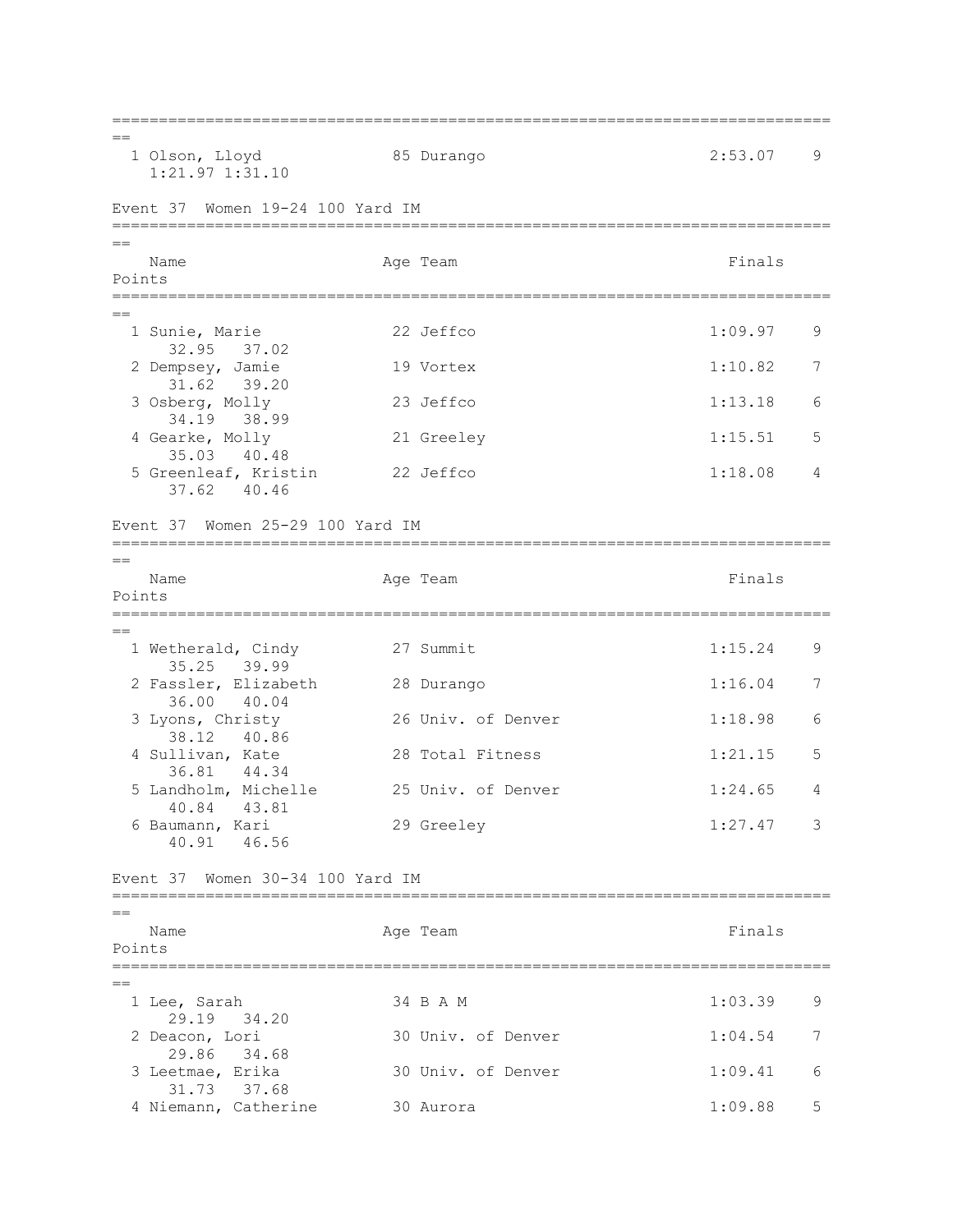32.58 37.30 5 Geil, Kimberly 31 B A M 1:12.35 4 34.02 38.33 6 Hoogstrate, Sara 32 Univ. of Denver 1:12.97 3 34.36 38.61 7 Dunn, Bridget 33 Univ. of Denver 1:15.42 2 35.90 39.52 8 Bailey, Jamie 33 Summit 1:20.67 1 39.81 40.86 9 Keaten, Heather 31 Ft. Collins 1:21.67 38.69 42.98 10 Landis, Erika 31 Univ. of Denver 1:22.29 37.44 44.85 11 Sewell, Deidre 33 Unattached 1:23.92 38.73 45.19<br>12 Gromala, Karen 31 Univ. of Denver 1:27.20 41.69 45.51

=============================================================================

Event 37 Women 35-39 100 Yard IM

== Name **Age Team** Age Team **Finals** Points =============================================================================  $=$ 1 Divelbiss, Susanne 35 Pueblo 1:06.34 9 31.62 34.72 2 Sappey, Collette 36 B A M 1:06.72 7 29.82 36.90 3 Reeder, Karen 38 Air Force 1:06.88 6 31.92 34.96 4 Crouch, Kim 39 B A M 1:07.07 5 31.35 35.72 5 Moulton, Wendy 35 Highlands Ranch 1:09.19 4 32.08 37.11 82.00 37.11<br>6 Hagadorn, Heather 36 Univ. of Denver 1:10.07 3 31.55 38.52 7 Horn, Kris 38 Green Mtn. 1:11.91 2 34.00 37.91 8 Todd, Joanie 28 Inverness 1:15.71 1 35.74 39.97 9 Rocke, Jennifer 35 B A M 1:17.58 35.74 41.84 10 Shultz, Lisa 38 Inverness 1:17.79 36.35 41.44 11 Sauls, Catherine 36 Thornton 1:20.82 38.81 42.01 Event 37 Women 40-44 100 Yard IM ============================================================================= == Name **Age Team** Age Team **Finals** Points

============================================================================= == 1 Drozda, Cathy **42 Thornton** 1:07.55 9 31.11 36.44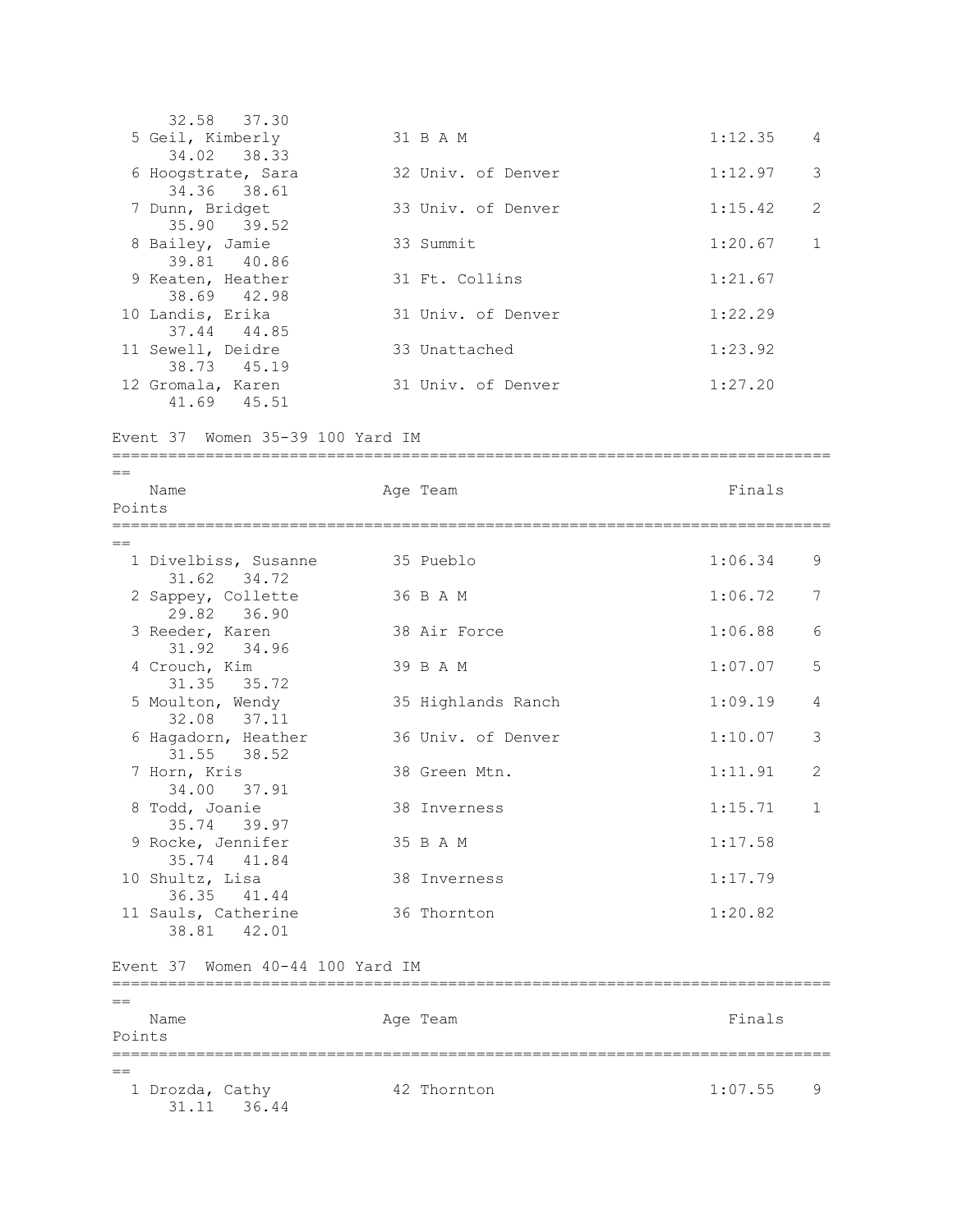| $=$ $=$<br>Name<br>Points |                                                | Age Team            | Finals  |              |
|---------------------------|------------------------------------------------|---------------------|---------|--------------|
|                           |                                                |                     |         |              |
|                           | Event 37 Women 55-59 100 Yard IM               |                     |         |              |
|                           | 49.72<br>-- Fouts, Susan<br>42.16              | 50 S. Suburban      | DQ.     |              |
|                           | 42.59  46.91<br>3 Lebsack, Linda<br>46.86      | 54 Univ. of Denver  | 1:36.58 | 6            |
|                           | 43.73<br>45.23<br>2 Young, Lydia               | 52 Carmody          | 1:29.50 | 7            |
| $=$                       | 1 Nigh, Rosemary                               | 54 Inverness        | 1:28.96 | 9            |
| Points                    | ===============================                |                     |         |              |
| $==$<br>Name              |                                                | Age Team            | Finals  |              |
|                           | Event 37 Women 50-54 100 Yard IM               |                     |         |              |
|                           | 45.33 48.54<br>6 Yoder, Margie<br>48.20 50.25  | 48 Univ. of Denver  | 1:38.45 | 3            |
|                           | 40.92 48.62<br>5 Wilson, Debbie                | 49 Denver Ath. Club | 1:33.87 | 4            |
|                           | 36.74 49.36<br>4 De Marie, Mary-Jeanne         | 49 Aurora           | 1:29.54 | 5            |
|                           | 34.21 41.09<br>3 Anderson, Deborah             | 48 Durango          | 1:26.10 | 6            |
|                           | 33.87 39.12<br>2 Roche, Carolyn                | 49 B A M            | 1:15.30 | 7            |
|                           | 1 Rosener, Karen                               | 47 Ft. Collins      | 1:12.99 | 9            |
| Name<br>Points            |                                                | Age Team            | Finals  |              |
| $==$                      |                                                |                     |         |              |
|                           | Event 37 Women 45-49 100 Yard IM               |                     |         |              |
|                           | 8 Roof, Anna Lea<br>51.13 50.49                | 40 Missouri Valley  | 1:41.62 | $\mathbf{1}$ |
|                           | 7 Wallace, Julie<br>43.09 48.45                | 40 Ft. Collins      | 1:31.54 | 2            |
|                           | 36.80 43.89<br>6 Liska, Laura<br>37.46 44.54   | 41 Inverness        | 1:22.00 | 3            |
|                           | 5 Chidester, Victoria                          | 44 Carmody          | 1:20.69 | 4            |
|                           | 33.18<br>37.46<br>4 King, Cindy<br>35.80 41.35 | 41 Inverness        | 1:17.15 | 5            |
|                           | 32.49 36.97<br>3 Somers, Kim                   | 41 Air Force        | 1:10.64 | 6            |
|                           | 2 Garnier, Kathy                               | 40 Inverness        | 1:09.46 | 7            |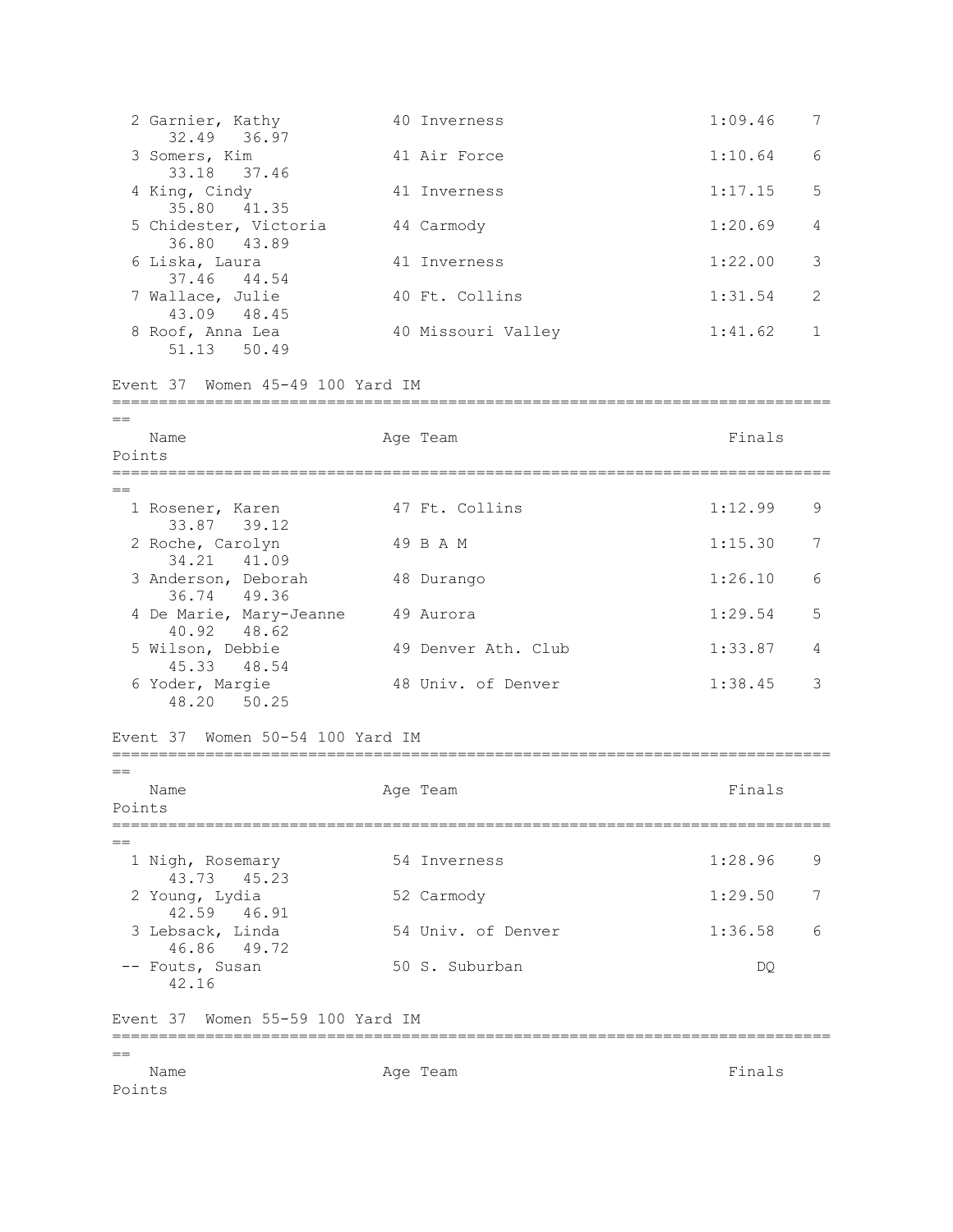=============================================================================  $=$ 1 Wise, Louise 58 Green Mtn. 1:31.93 9 44.71 47.22 2 Zentgraf, Karen 1:38.79 7 46.65 52.14 Event 37 Women 65-69 100 Yard IM =============================================================================  $=$ Name **Age Team** Age Team **Finals** Points ============================================================================= == 1 Buchannan, Peggy 68 Evergreen 1:57.48 9 58.06 59.42 Event 37 Women 70-74 100 Yard IM =============================================================================  $=$ Name **Age Team** Age Team **Finals** Points ============================================================================= == 1 Bohl, Nanette 72 Missouri Valley 1:42.59 9 49.56 53.03 Event 38 Men 19-24 100 Yard IM =============================================================================  $-$ Name **Age Team** Age Team **Finals** Points ============================================================================= == 1 Watson, Steve 23 Highlands Ranch 59.00 9 27.54 31.46<br>2 Terray, Alex 23 Mines Masters 1:07.78 7 31.05 36.73 Event 38 Men 25-29 100 Yard IM ============================================================================= == Name **Age Team** Age Team **Finals** Points ============================================================================= == 1 Commings, Jeff 27 Squids 54.29 9 25.40 28.89 2 Lengerich, Chris 25 Univ. of Denver 56.20 7 25.48 30.72 3 Hoffman, Aaron 27 Vortex 56.39 6 24.99 31.40 4 Beck, Matt 26 Highlands Ranch 57.56 5 24.87 32.69 5 Gotto, Tony 29 Aurora 58.09 4 27.11 30.98 6 Hicks, Steve 28 Inverness 59.56 3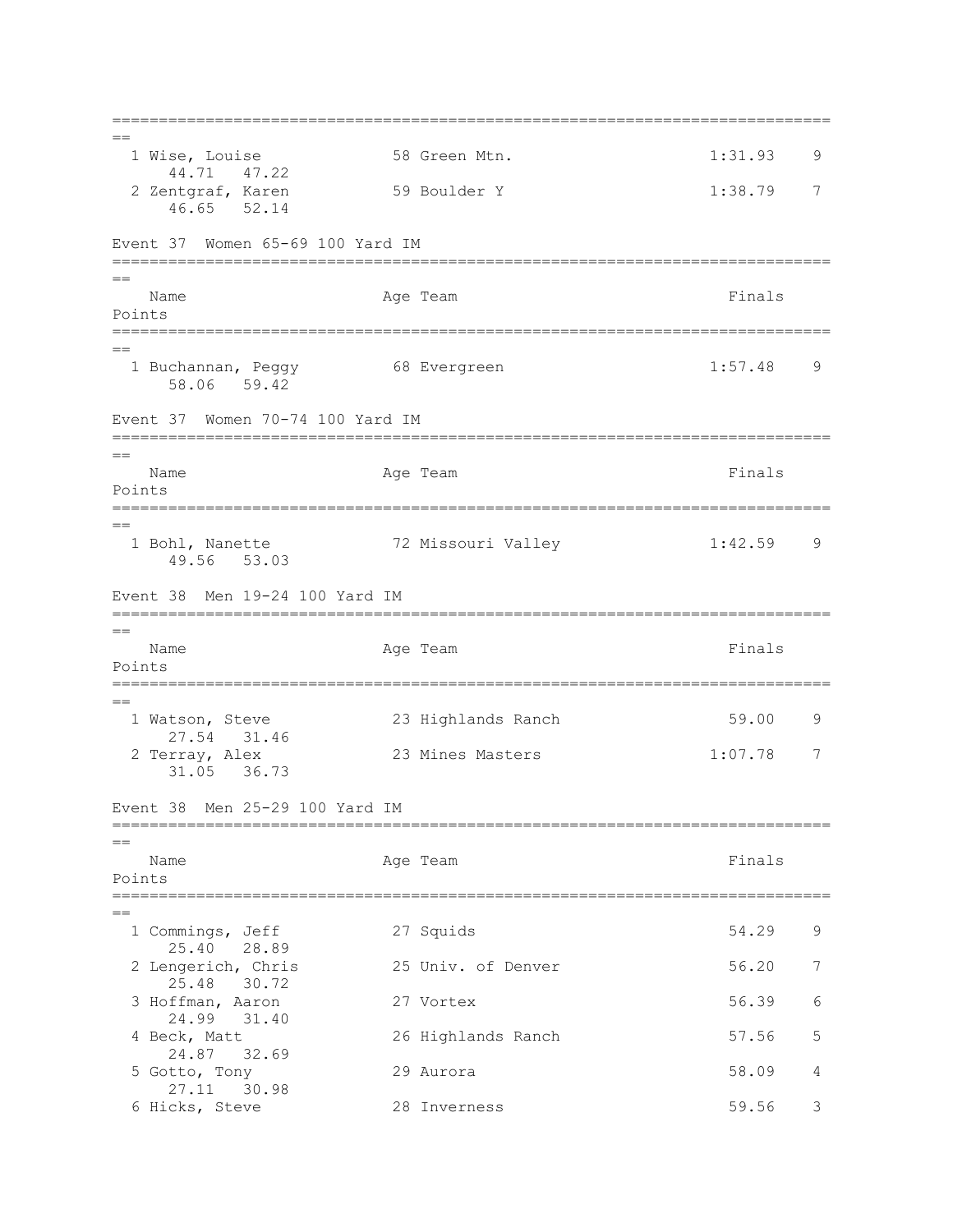28.05 31.51<br>7 Valks, Victor 26 Aurora 1:05.29 2 28.86 36.43 8 Atencio, Scott 26 Jeffco 1:09.68 1 32.96 36.72 9 Leidel, Brian 28 Univ. of Denver 1:10.30 35.06 35.24 10 Gannon, Terry 27 Inverness 1:17.28 36.25 41.03 Event 38 Men 30-34 100 Yard IM =============================================================================  $=$ Name **Age Team** Age Team Finals Points ============================================================================= == 1 Gonzales, Mike 34 B A M 59.95 9 26.78 33.17 2 Champlin, Pete 32 Univ. of Denver 1:03.11 7 29.15 33.96 3 Solheim, Perry 33 Durango 1:03.50 6 28.99 34.51 4 Jaynes, Chris 33 Inverness 1:07.14 5 31.89 35.25 5 O'Keefe, Thomas 34 Univ. of Denver 1:09.93 4 32.52 37.41 6 Oberg, Erik 30 Aurora 1:10.71 3 32.42 38.29 7 Hoftiezer, Scott 30 Denver Ath. Club 1:11.08 2 34.43 36.65 8 Hoyt, Brian 34 Thornton 1:13.89 1 32.70 41.19 9 Kaskie, Christoph 33 Univ. of Denver 1:15.59 35.73 39.86 Event 38 Men 35-39 100 Yard IM =============================================================================  $=$ Name **Age Team Age Team Age Team Finals** Points =============================================================================  $=$ 1 Chaiyaroj, Patt 37 Squids 59.02 9 27.32 31.70 2 Wrynn, Patrick 36 Air Force 1:00.71 7 28.41 32.30 3 Miller, George 35 Inverness 1:02.46 6 31.00 31.46 4 Scantland, Kent 36 S. Suburban 1:04.89 5 30.18 34.71 5 Brodhacker, David 39 Thornton 1:05.77 4 30.28 35.49 6 Chrisensen, Todd 35 Inverness 1:06.26 3 29.99 36.27 7 Carroll, Kevin 38 Unattached 1:06.82 2 31.70 35.12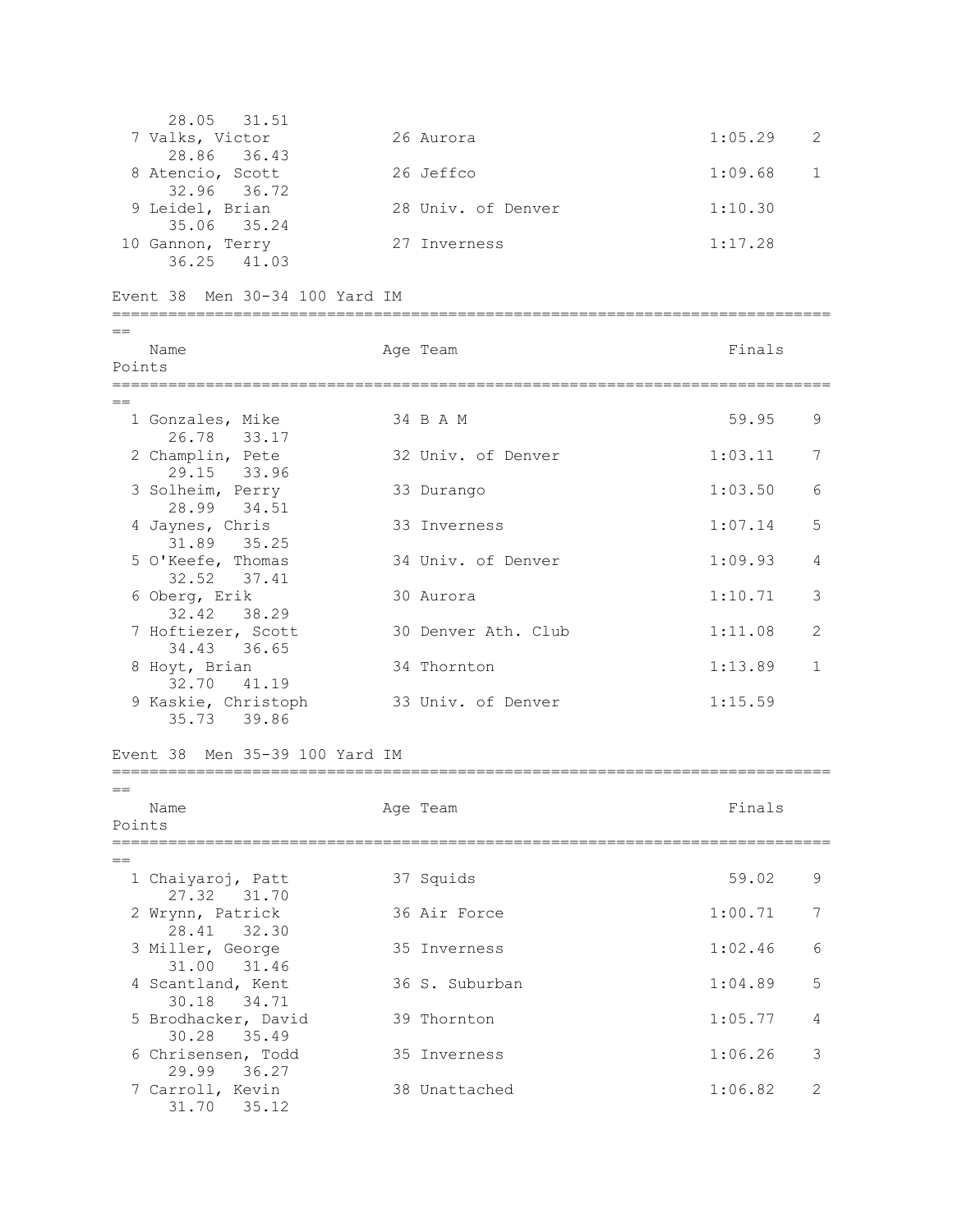8 Carey, Chuck 37 Denver Ath. Club 1:07.29 1 31.26 36.03 9 Stewart, Dave 39 Thornton 30 Thomas 39 Thornton 39 Thomas 39 Thornton 39 Thomas 39 Thomas 39 Thomas 39 Thomas 39 Thomas 39 Thomas 39 Thomas 39 Thomas 39 Thomas 39 Thomas 39 Thomas 39 Thomas 39 Thomas 39 Thomas 39 Thomas 32.96 35.78 10 O'Brien, Mike 39 Durango 1:09.87 32.90 36.97 Event 38 Men 40-44 100 Yard IM =============================================================================  $=$ Name **Age Team** Age Team **Finals** Points ============================================================================= == 1 Nelson, Kurt 41 Highlands Ranch 1:00.61 9 28.07 32.54 2 Lee, Marshall 42 B A M 1:02.46 7 29.05 33.41 3 Nolte, Chris 44 Inverness 1:02.91 6 28.79 34.12 4 Wesson, Jack 30 Montrose 1:03.01 5 29.99 33.02 5 Schoenecke, Mike  $44$  Broomfield 1:05.06 4 30.19 34.87 6 Reardon, Ken 42 Vortex 1:05.75 3 31.03 34.72 7 Ghaffari, Manu  $44$  B A M  $1:06.63$  2 31.71 34.92 8 Baker, Steve 42 Highlands Ranch 1:08.67 1 32.59 36.08 9 Allen, Bob 42 Durango 1:09.00 32.72 36.28 10 Newcomb, Scott 40 Evergreen 1:09.13 31.92 37.21 11 De Fusco, Russell 42 Air Force 1:11.65 34.73 36.92 12 Alvarado, Ray 44 Carmody 1:16.43 36.40 40.03 13 Hamilton, Gil 44 Inverness 1:16.68 36.41 40.27 14 Valvano, John 44 Jeffco 1:25.66 42.68 42.98 Event 38 Men 45-49 100 Yard IM =============================================================================  $=$ Name **Age Team** Age Team Finals Points =============================================================================  $-$  1 Hess, Richard 46 Greeley 58.34 9 27.36 30.98 2 Mann, Michael 46 Univ. of Denver 58.98 7 27.22 31.76 3 MacDonald, Lee 49 Vortex 1:01.32 6 28.80 32.52 4 Fischer, Chuck 49 Univ. of Denver 1:04.27 5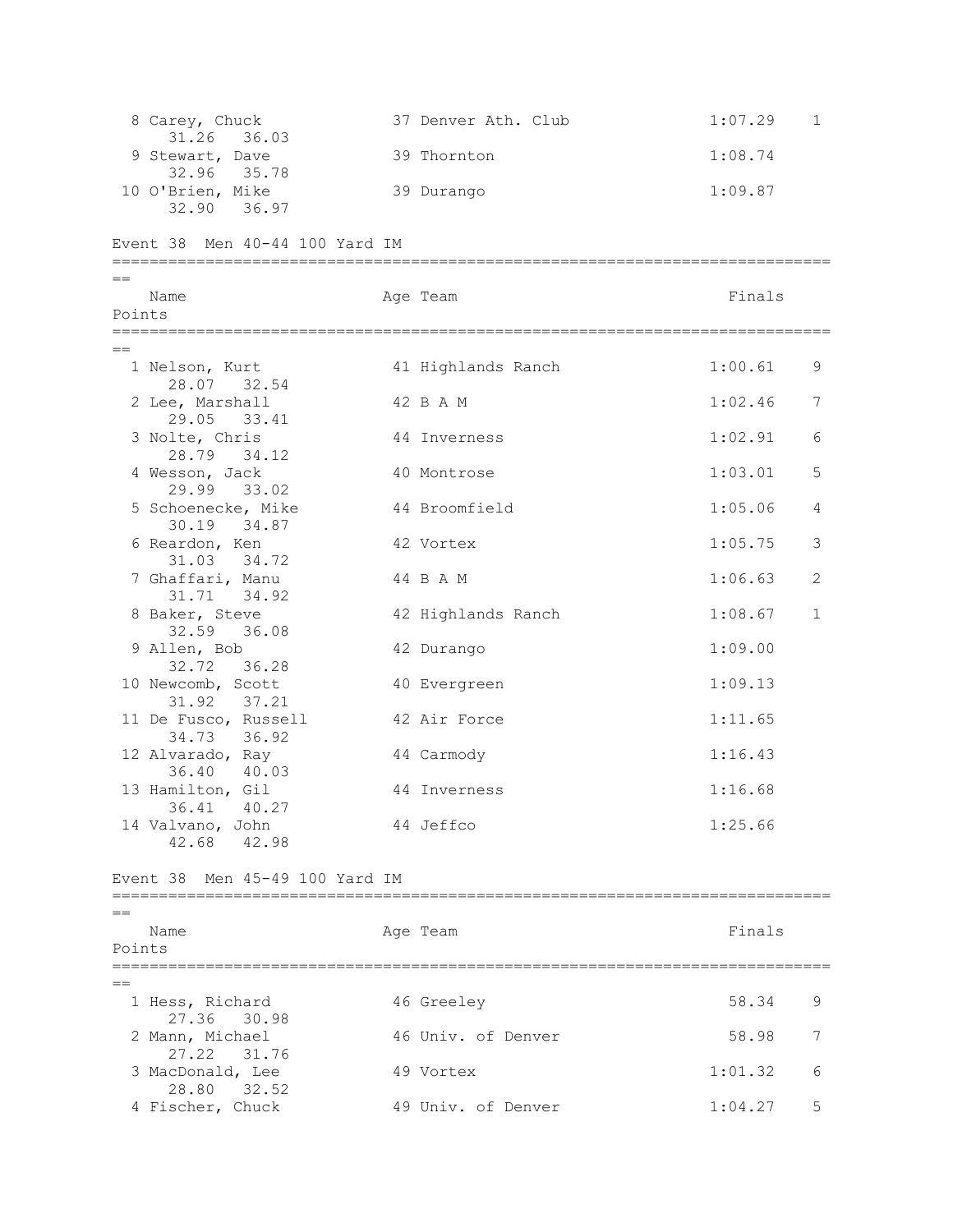|        | 30.66<br>33.61                         |                     |         |              |
|--------|----------------------------------------|---------------------|---------|--------------|
|        | 5 Pittaway, Edwin<br>33.38<br>37.10    | 45 Inverness        | 1:10.48 | 4            |
|        | 6 Curry, Kevin<br>33.19 39.47          | 48 Thornton         | 1:12.66 | 3            |
|        | 7 McElhinney, Tom<br>38.13 42.32       | 47 Greeley          | 1:20.45 | 2            |
|        | 8 Dallow, Kurt<br>41.45 46.89          | 48 Greeley          | 1:28.34 | $\mathbf{1}$ |
|        | -- Holum, Charles<br>29.49             | 49 Denver Ath. Club | DQ.     |              |
|        | -- Magnuson, Tom<br>30.36              | 48 Aurora           | DQ.     |              |
|        | -- Fretz, Joseph<br>36.72              | 46 Aurora           | DQ.     |              |
|        | Event 38 Men 50-54 100 Yard IM         |                     |         |              |
| $=$    | Name                                   | Age Team            | Finals  |              |
| Points |                                        |                     |         |              |
| $==$   |                                        |                     |         |              |
|        | 1 Rheem, Allen<br>31.00 33.84          | 51 Squids           | 1:04.84 | 9            |
|        | 2 Ellis, Quincy<br>31.11 36.66         | 52 Durango          | 1:07.77 | 7            |
|        | 3 Griffith, Bill<br>34.11 34.76        | 54 Vail             | 1:08.87 | 6            |
|        | 4 Dodge, David<br>32.24 38.03          | 54 New Mexico       | 1:10.27 | 5            |
|        | 5 Knud-Hansen, Chris<br>32.39<br>40.05 | 50 B A M            | 1:12.44 | 4            |
|        | 6 Schwenker, Pete<br>37.04 42.03       | 53 Boulder Y        | 1:19.07 | 3            |
|        | 7 Goodman, Larry<br>37.93 43.41        | 53 B A M            | 1:21.34 | $\mathbf{2}$ |
|        | 8 Schafer, Roger<br>41.78 43.02        | 53 Carmody          | 1:24.80 | $\mathbf{1}$ |
|        | 9 Pflum, Glenn<br>50.13<br>44.02       | 51 Squids           | 1:34.15 |              |
|        | -- Blodgett, Bob<br>41.17              | 50 Inverness        | DQ.     |              |
|        | Event 38 Men 55-59 100 Yard IM         |                     |         |              |
| $=$    |                                        |                     |         |              |
| Points | Name                                   | Age Team            | Finals  |              |
| ==     | 1 Graham, Jim<br>37.15 40.12           | 59 Durango          | 1:17.27 | 9            |
|        | Men 60-64 100 Yard IM<br>Event 38      |                     |         |              |
| $==$   |                                        |                     |         |              |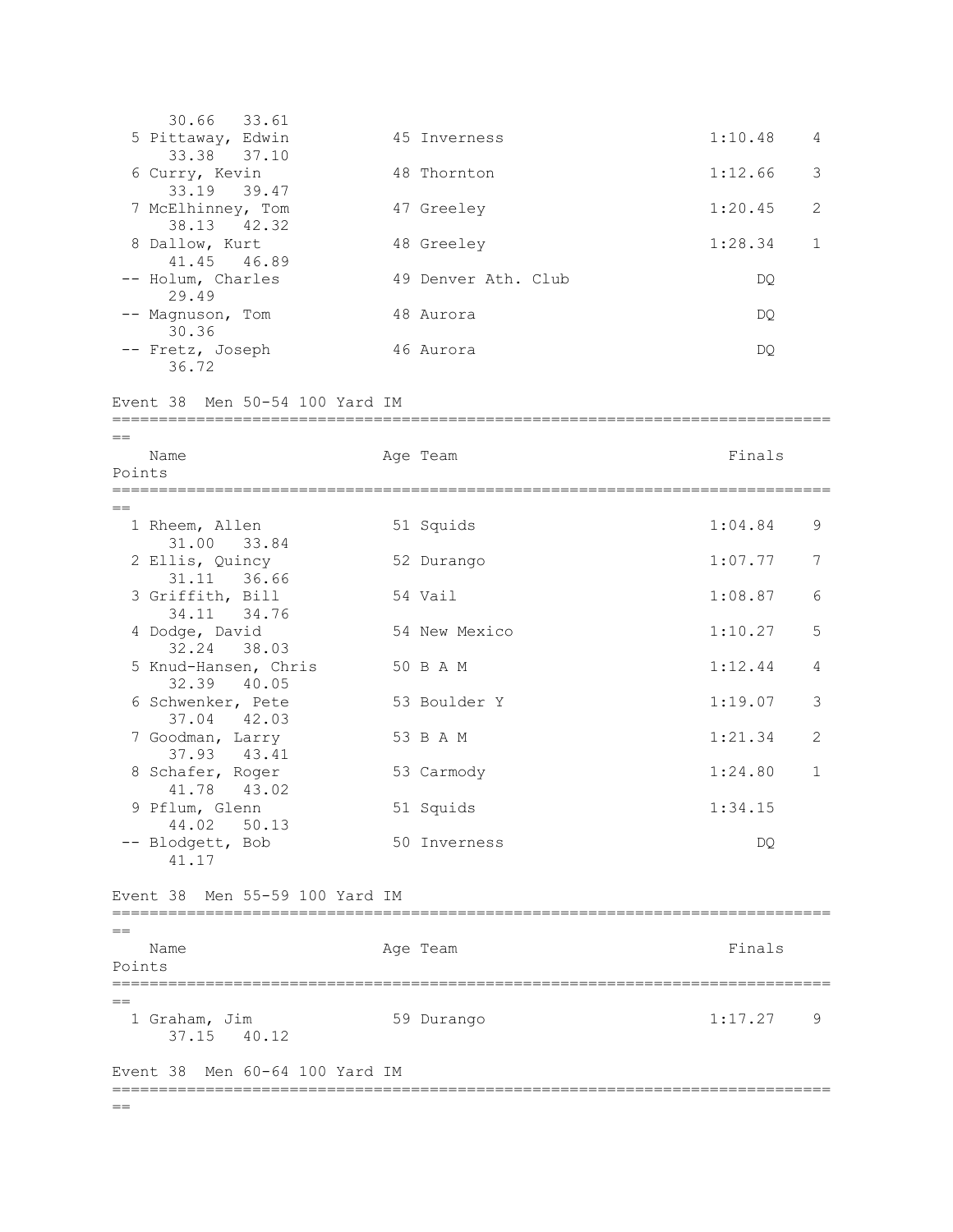Name Age Team Age Team Finals Points ============================================================================= == 1 Wendelken, Frederick 62 Evergreen 1:12.73 9 33.65 39.08 2 King, William 61 Green Mtn. 1:21.85 7 39.29 42.56 3 Plummer, Mark 64 S. Suburban 1:32.63 6 43.46 49.17 Event 38 Men 65-69 100 Yard IM ============================================================================= == Name **Age Team** Age Team Finals Points ============================================================================= == 1 O'Brien, Dennis 65 Durango 1:13.00 9 34.65 38.35 2 Patten, Bob 66 Denver Ath. Club 1:18.75 7 37.15 41.60 Event 38 Men 70-74 100 Yard IM =============================================================================  $=$ Name **Age Team** Age Team **Finals** Points =============================================================================  $-$ 1 Hart, James 72 Unattached 1:33.81 9 46.45 47.36 Event 38 Men 75-79 100 Yard IM =============================================================================  $=$ Name **Age Team** Age Team **Finals** Points =============================================================================  $=$  1 Wood, Richard 79 Aurora 2:14.21 9 1:03.15 1:11.06 2 McDermott, Robert 78 Unattached 2:43.28 7 1:21.06 1:22.22 Event 38 Men 80-84 100 Yard IM =============================================================================  $=$ Name **Age Team** Age Team **Finals** Points =============================================================================  $=$ 1 Wrenn, John 80 B A M 1:58.42 9 58.56 59.86

Event 39 Women 19-24 200 Yard Freestyle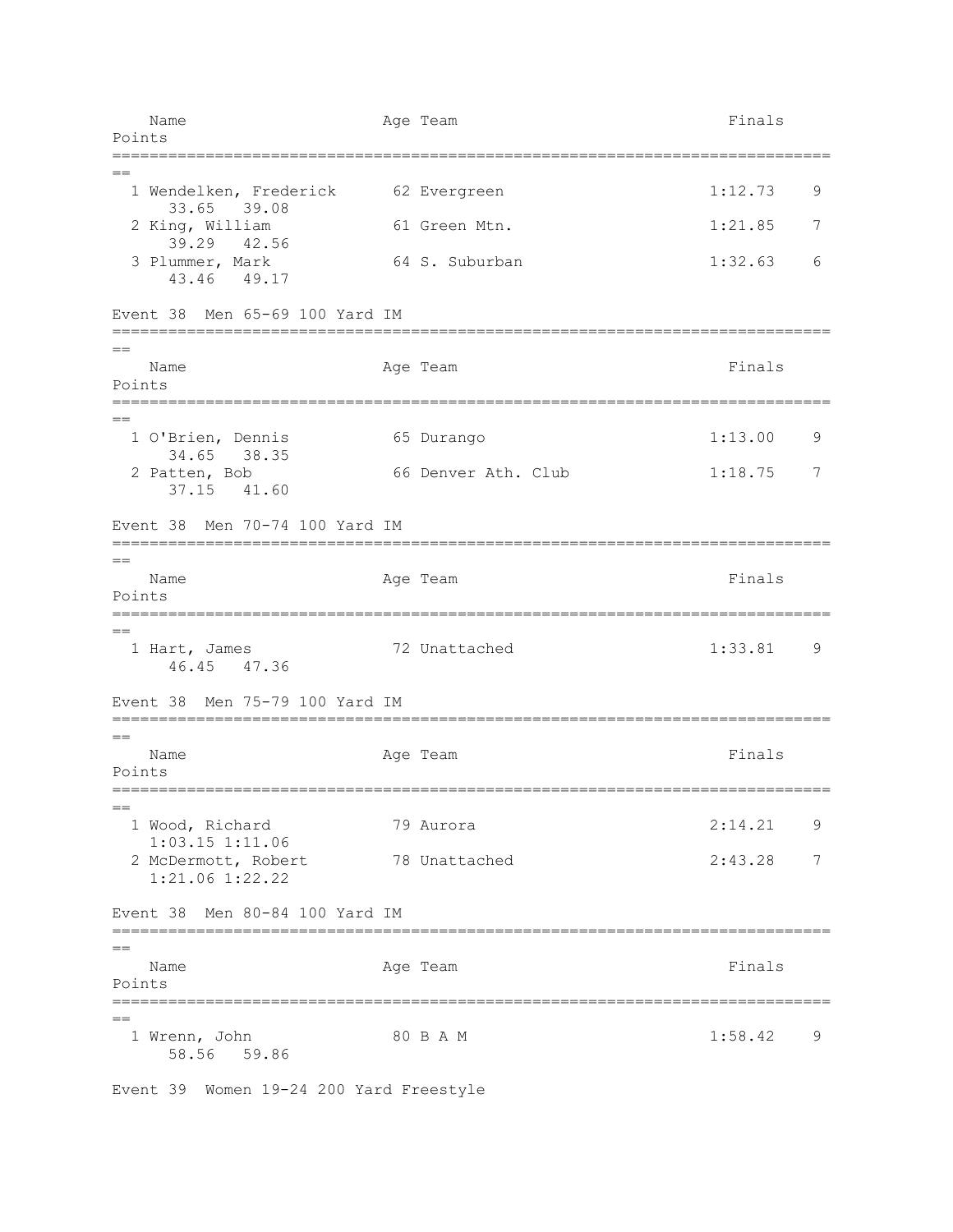=============================================================================  $=$ Name **Age Team** Age Team Finals Points =============================================================================  $=$  1 Bicknell, Becky 24 Denver Ath. Club 2:00.81 9 28.65 30.83 31.09 30.24<br>2 Sunie, Marie 22 Jeffco 2 Sunie, Marie 22 Jeffco 2:13.20 7 30.59 33.26 34.31 35.04 3 Johnson, Christi 21 Vortex 2:20.51 6 30.68 35.59 38.31 35.93 4 Gearke, Molly 21 Greeley 2:20.60 5 33.17 36.02 36.47 34.94 5 Greenleaf, Kristin 22 Jeffco 2:32.30 4 35.33 38.20 39.64 39.13 Event 39 Women 25-29 200 Yard Freestyle =============================================================================  $=$ Name **Age Team** Age Team **Finals** Points ============================================================================= == 1 Luellen, Katie 27 Univ. of Denver 2:04.44 9 29.06 31.77 31.91 31.70 2 Borgelt, Laura 28 Univ. of Denver 2:06.23 7 29.64 32.51 32.32 31.76<br>rman, Molly 25 B A M 3 Erman, Molly 25 B A M 2:06.38 6 29.37 31.86 32.25 32.90 4 Pettitt, Karen 25 Vortex 2:08.48 5 29.55 31.78 32.77 34.38 5 Trohkimoinen, Kristin 26 Thornton 2:20.58 4 31.33 34.44 37.24 37.57 6 Baumann, Kari 29 Greeley 2:41.69 3 35.96 40.37 42.96 42.40<br>7 Lewis, Jennifer 29 Air 7 Lewis, Jennifer 29 Air Force 2:42.20 2 38.25 40.03 42.84 41.08 Event 39 Women 30-34 200 Yard Freestyle ============================================================================= == Name **Age Team** Age Team **Finals** Points ============================================================================= == 1 Hoogstrate, Sara 32 Univ. of Denver 2:11.47 9 30.72 33.02 33.87 33.86 2 Dunn, Bridget 33 Univ. of Denver 2:28.07 7 32.89 37.99 39.99 37.20<br>3 Keaten, Heather 31 Ft. 3 Keaten, Heather 31 Ft. Collins 2:29.54 6 32.22 36.13 40.97 40.22 4 Gromala, Karen 31 Univ. of Denver 2:33.04 5 35.48 37.79 39.89 39.88 5 Bailey, Jamie 33 Summit 2:35.15 4 35.70 39.91 41.00 38.54<br>
ormalen, Donna 33 Durango 6 Thormalen, Donna 33 Durango 2:35.85 3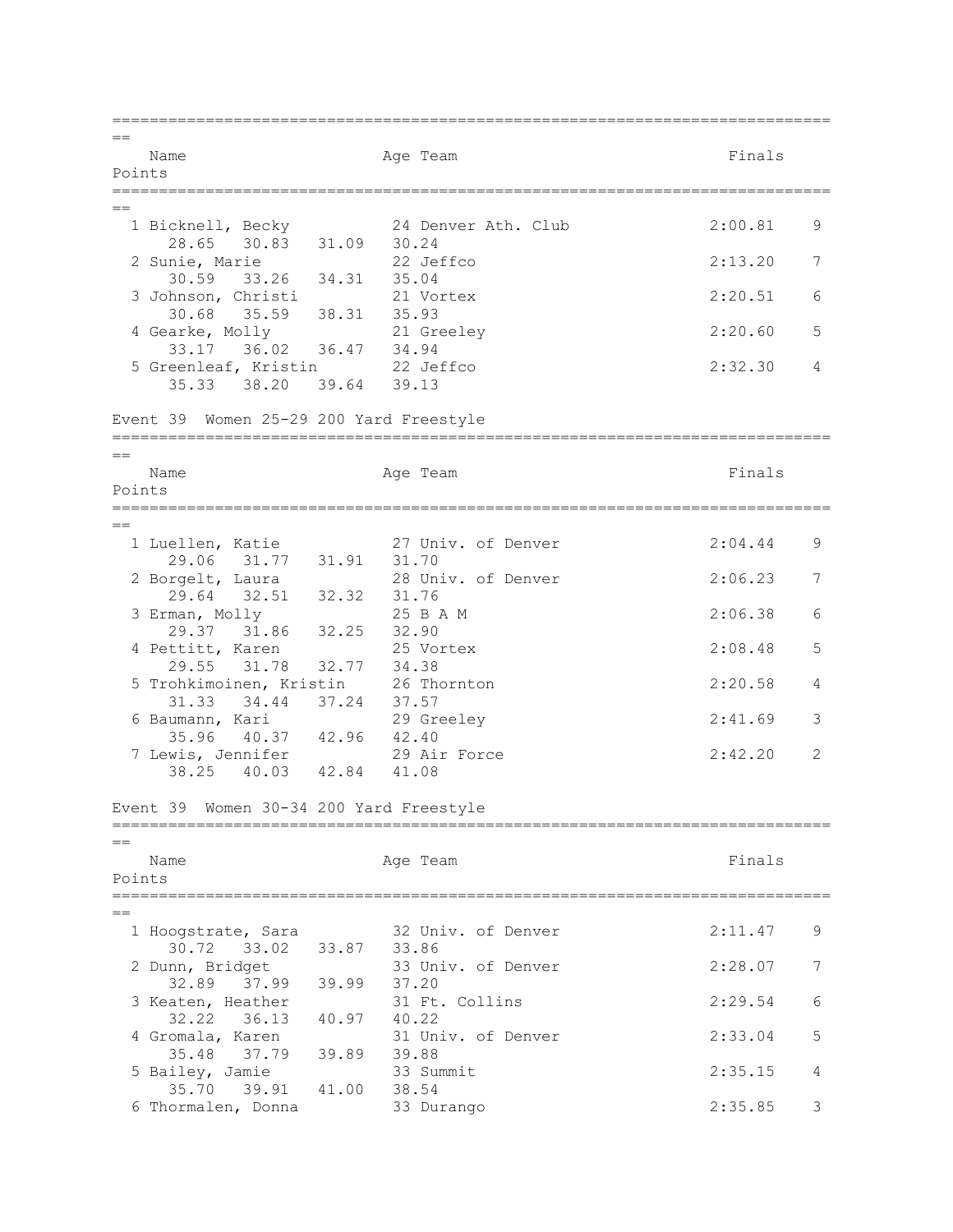32.91 37.19 41.92 43.83

Event 39 Women 35-39 200 Yard Freestyle =============================================================================  $=$ Name **Age Team** Age Team **Finals** Points =============================================================================  $=$  1 Hagadorn, Heather 36 Univ. of Denver 2:02.35 9 29.78 30.38 31.16 31.03 2 Smith, Laura 35 Vail 2:07.98 7 29.75 32.45 32.85 32.93 3 MacLaren, Kathleen 38 Air Force 2:09.34 6 29.95 32.93 33.79 32.67<br>
2011han, Myla 37 B A M 4 Houlihan, Myla 37 B A M 2:09.56 5 29.86 32.96 33.36 33.38 5 Dullea, Melanie 39 S. Suburban 2:11.22 4 30.05 32.68 34.31 34.18 6 Divelbiss, Susanne 35 Pueblo 2:12.19 3 29.83 32.85 34.65 34.86 7 Vanderpoel, Nicole 36 Inverness 2:19.90 2 31.55 34.58 36.51 37.26 8 Bussain, Elizabeth 37 Durango 1988 2:26.74 1 34.13 37.84 37.81 36.96 9 Thompson, Carla 35 Inverness 3:32.54 46.64 53.60 57.80 54.50 Event 39 Women 40-44 200 Yard Freestyle =============================================================================  $-$ Name **Age Team** Age Team **Finals** Points ============================================================================= == 1 Garnier, Kathy  $10$  Inverness  $2:05.13$  9 30.20 31.47 31.80 31.66<br>2 Nelson, Judy 40 Hig 40 Highlands Ranch 2:06.80 7 29.47 32.16 32.58 32.59 3 King, Cindy 41 Inverness 2:29.34 6 32.63 37.11 39.18 40.42 4 Nolte, Susan 40 Inverness 2:31.05 5 35.05 38.16 39.12 38.72 5 Chidester, Victoria 44 Carmody 2:38.17 4 36.82 40.21 41.49 39.65 Event 39 Women 45-49 200 Yard Freestyle ============================================================================= == Name **Age Team** Age Team Finals Points ============================================================================= == 1 Roche, Carolyn 49 B A M 2:25.87 9 33.22 36.69 37.97 37.99 2 Pyle, Rebecca 45 Unattached 2:27.95 7 34.25 37.90 37.95 37.85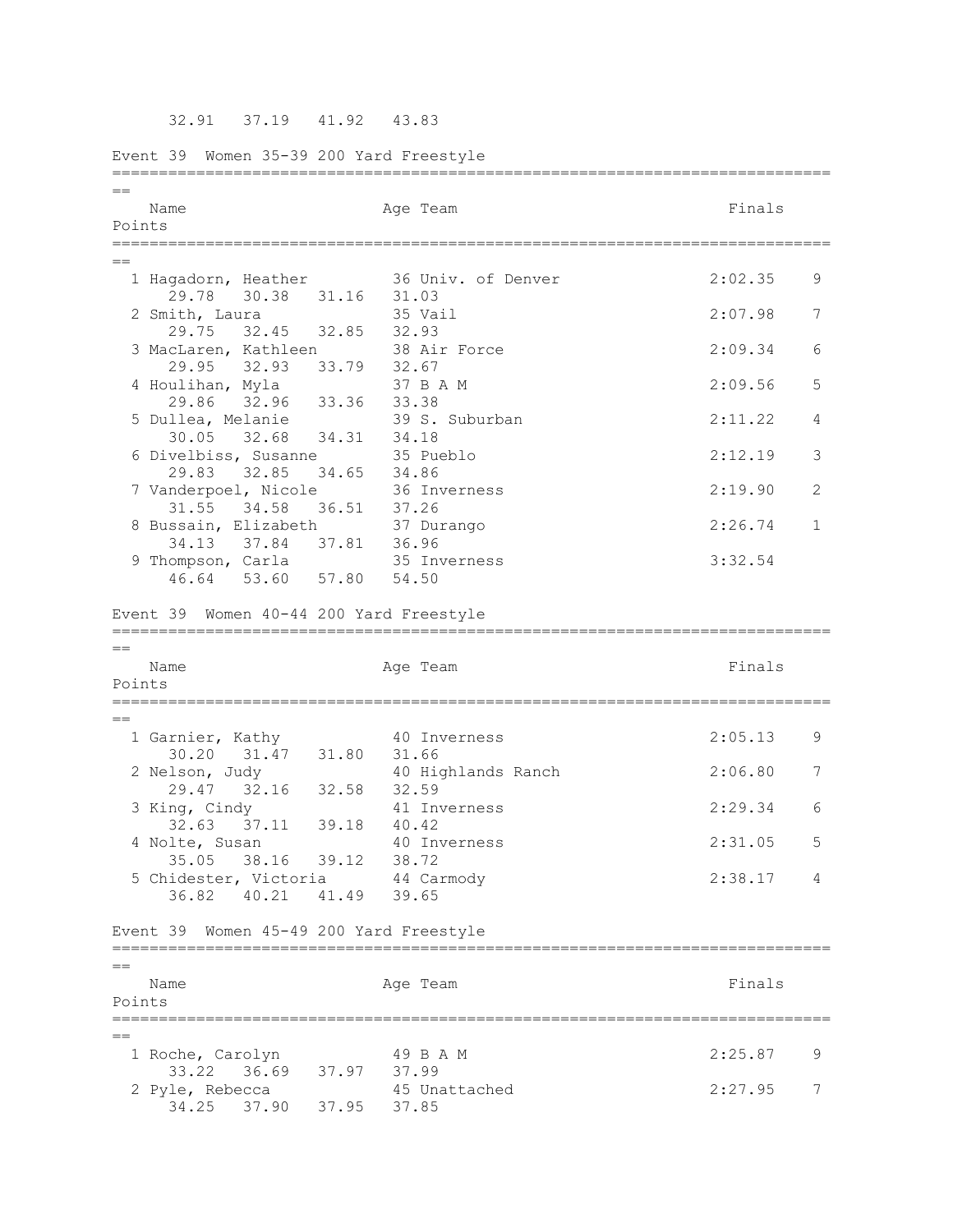3 Lambert, Catherine 47 Durango 2:41.32 6 34.81 39.30 42.79 44.42 4 Wilson, Debbie 49 Denver Ath. Club 2:58.00 5 40.07 44.95 46.87 46.11 5 De Marie, Mary-Jeanne 49 Aurora 19 (1998) 3:02.57 4 41.22 44.82 47.66 48.87 Event 39 Women 50-54 200 Yard Freestyle =============================================================================  $=$ Name **Age Team** Age Team **Finals** Points ============================================================================= == 1 Fouts, Susan 50 S. Suburban 2:32.56 9 35.84 39.02 39.28 38.42<br>2 Lebsack, Linda 54 Un. 54 Univ. of Denver 2:53.34 7 39.58 44.38 44.92 44.46<br>gh, Rosemary 54 Inverness 3 Nigh, Rosemary 54 Inverness 2:56.37 6 38.16 43.28 49.95 44.98 Event 39 Women 55-59 200 Yard Freestyle =============================================================================  $=$ Name **Age Team** Age Team Finals Points ============================================================================= == 1 Anziano, Marcia 56 Univ. of Denver 2:54.28 9 39.79 44.31 44.98 45.20 Event 39 Women 60-64 200 Yard Freestyle =============================================================================  $=$ Name Represent Age Team Age Team Rinals Points ============================================================================= == 1 Stock, Liz 64 Jeffco 8:14.25 9 2:09.38 2:07.01 1:57.94 1:59.92 Event 39 Women 65-69 200 Yard Freestyle =============================================================================  $=$ Name **Age Team** Age Team **Finals** Points ============================================================================= == 1 Buchannan, Peggy 68 Evergreen 3:40.56 9 51.64 56.60 57.83 54.49 Event 40 Men 19-24 200 Yard Freestyle ============================================================================= == Name **Age Team** Age Team **Finals** Points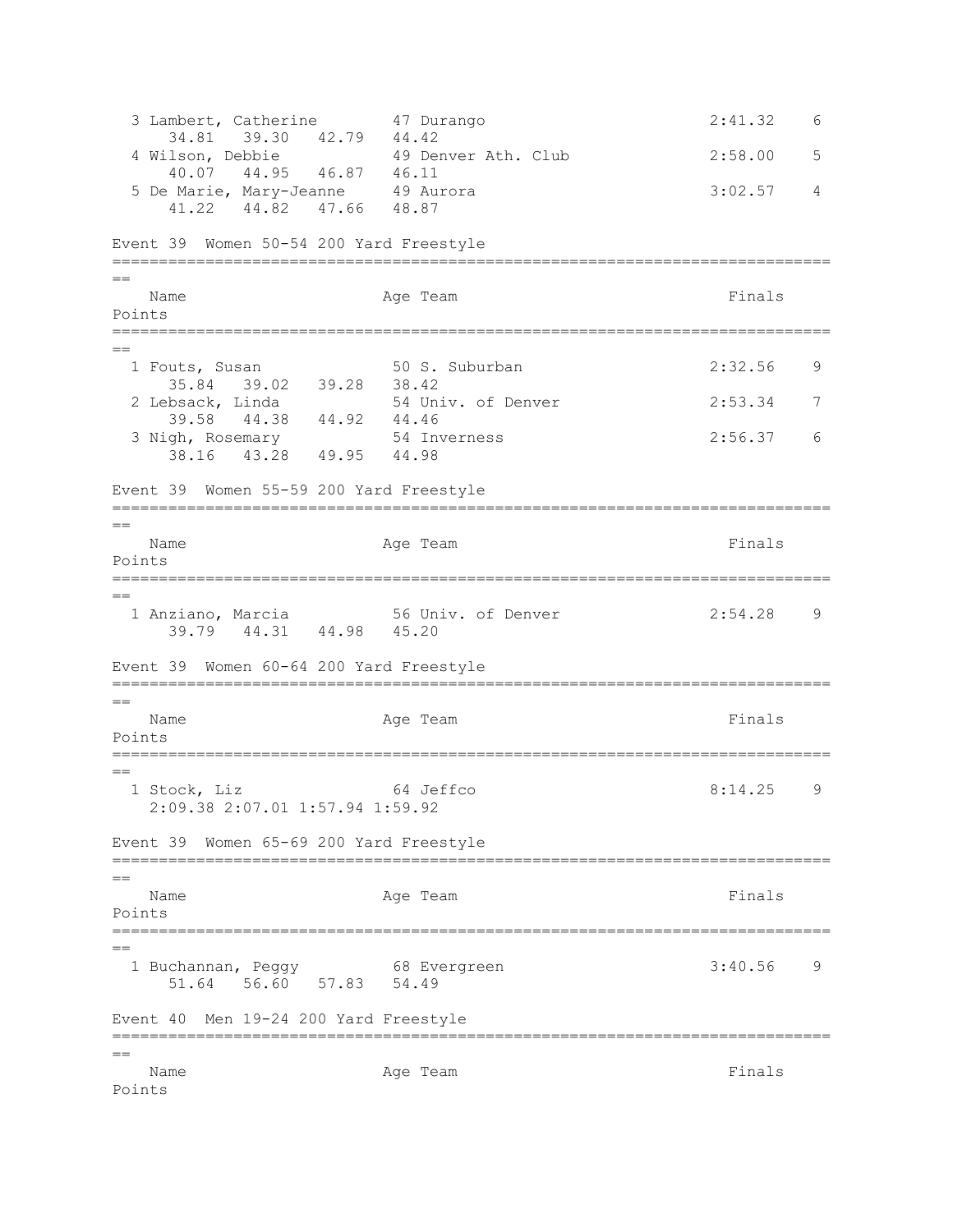=============================================================================  $=$  1 Jones, Ryan 24 Aurora 1:58.72 9 26.02 29.40 31.17 32.13 Event 40 Men 25-29 200 Yard Freestyle ============================================================================= == Name **Age Team** Age Team Finals Points ============================================================================= == 1 Stoppenhagen, Dan 29 Univ. of Denver 1:45.80 9 24.85 26.53 26.53 27.89<br>lass, Tom 29 Vortex 2 Glass, Tom 29 Vortex 1:51.04 7 25.94 27.86 28.74 28.50<br>nnon, Terry 27 Inverness 3 Gannon, Terry 27 Inverness 2:28.94 6 33.42 36.93 39.58 39.01 Event 40 Men 30-34 200 Yard Freestyle =============================================================================  $=$ Name **Age Team** Age Team **Finals** Points =============================================================================  $=$ 1 Smit, Robbert-Paul 32 B A M 1:49.53 9 24.94 27.22 28.71 28.66 2 Nasser, Rob 31 Highlands Ranch 1:51.31 7 25.81 27.45 28.53 29.52<br>3 Jirsa, William 31 Gre 3 Jirsa, William 31 Green Mtn. 1:57.76 6 26.72 29.70 30.82 30.52 4 Martin, Troy 32 Thornton 1:58.39 5 28.20 30.29 30.19 29.71 5 Ross, Dave 30 Univ. of Denver 2:02.94 4 28.26 31.31 31.63 31.74<br>6 Hoftiezer, Scott 30 Der 30 Denver Ath. Club 2:09.12 3 30.63 33.13 33.44 31.92 Event 40 Men 35-39 200 Yard Freestyle ============================================================================= == Name **Age Team** Age Team **Finals** Points ============================================================================= == 1 Mather, Carl 36 Highlands Ranch 1:55.17 9 26.67 28.48 29.38 30.64 2 Niemann, Andy 35 Aurora 1:58.12 7 28.38 29.83 30.08 29.83<br>3 Melanson, Edward 38 Uni 38 Univ. of Denver 1:58.39 6 27.89 30.30 30.44 29.76 4 Reilly, Quinn 35 Univ. of Denver 2:02.11 5 28.82 30.92 30.97 31.40 5 Bakel, Joe 39 Vortex 2:02.54 4 28.43 30.52 31.73 31.86 6 Hanson, Jim 38 Co. Spr. Swim Tm 2:16.76 3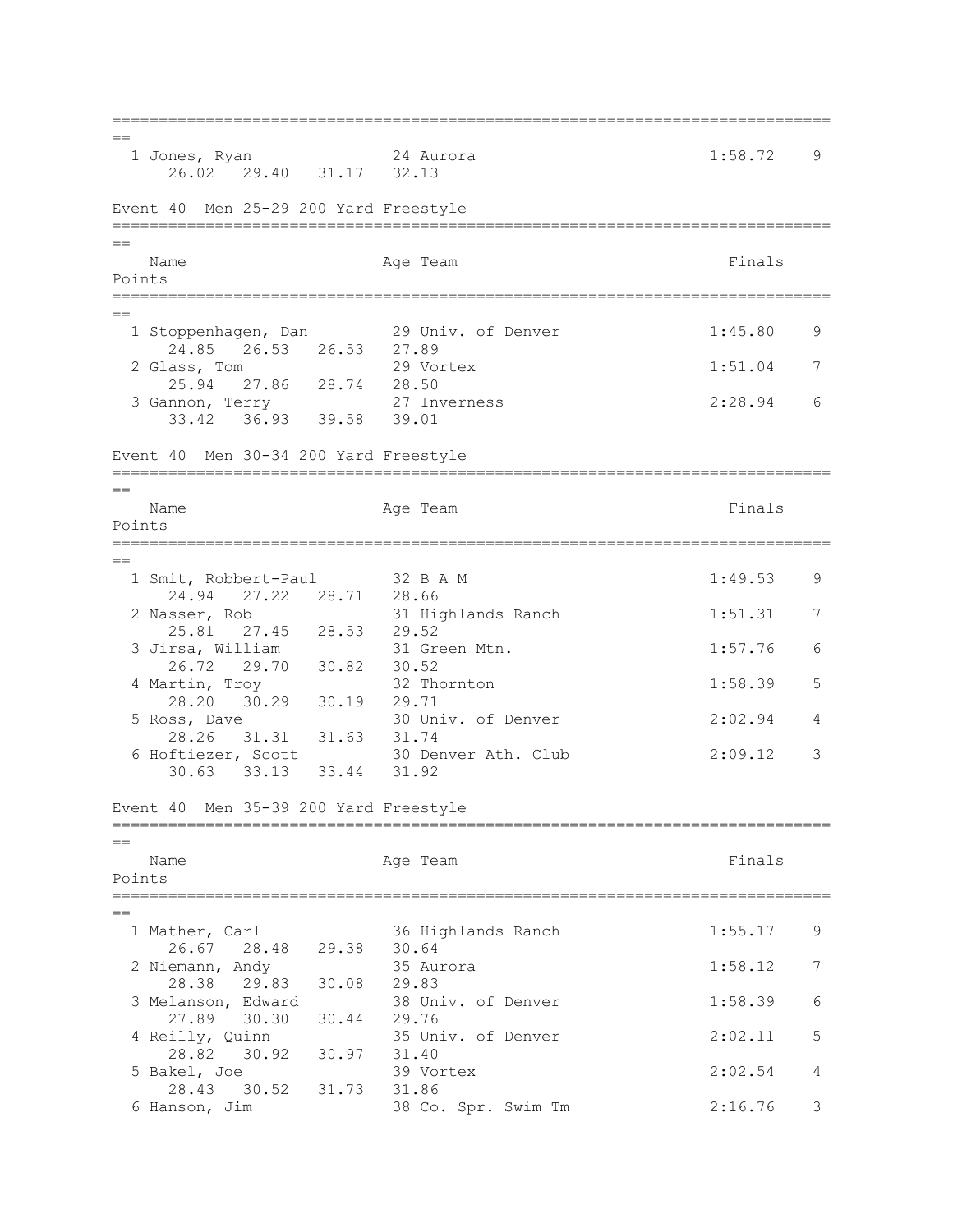30.12 1:46.64<br>7 Arnold, Dan 37 Co. Spr. Swim Tm 2:24.61 2 32.89 36.65 37.79 37.28 Event 40 Men 40-44 200 Yard Freestyle ============================================================================= == Name **Age Team Age Team Age Team Finals** Points ============================================================================= == 1 Smith, Paul 41 Vail 1:47.81 9 25.65 27.57 27.48 27.11 2 Brackett, Bill 43 Univ. of Denver 1:57.29 7 26.31 30.14 31.01 29.83<br>
olte, Chris 44 Inverness 3 Nolte, Chris 44 Inverness 2:01.46 6 28.41 30.37 31.30 31.38<br>4 Quinn, John 43 B A M  $2:01.74$  5 27.69 30.60 31.77 31.68 5 Allen, Bob 42 Durango 2:11.56 4 30.99 33.76 34.18 32.63 6 Newcomb, Scott 40 Evergreen 2:12.44 3 30.43 33.34 34.13 34.54 7 Baker, Steve 42 Highlands Ranch 2:16.00 2 30.52 33.95 36.27 35.26 8 Ellis, Mike  $42$  B A M  $2:20.62$  1 31.47 33.95 36.89 38.31 9 Valvano, John 44 Jeffco 2:37.34 35.70 40.52 40.69 40.43 Event 40 Men 45-49 200 Yard Freestyle =============================================================================  $=$ Name **Age Team** Age Team **Finals** Points =============================================================================  $=$ 1 Mann, Michael 46 Univ. of Denver 1:53.29 9 allii, Michael (1988)<br>25.35 27.63 29.81 30.50 2 Hughes, John 47 Highlands Ranch 1:54.57 7 26.84 28.41 29.70 29.62 3 Stehlin, Ed 45 Jeffco 2:05.98 6 29.30 31.19 32.39 33.10 4 Holum, Charles 49 Denver Ath. Club 2:08.58 5 30.38 32.64 32.51 33.05 5 Culp, Michael 45 S. Suburban 2:09.31 4 29.93 33.06 32.94 33.38 6 Gilbert, Jeff 45 Evergreen 2:09.86 3 31.42 33.55 33.21 31.68<br>7 Di Tolla, Bob 46 Hic 46 Highlands Ranch 2:16.49 2 30.24 33.77 35.22 37.26 8 Rucker, Keith 49 Co. Spr. Swim Tm 2:20.37 1 32.02 35.23 37.09 36.03 Event 40 Men 50-54 200 Yard Freestyle =============================================================================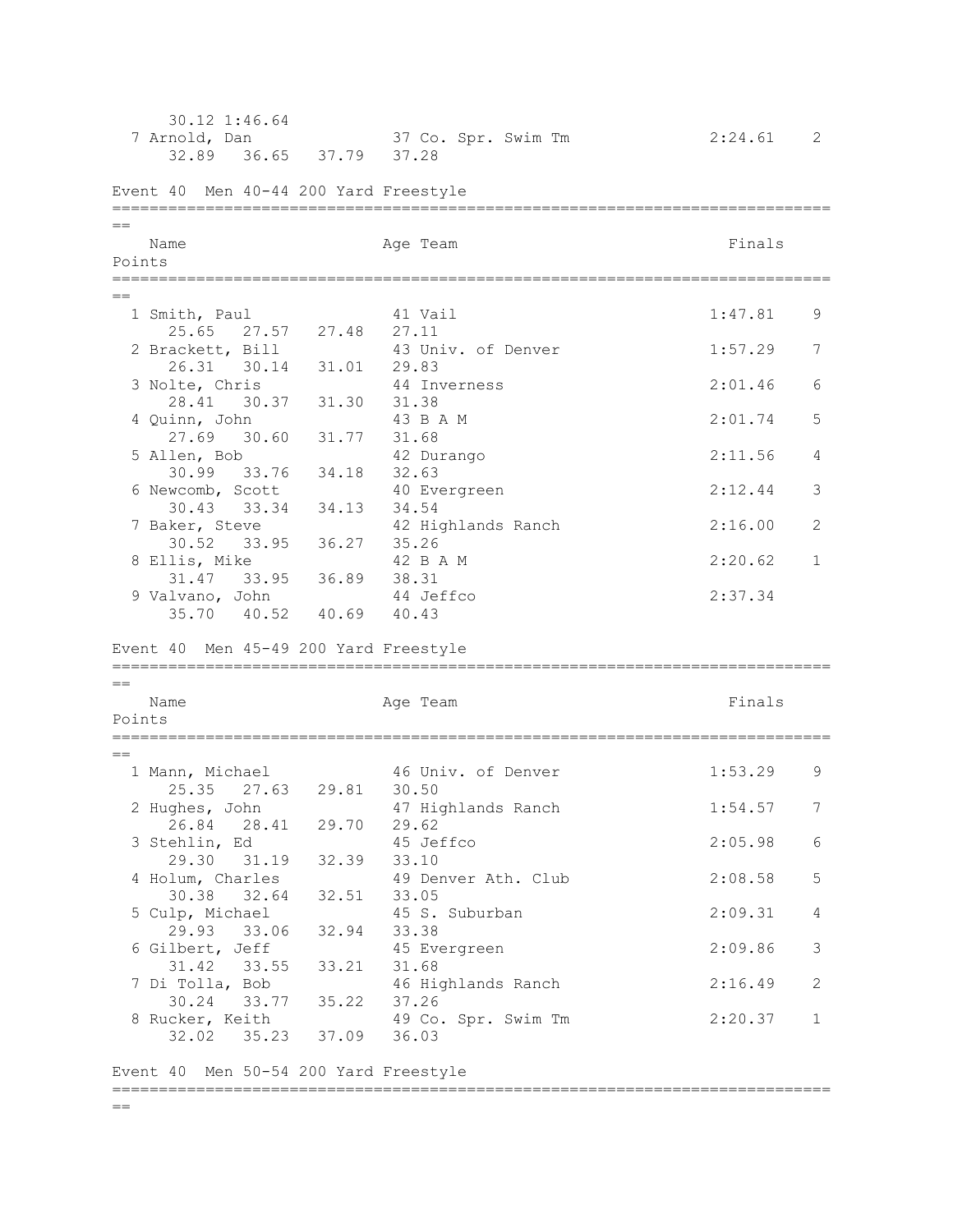Name **Age Team** Age Team **Finals** Points ============================================================================= == 1 McCormick, Paul 54 B A M 1:59.70 9 28.08 30.23 30.64 30.75 2 Ellis, Quincy 52 Durango 2:06.71 7 29.16 31.97 33.21 32.37<br>lodgett, Bob 50 Inverness 3 Blodgett, Bob 50 Inverness 2:31.30 6 34.82 39.04 40.48 36.96 4 Schafer, Roger 53 Carmody 53 2:36.37 5 36.34 39.52 40.41 40.10 Event 40 Men 55-59 200 Yard Freestyle =============================================================================  $=$ Name **Age Team** Age Team **Finals** Points ============================================================================= == 1 Burson, Bill 56 S. Suburban 2:10.35 9 30.28 32.26 34.15 33.66 2 Blankenship, James 56 Durango 2:28.12 7 34.83 37.05 38.39 37.85 3 Edwards, Morgan 56 Unattached 3:01.85 6 40.93 1:33.56 47.31 0.05 Event 40 Men 60-64 200 Yard Freestyle =============================================================================  $=$ Name **Age Team** Age Team **Finals** Points ============================================================================= == 1 Riley, Calvin 60 Squids 5:26.09 9 1:08.46 1:26.50 1:27.38 1:23.75 Event 40 Men 70-74 200 Yard Freestyle =============================================================================  $=$ Name **Age Team** Age Team **Finals** Points ============================================================================= == 1 Clegern, Wayne 71 Unattached 3:08.65 9 43.32 47.11 49.10 49.12 2 Myers, John 70 Unattached 3:22.73 7 46.26 50.71 52.83 52.93 Event 40 Men 75-79 200 Yard Freestyle =============================================================================  $=$ Name Age Team Age Team Finals Points ============================================================================= == 1 Wood, Richard 79 Aurora 3:56.77 9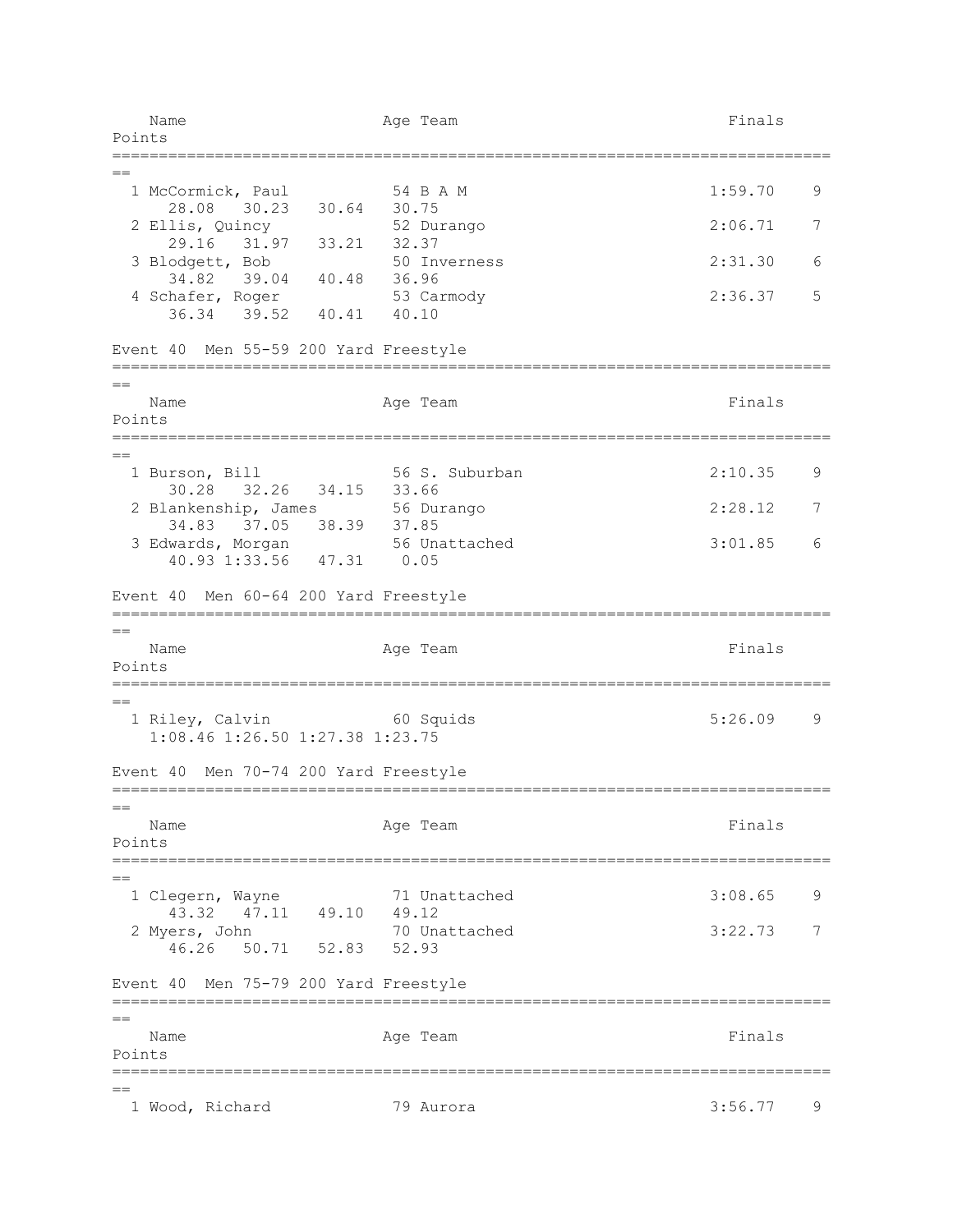49.89 1:00.82 1:02.85 1:03.21

Event 40 Men 80-84 200 Yard Freestyle =============================================================================  $=$ Name **Age Team** Age Team **Finals** Points =============================================================================  $=$ 1 Wrenn, John 80 B A M 3:30.26 9 47.07 54.57 55.53 53.09 Event 41 Women 25-29 50 Yard Breaststroke =============================================================================  $=$ Name Readers Age Team Age Team Rinals Points =============================================================================  $=$ 1 Lyons, Christy 26 Univ. of Denver 40.17 9 2 Landholm, Michelle 25 Univ. of Denver 40.31 7 Event 41 Women 30-34 50 Yard Breaststroke ============================================================================= == Name **Age Team** Age Team **Finals** Points ============================================================================= == 1 Lee, Sarah 34 B A M 33.42 9 2 Geil, Kimberly 31 B A M 38.12 7<br>3 Bailey, Jamie 33 Summit 33 August 38.12 7 3 Bailey, Jamie 33 Summit 40.63 6 4 Landis, Erika 31 Univ. of Denver 42.99 5 Event 41 Women 35-39 50 Yard Breaststroke =============================================================================  $=$ Name **Age Team** Age Team Finals Points =============================================================================  $-$  1 Crouch, Kim 39 B A M 34.54 9 2 Washburn, Lynette 37 Thornton 34.56 7 3 Robertson, Cheryl 38 Durango 39.00 6 4 Todd, Joanie 38 Inverness 40.14 5 5 Sauls, Catherine 36 Thornton 40.17 4 Event 41 Women 40-44 50 Yard Breaststroke =============================================================================  $-$ Name **Age Team** Age Team Finals Points =============================================================================  $=$  1 Drozda, Cathy 42 Thornton 34.97 9 2 Busovsky, Karen 12 Horncon<br>
2 Busovsky, Karen 13 Unattached 37.52 7<br>
3 Liska, Laura 11 Inverness 39.96 6 3 Liska, Laura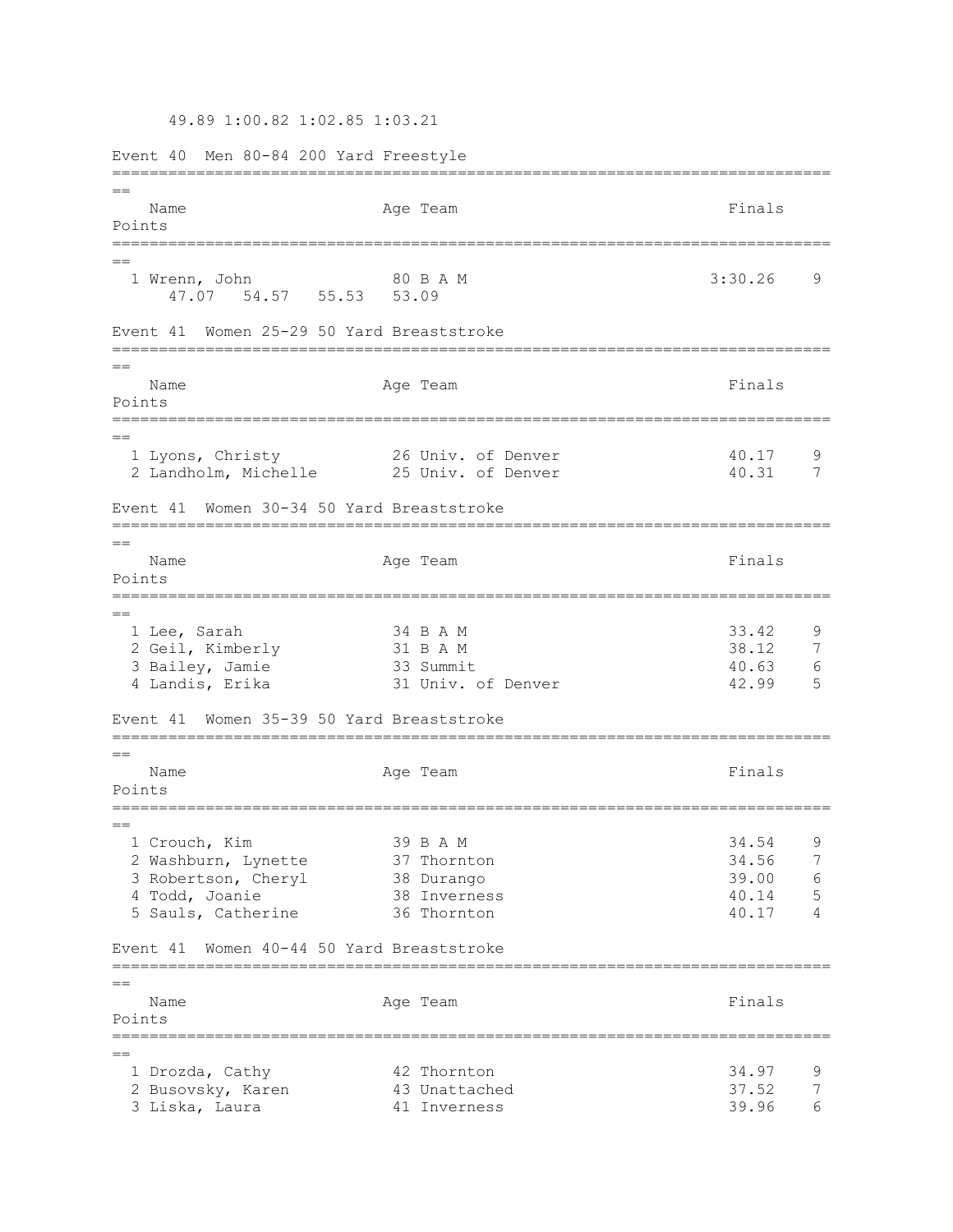4 Nolte, Susan 40 Inverness 41.56 5 5 Roof, Anna Lea 40 Missouri Valley 44.61 4 6 O'Malley-Schott, Leeann 40 Univ. of Denver 57.11 3 Event 41 Women 45-49 50 Yard Breaststroke ============================================================================= == Name **Age Team** Age Team **Finals** Points ============================================================================= == 1 Brinton, Marjorie 45 Durango 41.29 9 2 McGarity, Maureen 45 Total Fitness 45.09 7 Event 41 Women 50-54 50 Yard Breaststroke =============================================================================  $=$ Name Age Team Age Team Finals Points ============================================================================= == 1 Klatt, Trudy 51 Durango 41.74 9 Event 41 Women 55-59 50 Yard Breaststroke =============================================================================  $=$ Name **Age Team** Age Team **Finals** Points =============================================================================  $-$  1 Wise, Louise 58 Green Mtn. 45.63 9 2 Krichbaum, Barbara 58 Vail 47.71 7 Event 41 Women 60-64 50 Yard Breaststroke =============================================================================  $=$ Name **Age Team** Age Team **Finals** Points =============================================================================  $=$  1 Clapp, Mary 62 Aurora 1:10.12 9 Event 41 Women 70-74 50 Yard Breaststroke ============================================================================= == Name **Age Team** Age Team Finals Points ============================================================================= == 1 Bohl, Nanette 72 Missouri Valley 50.22 9 Event 42 Men 25-29 50 Yard Breaststroke ============================================================================= == Name **Age Team** Age Team **Finals** Points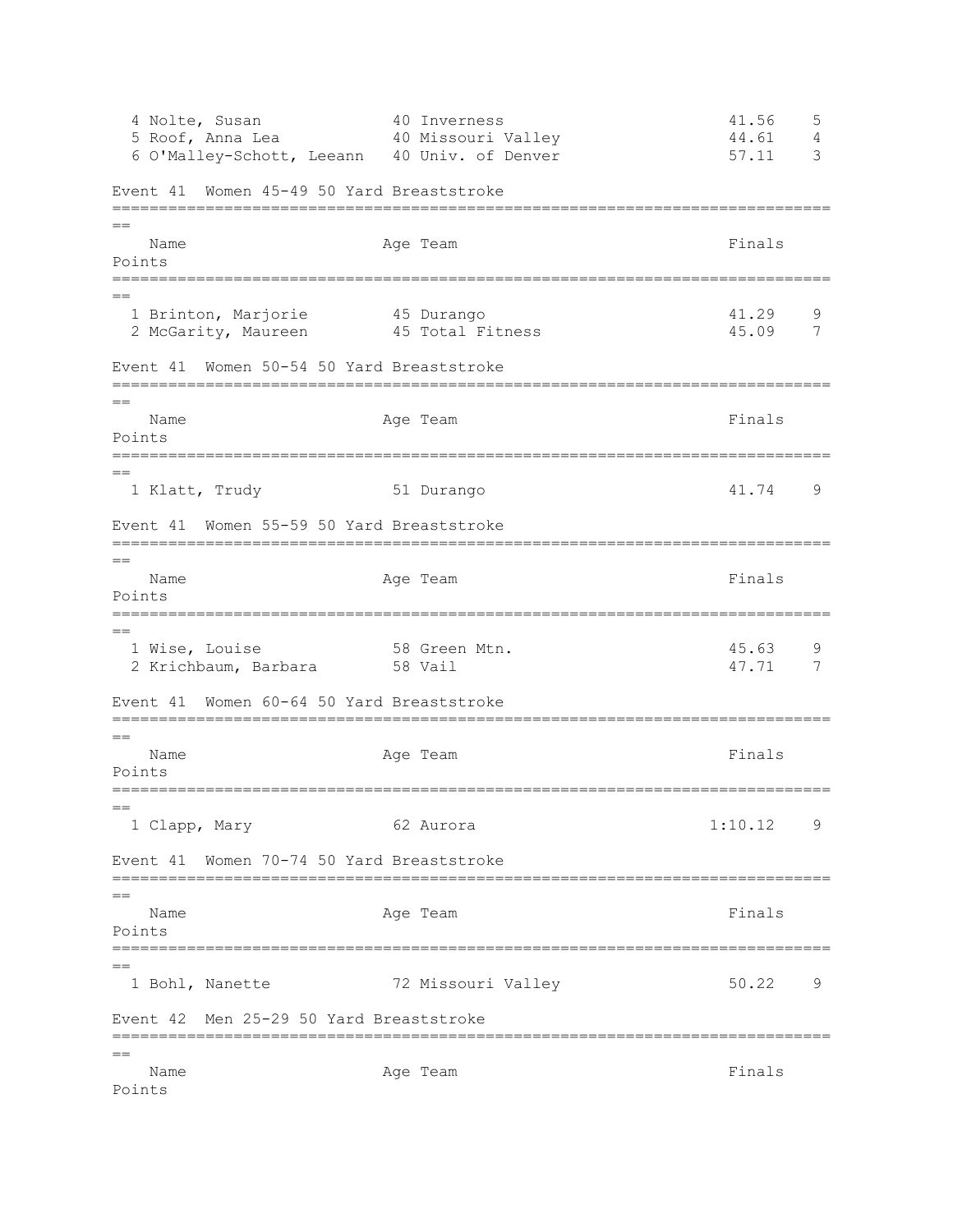=============================================================================  $=$  1 Commings, Jeff 27 Squids 27.22 9 2 Gotto, Tony 29 Aurora 29.07 7 3 Hicks, Steve 28 Inverness 30.63 6<br>
4 Leidel, Brian 28 Univ. of Denver 32.10 5 4 Leidel, Brian 28 Univ. of Denver 32.10 5 Atencio, Scott  $\begin{array}{ccccccccc}\n & & & & & \text{for } & \text{otherwise}\n\end{array}$ <br>
5 Atencio, Scott  $\begin{array}{ccccccccc}\n & & & & \text{for } & \text{otherwise}\n\end{array}$ <br>
35.47 4<br>
6 Gannon, Terry  $\begin{array}{ccccccccc}\n & & & & \text{for } & \text{otherwise}\n\end{array}$  6 Gannon, Terry 27 Inverness 37.90 3 Event 42 Men 30-34 50 Yard Breaststroke =============================================================================  $=$ Name **Age Team** Age Team **Finals** Points ============================================================================= == 1 Schindehette, Rob 33 Unattached 31.19 9 2 Solheim, Perry 33 Durango 32.71 7 Event 42 Men 35-39 50 Yard Breaststroke =============================================================================  $=$ Name **Age Team Age Team Age Team Age Team Pinals** Points =============================================================================  $=$  1 Miller, George 35 Inverness 29.71 9 2 Gould, Tom 35 B A M 30.06 7 3 Thompson, Anthony 36 Missouri Valley 30.17 6<br>4 Stewart, Dave 39 Thornton 33.50 5 4 Stewart, Dave 39 Thornton 31.50 5<br>
5 Scantland, Kent 36 S. Suburban 33.53 4<br>
6 O'Brien, Mike 39 Durango 33.87 3 5 Scantland, Kent 36 S. Suburban 33.53 4 6 O'Brien, Mike 39 Durango 33.87 3 7 Carroll, Kevin 38 Unattached 34.18 2 8 Chrisensen, Todd 35 Inverness 35.50 1 9 Reilly, Quinn 35 Univ. of Denver 35.57 Event 42 Men 40-44 50 Yard Breaststroke =============================================================================  $=$ Name **Age Team** Age Team **Finals** Points ============================================================================= == 1 Bank, Holden 41 B A M 29.27 9 2 Louie, Jamie 44 Co. Springs 30.73 7 3 Reardon, Ken 42 Vortex 32.56 6 4 Schoenecke, Mike 44 Broomfield 32.70 5 5 Lee, Marshall 42 B A M 32.96 4 6 Allen, Bob 42 Durango 33.13 3 7 De Fusco, Russell 42 Air Force 33.22 2 8 Hamilton, Gil 44 Inverness 38.08 1 Event 42 Men 45-49 50 Yard Breaststroke ============================================================================= == Name **Age Team** Age Team **Finals** Points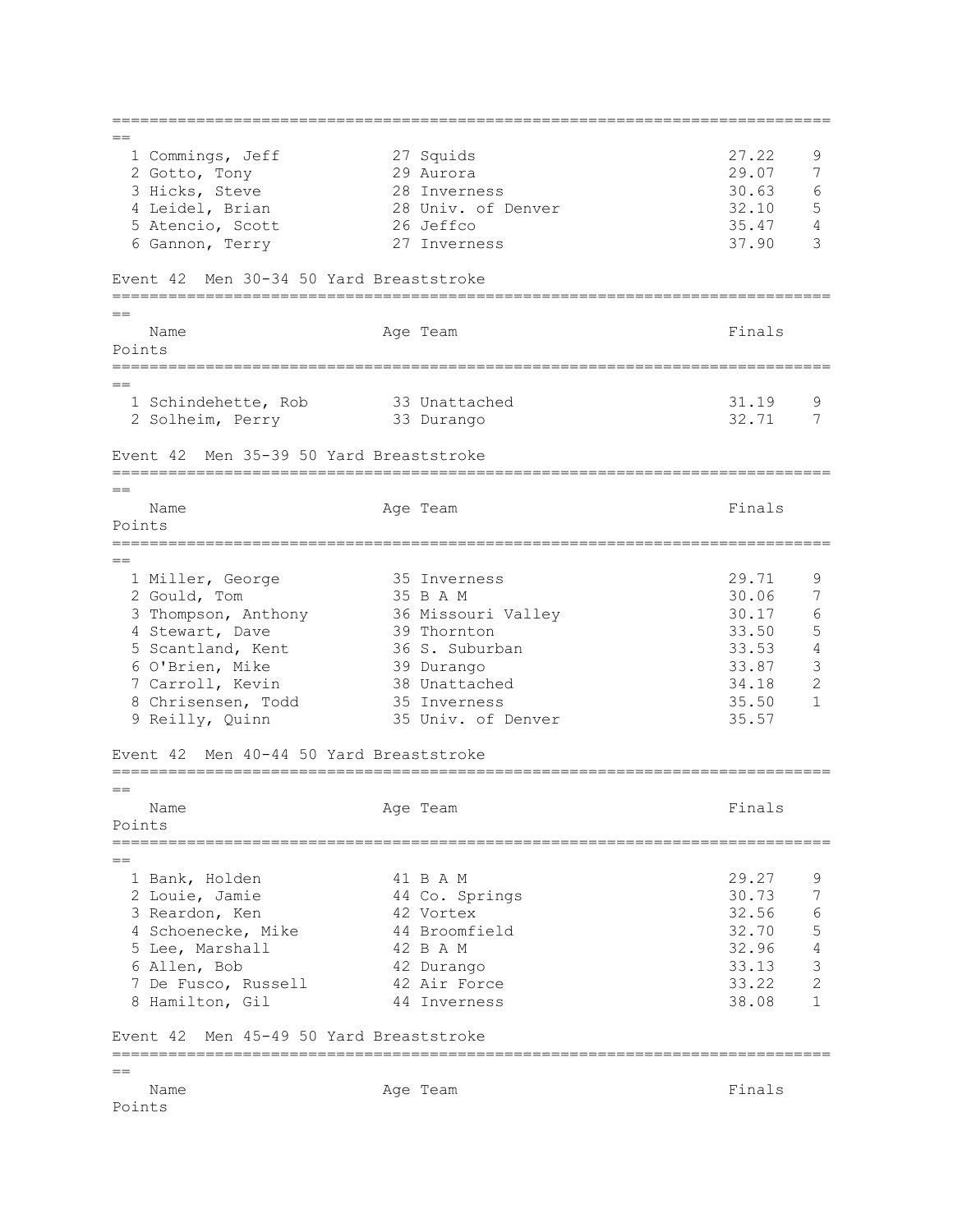=============================================================================  $=$  1 MacDonald, Lee 49 Vortex 30.62 9 2 Fischer, Chuck 49 Univ. of Denver 31.89 7<br>3 Pittaway, Edwin 45 Inverness 36.19 6 3 Pittaway, Edwin 45 Inverness 36.19 4 Fretz, Joseph 46 Aurora 37.13 5 5 Rucker, Keith 49 Co. Spr. Swim Tm 38.45 4 6 Dallow, Kurt 48 Greeley 43.90 3 Event 42 Men 50-54 50 Yard Breaststroke =============================================================================  $=$ Name **Age Team** Age Team Finals Points ============================================================================= == 1 Griffith, Bill 32.23 9<br>2 Paxton, Jerry 32 B A M 32.43 7 2 Paxton, Jerry 52 B A M 32.43 7<br>3 Blodgett, Bob 37.91 6 3 Blodgett, Bob Event 42 Men 55-59 50 Yard Breaststroke =============================================================================  $-$ Name **Age Team** Age Team **Finals** Points =============================================================================  $=$  1 Graham, Jim 59 Durango 37.38 9 2 McDanal, Steve 57 Jeffco 40.29 7 Event 42 Men 60-64 50 Yard Breaststroke =============================================================================  $=$ Name **Age Team** Age Team **Finals** Points =============================================================================  $=$  1 King, William 61 Green Mtn. 36.24 9 2 Wendelken, Frederick 62 Evergreen 1988 1996.61 7 3 Plummer, Mark 64 S. Suburban 18.25 6 4 Eberhard, Edward 61 Greeley 1:00.28 5 Event 42 Men 65-69 50 Yard Breaststroke ============================================================================= == Name **Age Team** Age Team Finals Points ============================================================================= == 1 Patten, Bob 66 Denver Ath. Club 36.17 9 Event 42 Men 70-74 50 Yard Breaststroke ============================================================================= == Name **Age Team** Age Team **Finals** Points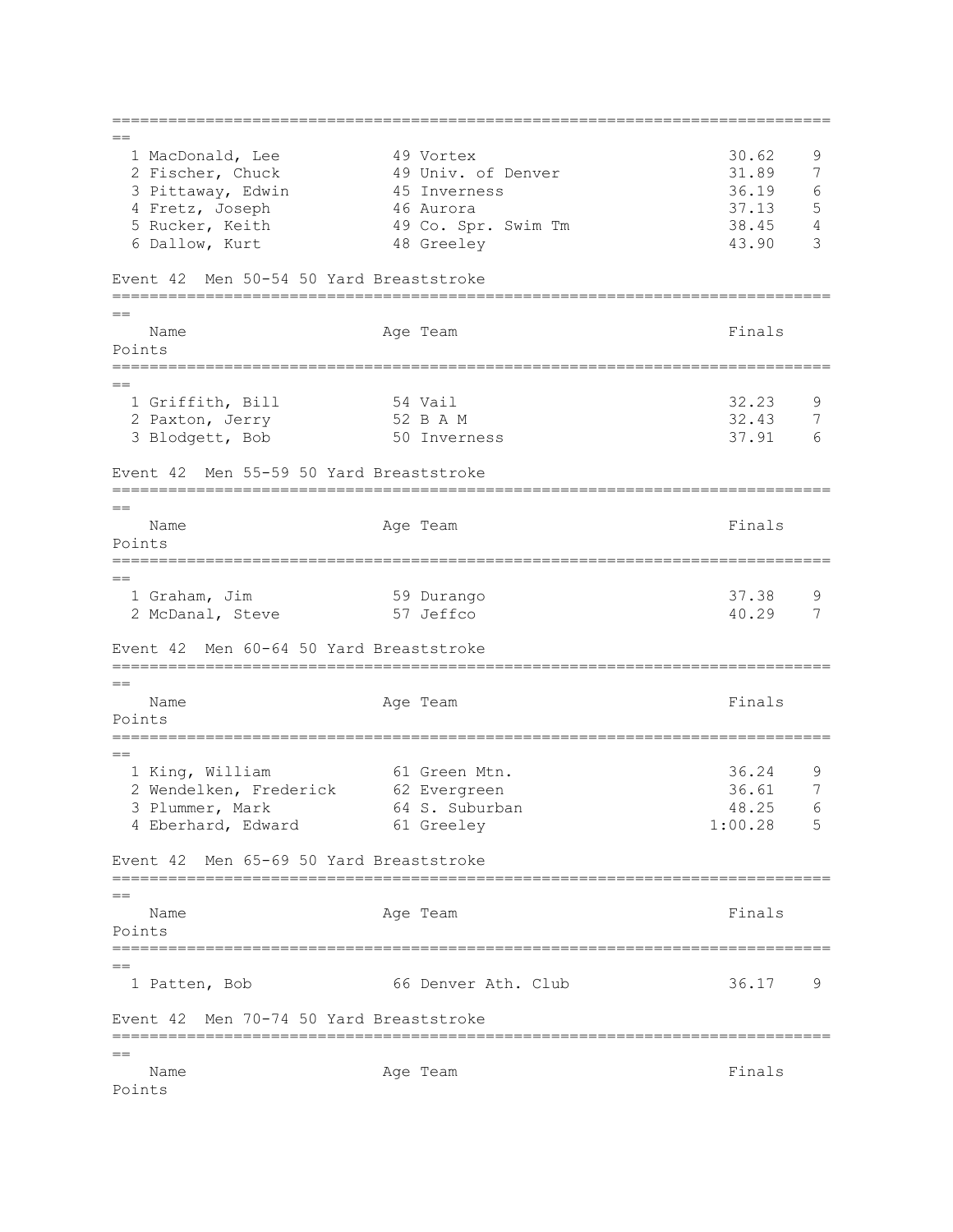=============================================================================  $=$ 1 Hart, James 3 72 Unattached 3 44.58 9 Event 42 Men 75-79 50 Yard Breaststroke ============================================================================= == Name **Age Team** Age Team **Finals** Points ============================================================================= == 1 Kohl, William 78 Unattached 56.37 9 -- Bigum, William 79 Unattached DQ Event 43 Women 19+ 200 Yard Medley Relay =============================================================================  $=$ Team Finals and the contract of the contract of the contract of the contract of the contract of the contract of the contract of the contract of the contract of the contract of the contract of the contract of the contract o Points ============================================================================= == 1 Team Vortex 'A' 2:05.96 18 1) Campos, Elsa 24 2) Pettitt, Karen 25 3) Dempsey, Jamie 19 4) Johnson, Christi 21 2 Jeffco Aquatic Masters 'A' 2:16.81 14 1) Sunie, Marie 22 2) Greenleaf, Kristin 22 3) Osberg, Molly 23 4) Sunie, Beverly 48 3 University of Denver 'C' 2:27.00 12 1) Rice, Katie 31 2) Lyons, Christy 26 3) Dunn, Bridget 33 4) Brooks, Janel 21 Event 43 Women 25+ 200 Yard Medley Relay =============================================================================  $=$ Team Finals and the contract of the contract of the contract of the contract of the contract of the contract of the contract of the contract of the contract of the contract of the contract of the contract of the contract o Points ============================================================================= == 1 University of Denver 'A' 1:55.76 18 1) Deacon, Lori 30 2) Clodius, Katy 26 3) Luellen, Katie 27 4) Borgelt, Laura 28 2 Boudler Aquatic Masters 'B' 1:58.34 14 1) Sappey, Collette 36 2) Lee, Sarah 34 3) Erman, Molly 25 4) Geil, Kimberly 31 3 University of Denver 'B' 2:04.47 12 1) Metlon, Jennifer 32 2) Hoogstrate, Sara 32 3) Leetmae, Erika 30 4) Hagadorn, Heather 36 4 Air Force Aquatic Masters 'A' 2:04.94 10 1) Somers, Kim 41 2) Reeder, Karen 38<br>3) Walters, Terri 34 34 4) MacLaren, Kathlee 4) MacLaren, Kathleen 38 5 Thornton Masters 'A' 2:11.07 8 1) Trohkimoinen, Kristin 26 3) Washburn, Lynette 37 4) Dretzka, Jennifer 38 6 Durango Masters 'A' 2:18.95 6 1) Robertson, Cheryl 38 2) Bussain, Elizabeth 37 3) Fassler, Elizabeth 28 4) Thormalen, Donna 33 -- University of Denver 'D' DO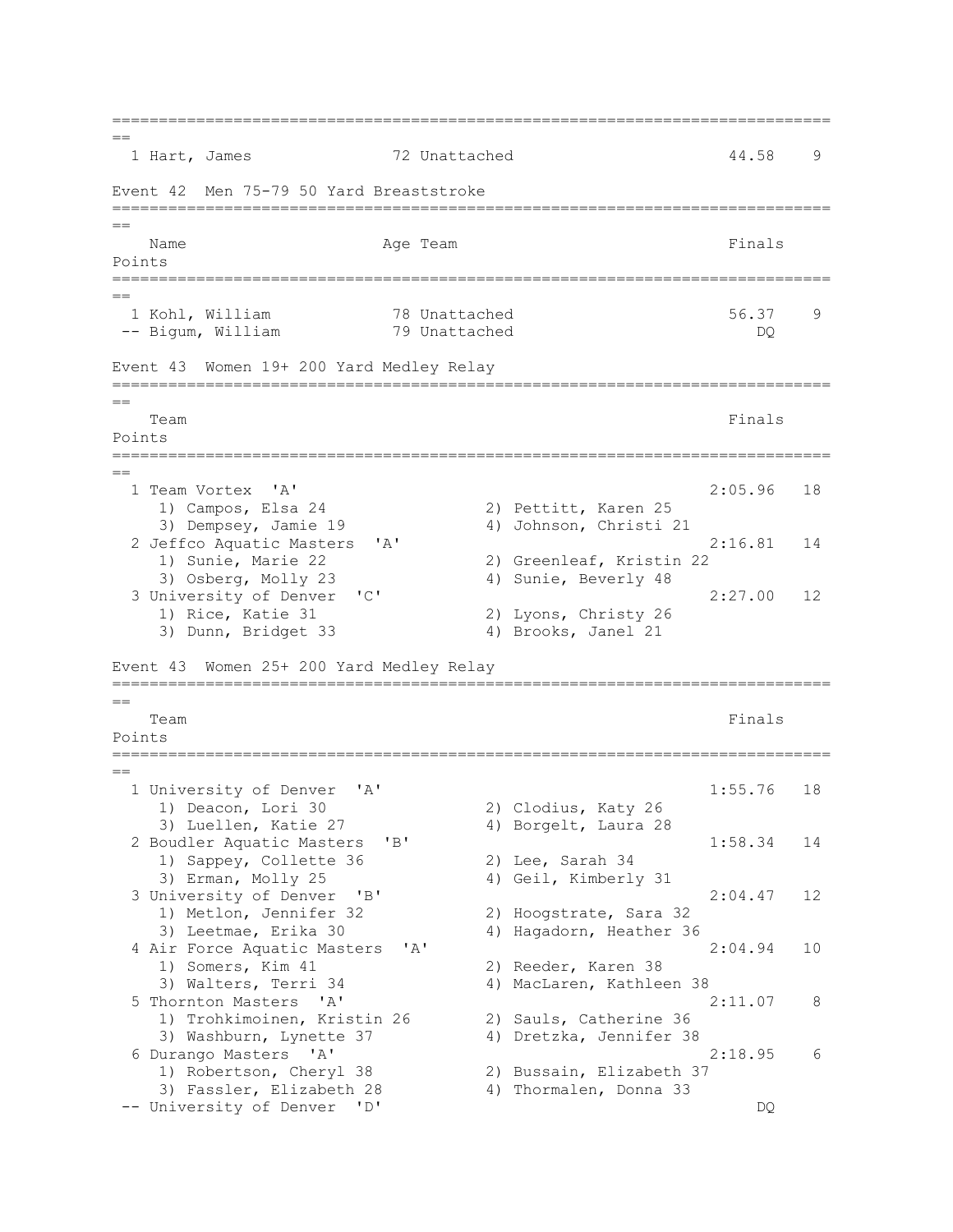Event 43 Women 35+ 200 Yard Medley Relay ============================================================================= == Team Finals and the contract of the contract of the contract of the contract of the contract of the contract of the contract of the contract of the contract of the contract of the contract of the contract of the contract o Points ============================================================================= == 1 Boudler Aquatic Masters 'A' 2:06.79 18 1) Rice, Wendy 38 2) Crouch, Kim 39 3) Roche, Carolyn 49 4) Houlihan, Myla 37 2 Inverness 'A' 2:15.81 14 1) Garnier, Kathy 40 2) Todd, Joanie 38 3) Liska, Laura 41 4) Shultz, Lisa 38 3 Inverness 'B' 2:29.59 12 1) Nolte, Susan 40 2) King, Cindy 41 3) Vanderpoel, Nicole 36 4) Nigh, Rosemary 54 Event 43 Women 45+ 200 Yard Medley Relay ============================================================================= == Team Finals and the contract of the contract of the contract of the contract of the contract of the contract of the contract of the contract of the contract of the contract of the contract of the contract of the contract o Points ============================================================================= == 1 Durango Masters 'B' 2:33.33 18 1) Anderson, Deborah 48 2) Klatt, Trudy 51 3) Brinton, Marjorie 45 4) Lambert, Catherine 47 Event 44 Men 19+ 200 Yard Medley Relay ============================================================================= == Team Finals and the contract of the contract of the contract of the contract of the contract of the contract of the contract of the contract of the contract of the contract of the contract of the contract of the contract o Points ============================================================================= == 1 Highlands Ranch Masters 'A' 1:40.34 18 1) Beck, Matt 26 2) Watson, Steve 23 3) Nasser, Rob 31 4) Nelson, Kurt 41 2 Team Vortex 'B' 1:41.63 14 1) MacEachran, Daniel 24 2) MacDonald, Lee 49 3) Hoffman, Aaron 27 4) Glass, Tom 29 3 Aurora Masters 'B' 1:47.46 12 1) Valks, Victor 26 2) Gotto, Tony 29 3) Niemann, Andy 35 4) Magnuson, Tom 48 4 Aurora Masters 'A' 1:52.40 10 1) Jones, Ryan 24 2) Cliff-Tuttle, Josh 21 3) Bitter, Aaron 24 4) Oberg, Erik 30 Event 44 Men 25+ 200 Yard Medley Relay =============================================================================  $=$ Team Finals and the contract of the contract of the contract of the contract of the contract of the contract of the contract of the contract of the contract of the contract of the contract of the contract of the contract o Points ============================================================================= == 1 University of Denver 'A' 1:45.64 18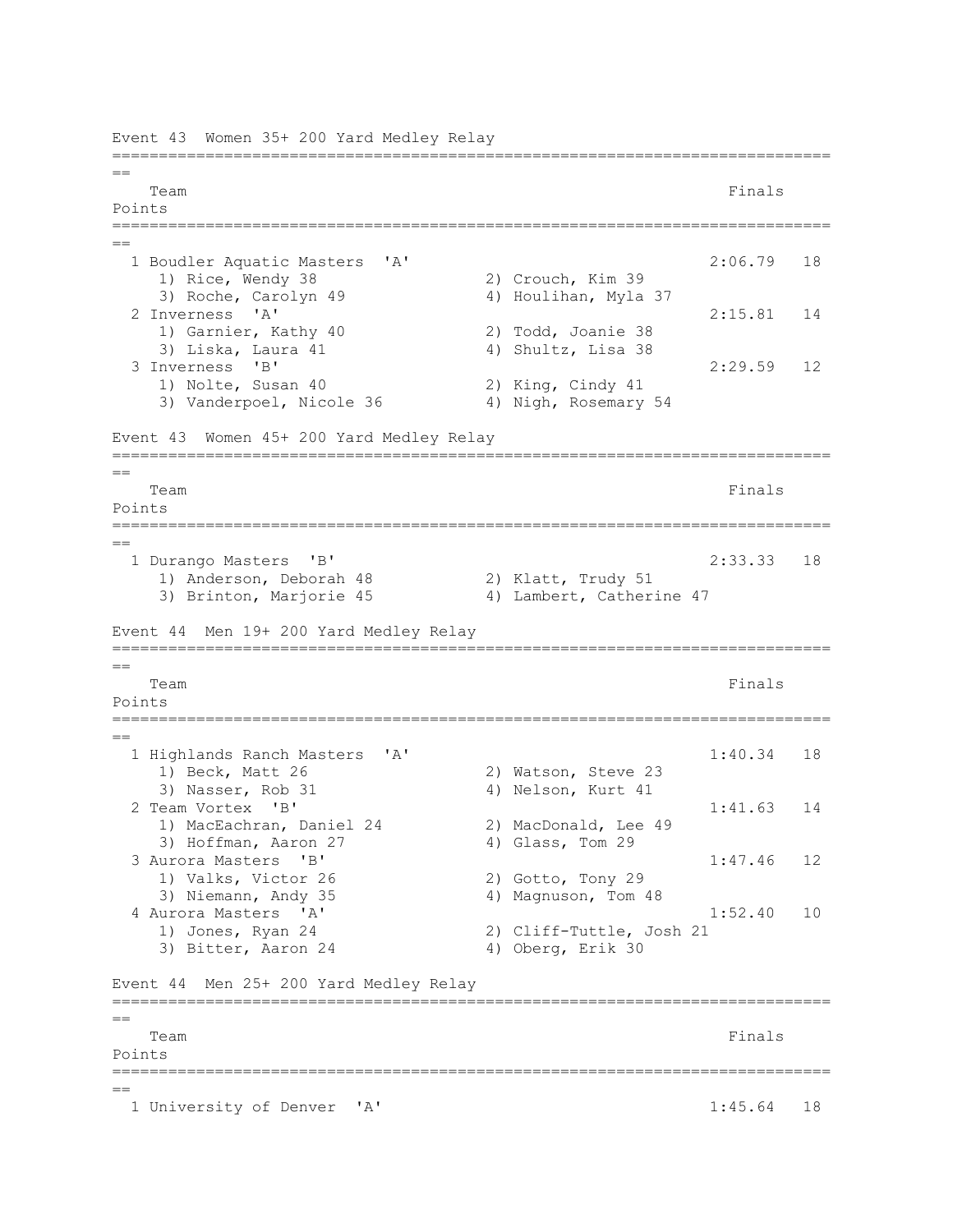```
 1) Brackett, Bill 43 2) Leidel, Brian 28 
    3) Lengerich, Chris 25 4) Stoppenhagen, Dan 29
  2 Boudler Aquatic Masters 'A' 1:46.14 14 
    1) Gould, Tom 35 2) Gonzales, Mike 34<br>3) Smit, Robbert-Paul 32 4) Kelly, Patrick 34
                            4) Kelly, Patrick 34
  3 Team Vortex 'A' 1:54.40 12 
     1) Chalona, Michael 34 2) Reardon, Ken 42 
    3) Stanback, John 47 4) Bakel, Joe 39
 4 Thornton Masters 'A' 1:56.25 10
     1) Hoyt, Brian 34 2) Stewart, Dave 39 
    3) Curry, Kevin 48 4) Martin, Troy 32
  5 Durango Masters 'B' 1:58.63 8 
    1) Solheim, Perry 33 2) O'Brien, Mike 39 
    3) Brieger, Michael 35 4) Allen, Bob 42
  6 Denver Athletic Club 'A' 2:00.86 6 
1) Holum, Charles 49 2) Patten, Bob 66
3) Hoftiezer, Scott 30 4) Carey, Chuck 37
  7 Inverness 'B' 2:02.43 4 
1) Jaynes, Chris 33 2) Blodgett, Bob 50
3) Hicks, Steve 28 4) Hamilton, Gil 44
  8 Jeffco Aquatic Masters 'A' 2:13.04 2 
    1) Stehlin, Ed 45 2) McDanal, Steve 57<br>3) Atencio, Scott 26 20 21 Valvano, John 44
    3) Atencio, Scott 26
Event 44 Men 35+ 200 Yard Medley Relay
=============================================================================
=Team Finals and the contract of the contract of the contract of the contract of the contract of the contract of the contract of the contract of the contract of the contract of the contract of the contract of the contract o
Points 
=============================================================================
==
 1 Boudler Aquatic Masters 'B' 1:51.55 18
 1) Quinn, John 43 2) Ghaffari, Manu 44 
3) Lee, Marshall 42 4) Bank, Holden 41
 2 University of Denver 'B' 1:51.62 14<br>1) Melanson, Edward 38 2) Fischer, Chuck 49
    1) Melanson, Edward 38
    3) Mann, Michael 46 4) Reilly, Quinn 35
 3 Inverness 'A' 1:54.17 12 
 1) Chrisensen, Todd 35 2) Miller, George 35 
    3) Pittaway, Edwin 45 4) Nolte, Chris 44
  4 Highlands Ranch Masters 'B' 1:54.82 10 
 1) Di Tolla, Bob 46 2) Hughes, John 47 
3) Mather, Carl 36 4) Baker, Steve 42
Event 44 Men 45+ 200 Yard Medley Relay
=============================================================================
=Team Finals and the contract of the contract of the contract of the contract of the contract of the contract of the contract of the contract of the contract of the contract of the contract of the contract of the contract o
Points 
=============================================================================
==
  1 Greeley Masters 'A' 1:49.69 18 
    1) Hess, Richard 46 2) Dallow, Kurt 48 
   3) McElhinney, Tom 47 4) Eberhard, Edward 61
  2 Boudler Aquatic Masters 'A' 2:04.81 14 
    1) Knud-Hansen, Chris 50
    3) Knud-Hansen, Chris 50 2) Paxton, Jerry 52<br>3) Varner, Tim 50 4) McCormick, Paul 54
```